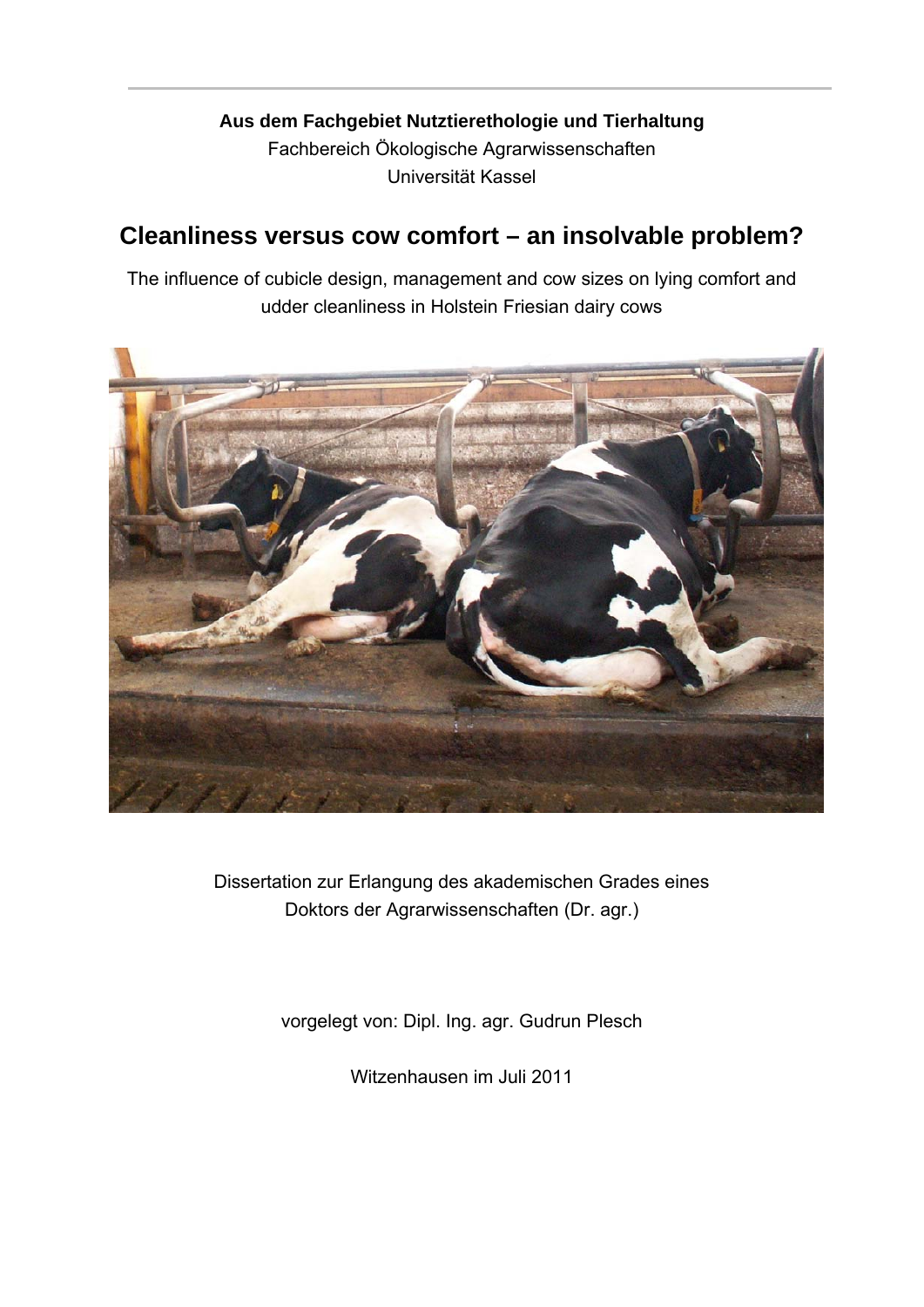This work has been accepted by the faculty of Organic Agriculture of the University of Kassel as a thesis for acquiring the academic degree of 'Doktorin der Agrarwissenschaften'.

Supervisor: Prof. Dr. Ute Knierim

Defence day: 30 August 2011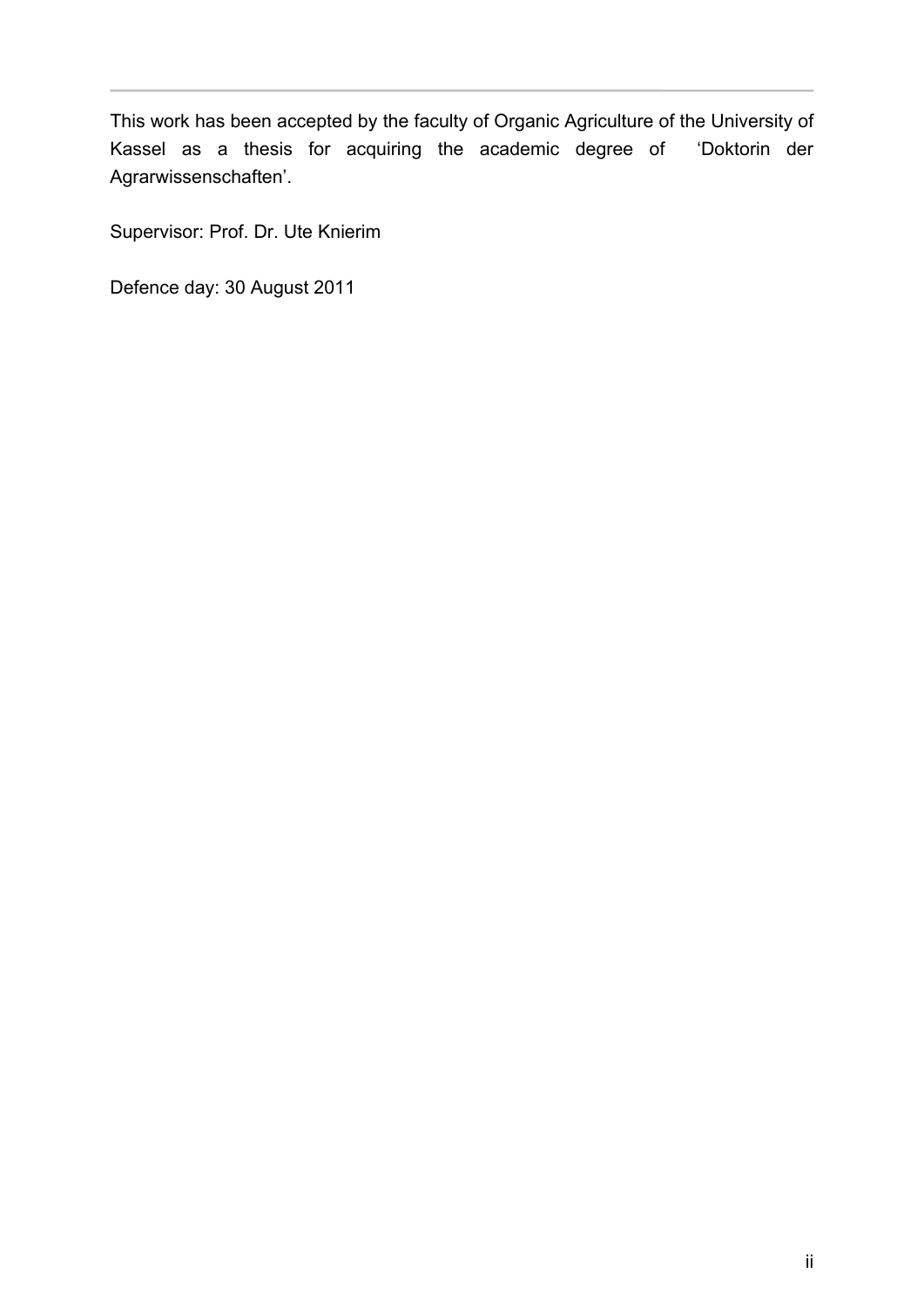The cows do know and they always tell the truth. Cows tell us like it is, not as we wish it to be, not as we perceive it to be, not how it once was, but how IT IS! (A. J. Nelson, 1996)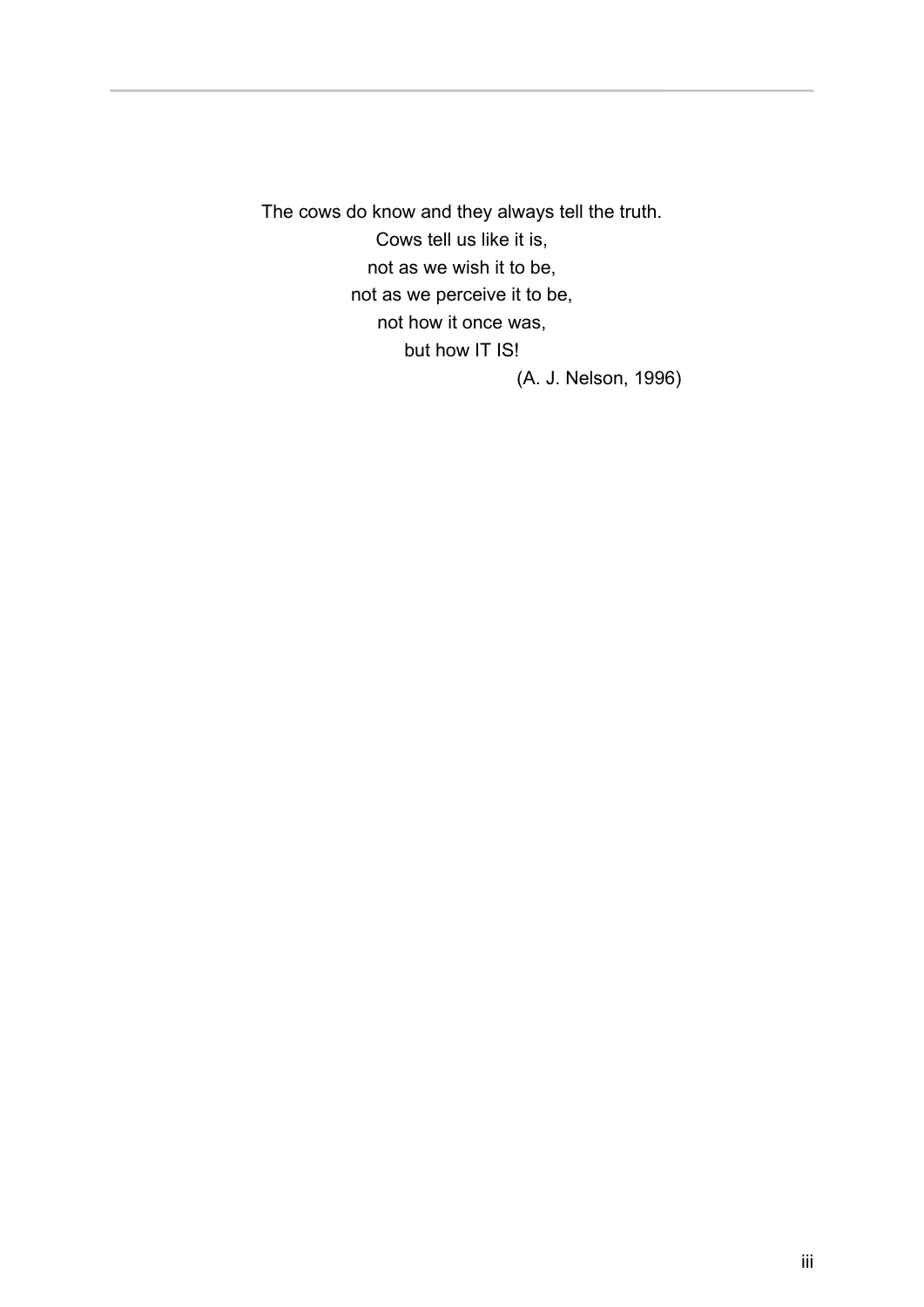# **Table of contents**

| I            | <b>List of figures</b><br>vi                                                                                                                                                                |                                                                                                                                         |                  |  |  |  |  |  |  |
|--------------|---------------------------------------------------------------------------------------------------------------------------------------------------------------------------------------------|-----------------------------------------------------------------------------------------------------------------------------------------|------------------|--|--|--|--|--|--|
| $\mathbf{I}$ |                                                                                                                                                                                             | <b>List of tables</b><br>vii                                                                                                            |                  |  |  |  |  |  |  |
| Ш            |                                                                                                                                                                                             | <b>List of abbreviations</b><br>iх                                                                                                      |                  |  |  |  |  |  |  |
| 1.           |                                                                                                                                                                                             | <b>General introduction</b>                                                                                                             | 1                |  |  |  |  |  |  |
|              |                                                                                                                                                                                             | 1.1. Cow cleanliness                                                                                                                    | $\boldsymbol{2}$ |  |  |  |  |  |  |
|              |                                                                                                                                                                                             | 1.2. Resting behaviour                                                                                                                  | $\mathbf{2}$     |  |  |  |  |  |  |
|              |                                                                                                                                                                                             | 1.3. Cubicle characteristics                                                                                                            | 4                |  |  |  |  |  |  |
|              |                                                                                                                                                                                             | 1.4. Aims and outline of the thesis                                                                                                     | 5                |  |  |  |  |  |  |
| 2.           |                                                                                                                                                                                             | How to measure resting comfort?                                                                                                         | 6                |  |  |  |  |  |  |
|              |                                                                                                                                                                                             | 2.1. Reliability and feasibility of selected measures concerning<br>behaviour for the on-farm welfare assessment in dairy cows          | resting<br>6     |  |  |  |  |  |  |
|              | 2.1.1.                                                                                                                                                                                      | Introduction                                                                                                                            | 6                |  |  |  |  |  |  |
|              |                                                                                                                                                                                             | 2.1.2. Animals, material and methods                                                                                                    | $\overline{7}$   |  |  |  |  |  |  |
|              | 2.1.3.                                                                                                                                                                                      | <b>Results</b>                                                                                                                          | 12               |  |  |  |  |  |  |
|              | 2.1.4.                                                                                                                                                                                      | <b>Discussion</b>                                                                                                                       | 17               |  |  |  |  |  |  |
|              | 2.1.5.                                                                                                                                                                                      | Conclusions                                                                                                                             | 20               |  |  |  |  |  |  |
|              |                                                                                                                                                                                             | 2.2. Further evaluation of different measures of rising and lying down<br>difficulties for the on-farm welfare assessment in dairy cows | 21               |  |  |  |  |  |  |
|              |                                                                                                                                                                                             | 2.2.1. Introduction                                                                                                                     | 21               |  |  |  |  |  |  |
|              |                                                                                                                                                                                             | 2.2.2. Materials and Methods                                                                                                            | 21               |  |  |  |  |  |  |
|              | 2.2.3.                                                                                                                                                                                      | <b>Results</b>                                                                                                                          | 22               |  |  |  |  |  |  |
|              | 2.2.4.                                                                                                                                                                                      | Discussion and conclusion                                                                                                               | 23               |  |  |  |  |  |  |
| 3.           |                                                                                                                                                                                             | Epidemiological study on udder cleanliness and resting comfort                                                                          | 24               |  |  |  |  |  |  |
|              | 3.1. Effects of housing and management conditions on teat cleanliness of<br>German Holstein-Friesian dairy cows in cubicle systems taking into<br>account body dimensions of the cows<br>24 |                                                                                                                                         |                  |  |  |  |  |  |  |
|              | 3.1.1.                                                                                                                                                                                      | Introduction                                                                                                                            | 24               |  |  |  |  |  |  |
|              |                                                                                                                                                                                             | 3.1.2. Animals, material and methods                                                                                                    | 25               |  |  |  |  |  |  |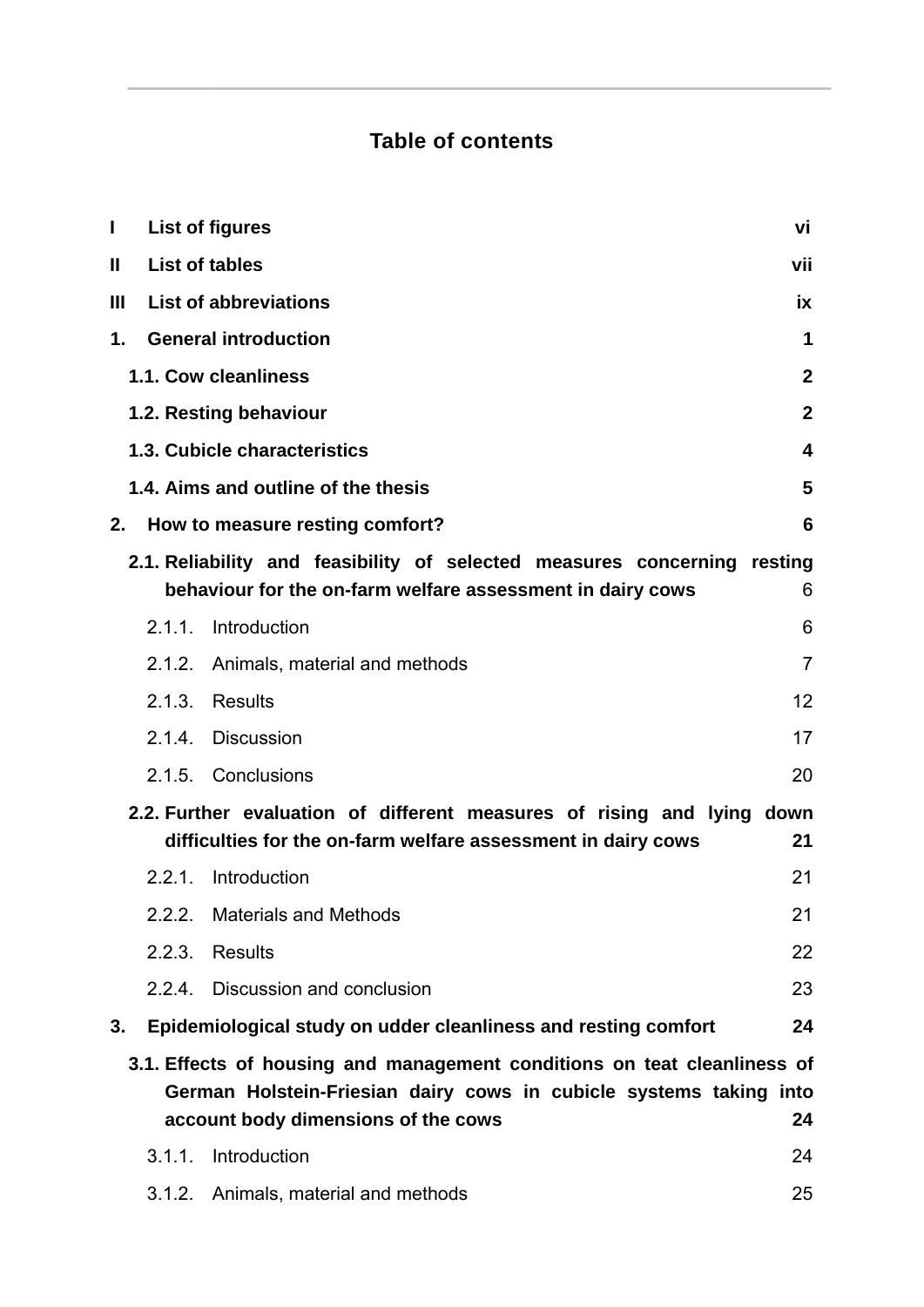|    | 3.1.3.                             | Results                                                                                                                       | 29 |  |  |  |  |
|----|------------------------------------|-------------------------------------------------------------------------------------------------------------------------------|----|--|--|--|--|
|    | 3.1.4.                             | <b>Discussion</b>                                                                                                             | 35 |  |  |  |  |
|    |                                    | 3.1.5. Conclusion                                                                                                             | 38 |  |  |  |  |
|    |                                    | 3.2. Effects of cubicle characteristics in relation to cow body size on lying<br>down behaviour in German Holstein dairy cows | 40 |  |  |  |  |
|    | 3.2.1.                             | Introduction                                                                                                                  | 40 |  |  |  |  |
|    | 3.2.2.                             | Animals, material and methods                                                                                                 | 41 |  |  |  |  |
|    | 3.2.3.                             | Results                                                                                                                       | 42 |  |  |  |  |
|    | 3.2.4.                             | <b>Discussion</b>                                                                                                             | 43 |  |  |  |  |
|    |                                    | 3.2.5. Conclusions                                                                                                            | 45 |  |  |  |  |
|    |                                    | 3.3. Relationship between lying down behaviour, cubicle characteristics and                                                   |    |  |  |  |  |
|    |                                    | udder hygiene                                                                                                                 | 46 |  |  |  |  |
|    | 3.3.1.                             | Introduction                                                                                                                  | 46 |  |  |  |  |
|    | 3.3.2.                             | Animals, materials and methods                                                                                                | 46 |  |  |  |  |
|    | 3.3.3.                             | Results                                                                                                                       | 47 |  |  |  |  |
|    | 3.3.4.                             | <b>Discussion</b>                                                                                                             | 49 |  |  |  |  |
|    | 3.3.5.                             | Conclusion                                                                                                                    | 51 |  |  |  |  |
| 4. |                                    | <b>General discussion</b>                                                                                                     | 52 |  |  |  |  |
| 5. | <b>Conclusion</b>                  |                                                                                                                               | 56 |  |  |  |  |
| 6. | <b>Summary</b>                     |                                                                                                                               | 57 |  |  |  |  |
| 7. | Ausführliche Zusammenfassung<br>60 |                                                                                                                               |    |  |  |  |  |
| 8. | <b>References</b><br>66            |                                                                                                                               |    |  |  |  |  |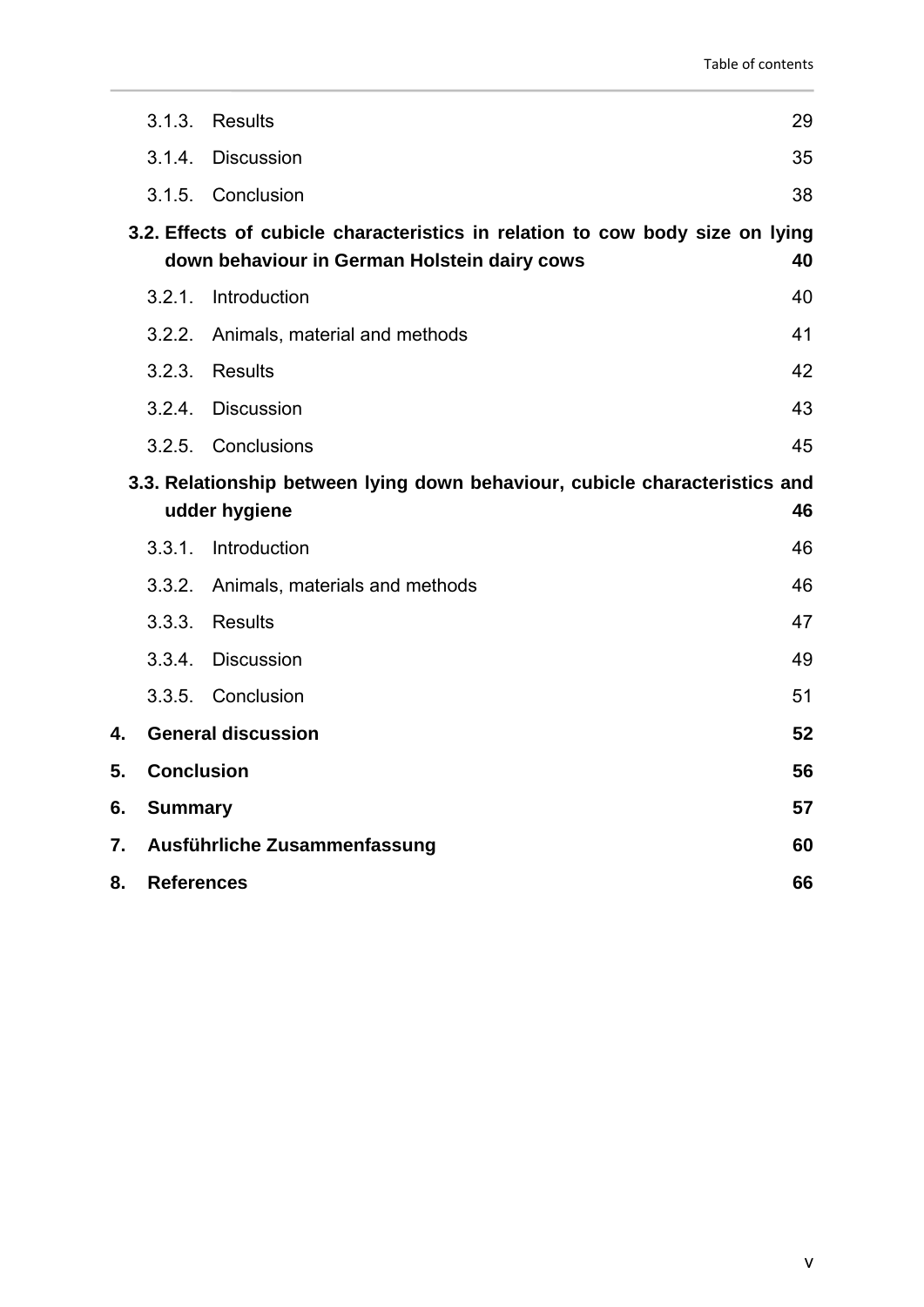# **I List of figures**

- Figure 1: Durations of 'lying down' and ratios of 'lying down events with at least one collision'/all lying down events and of cows lying 'partly or completely outside lying area'/all cows lying (LSmeans) subject to housing system, country and day of visit and standard error as well as results from analyses of variance 16
- Figure 2: Teat cleanliness scoring scheme 26 26
- Figure 3: Schematic view of cubicle dimensions that were assessed during the farm visit with description of cubicle measures. 27
- Figure 4: Box plots of height at withers for all study farms with whiskers with maximum 1.5 IQR and outliers (points) 30
- Figure 5: Box plots of diagonal body length for all study farms with whiskers with maximum 1.5 IQR and outliers (points) 31
- Figure 6: Box plot for durations of lying down per farm (n=24) with whiskers with maximum 1.5 IQR and outliers (points) and extreme outliers (asterisks) 42
- Figure 7: Mean duration of lying down, percentage of events with at least one collision during lying down and percentage of interrupted events per farm  $(n=24)$  43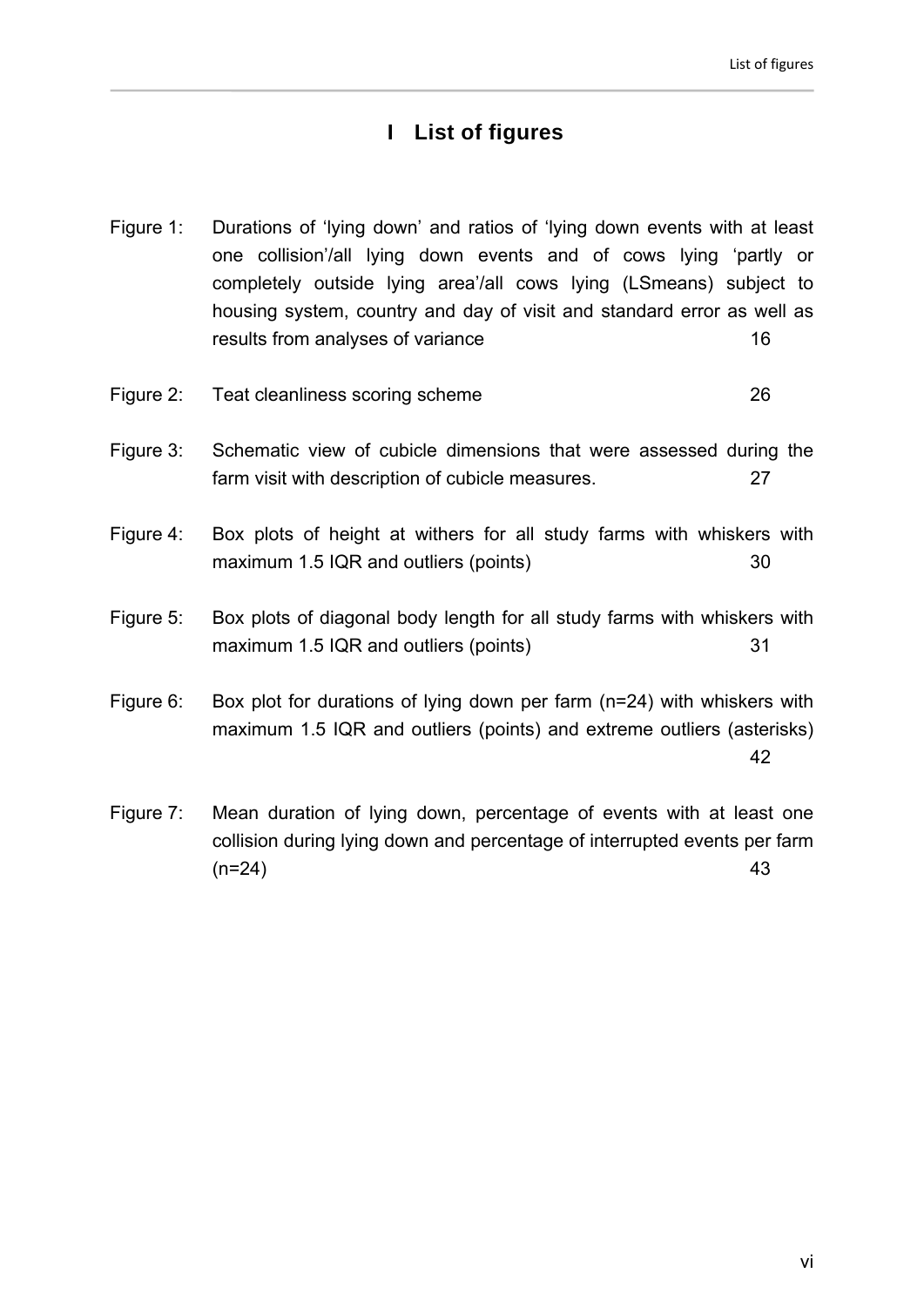# **II List of tables**

- Table 1: Ethogram around rising and lying down, definitions and calculation of measures 9
- Table 2: Ethogram of lying positions and other behaviours around resting assessed by instantaneous scan sampling, definitions and calculation of measures 10
- Table 3: Mean frequencies of normal and abnormal rising and lying down per hour of farm visit and ratio of occurrences to all lying down or rising events (in percent) (n=35 farms \* 3 visits) 12
- Table 4: Proportion of lying animals per all animals in pen and ratio of number of cows in specific positions to all cows lying (in percent) per scan (n=35 farms  $*$  3 visits  $*$  4 hours<sup>1</sup>) ) and the contract of  $\sim$  13
- Table 5: Inter-observer reliabilty (IOR) and consistency of results over time concerning different measures around resting: IOR between two observers in different test situations - live on farm, from videos or photos, either before (pre-testing) or after data recording (post-testing, in italics) expressed as Spearman rank correlation coefficient  $(r<sub>s</sub>)$  or Prevalence Adjusted Bias Adjusted Kappa (PABAK); consistency over time (across days 1, 60 and 120 in tie stalls or 180 in loose housing) expressed as Kendall's correlation coefficient W 14
- Table 6: Consistency over time for behavioural measures using Kendall's coefficient of concordance (W). 22
- Table 7: Calculations of correlations between consistent measures, using Spearman rank correlation coefficient  $(r_s)$  over all farms (n=35). 22
- Table 8: Recommendations for cubicle dimension according to Bartussek *et al.* (2008) considering body dimensions, namely height at withers (HW) and diagonal body length (DBL). 28
- Table 9: Compliance of cubicle measures with recommendations for the 25 % tallest cows in the herd (n=23). 30

vii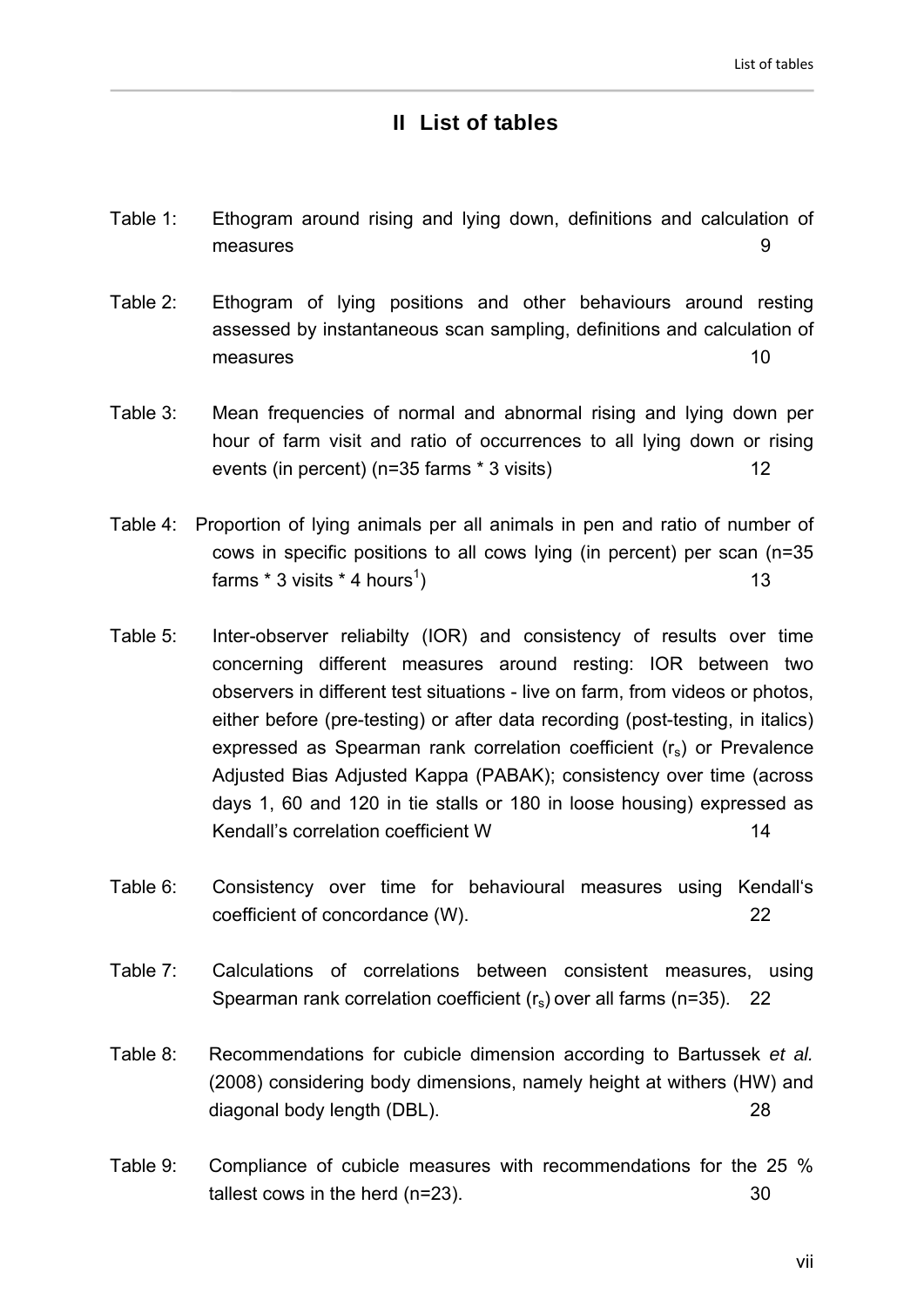- Table 10: Correlations between different hygiene scores with regard to specific udder areas on cow level (n=1171). Spearman's rank correlation coefficient  $(r<sub>s</sub>)$  for udder score, mean teat score, proportion of dirty teats (teats scored 2 or 3 per all assessed teats) and the proportion of dirty teat tips (dirty teat tips per all scored teats). 32
- Table 11: Correlation between cleanliness measures and cubicle characteristics using Pearson Correlation Coefficient  $(r_P)$  and point biserial correlation  $coefficient (r_{\text{ob}})$ . 33
- Table 12: Final model of stepwise regression (PROC REG stepwise, SAS 9.2) with the dependent variable 'percentage of dirty and very dirty teats' including 17 independent variables (n=23). 34
- Table 13: Final model of stepwise regression (PROC REG stepwise, SAS 9.2) with the dependent variable 'percentage of dirty teat tips' including 14 independent variables (n=23). 34
- Table 14: Predictors for inclusion in regression model 'impaired lying down' using Pearson Correlation Coefficient  $(r_P)$  and point biserial correlation  $coefficient (r_{\text{ph}})$ . 47
- Table 15: Final model of stepwise regression (PROC REG stepwise, SAS 9.2) with the dependent variable 'percentage of impaired lying down' including 13 predicting variables (n=23). 48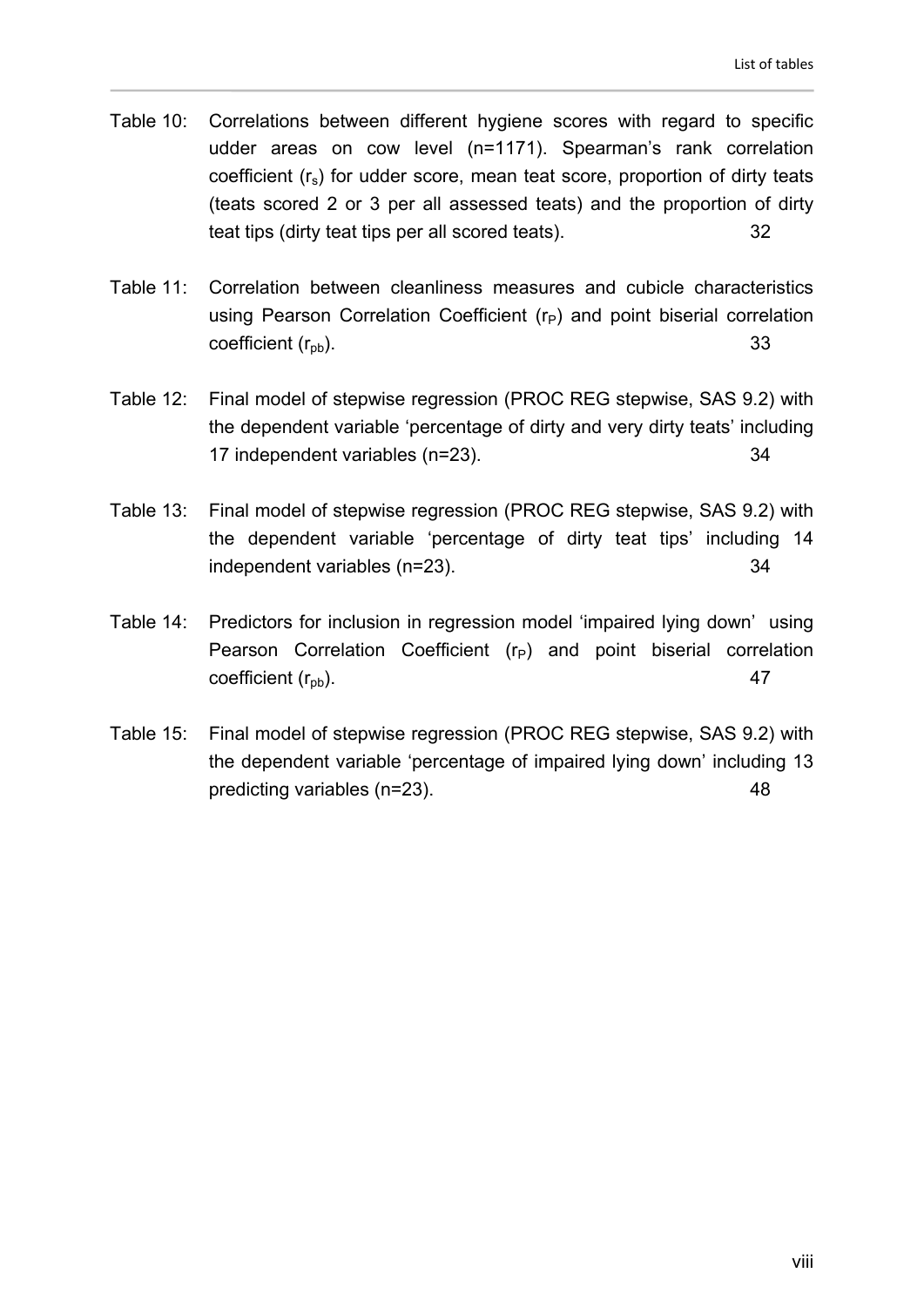# **III List of abbreviations**

| <b>ACTH</b>    | adrenocorticotropic hormone                         |
|----------------|-----------------------------------------------------|
| <b>BMELV</b>   | Bundesministerium für Ernährung, Landwirtschaft und |
|                | Verbraucherschutz                                   |
| <b>CIGR</b>    | <b>Commission International du Genie Rural</b>      |
| cm             | centimetre                                          |
| <b>DBL</b>     | diagonal body length                                |
| e.g.           | for example                                         |
| <b>EFSA</b>    | <b>European Food Safety Authority</b>               |
| et al.         | et alii (and others)                                |
| EU             | <b>European Union</b>                               |
| <b>HW</b>      | height at withers                                   |
| <b>IOR</b>     | inter-observer reliability                          |
| <b>IQR</b>     | inter-quartile range                                |
| <b>LSmeans</b> | Least square means                                  |
| m              | meter                                               |
| min            | minutes                                             |
| n              | sample size                                         |
| ns             | not significant                                     |
| <b>PABAK</b>   | Prevalence adjusted bias adjusted kappa             |
| $r_{p}$        | Pearsons correlation coefficient                    |
| $r_{\rm pb}$   | point biserial correlation coefficient              |
| $r_{\rm s}$    | Spearman's rank correlation coefficient             |
| <b>SD</b>      | standard deviation                                  |
| sec            | seconds                                             |
| VS.            | versus                                              |
| W              | Kendall's coefficient of concordance                |
|                |                                                     |
| %              | percent                                             |
| 土              | plus/minus                                          |
| <              | less than/below                                     |
| >              | more than/above                                     |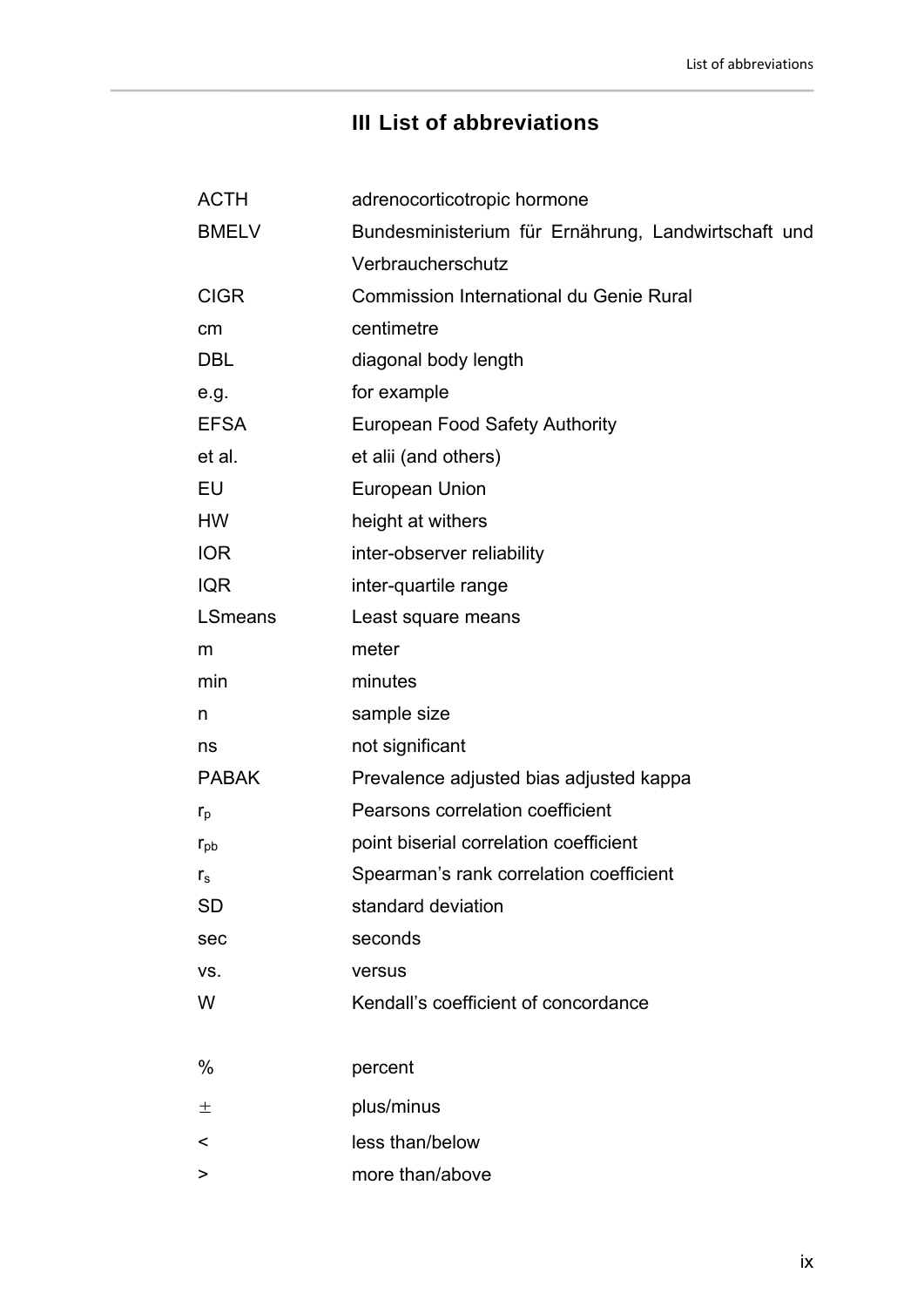# **1. General introduction**

Germany is the largest milk producer in the European Union and production is still increasing (BMELV, 2009). At the end of 2010 on in total 91,550 German dairy farms around 4.2 million cows were kept (Statistisches Bundesamt, 2011). Milk is the most important animal product contributing to about 40 % of all sales revenues from animal production (BMELV, 2009). Almost half of the German cows under milk control belong to the Holstein breed, including Black and White (Holstein) as well as Red and White cows (Red Holstein) (Deutscher Holstein Verband e.V., 2007). This breed exhibits a high genetic potential for milk production. To make full use of this potential whilst keeping the cows healthy, particular attention needs to be paid to feeding and housing conditions.

Already starting in the 1960s (e.g. Harrison, 1964), a public debate on animal welfare is going on nationally and internationally, especially with regard to intensive housing systems. Over the last years increased public concern is reflected by a growing body of welfare legislation and the call for more information about welfare conditions of farm animals by EU citizens (Eurobarometer, 2007). However, to date there is no specific welfare legislation concerning dairy cows, although the European Food Safety Authority recently asked the Panel on Health and Welfare for a scientific opinion on the overall effects of farming systems on dairy cow welfare and disease which was submitted in 2009 (EFSA, 2009). Concurrently, farmers increasingly became aware of the fact that improved dairy cow comfort, i.e. welfare, can increase production (e.g. Brandes, 2000; Bergmann et al., 2000; Bergmann and Heuwieser, 2000). Welfare includes behavioural and health aspects (e.g. Dawkins, 2004). Providing good welfare in terms of behaviour is not always accompanied by good health. Straw yards for example allow for largely unimpaired resting related behaviour (Phillips and Schofield, 1994; Haley et al., 2001), but at the same time may constitute a risk for udder health due to soiling and therefore a high load of environmental pathogens (Schreiner and Ruegg, 2003; Reneau et al., 2005). Together with fertility problems udder health is the most important reason for culling dairy cows (Brade, 2005). Mastitis comes along with decreasing milk yield, expenses for medical treatment and further economic losses through cut-offs for medicated milk (Fetrow et al., 1991; Shim et al., 2004). In order to reduce udder soiling and work load around litter provision and management, cubicle housing was introduced. It is the most common loose housing system today and likely in the future. In Germany in total 72 % of the dairy cows are kept in loose housing systems (Statistisches Bundesamt, 2011). Barns with solid manure only cover 10 % of all loose housing system, whereas 62 % are slurry-based system, which presumably corresponds to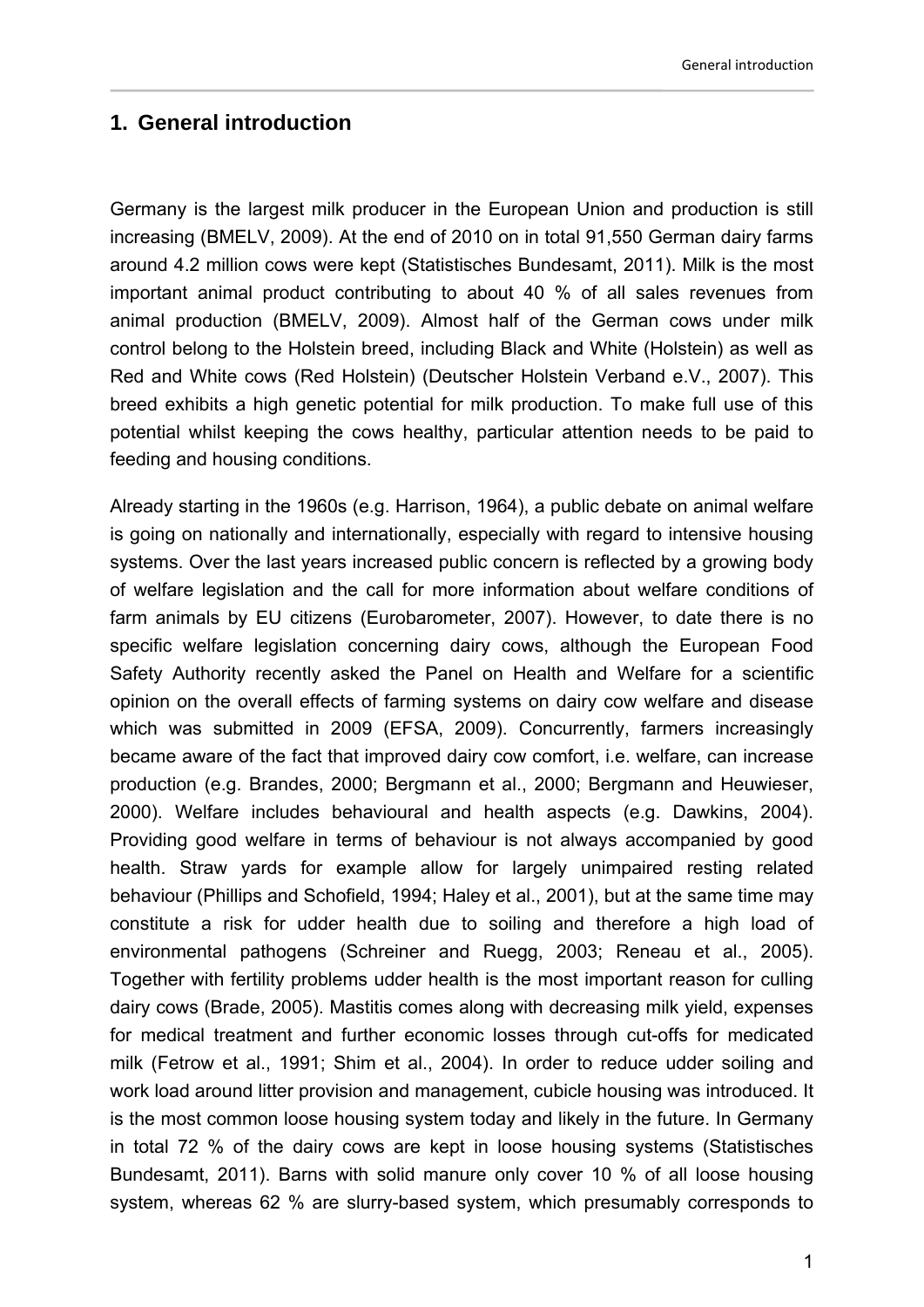the amount of cubicle housing (Statistisches Bundesamt, 2011). In a survey conducted by Hörning et al. (2004) around  $2/3<sup>rd</sup>$  of all organic dairy farms were using cubicle housing systems. Cubicle design is constantly further developed and while trying to improve cow comfort, cleanliness must still be kept at good levels.

## **1.1. Cow cleanliness**

Ensuring good dairy cow hygiene decreases the risk for udder health problems (Osteras and Lund, 1988; Schukken et al., 1990; Schreiner and Ruegg, 2003; Reneau et al., 2005) and reduces teat cleaning time prior to milking (Bernardi et al., 2009). Cow cleanliness in cubicle housing systems is affected by multiple factors. Among them are cubicle characteristics such as neck rail position or cubicle surface (Chaplin et al., 2000; Tucker et al., 2004; Tucker and Weary, 2004; Fulwider et al., 2007; Bernardi et al., 2009; Fregonesi et al., 2009). For instance, generous dimensions allow the cows to stand in the cubicle, increasing the risk for soiling due to defecation whilst standing. Therefore, especially smaller cows within the herd are suspected to largely contribute to cubicle soiling. However, also management related factors were found to influence cubicle as well as udder soiling, for instance type and amount of bedding, frequency of replacement or passageway soiling (Christiansson et al., 1999; Norring et al., 2008; Magnusson et al., 2008). Additionally, lying partly or completely outside the lying area is suspected to decrease cleanliness. Cubicle refusal (lying in the alley) is among others associated with rearing conditions of heifers (Kjoestad and Myren, 2001) and overcrowding situations (Wierenga and Hopster, 1982). Although at pasture cows show faeces avoidance behaviour (Aland et al., 2002, this becomes more difficult in the housing situation and there is evidence that - compared to straw yards - cubicle housing design negatively affects elimination-avoidance behaviour as cows can hardly avoid contact with faeces during lying if cubicles are soiled (Whistance et al., 2007).

## **1.2. Resting behaviour**

Similarly important for dairy cow welfare is resting comfort (Welfare Quality<sup>®</sup> Consortium, 2009). Drowsing, resting and sleeping in cattle occur in a recumbent position (Fraser and Broom, 1990). On average cows spend between 40 and 60 % of the day in this state (Ruckebusch, 1972; Wierenga and Hopster, 1990a; Krohn and Munksgaard, 1993), with rumination taking place during half of that time (Krohn and Munksgaard, 1993; Shuji and Ito, 1999; Fournier, 2003). Total daily resting time in cows is normally divided in 6.5 – 14 bouts lasting about 68 - 80 minutes each (Arave and Walters, 1980; Haley et al., 2000).

Lying - in comparison to standing - allows relief and accelerated drying of the claws and increases the uterine (Nishida et al., 2004) as well as the mammary blood flow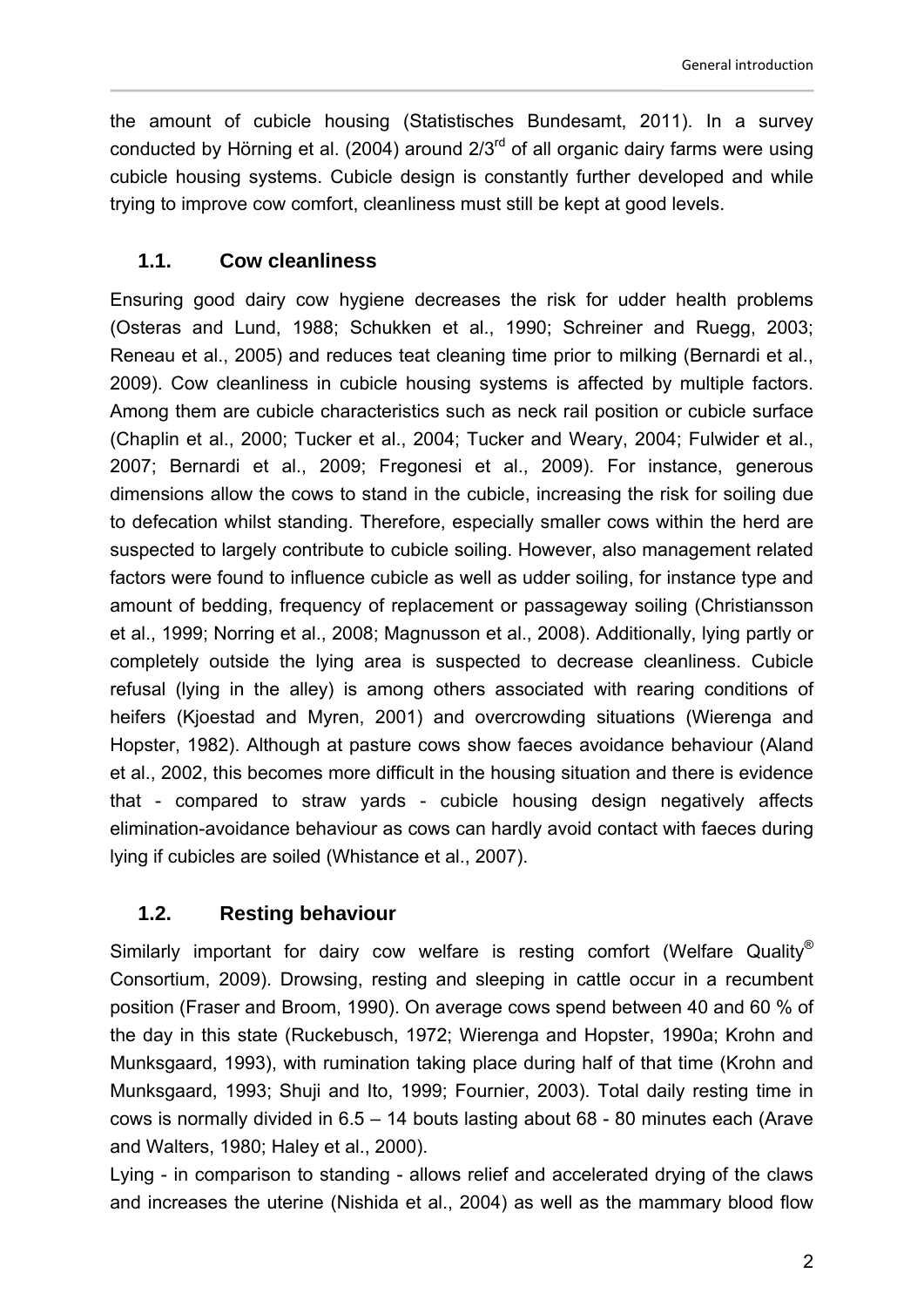General introduction

(Rulquin and Caudal, 1992). The latter is important for milk performance, even though no effect of lying deprivation on milk yield was found yet (Cooper et al., 2008). A repeated deprivation from lying significantly increased concentrations of the adrenocorticotropic hormone (ACTH), which points towards an aversive response (Munksgaard and Simonsen, 1996). It also induces behaviours that are indicative of discomfort and frustration (Cooper et al., 2008), namely leg stamping, repositioning and weight shifting. When considering the average daily recumbency time of ten to 14 hours daily (Ruckebusch, 1972; Wierenga and Hopster, 1990a; Krohn and Munksgaard, 1993; O'Driscoll et al., 2009), the importance of resting comfort in dairy cows becomes apparent. Resting time was found to be substantially influenced by the type of pen or stall; as the average total lying time in cubicle houses was 14.7 hours per day in 13.6 bouts and 10.5 hours in 8.2 bouts in tie-stalls (Haley et al., 2000). Cows prefer dry (Fregonesi et al., 2007b; Reich et al., 2010) and soft lying surfaces (Calamari et al., 2009) with low friction. The spatial demands during lying vary considerably depending on lying positions. They range from the space-saving sternal position, usually adopted during rumination, to very space-consuming positions such as fully lying on the side (Fraser and Broom, 1990). Furthermore, enough space should be provided for lying down and rising. Lying down comes along with a high lateral displacement of the cow's body, whereas getting up movements require expansive forward lunging space (Kämmer and Schnitzer, 1975; Ceballos et al., 2004). Undisturbed lying down is normally displayed as one quick and consecutive movement (Krohn and Munksgaard, 1993). Disturbances of resting may for example take the form of lying deprivation (Cooper et al., 2008), prolonged lying down or rising (Martiskainen et al., 2007) or collisions with housing equipment (Blom et al., 1984; Hörning, 2003a; Veissier et al., 2004). They are associated with aversive or even painful experiences and e.g. may lead to injuries (Wechsler et al., 2000; Fulwider et al., 2007; Martiskainen et al., 2007; Norring et al., 2008) or higher lameness incidences and prevalences (Faull et al., 1996; Bowell et al., 2003) which again may be painful or impair mobility. Thus, disturbances of resting may be highly welfare relevant.

Indeed, the commonly used term 'cow comfort' in cattle practice to a large degree refers to a lying area that is adapted to the cow's needs.

As resting comfort has many aspects, as explained above, it can be assessed in many ways. The different measures may or may not be inter-related. Previously used measures are e.g. the total lying time (Haley et al., 2000; Fregonesi and Leaver, 2001), lying bout duration (Haley et al., 2000), frequency of lying and the duration of lying down or rising (Hörning, 2003a). Furthermore different lying positions were investigated (Krohn and Munksgaard, 1993; Haley et al., 2000; Hörning, 2003a).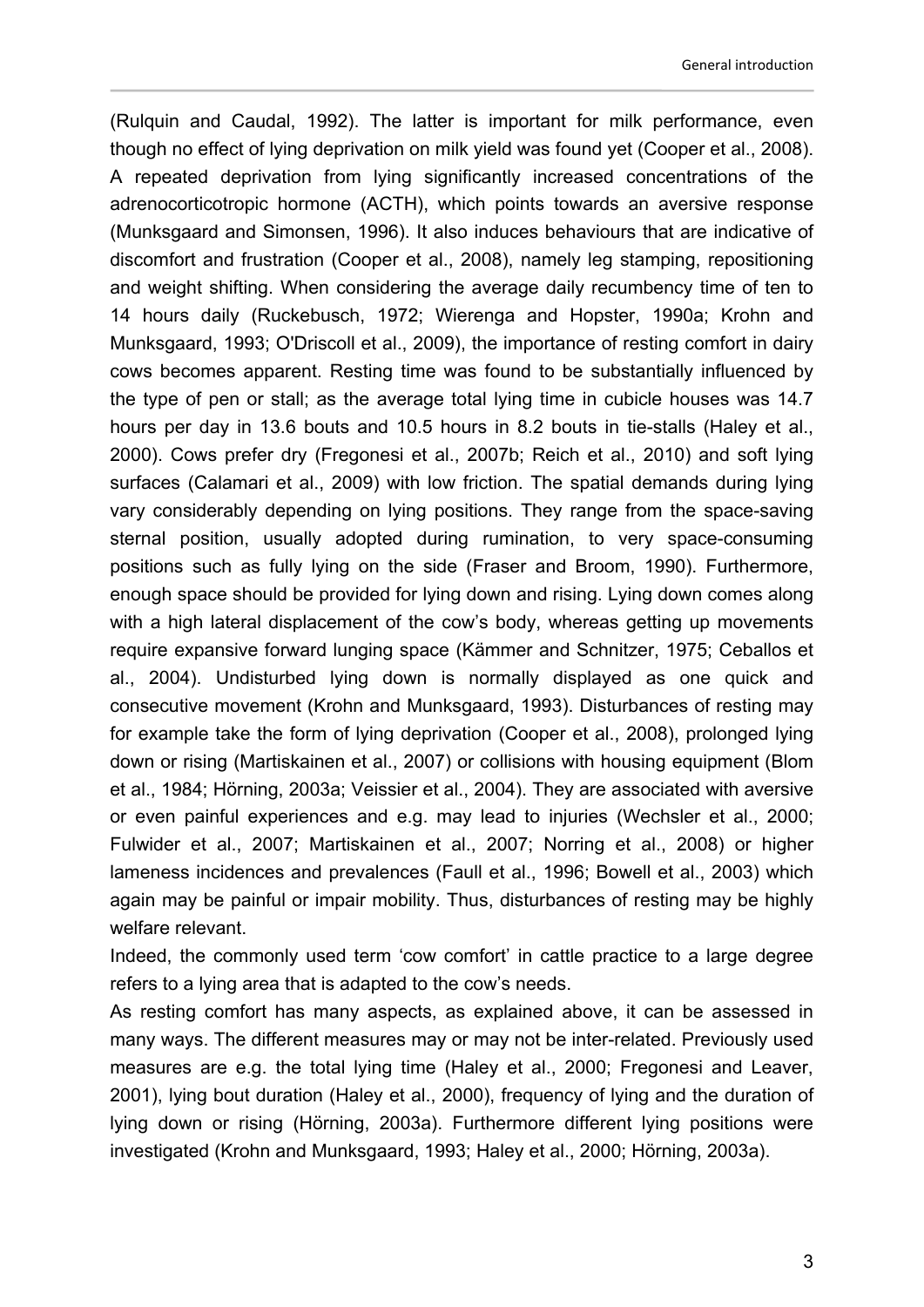# **1.3. Cubicle characteristics**

Cubicles are a central element of the cow´s environment, influencing resting comfort, cleanliness and health (CIGR, 1994). While they are relatively easy to maintain, require few or no litter and provide sheltered lying space even for low ranking cows (Wierenga and Hopster, 1990a; Tucker et al., 2005), they also pose some challenges.

Among them are how to achieve an adequate cubicle adjustment that allows sufficient behavioural freedom in relation to cow sizes, which can vary considerably within the herd (Bockisch, 1991; Fregonesi et al., 2009), provision of a soft but durable lying surface and prevention from soiling.

The impact of various cubicle characteristics on lying behaviour, cleanliness and health, respectively, were demonstrated by a number of experimental and epidemiological studies. Among these characteristics are: neck rail positioning (Tucker et al., 2005; Bernardi et al., 2009; Fregonesi et al., 2009), presence of a brisket board (Tucker et al., 2006), partition design (O'Connell et al., 1992; Veissier et al., 2004), cubicle flooring (Herlin, 1997; Chaplin et al., 2000; Tucker et al., 2003; Wagner-Storch et al., 2003; Fulwider et al., 2007; Norring et al., 2008), bedding type or amount (Hörning, 2003a; Drissler et al., 2005; Reich et al., 2010) and cubicle width or length (Tucker et al., 2003; Bowell et al., 2003; Keil et al., 2003).

Inadequate cubicles, in terms of narrow dimensions, restrictive partitions and hard flooring account for behavioural (Wierenga and Hopster, 1990a; Hörning, 2003a) or certain health problems (Kämmer and Schnitzer, 1975) such as lameness (Dippel et al., 2009a; Dippel et al., 2009b) and lesions (Fulwider et al., 2007). However, on the other hand, generous cubicle dimensions were found to be associated with impaired udder and cubicle hygiene due to defecation and urination (Tucker et al., 2004; Tucker et al., 2005), increasing the risk of mastitis (Schreiner and Ruegg, 2003) and extending cubicle maintenance or udder cleaning time (Bernardi et al., 2009).

This disagreement between recommendations for cubicle dimensions concerning resting comfort and cleanliness was often mentioned in literature, but hardly any study specifically investigated both resting comfort and udder cleanliness. Moreover, one important aspect, namely the interaction between cubicle and cow dimensions, was only rarely taken into account. Resting length, width, head space and total length of the cubicle as well as the neck rail position need to be adapted to the height at withers and diagonal body length of the cows.

Bockisch (1991) reported that a difference of 30 cm and more in diagonal body length within a herd can be considered as normal. These variations are likely mainly due to breed or the age of the cow. Nevertheless, the cubicles should provide an adequate resting area even for the largest animals in herd (CIGR, 1994). Already Troxler et al. (1987) pointed out the importance of a continuous review of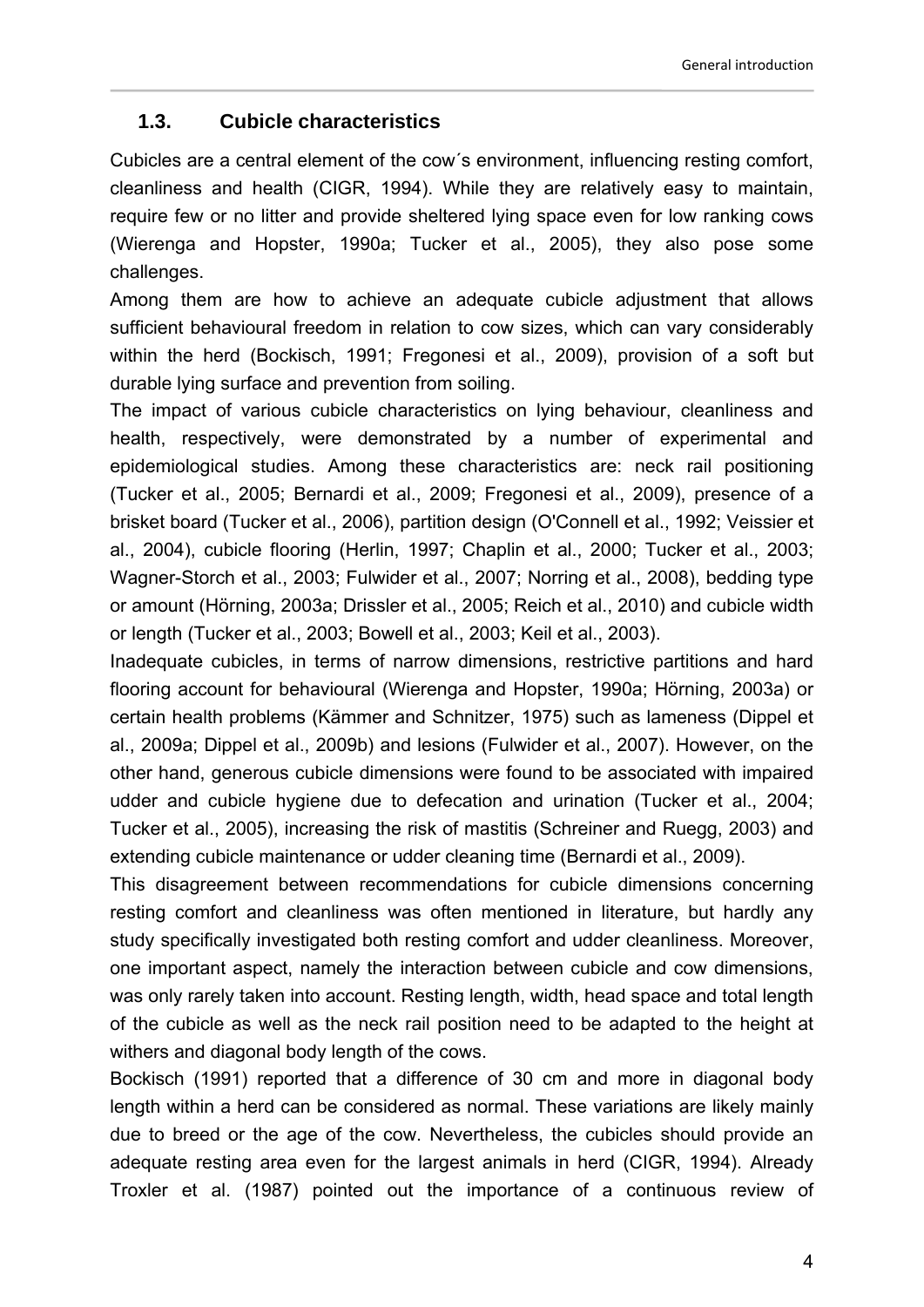recommendations for cubicle dimensioning, since current breeding goals are leading to increases in cow sizes and changes in body proportions over time.

## **1.4. Aims and outline of the thesis**

It was the aim of this thesis to find out which factors in the complex farm situation predominantly affect resting comfort or teat cleanliness or both and whether their effects would act in opposite directions or not. Moreover, the relationship of cleanliness and resting comfort levels per farm was analysed directly. Based on the results, recommendations should be derived how to improve dairy cow welfare in cubicle houses while taking into account the two apparently conflicting goals. However, before adopting this epidemiological approach, it was necessary to define how resting comfort can be reliably measured in a feasible way in the framework of an on-farm investigation. This was done on a different set of farms, not only with cubicle systems, but also with tie stalls and deep litter systems in order to ensure a greater variation regarding presumed levels of resting comfort.

Therefore, the thesis comprises the development of the resting comfort measures in two parts and the epidemiological study involving two major parts, one focusing on different hygiene measures and the other dealing with resting behaviour, both in relation to management and housing factors under consideration of the body dimensions of the cows. The thesis is then concluded by a general discussion and some recommendations for future work and for the practice.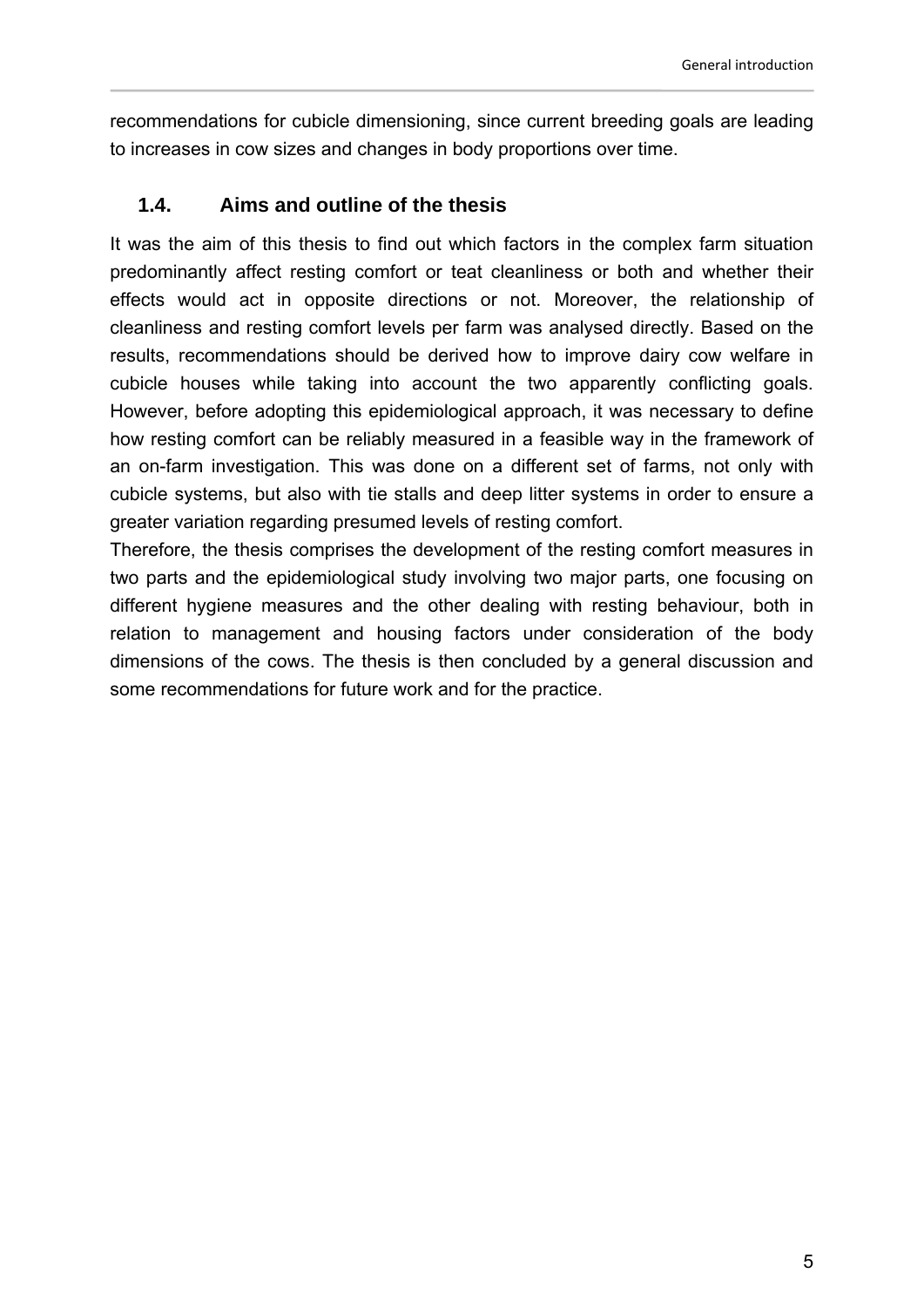# **2. How to measure resting comfort?**

# **2.1. Reliability and feasibility of selected measures concerning resting behaviour for the on-farm welfare assessment in dairy cows**

## **2.1.1. Introduction**

In dairy cows resting mainly occurs while lying, and this is a high priority behaviour (Munksgaard et al., 2005). Cows may spend up to 14 hours per day lying (Wierenga and Hopster, 1990b) with about half of the resting period ruminating (Shuji and Ito, 1999; Fournier, 2003). Disturbances of resting may be associated with insufficient recuperation, frustration (Munksgaard and Simonsen, 1996), experience of discomfort or pain and increased risks for health problems such as lameness (Singh et al., 1994; Faull et al., 1996; Bowell et al., 2003) or lesions (Wechsler et al., 2000; Norring et al., 2008).

A number of different measures around resting have been used in past studies. For instance, total lying time (Haley et al., 2000; Fregonesi and Leaver, 2001), number of lying bouts and bout duration (Haley et al., 2000) have been evaluated as appropriate welfare indicators. However, they cannot be recorded within short-term observations and are therefore unsuitable for the purpose at hand. More suitable candidate measures relate to lying down and rising (Lidfors, 1989), different lying positions (Kämmer and Schnitzer, 1975) including standing on the lying area (Cook et al., 2005) and synchrony of lying (Bock, 1990).

Lying down and rising have been measured semi-quantitatively using scoring systems (e.g. Chaplin and Munksgaard, 2001; Whay et al., 2003) or quantitatively by recording durations and counting deviations from the normal sequence of movements such as horse-like rising, lying down with hind quarters first and interrupted movements (e.g. Krohn and Munksgaard, 1993; Wechsler et al., 2009; Hörning, 2003). Additionally, potentially aversive, painful or injurious occurrences have been recorded such as hitting against fittings (Kämmer, 1981; Hörning, 2003a; Veissier et al., 2004) or slipping (Wechsler et al., 2000).

Lying in a relaxed position such as lying on side, head on ground or hind leg extended (Kämmer and Schnitzer, 1975; Krohn and Munksgaard, 1993; Haley et al., 2000; Hörning, 2003a) may be an indicator of good welfare (Winckler et al., 2003). On the other hand, lying over a curb or on the edge of the lying area (Cermak, 1988; Bock, 1990) or partly or completely outside the lying area, i.e. on alleys or exercise yards (Wierenga and Hopster, 1990b; Capdeville and Veissier, 2001) is associated with discomfort or pain, as well as increased risks of soiling (Sunderland, 2002; Bowell et al., 2003) and injuries (Phillips, 2002). High proportions of cows standing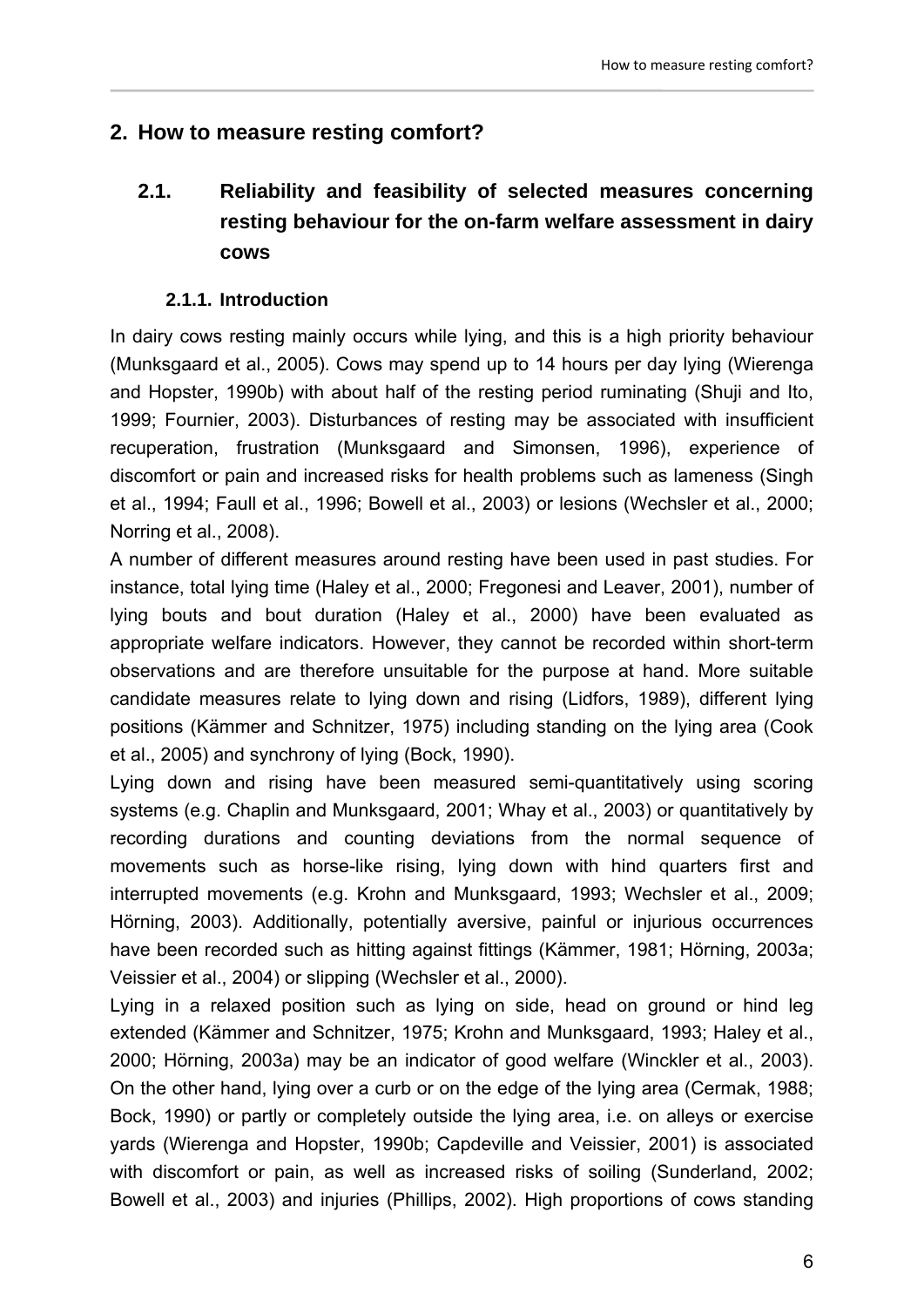on the lying area may reflect difficulties in lying down, or associated with lying down uncomfortable lying surfaces (Haley et al., 2001; Tucker et al., 2003), but probably also problems with lameness (Cook et al., 2005) and cubicle surfaces especially suitable for standing (Tucker et al., 2003).

Synchrony of lying might be more related to social than to resting behaviour. It has been proposed that a decrease means a certain frustration of allelomimetic behaviour (Miller and Woodgush, 1991; Krohn et al., 1992). It may be measured as duration of all cows lying at the same time (Fregonesi and Leaver, 2001) which again is not feasible for an on-farm welfare assessment, or as maximum number of simultaneously lying cows which often has been counted from a limited number of instantaneous scan samples (Bock, 1990; Hörning, 2003a).

Only very few resting studies have addressed the quality criteria of measurements: inter-observer reliability (e.g. Chaplin and Munksgaard, 2001) and repeatability (consistency) over time (Rousing et al., 2001). Sometimes figures are not provided although reliability testing is reported (e.g. Veissier et al. 2004).

The aim of this investigation was to evaluate welfare measures relating to dairy cow resting behaviour in terms of their suitability for inclusion in an on-farm assessment protocol. Criteria of suitability were (i) feasibility with respect to limited observation times, (ii) sufficient inter-observer reliability and (iii) repeatability over time. In addition, we wanted to know the degree to which the measures allowed discrimination between different housing systems that were expected to provide different levels of resting comfort.

## **2.1.2. Animals, material and methods**

## *2.1.2.1. On-farm data collection*

Resting behaviour was observed on a total of 35 dairy farms, 17 in Austria and 18 in Germany, between August 2005 and April 2006. The farms either had cubicle systems (16 farms), deep litter including sloped floor with straw bedding (7 farms) or tie stalls (12 farms). Average herd size was about 37 lactating cows (SD: 22.2, range: 12-100), sporadically including dry cows and heifers in loose housing systems. Each farm was visited three times in order to investigate short-, medium-, and long-term consistency of resting measures within farms. The second and the last visit took place 60 and 180 days  $(\pm 10 \text{ days})$ ; one farm on day 227 instead of 180) after the first data collection. Due to organisational reasons, the last visit in tie stalls was on day 120 ( $\pm$  10 days). Housing and management conditions were recorded on the basis of inspections and interviews using a standardised check sheet and questionnaire. Any changes between visits were noted. On the recording days none of the farms provided access to pasture.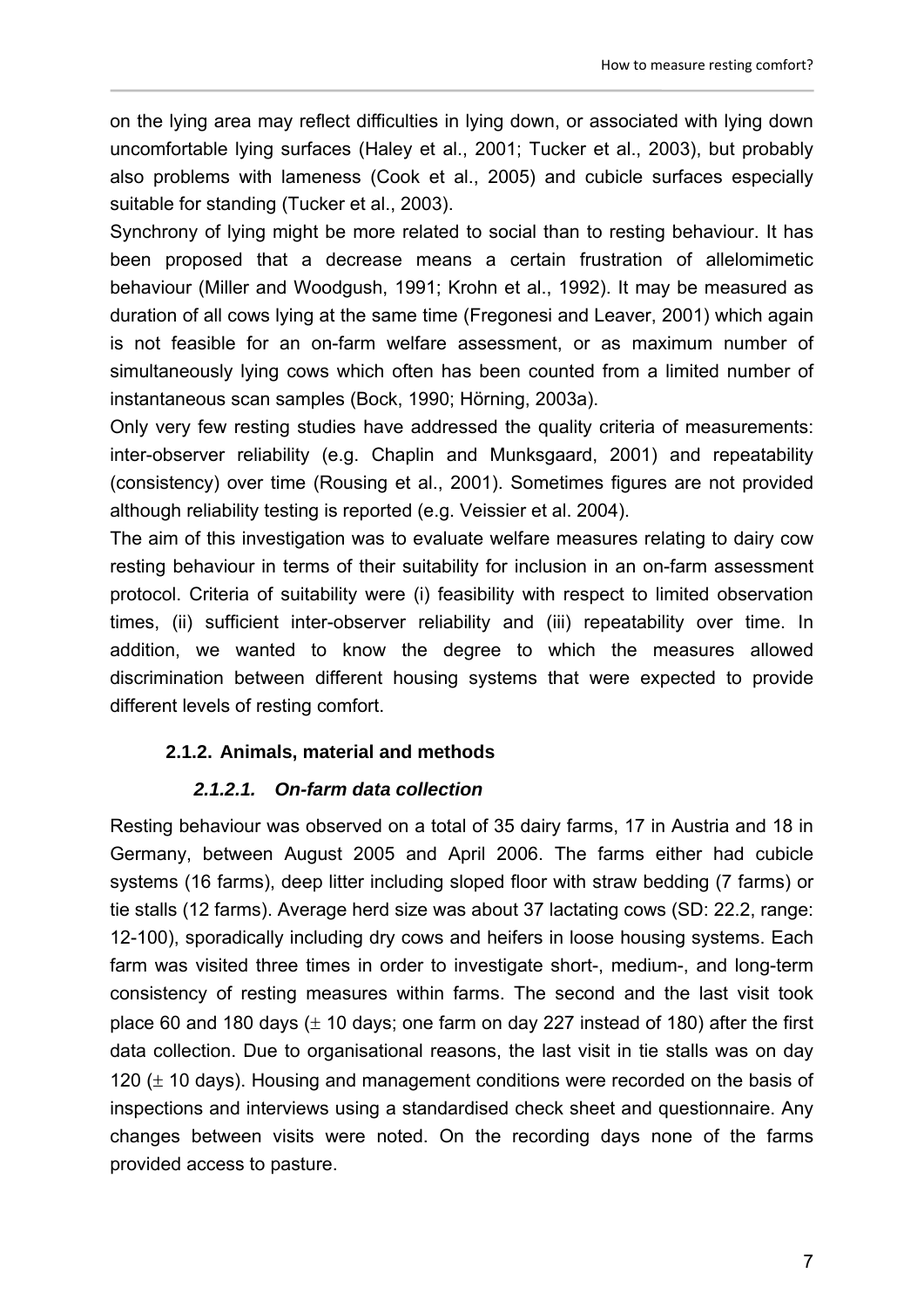Behavioural observations started after morning milking or when at least 75 % of the loose housed cows had returned to the pen from morning milking or, if the cows were usually locked after milking, five minutes after release from the feed rack. Observations lasted about 4 hours and were carried out by one person per farm positioned on the feeding passage on an elevated moveable chair. Dry, periparturient and sick cows kept in separate pens were not observed. Behavioural recording, of in total 15 measures (Table 1), included measurement of the duration of voluntary rising and lying down events whenever they visibly occurred using a stop watch (for exact definitions see Table 1). Additionally, collisions with the housing equipment, slipping, or abnormal occurrences (Table 1) during the recorded rising and lying down events were counted. It was intended to record these measures from 20 rising and 20 lying down events, therefore observation time was extended on some farms, at maximum to 8 hours, in order to converge on the intended limit. Numbers of standing and lying animals in specified lying positions (Table 2) were recorded by instantaneous scan sampling. Due to concurrent observations of social interactions that are not reported here, if necessary, pens were split up into virtual segments that were expected to contain on average not more than 25 cows. However, additional segments were sometimes necessary when not all animals could be observed at the same time due to obstructions by equipment or the building, so that the maximum number of segments was nine. Scan sampling was carried out every 14 to 30 minutes per segment depending on the number of virtual segments. In case of no division of the pen, the scan interval for the whole pen was 30 minutes.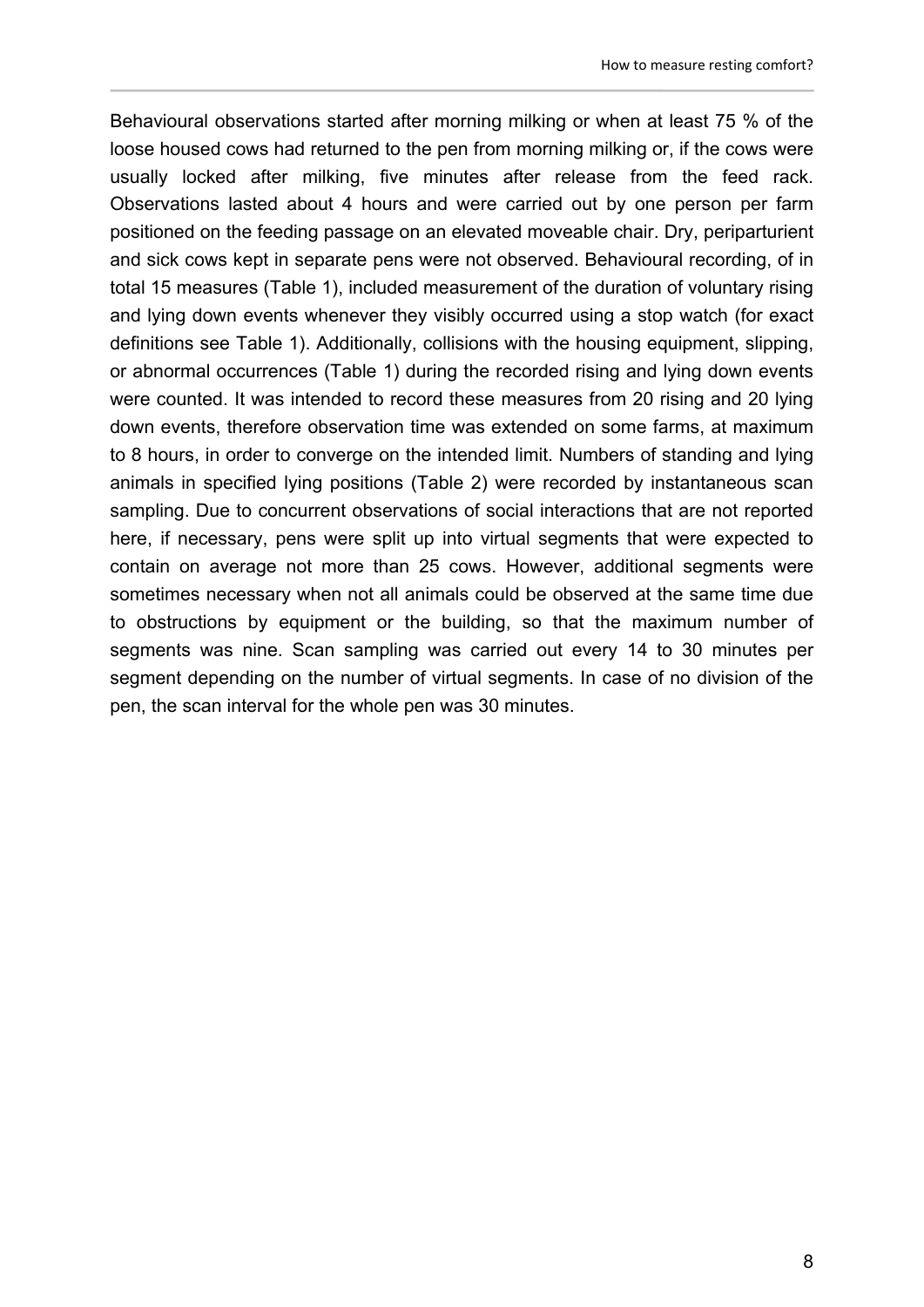| Name of<br>measure    | <b>Description</b>                                                                                                                                                                                                             | Unit                                          |
|-----------------------|--------------------------------------------------------------------------------------------------------------------------------------------------------------------------------------------------------------------------------|-----------------------------------------------|
| Rising                | Event starts when the animal starts lifting the hind<br>quarter from the ground. The rising sequence<br>ends when both front legs touch the ground and<br>the cow stands with her whole body weight on all<br>four legs again. | <b>Duration</b>                               |
| Lying down            | in seconds                                                                                                                                                                                                                     |                                               |
| Collision             | During rising or lying down the animal hits against<br>housing equipment with any part of the body.                                                                                                                            |                                               |
| Slipping              | During rising or lying down at least one claw or<br>leg is accidentally sliding abruptly out of place.                                                                                                                         | Ratio of specific                             |
| Interrupted           | The sequence of lying down or rising is not<br>finished by the animal                                                                                                                                                          | events /all lying<br>down or rising<br>events |
| Horse-like<br>rising  | Animal gets up with its outstretched front legs<br>first.                                                                                                                                                                      |                                               |
| Hind quarter<br>first | Animal lies down with its hind legs first and bends<br>the front legs afterwards.                                                                                                                                              |                                               |

| Table 1: |          |  |  |  | Ethogram around rising and lying down, definitions and calculation of |  |
|----------|----------|--|--|--|-----------------------------------------------------------------------|--|
|          | measures |  |  |  |                                                                       |  |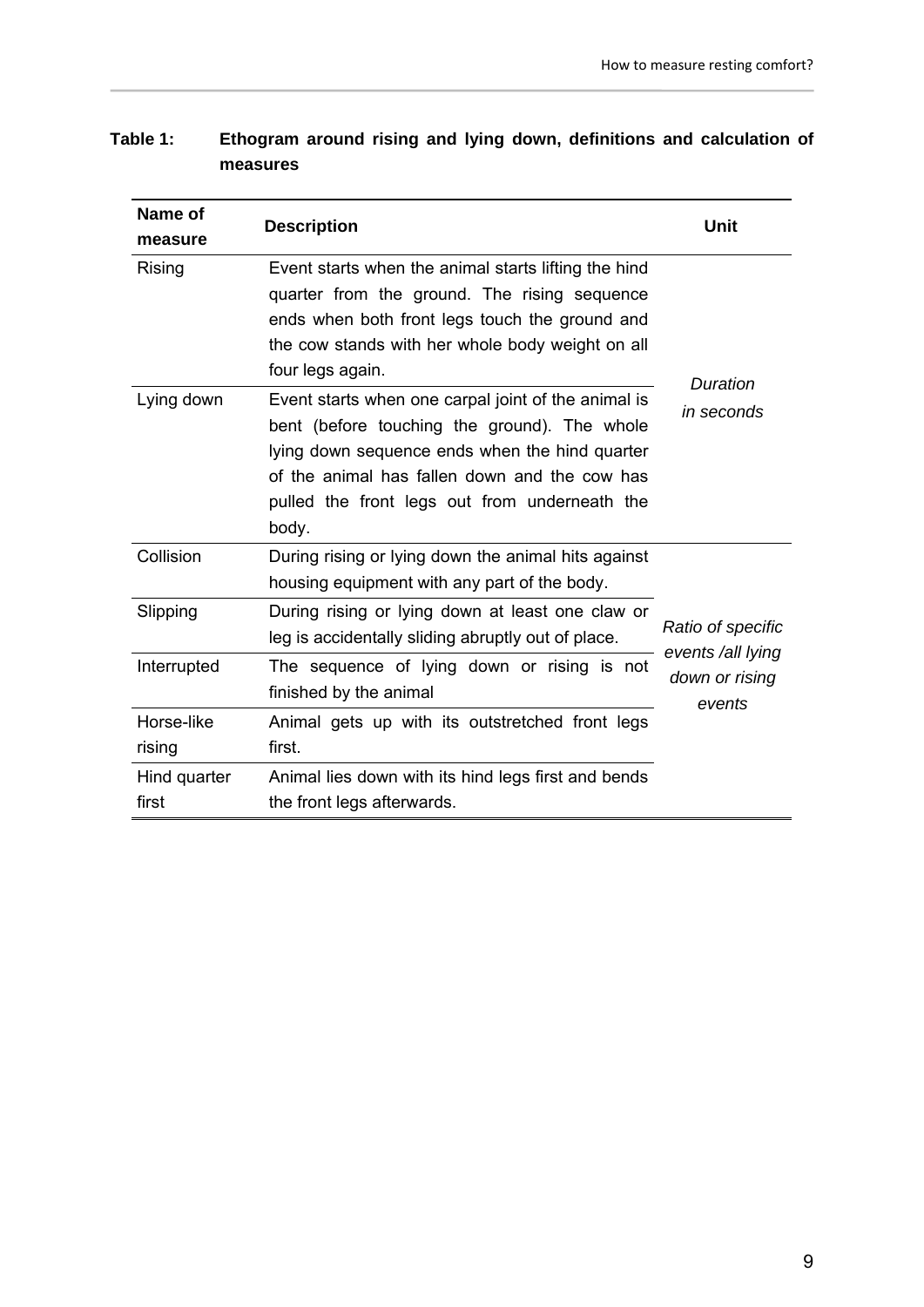| Table 2: |          |  |  | Ethogram of lying positions and other behaviours around resting         |  |
|----------|----------|--|--|-------------------------------------------------------------------------|--|
|          |          |  |  | assessed by instantaneous scan sampling, definitions and calculation of |  |
|          | measures |  |  |                                                                         |  |

| Name of<br>measure                                            | <b>Description</b>                                                                                                                                                                             | Unit                                                                                         |
|---------------------------------------------------------------|------------------------------------------------------------------------------------------------------------------------------------------------------------------------------------------------|----------------------------------------------------------------------------------------------|
| Partly or<br>completely<br>outside lying<br>area <sup>1</sup> | Animal lies with a considerable part of its hind<br>quarter or the whole body outside the<br>supposed lying area (cubicle or littered area)                                                    |                                                                                              |
| Head resting                                                  | Animal is lying with its head positioned in a<br>relaxed way in contact either with the floor,<br>housing equipment or its own body.                                                           |                                                                                              |
| Hind leg<br>stretched                                         | Animal lies with at least one of its hind legs<br>stretched away from its body at an angle of<br>$\geq 90$ .                                                                                   | Ratio of number of<br>cows in specific<br>lying                                              |
| On side                                                       | Animal lies in lateral position with whole body<br>weight put on one side and<br>legs<br>not<br>underneath the body, either stretched or bent.                                                 | (sitting)position/all<br>cows lying                                                          |
| Sitting                                                       | Animal sits dog-like on its hind quarter with<br>front legs fully stretched. Sitting animals are<br>generally<br>included<br>'lying' for<br>into<br>the<br>calculation of the measures         |                                                                                              |
| <b>Backwards</b>                                              | Animal lies backwards in the cubicle with<br>head at the position where the hind quarter is<br>supposed to be - only for cubicle systems.                                                      |                                                                                              |
| Synchrony of<br>lying                                         | The maximum proportion of animals lying<br>simultaneously (when<br>multiple segments<br>were observed, the value was calculated from<br>the total number of cows in the segments<br>observed). | Maximum number<br>of lying animals/all<br>animals per pen                                    |
| Standing on<br>lying area                                     | Animal is standing in cubicle or on littered<br>area (only in cubicle housing and deep litter<br>system) with at least two legs                                                                | Ratio of cows<br>standing on lying<br>area/all cows on<br>lying area (lying<br>and standing) |

<sup>1</sup> This behavioural category was originally recorded as three behaviours: 'hind quarter on edge', 'hind quarter out of lying area' and 'completely outside lying area', but merged after recording for logical reasons. Lying completely outside lying area did not occur in tie stalls.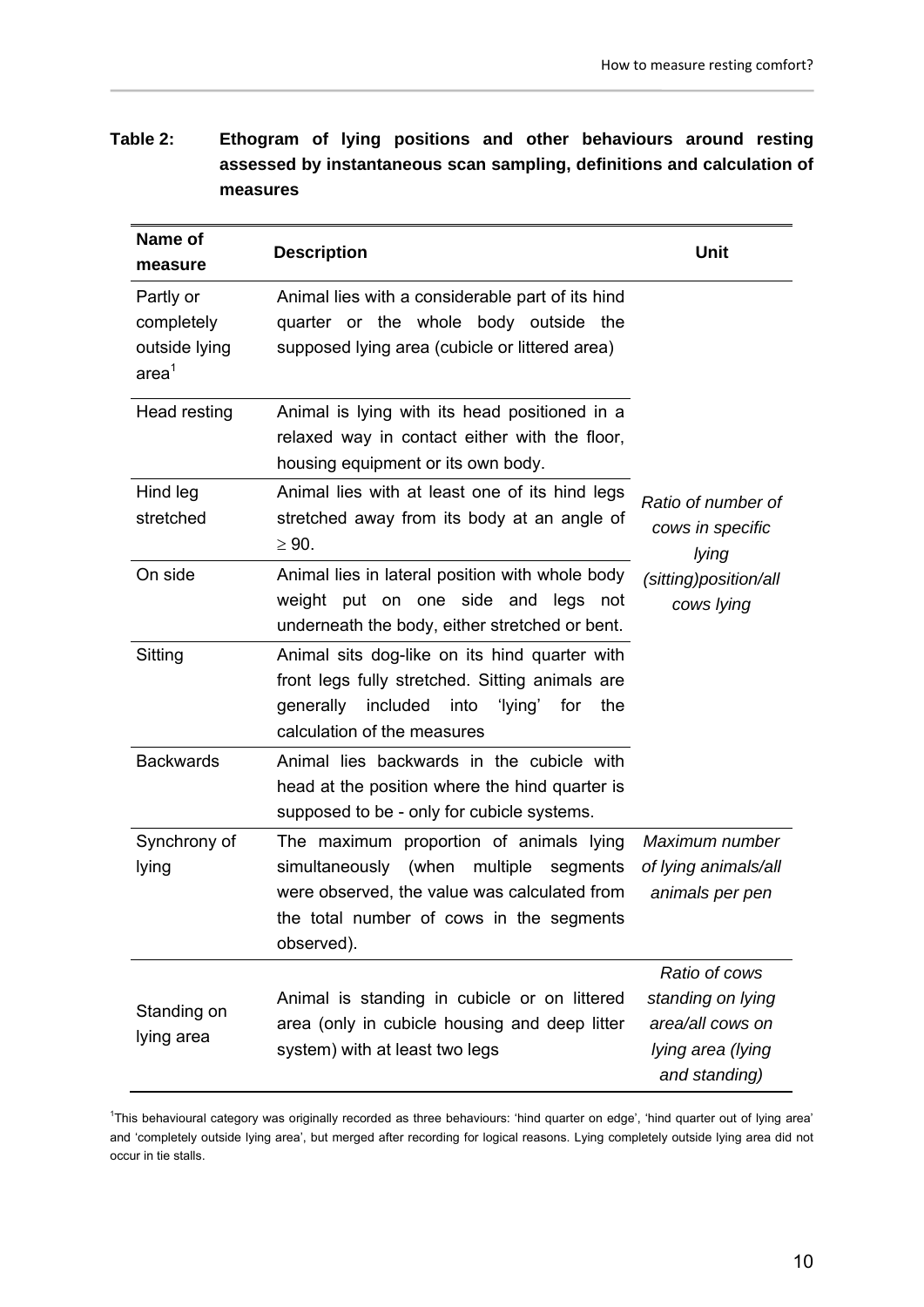## *2.1.2.2. Inter-observer reliability testing*

Inter-observer reliability (IOR) between two observers with initially only limited training was tested during four sessions, two of them before the start of data recording (pre-testing), two of them 310 and 400 days after the start of the farm visits (post-testing). Test sessions were performed on five farms and from videos and photographs which had been taken during farm visits from about the same position as for the on-farm observations. They showed one or several animals kept in different housing conditions. In total pre-testing included 27 rising and 13 lying down events (on-farm), 34 lying down events (on video) and 20 scans of lying positions with 51 lying animals in total (on-farm). Post-testing comprised 8 rising and 21 lying down events (on-farm), 65 lying down events (on video) and, with regard to lying positions, 30 scans with 35 lying animals in total (on-farm) and 57 photographs with altogether 76 lying animals (one or more animals per picture).

## *2.1.2.3. Selection of measures in terms of feasibility and reliability*

A stepwise approach was taken in order to evaluate the suitability of the measures for an on-farm welfare assessment protocol. First, we considered that the frequency or proportion of recordings of different measures had to reach a certain minimum within a given observation time in order to limit the effect of chance observations and to allow for a reliable differentiation between farms. In the absence of any empirical basis we chose the arbitrary limit that all behavioural events should occur on average with a minimum incidence of 1.0 per hour and farm. With regard to lying (sitting) positions a minimum of 1 % of lying animals should be observed in this position per average scan. The same applied for animals standing on the lying area in relation to all cows present on the lying area. Second, acceptable IOR had to be reached. Third, measures should yield sufficiently consistent results per farm over time. Finally, for measures found to be reliable and consistent, reduced observation times were simulated from four to one hour units in one hour steps and checked again for intrafarm consistency.

As a further basis for evaluation, though not for selection, analyses of variance were performed to test for the effect of housing system and country. We also examined variation within farms over time in relation to variation between farms.

## *2.1.2.4. Statistics*

IOR was tested using 'Spearman's rank correlation coefficient  $r_s$ ' for two observers in the case of continuous data and 'Prevalence Adjusted Bias Adjusted Kappa' (PABAK) (Abramson, 2003) for dichotomous data (Byrt et al., 1993). Correlation coefficients were interpreted in line with Martin and Bateson (2007) as acceptable in terms of IOR if they were greater than 0.70. Similarly to the interpretation of Kappa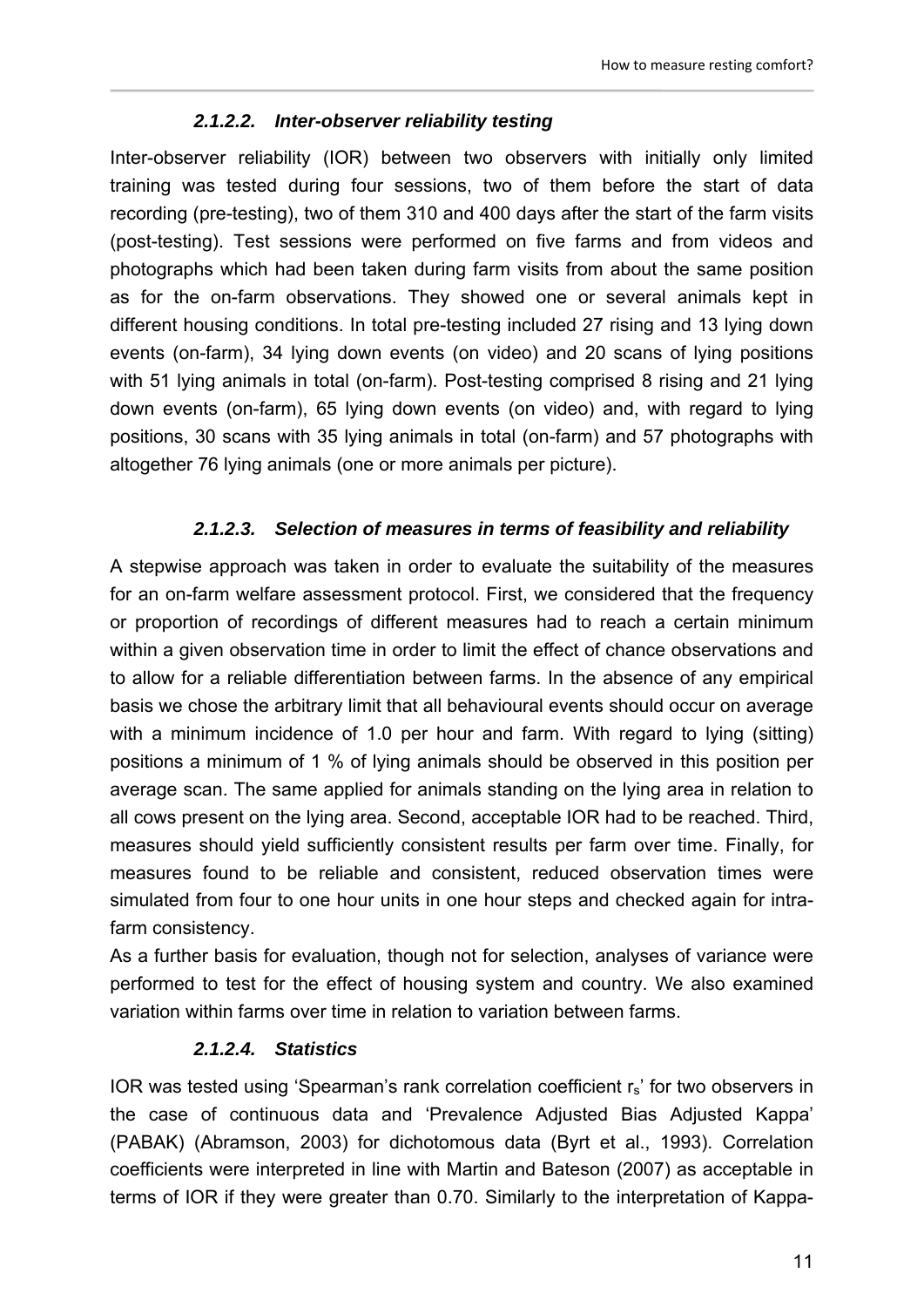Values (Fleiss et al., 2003), a PABAK of 0.75 was regarded as excellent interobserver agreement.

Consistency of results within farm over time was examined using 'Kendall's coefficient of concordance W', again applying the threshold of 0.70.

Analyses of variance were performed using the PROC MIXED procedure in SAS Version 9.1 (SAS Institute) with 'day (of visit)'  $(\alpha_i, i.e.$  day 1, 60 or 180/120), 'housing system ( $\beta_i$ ), 'country' ( $\gamma_k$ ) and the interaction 'housing system\*country' ( $\beta i^* \gamma k$ ) as fixed effects. Multiple farm visits were accounted for by inclusion of 'farm'  $(b<sub>1</sub>)$  as subject in the REPEATED statement. This resulted in a model of the form:  $y_{iik} = \mu + \alpha_i + \beta_i + \gamma_k$ +  $\beta j^* \gamma_k$  +  $b_l$  +  $\varepsilon_{iikl}$ .

Comparison of within- and between-farm variability of parameters was carried out using covariance parameter estimates for the farm and the residual component.

## **2.1.3. Results**

## *2.1.3.1. Frequencies or proportions of recordings*

It was often not possible to record the intended number of 20 rising occurrences within the observation time of 4 hours while this was no problem for the lying down events. Collisions with equipment during rising or lying down occurred more often than slipping which was very rarely observed (Table 3). Only 'rising', 'lying down' and 'collisions during lying down' occurred more than once per hour of observation (Table 3). On average 47.3 % of all cows were lying during scan sampling. Regarding different lying positions, the mean proportions of cows lying with 'head resting', with 'hind legs stretched', 'on side' and 'lying partly or completely outside lying area' exceeded 1 % per scan (Table 4). All other measures were, therefore, excluded from further analysis.

| Table 3: | Mean frequencies of normal and abnormal rising and lying down per       |
|----------|-------------------------------------------------------------------------|
|          | hour of farm visit and ratio of occurrences to all lying down or rising |
|          | events (in percent) (n=35 farms * 3 visits)                             |

|                         | <b>Normal sequences</b> |            |          | <b>Abnormal sequences</b> |             |           |                          |  |
|-------------------------|-------------------------|------------|----------|---------------------------|-------------|-----------|--------------------------|--|
|                         | Total                   | Collisions | Slipping | Total                     | Interrupted | Horselike | Hind<br>quarter<br>first |  |
| Frequency rising        | 4.05                    | 0.93       | 0.04     | 0.28                      | 0.04        | 0.23      | n.a.                     |  |
| Ratio rising            | 93.65                   | 21.58      | 0.92     | 6.35                      | 1.03        | 5.32      | n.a.                     |  |
| Frequency lying<br>down | 6.66                    | 1.78       | 0.02     | 0.16                      | 0.12        | n.a.      | 0.04                     |  |
| Ratio lying down        | 97.67                   | 26.18      | 0.27     | 2.33                      | 1.82        | n.a.      | 0.51                     |  |

Figures in bold exceed threshold of 1.0 occurrence/hour; n.a. = not applicable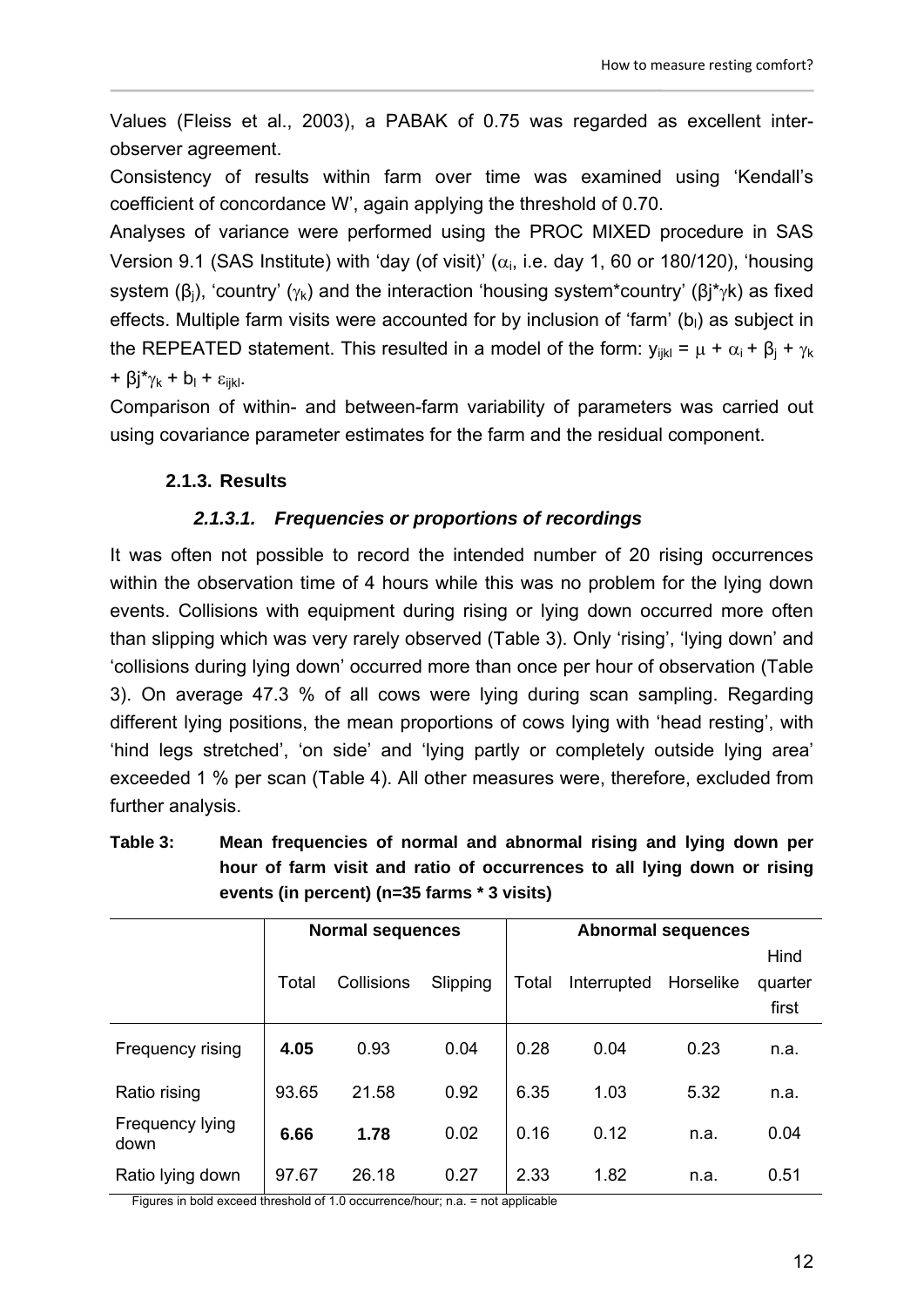# **Table 4: Proportion of lying animals per all animals in pen and ratio of number of cows in specific positions to all cows lying (in percent) per scan (n=35 farms \* 3 visits \* 4 hours<sup>1</sup> )**

|       | Lying<br>animals | Standing<br>on lying<br>area <sup>2</sup> | Head | Hind leg<br>resting stretched |      |      | On side Sitting Backwards <sup>3</sup> | Partly or<br>completely<br>outside lying<br>area |
|-------|------------------|-------------------------------------------|------|-------------------------------|------|------|----------------------------------------|--------------------------------------------------|
| Ratio | 47.33            | 12.95                                     | 8.49 | 16.03                         | 0.44 | 0.01 | 0.00                                   | 13.33                                            |

 $1$ No scan results available for  $3<sup>rd</sup>$  and/or  $4<sup>th</sup>$  hour on two farms.

 $2$ Only applied in loose housing systems (n=23); ratio to all cows present on lying area

 $3$ Only applied in cubicle housing (n=16)

Figures in bold exceed threshold of 1

#### *2.1.3.2. Inter-observer reliability (IOR)*

All measures further examined met the criteria for acceptable inter-observer agreement, except 'collisions' with the equipment during lying down, and lying with 'head resting', both during live observations. However, results from videos or photos, respectively, were acceptable. For collisions, the definition had been refined before observing the video tapes (Table 5). Some measures could not be observed and IOR assessed during every test session, but at least some observations were available for all measures (Table 5).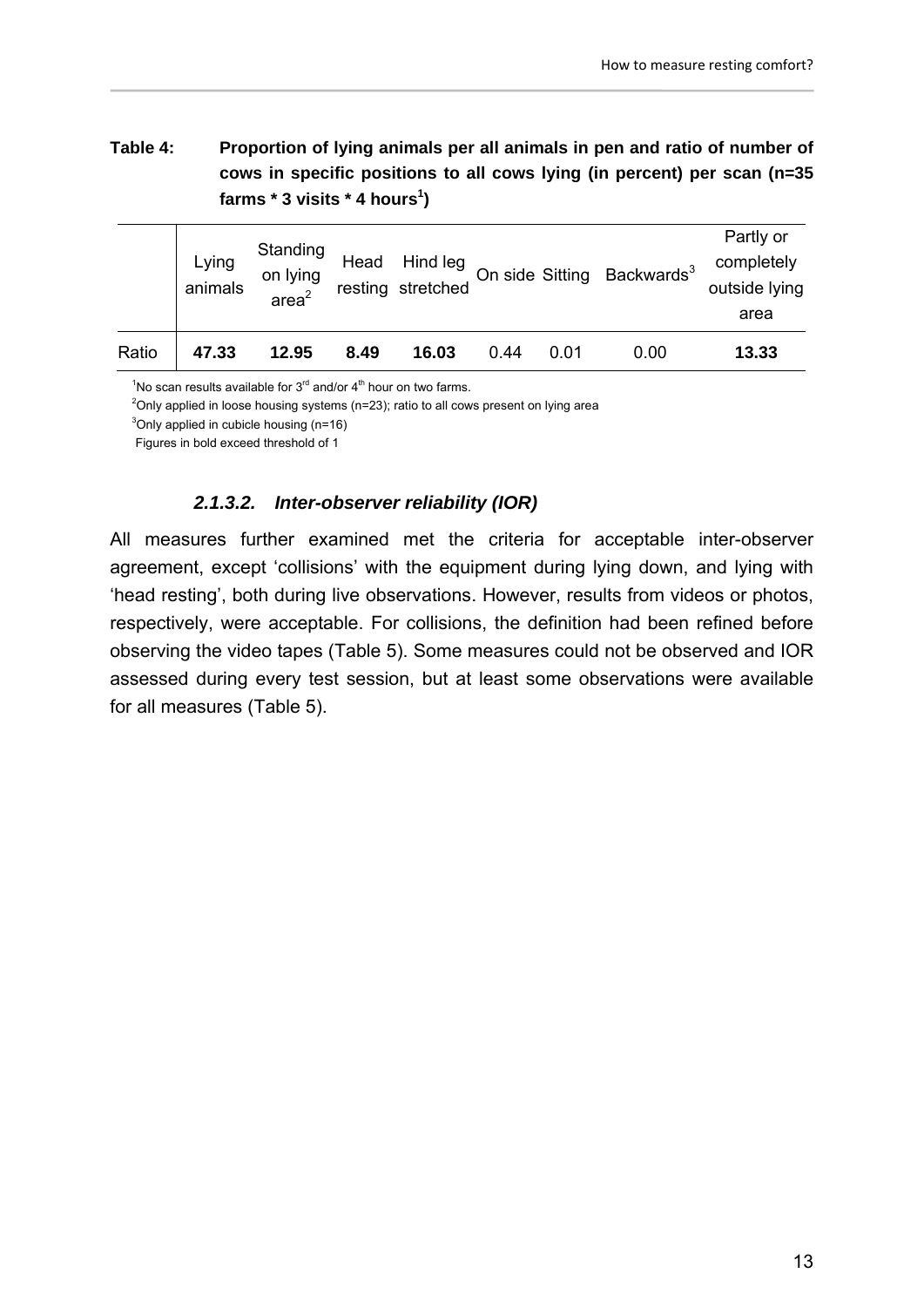**Table 5: Inter-observer reliabilty (IOR) and consistency of results over time concerning different measures around resting: IOR between two observers in different test situations - live on farm, from videos or photos, either before (pre-testing) or after data recording (post-testing, in**  italics) expressed as Spearman rank correlation coefficient (r<sub>s</sub>) or **Prevalence Adjusted Bias Adjusted Kappa (PABAK); consistency over time (across days 1, 60 and 120 in tie stalls or 180 in loose housing) expressed as Kendall's correlation coefficient W** 

|                                       |        | Inter-observer reliability | <b>Consistency over</b> |                         |                      |  |
|---------------------------------------|--------|----------------------------|-------------------------|-------------------------|----------------------|--|
| <b>Measure</b>                        | Live   |                            |                         | <b>Videos/Photos</b>    | time                 |  |
|                                       | n      | $r_{s}$                    | n                       | $r_{s}$                 | W                    |  |
|                                       | 13     | $0.98**$                   | 34/0                    | $0.85***$               | $0.78***$            |  |
| Duration of lying down                | 21     | $0.98**$                   | 65/0                    | $0.95**$                |                      |  |
|                                       | 27     | $0.84**$                   |                         |                         |                      |  |
| Duration of rising                    | 8      | $0.83**$                   |                         |                         | $0.74***$            |  |
| Collisions during lying<br>down       | $15^1$ | $PABAK =$<br>0.20          | 65/0                    | $PABAK =$<br>$0.78^{2}$ | $0.95***$            |  |
| Partly or completely                  | 20     | not seen                   |                         |                         |                      |  |
| outside lying area                    | 30     | not seen                   | 0/57                    | $0.80**$                | $0.87***$            |  |
| Lying (basis for                      | 20     | $0.99**$                   |                         |                         | $0.54*$              |  |
| calculation of synchrony<br>of lying) | 30     | $1.00**$                   | 0/57                    | $1.00**$                | (synchrony of lying) |  |
|                                       | 20     | $0.99**$                   |                         |                         |                      |  |
| Standing on lying area                | 30     | $1.00**$                   | 0/57                    | not seen                | $0.65***$            |  |
|                                       | 20     | $0.99**$                   |                         |                         | $0.60**$             |  |
| Head resting                          | 30     | $0.67*$                    | 0/57                    | $0.95**$                |                      |  |
|                                       | 20     | $1.00**$                   |                         |                         |                      |  |
| Hind legs stretched                   | 30     | $0.81**$                   | 0/57                    | $0.82**$                | $0.63**$             |  |

<sup>1</sup> Collisions had not been recorded during pre-testing

2 After revision of definition from 'hit' to 'forceful hit'

\*p<0.05, \*\*p<0.01, \*\*\*p<0.001; figures in bold exceed threshold of  $r_s$  or W/PABAK=0.70/0.75

#### *2.1.3.3. Consistency over time*

The various behaviours that were observed on successive farm visits differed in their consistency over time (Table 5). Mean duration of 'lying down' and 'rising', percentages of 'collisions' and percentages of animals lying 'partly or completely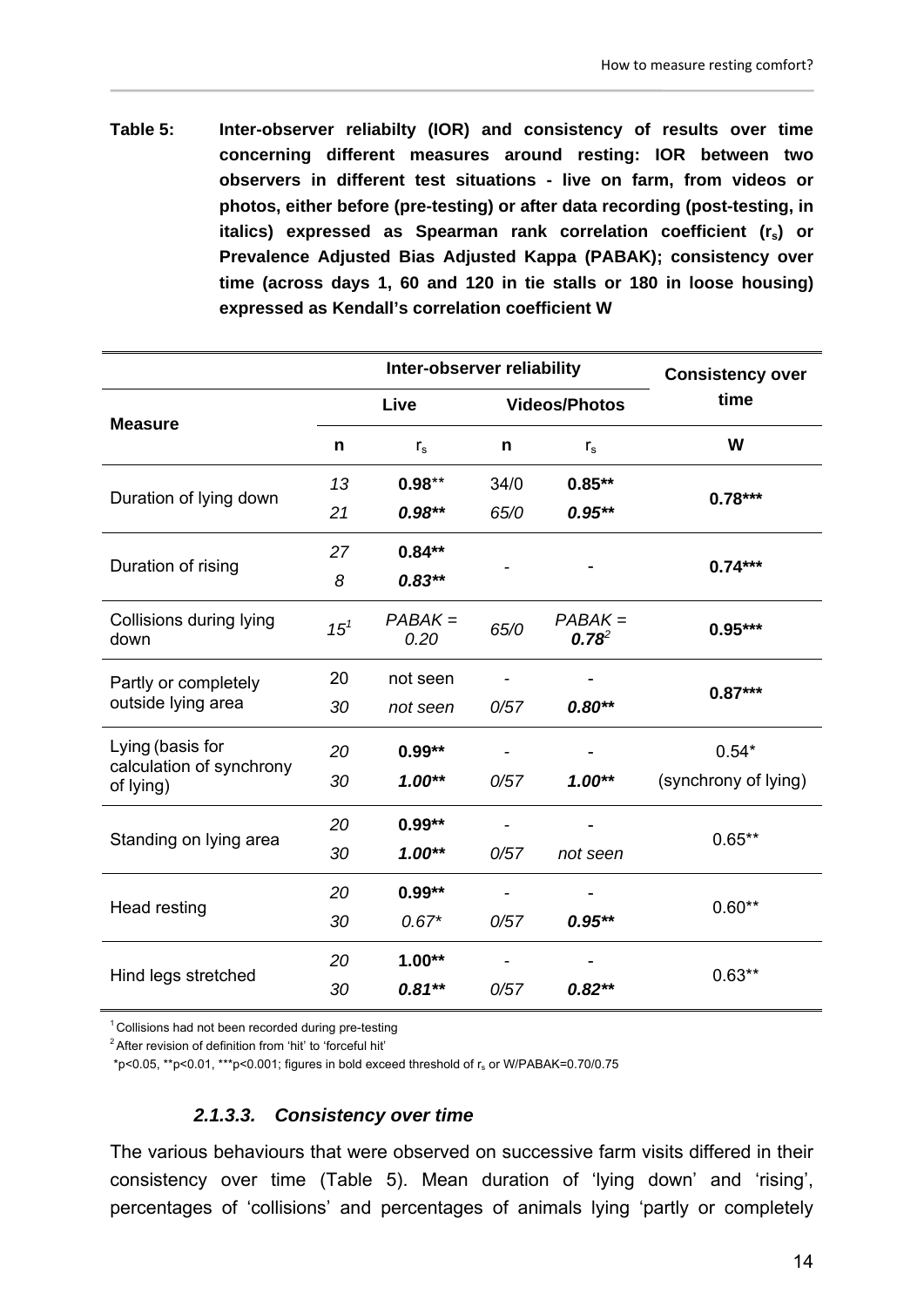outside the lying area' exceeded the criterion for sufficient consistency of results over time (Table 5).

With respect to variability among hours we simulated a reduction of observation time for the proportion of cows 'lying partly or completely outside lying area' by only taking the first or the last 2 hours of the 4 hour observation period into account. Consistency even slightly increased when the first 2 hours were selected and decreased for the last 2 hours of observation, still showing significant results with W above 0.7 (W=0.88 and 0.80 respectively; n=35/33; p<0.001).

Reduction of observation time was also simulated based on the frequencies of observations of rising and lying down events obtained during the first 4 hours of observation. For rising this meant that 12 observed occurrences within four hours were expected to decline to 3 occurrences within one hour. For lying down, 24 occurrences were expected within four hours decreasing to six observations during one hour.

Consistency over time for 'rising' (mean duration) based on these numbers of observations was consistently below W of 0.70 (W=0.39; 0.56; 0.67; 0.68 for 1, 2, 3 and 4 hours simulated observation time; n=35, n.s.; p<0.01; p<0.001; p<0.001). For similar simulations for 'lying down' (mean duration) consistency over time remained acceptable (W=0.72; 0.74; 0.76; 0.78; n=35, p<0.001). The same was true for percentages of 'collisions' during lying down (W= 0.88; 0.93; 0.94; 0.94; n=35, p<0.001). When, for percentages of cows lying 'partly or completely outside lying area', only the first two or the second two observation hours were considered, results from the three farm visits showed a correlation of  $W = 0.88$  and 0.80, respectively  $(n=35; n=33; p<0.001)$ .

## *2.1.3.4. Analysis of variance*

Significant effects of the housing systems were found for all three measures further examined: duration of 'lying down' (F=14.59, p<0.0001), percentage of 'collisions during lying down' (F=52.51, p<0.0001) and percentage of cows lying 'partly or completely outside lying area' (F=73.46, p<0.0001, Figure 1). 'Country' significantly affected percentages of 'collisions during lying down' (F=174.78, p<0.0001) and percentage of cows lying 'partly or completely outside lying area' (F=14.36, p<0.001), but not duration of 'lying down' (F=0.03, p=0.87, Figure 1). At the same time there was a significant effect of the interaction 'housing system\*country' on 'collision during lying down' and 'partly or completely outside lying area' (F=35.54, F=16.83, p<0.0001), but not on 'lying down' (F=1.76, p=0.19, Figure 1). Regarding the 'day of visit' no significant systematic effect, e.g. due to season, was found for 'lying down' and 'partly or completely outside lying area' (F=0.26, p=0.77; F=1.66, p=0.20), but there was an effect for 'collisions during lying down' (F=5.36, p<0.01, Figure 1).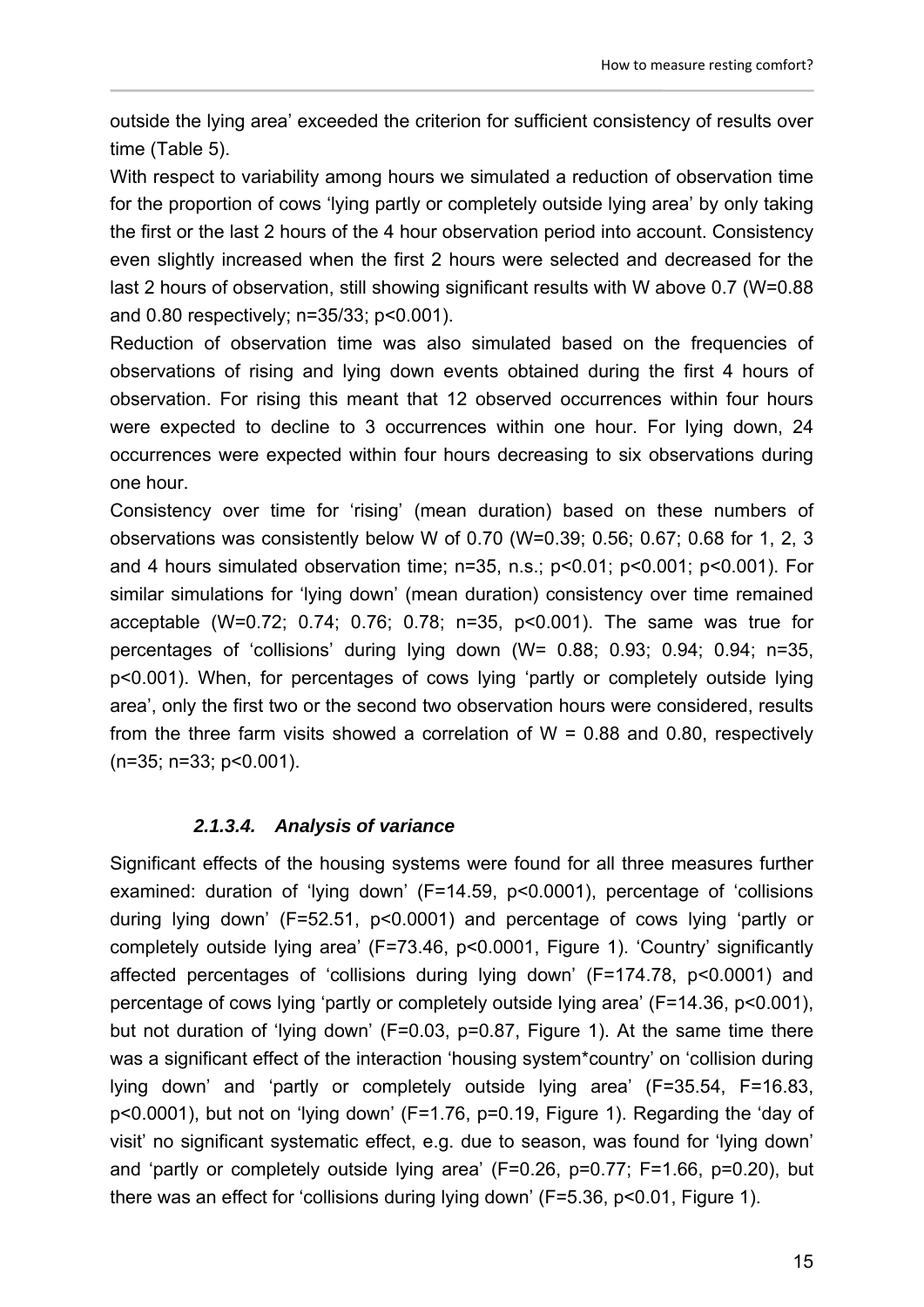

**Figure 1: Durations of 'lying down' and ratios of 'lying down events with at least one collision'/all lying down events and of cows lying 'partly or completely outside lying area'/all cows lying (LSmeans) subject to housing system, country and day of visit and standard error as well as results from analyses of variance**

Covariance parameter estimates for the factor 'farm' in comparison to the residuals were lower for duration of 'lying down' (0.2942 versus 0.7499) and percentage of 'collisions during lying down' (0.0040 versus 0.0123), thus indicating lower betweenfarm variation than within-farm variation from visit to visit. Only for percentage of cows lying 'partly or completely outside lying area' the day of visit had a minor effect, with covariance parameter estimates for 'farm' being higher than for the residual (61.5349 versus 50.0839).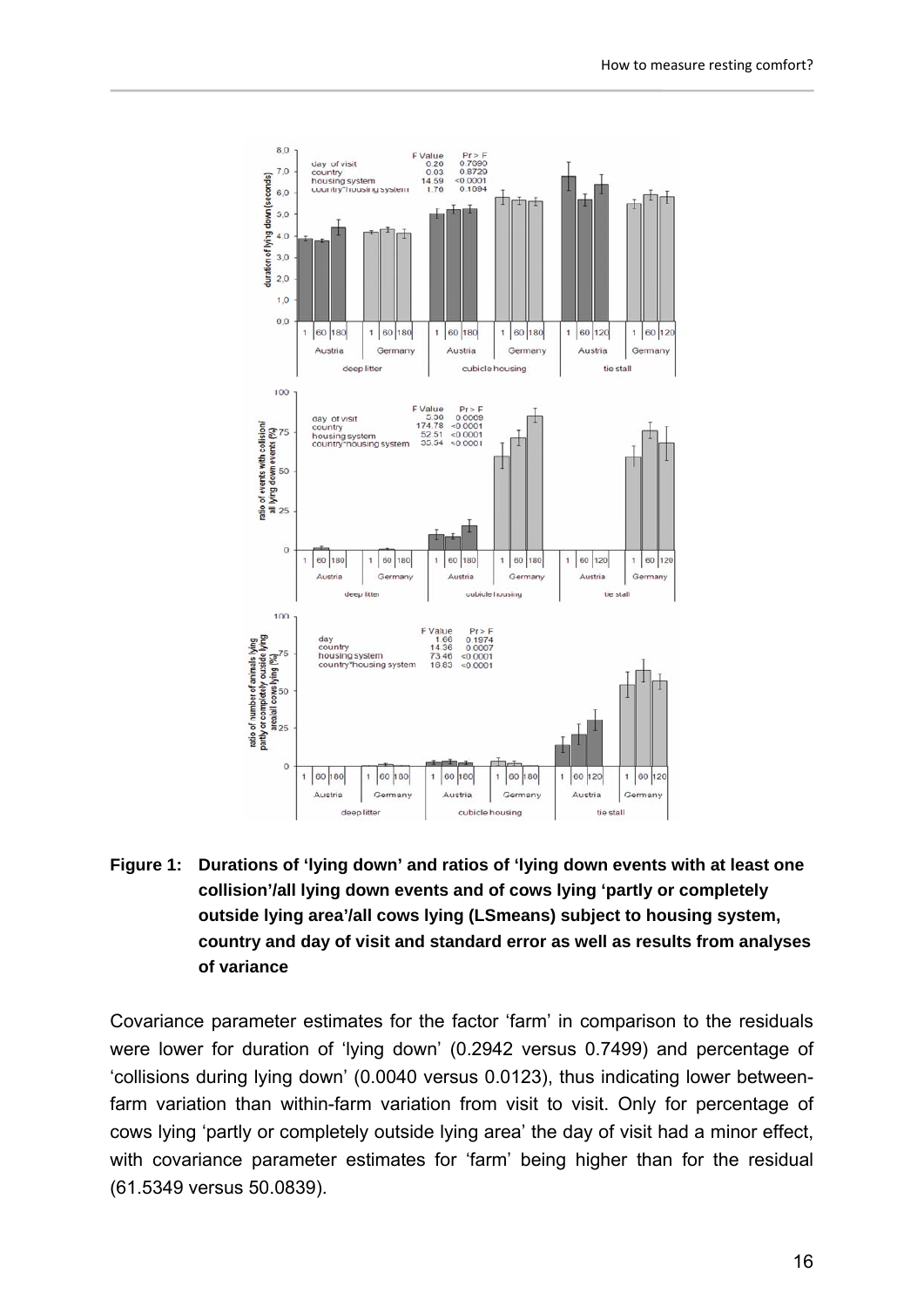## **2.1.4. Discussion**

The selection and definition of animal based candidate measures around resting were based on a review of the literature, the authors practical and scientific experience and discussion between the collaborators. They were largely shaped by the requirement of feasibility in the framework of an on-farm welfare assessment protocol.

For instance, it was frequently found with respect to lying down that the duration of the preparatory phase reflects difficulties in lying down very well (Krohn and Munksgaard, 1993; Herlin, 1997; Wechsler et al., 2000; Hörning, 2003b). In some previous studies the search for a lying place (cow walking slowly with muzzle close to the ground) was regarded as a preparatory phase (Krohn and Munksgaard, 1993), and most authors include the stage when the cow showed head swinging movements from side to side with lowered head while standing at the intended lying place as part of the lying down event. Likewise, counts of stepping (Hörning, 2003a) or lying down intention movements such as bending the carpal joint (Wechsler et al., 2000; Veissier et al., 2004) before lying down, or for rising, of crawling (Wechsler et al., 2000) or number of head lunges (Veissier et al., 2004) were reported as potential welfare measures. In our pilot observations it turned out that with the observation method applied it was not possible to reliably measure lying down and rising durations including the preparatory phase due to the lack of a conspicuous, welldefined starting point. The less obvious starting point of rising was also a reason why it was more easily missed than lying down.

When comparing duration of lying down events, the heterogeneous definitions in different studies need to be considered. The average values obtained here, 4.14 up to 6.03 seconds, depending on the housing system, are comparable to a number of investigations in which the same definition was used (Bockisch, 1991; Krohn and Munksgaard, 1993; Wechsler et al., 2000; Hörning, 2003a; Martiskainen et al., 2007). Also with regard to the timing of observations compromises for the sake of applicability in routine assessments had to be found. Because of the social behavioural measures included in the complete assessment protocol it was decided to observe during and after the morning feeding which can be expected to be a time of maximum social activity (Winckler et al., 2002) and later of maximum lying (Overton et al., 2002; Cook et al., 2005). This may have reduced the potentials of measures such as standing on lying area (Cook et al., 2005) or synchrony of lying (Bock, 1990).

Only three out of the 15 investigated measures fulfilled the criteria of the selection process. 'Duration of lying down', percentage of 'collisions during lying down' and percentage of cows 'lying partly or completely outside lying area' occurred frequently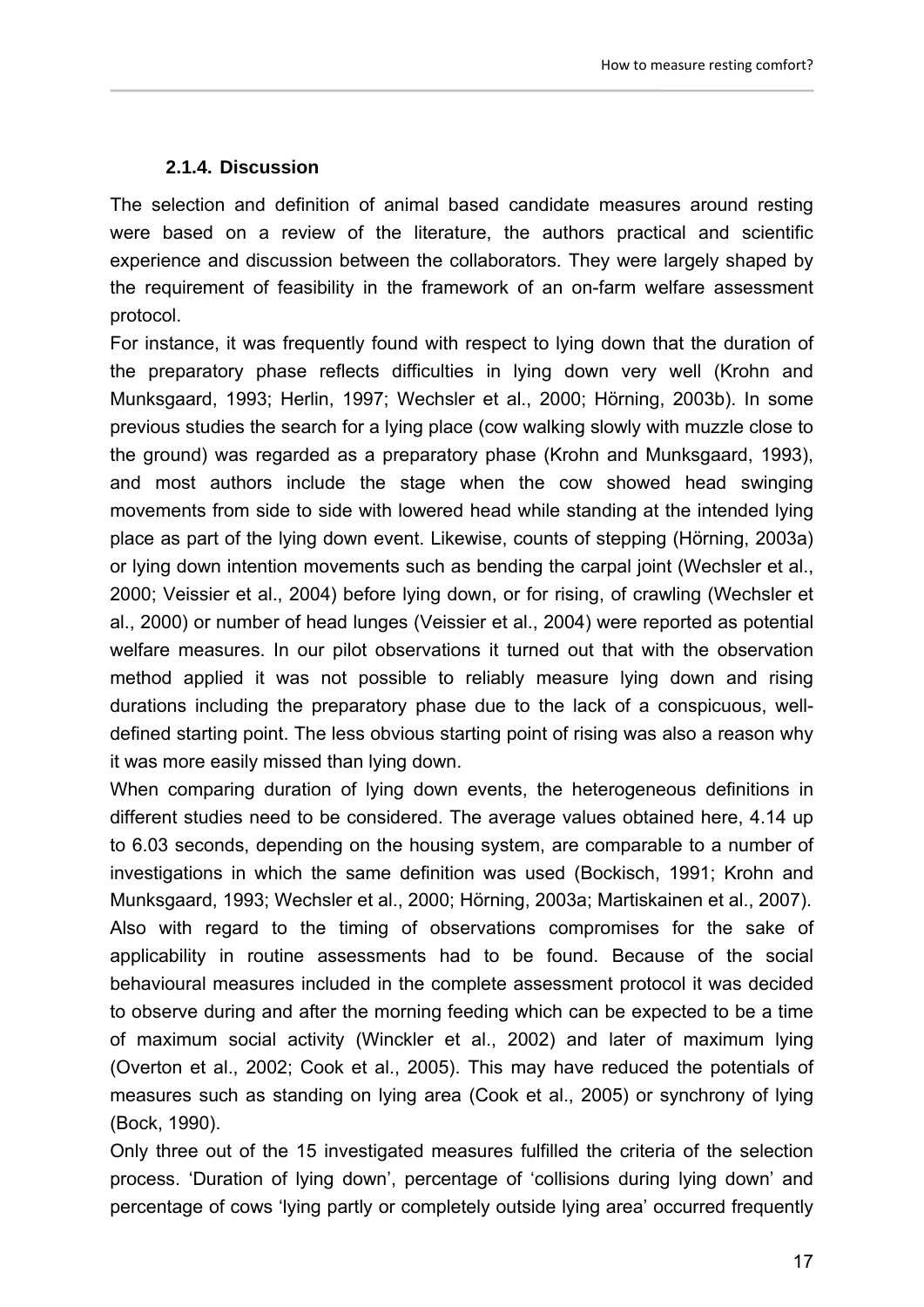or long enough to allow reliable recording, showed acceptable inter-observer agreement and sufficient correlation between repeated measures over time.

It can be asked whether the criteria were too strict so that promising measures were discarded prematurely. Already seven measures did not fulfil the first precondition of a sufficiently frequent occurrence or proportion of the measure. While the exact limit of 1.0 occurrence per hour observation time or 1 % of animals in the specific position per scan was completely arbitrary, the measures discarded had generally very low average frequencies or proportions, the highest being 0.28 occurrences per hour for abnormal rising (including interrupted and horse-like rising) and 0.44 % of animals lying on side. Moreover, these rare behaviours occur unpredictably and unevenly over time which leads to a high risk of unrepresentative chance observations. For example, abnormal rising, even as binary observation (one-zero), was consistent over all three successive recordings in only 17 out of the 35 farms. Even four hours can only provide a limited snapshot and it needs to be considered that resting behaviour is only a part of all measures recorded during an on-farm assessment. The simulations of reduced observation times clearly showed that the lower the observed frequencies the lower was the repeatability of results over time. The finally selected resting measures could be recorded within two hours with sufficient consistency over time. This underlines the notion of Spoolder et al. (2003) that the feasibility criterion can be particularly restrictive and can act as the main factor for exclusion of animalbased measurements. The extent to which information from rare resting behaviours may be derived from measures that can be recorded more frequently deserves further investigation. For instance, Hörning (2003a) found in six hour observations in 36 cubicle houses substantial correlations between lying down durations and frequencies of horse-like rising or percentage of lying positions with stretched legs. Data loggers or sensors for automatic data acquisition (Wechsler et al., 2000; O'Driscoll et al., 2009) are another future option if they become less expensive and more commonly used on farms.

In the second selection step, relating to inter-observer reliability (IOR), no measures were discarded and results obtained were similar or better compared to other animal based measures such as lameness or responses in behavioural tests (discussed in Knierim and Winckler, 2009). However, for percentage of 'collisions during lying down' it became apparent that the definition needed clarification. IOR was improved after revision of the definition, but this was only done after data recording. Therefore, the significant country effect concerning 'collisions during lying down' (Germany: 0 to 100 % Austria: 0 to 32 %), especially in tie stalls (no collisions during lying down were recorded in Austrian tie stalls, whereas in Germany 29-100 % lying down events with collisions were found), might largely be due to the recording deviations between the two observers. However, also significantly more cows lying 'partly or completely outside lying area' were found in Germany, especially in the tie stalls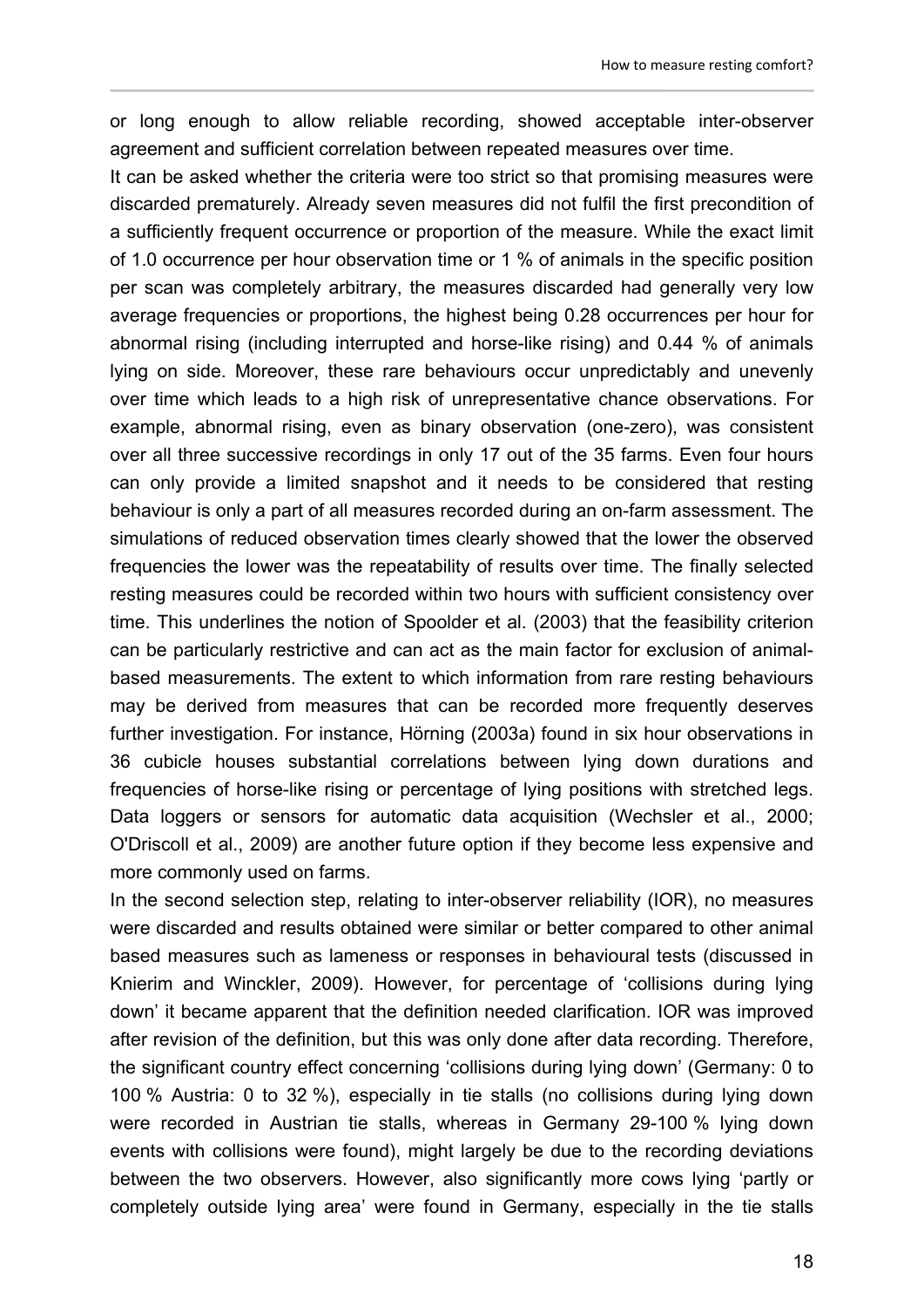which might at the same time reflect that in fact the Austrian farms had in general more appropriate housing conditions.

The last selection step, relating to consistency of results over time, is probably most debatable. Four further measures such as 'synchrony of lying' and 'lying with head resting' did not pass this last selection. Usually for evaluation of repeatability of measures, test-retest or intra-observer reliability are recorded with only a short time lapse in between, or the same situation is assessed repeatedly from videos (Martin, 2007). However, where welfare assessment systems are intended to be used for certification purposes, and may have economic consequences for the farmers, assessment results need to be representative of the longer-term farm situation instead of being sensitive to changes in environmental or internal conditions that are largely insignificant for the welfare state of the animals (Knierim and Winckler, 2009). On the other hand, measures should allow detection of significant changes. In fact, minor alterations were noted on all farms at least once among the three visits. However, we evaluated all of these changes to be within the usual variation in farm conditions that should not affect the principal welfare assessment of the farm.

An alternative way to evaluate consistency of assessments would be to calculate percentages of possible misclassifications (see e.g. de Passille and Rushen, 2005). However, first, this would presuppose a determination of limits for every measure which was outside the scope of our work and secondly, the outcome of the evaluation would largely depend on the level at which limits were fixed. Therefore, we believe that reliability testing by using Kendall correlation analysis was a more appropriate, although not completely satisfactory procedure. On the other hand, even in measures that had been evaluated as sufficiently consistent over time, day of assessment showed a marked influence on results in the analysis of variance with intra-farm variation being higher than between farm variation (for duration of 'lying down' and 'collisions during lying down'). While this sheds some doubt on the longterm repeatability of the assessments, it cannot be ruled out that variation regarding comfort around resting between farms within the same housing system and country truly was rather low. This aspect of repeatability of assessments needs further investigation in the future.

For all three finally selected resting measures significant differences were found between the different housing systems: tie stalls, cubicle systems and loose housing with a littered free lying area (straw yards or sloped floor). In accordance with previous studies (Krohn and Munksgaard 1993; Haley 2000; Hörning 2003b) animal welfare with regard to resting comfort was more impaired in tie stalls and cubicle systems than in straw yards indicated by longer lying down durations, more collisions during lying down and more cows lying partly or completely outside the lying area.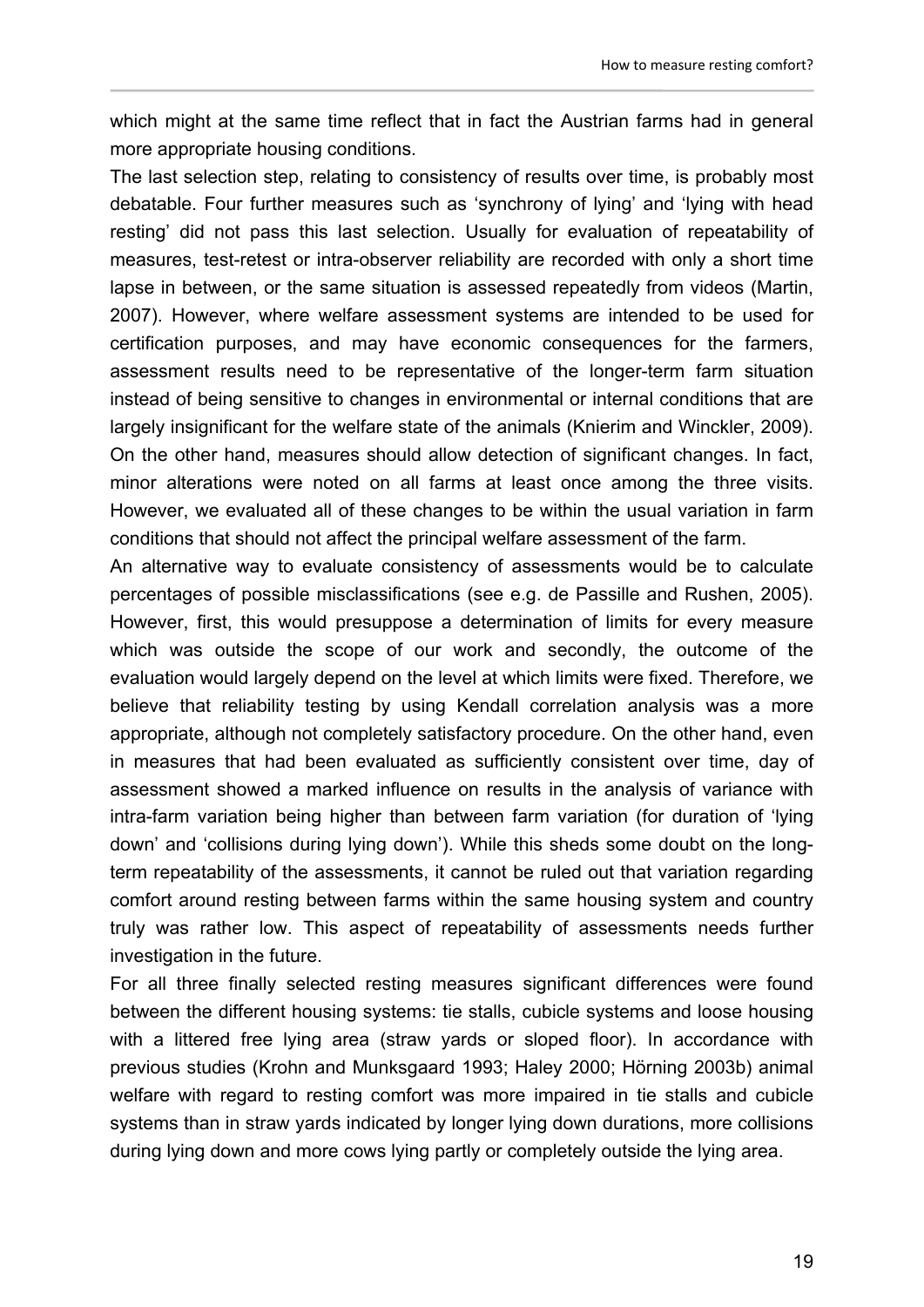# **2.1.5. Conclusions**

The measures 'duration of lying down', 'collisions during lying down' and 'lying partly or completely outside lying area' are evaluated as suitable animal based welfare measures regarding resting behaviour in the framework of an on-farm welfare assessment protocol. They can be easily recorded within a two hour farm visit, show good IOR and sufficient consistency of results over time. Moreover, they allow differentiation between different housing systems. However their sensitivity with regard to between-farm and within-farm differences over time needs to be further investigated.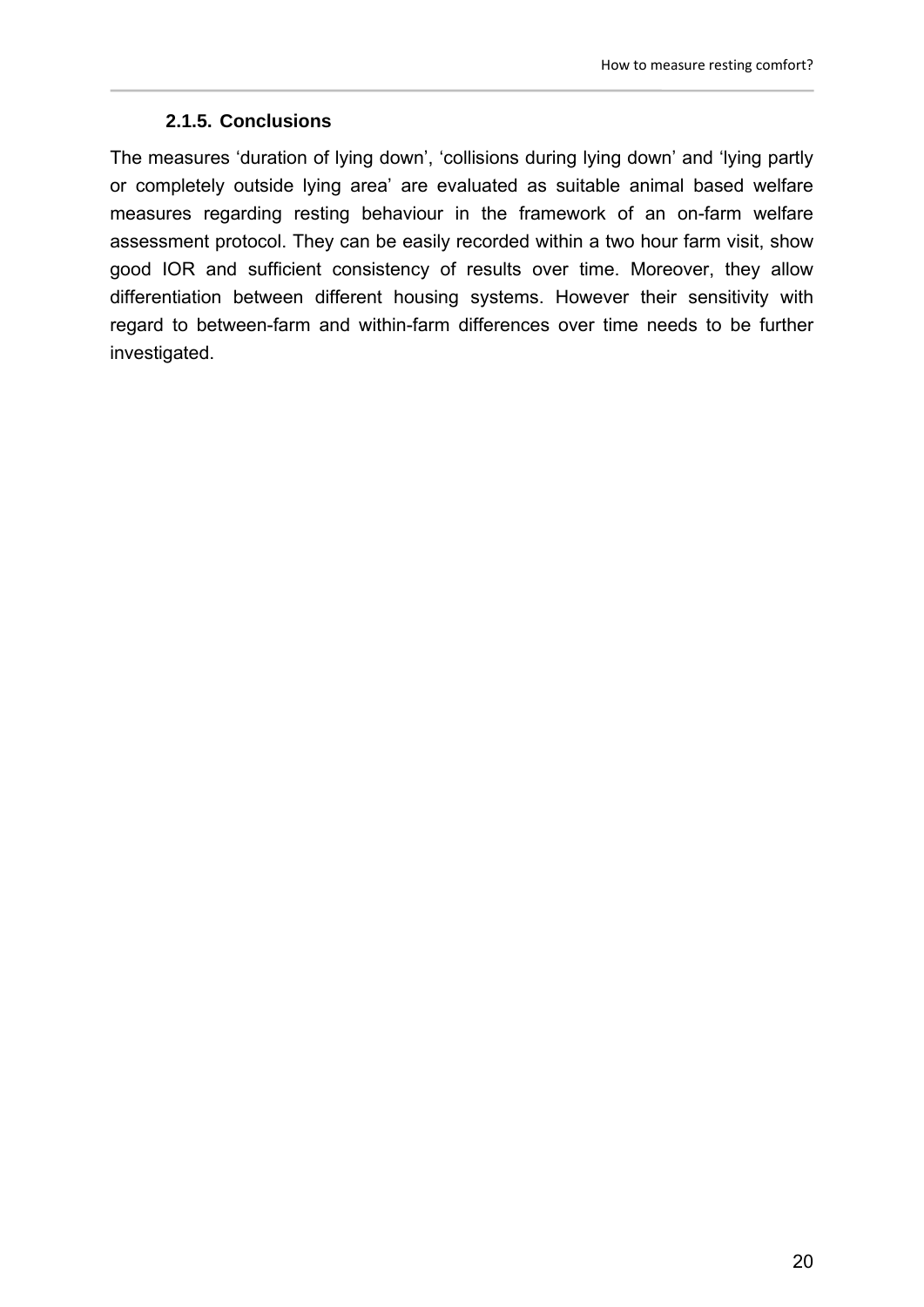# **2.2. Further evaluation of different measures of rising and lying down difficulties for the on-farm welfare assessment in dairy cows**

## **2.2.1. Introduction**

In the analysis described above herd means for 'duration of lying down' and 'collisions during lying down' were used as welfare measures concerning the lying down process. They have the disadvantage that they do not provide information about variances within farms. Thus, it remains unclear how large the proportion of clearly difficult lying down movements are. Winckler et al. (2003) proposed to record the proportion of lying down and rising events that extend a certain duration according to their proposal of seven seconds - or that are abnormal (e.g. horse-like rising, interrupted attempts). Similar measures were used by Hörning (2003a) who calculated 'difficulty rates' comprising all 'abnormal' resting behaviours. Regarding the limits for 'normal' lying down the Welfare Quality® Consortium (2009) proposes values of 5.2 seconds, and of 6.3 seconds marking the limit to a serious problem. In the following a further analysis of the data set described above is undertaken which serves to investigate whether a classification of the lying down data, and also of the data concerning rising, may deliver more information on resting comfort, i.e. to which degree these measures are providing independent or redundant information about rising and lying down difficulties.

## **2.2.2. Materials and Methods**

Animals, material and methods are described in chapter 2.1.2. Additional to the herd means of 'lying down' or 'rising durations', we created six further measures. Two were in accordance with the proposed limits by Winckler et al. (2003): proportion of 'prolonged lying down and rising (>7 sec)'. The limits for the five measures were calculated on the basis of average lying down and respectively rising duration in straw yards (mean value plus one standard deviation for lower and two times for upper threshold), presuming unhindered events under these conditions. Proportion of 'prolonged rising' (>5.6 sec), 'prolonged lying down (>6.2 sec)' and proportion of 'normal duration of lying down (<5.2 sec)' as well as the 'normal duration of rising (<4.6 sec)' were used. The last measure created was the proportion of 'abnormal incidences of rising and lying down'. Abnormal lying down in this case consisted of horse-like rising, lying down with hind quarter first and interrupted events taken together. Potential redundancy of measures was analysed by Spearman rank correlation analysis.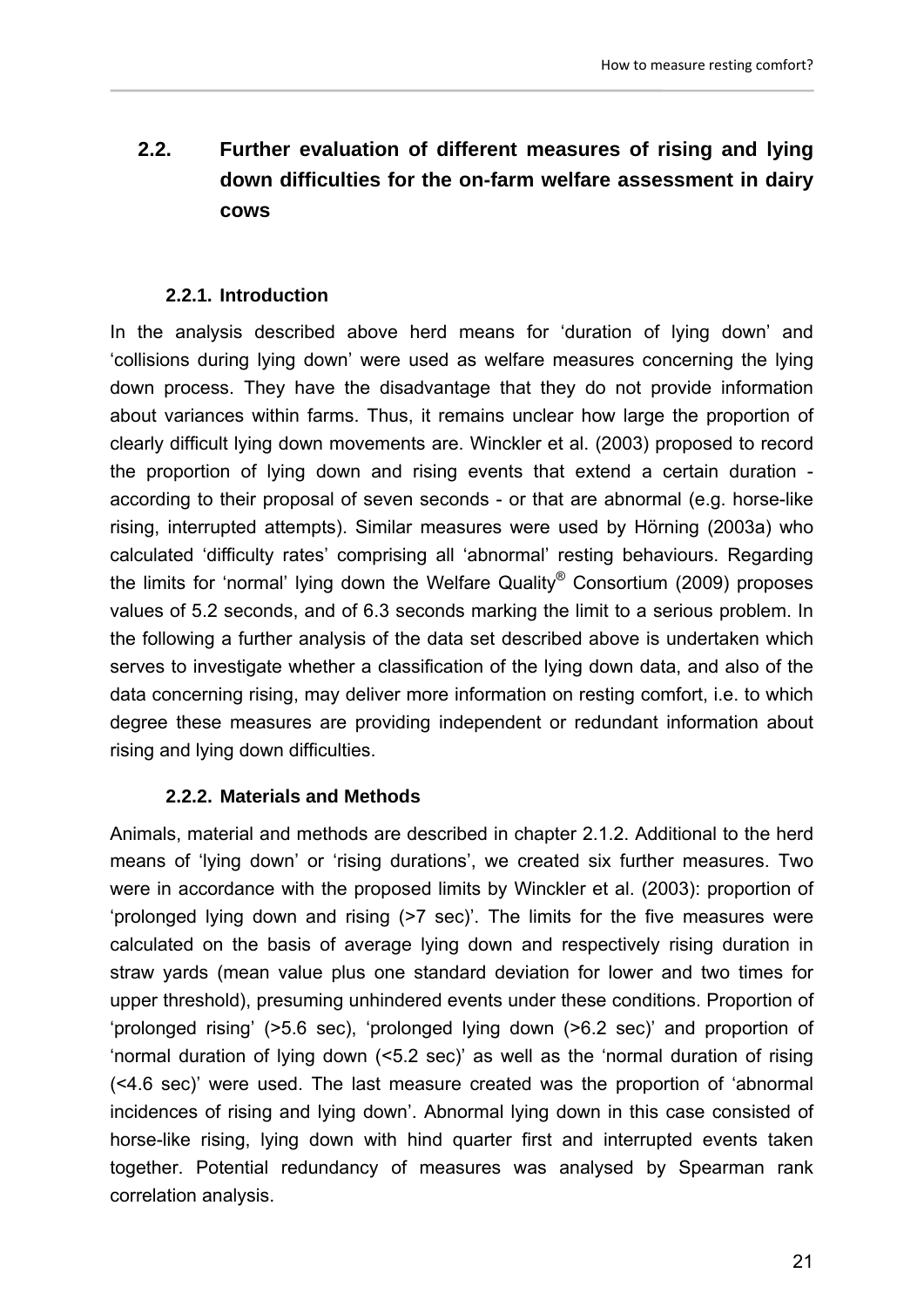#### **2.2.3. Results**

While consistency over time for 'herd means' had been acceptable when all observation data were included, with Kendall's W of 0.74 (rising) and 0.78 (lying down, Table 6), this was only true for two further measures: 'prolonged lying down (>6.2 sec)' with W=0.76 and 'normal duration of lying down' with W=0.77. All other measures were below W=0.70 (0.53-0.68). All consistent measures were significantly affected by housing system (tie stalls vs. cubicle vs. deep litter systems; SAS proc mixed), probably reflecting largely unimpaired movements in straw yards and intermediate conditions in cubicle housing, whereas tethered systems can come along with more restrictions.

## **Table 6: Consistency over time for behavioural measures using Kendall's coefficient of concordance (W).**

| <b>Measure</b>                        | Kendall's W |
|---------------------------------------|-------------|
| Mean rising duration                  | 0.74        |
| Mean lying down                       | 0.78        |
| Normal lying duration down (<5.2 sec) | 0.77        |
| Normal rising duration $($ < 4.6 sec) | 0.53        |
| Prolonged rising (>5.6 sec)           | 0.68        |
| Prolonged lying down (>6.2 sec)       | 0.76        |
| Prolonged rising-lying down (>7 sec)  | 0.68        |
| Abnormal rising and lyingdown         | 0.65        |

Figures in bold exceed threshold of Kendall's W = 0.70

Consistent measures of lying down correlated highly with each other, but only moderately with rising (Table 7).

## **Table 7: Calculations of correlations between consistent measures, using Spearman rank correlation coefficient (rs) over all farms (n=35).**

|                                 | mean<br>rising<br>duration | mean lying<br>down<br>duration | prolonged<br>lying down | normal<br>lying<br>down |
|---------------------------------|----------------------------|--------------------------------|-------------------------|-------------------------|
| mean rising duration            |                            | $0.452**$                      | $0.456**$               | $-0.404**$              |
| mean lying down duration        | $0.452**$                  |                                | $0.884**$               | $-0.850**$              |
| prolonged lying down (>6.2 sec) | $0.456**$                  | $0.884**$                      |                         | $-0.829**$              |
| normal lying down (<5.2 sec)    | $-0.404**$                 | $-0.850**$                     | $-0.829**$              | $\mathbf 1$             |

\*\* Correlation is significant at the 0.01 level (2-tailed).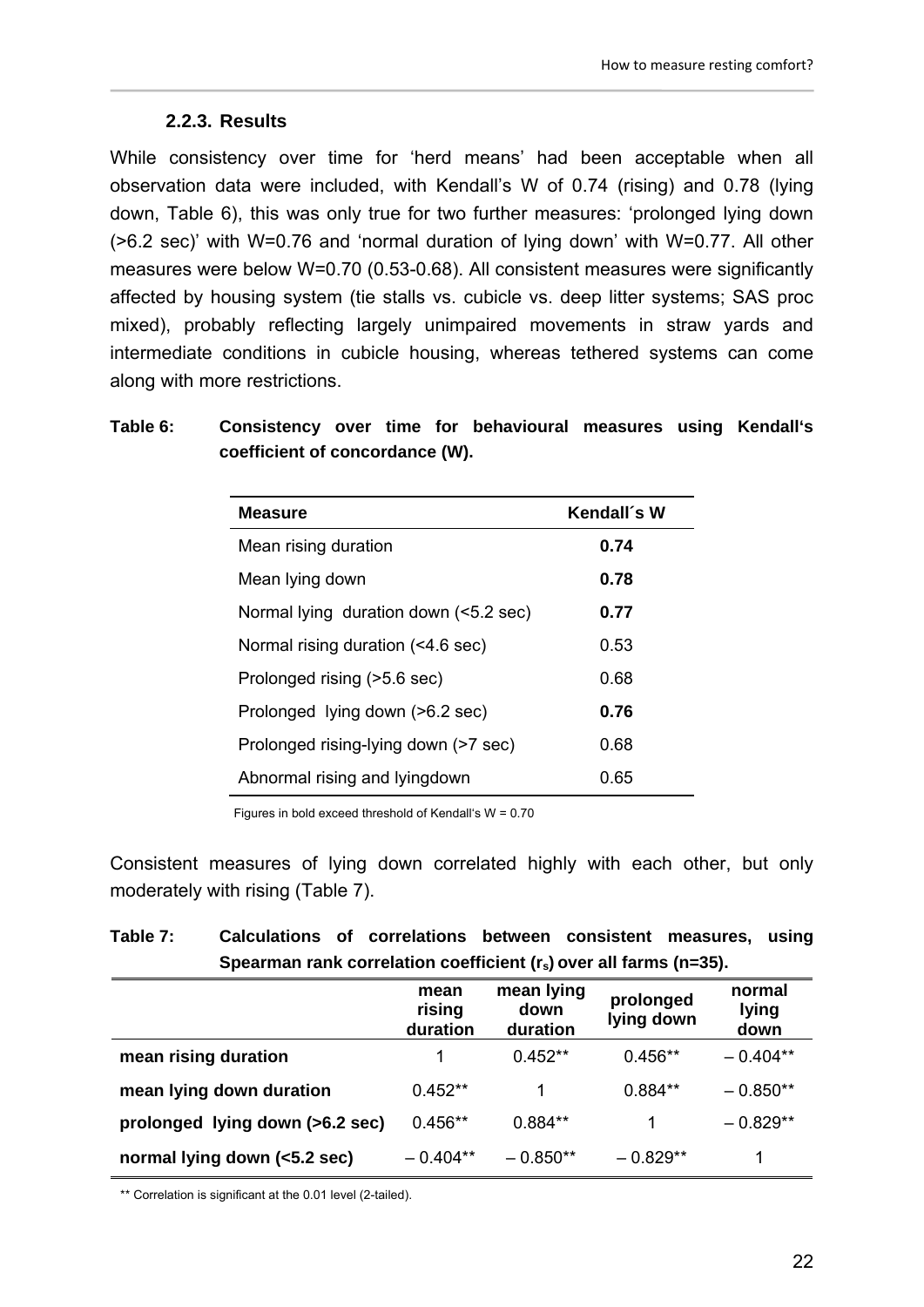Correlations of consistent measures to 'abnormal incidences' were negligible to low, with the highest  $r_s$ =0.302 to herd means of lying down.

## **2.2.4. Discussion and conclusion**

Different measures of lying down appear to be exchangeable, with 'herd means of lying down' showing slight advantages with regard to good consistency over time and consideration of all observed events per herd. Measures of rising and 'abnormal incidences' contain independent information to certain, differing degrees, but 'abnormal incidences' show no consistent results over time from five-hours observations as implemented in this study. For rising, consistency over time becomes low when reduced, feasible observation times are applied as described in chapter 2.1. It can, therefore, be concluded that measures concerning rising, lying down and abnormal rising or lying down incidences appear to provide partly independent information on the kind of difficulties dairy cows are experiencing during rising or lying down, depending on the favourability of the environmental conditions. This issue requires further investigation. However, under the aspects of feasibility and representativeness with respect to the longer-term farm situation, currently only measures concerning lying down can be recommended for on-farm resting comfort assessments.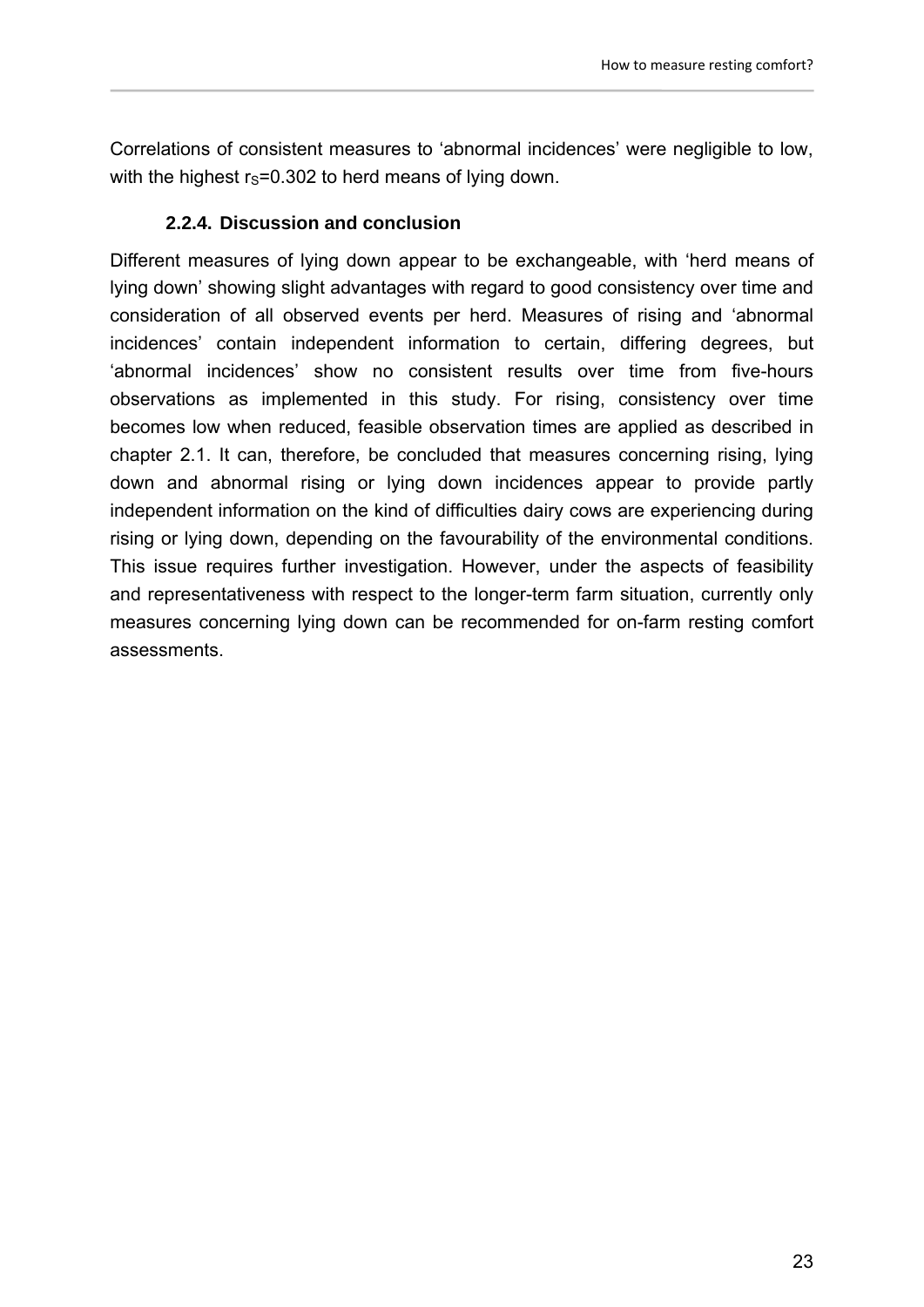# **3. Epidemiological study on udder cleanliness and resting comfort**

# **3.1. Effects of housing and management conditions on teat cleanliness of German Holstein-Friesian dairy cows in cubicle systems taking into account body dimensions of the cows**

## **3.1.1. Introduction**

Dirty udders cause a higher work load for udder cleaning prior to milking (Bernardi et al., 2009) and may constitute a risk for udder health (Schreiner and Ruegg, 2003; Reneau et al., 2005). Therefore, in a number of experimental studies the impact of different housing and management aspects on udder cleanliness has already been investigated. The type of cubicle flooring (Chaplin et al., 2000; Fulwider et al., 2007), absence or presence of a brisket board (Tucker et al., 2006), neck rail position (Tucker et al., 2005; Bernardi et al., 2009; Fregonesi et al., 2009), type of litter (Norring et al., 2008) (Magnusson et al., 2008) as well as the degree of soiling of the access alley (Christiansson et al., 1999; Magnusson et al., 2008) were found to influence cubicle as well as udder soiling. With regard to cubicle dimensions it was found that restrictive cubicle dimensions result in cleaner stalls (Tucker et al., 2004; Tucker et al., 2005; Tucker et al., 2006) and therefore in cleaner udders (Bernardi et al., 2009; Fregonesi et al., 2009). However, this was not confirmed in epidemiological studies. Neither Veissier et al. (2004) nor Martiskainen et al. (2007) or Lombard *et al.* (2010) discovered any influence of cubicle measures on udder cleanliness. One reason for this discrepancy between experimental and epidemiological studies might be a high interaction effect between the many different cubicle measures and further factors. Additionally, interactions with the cows' body dimensions may be influential. According to literature (CIGR, 1994; Bartussek et al., 2008) suitability of cubicle dimensions should be assessed in relation to the mean body dimensions of the 20-25 % largest cows in the herd. Only Veissier et al. (2004) followed this recommendations and classified cubicles in two categories: smaller or bigger than recommended, i.e. whether they were at least 10 % below or above the optimal value for the 20 % tallest cows in the herd. Only in two of the experimental studies information about body height and length was given (Tucker et al., 2005; Fregonesi et al., 2009), but it remains unclear if and how they had been used to define 'restrictive' cubicles.

Thus, the relationship between characteristics of cubicles, their management and passageway soiling on the one hand and udder or teat cleanliness on the other hand, needs further investigation while body dimensions are taken into account.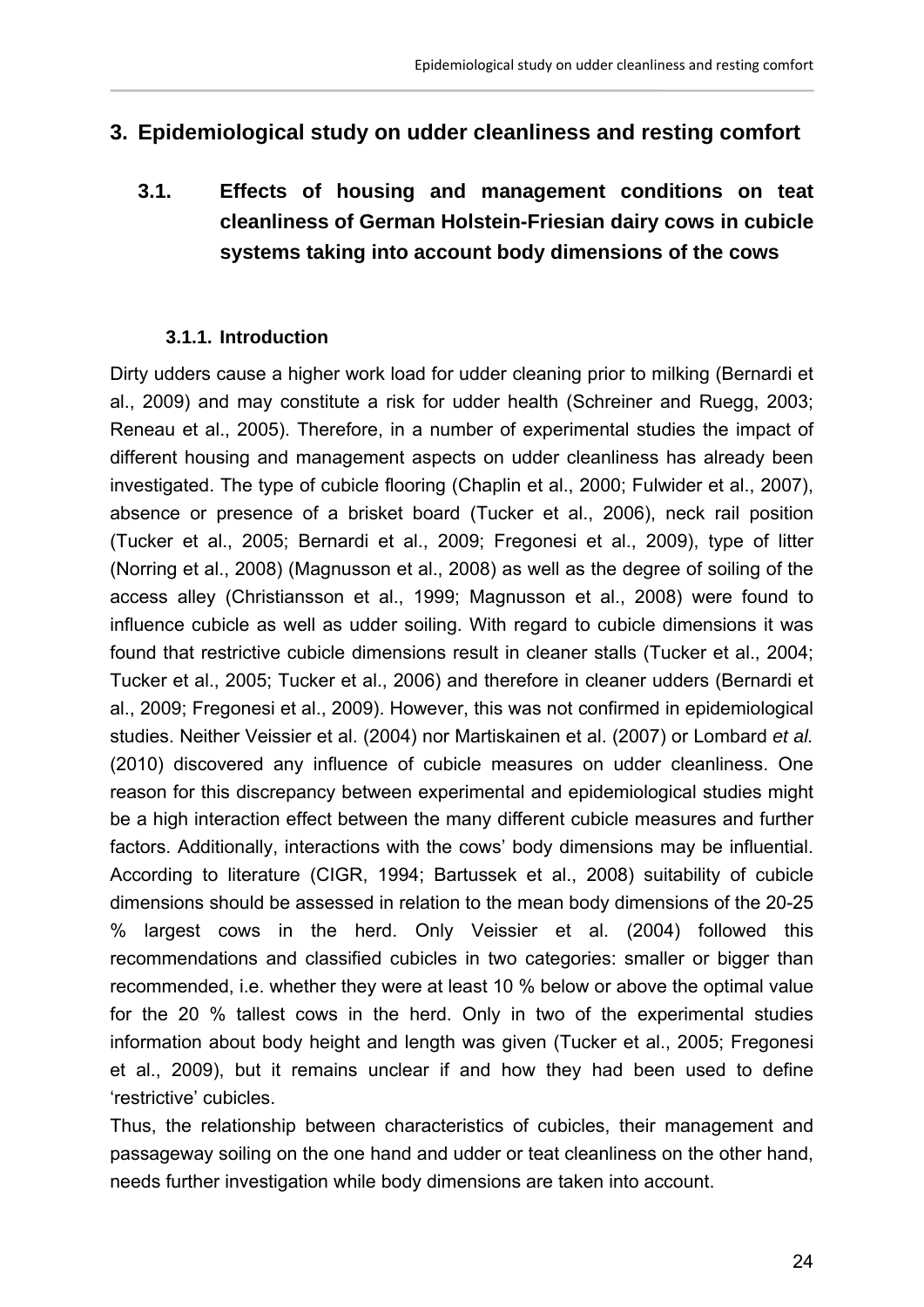Regarding udder or teat cleanliness it is, additionally, questionable whether they should be treated without differentiation, as done in most studies (Cook and Reinemann, 2007; Bernardi et al., 2009; Fregonesi et al., 2009). In some investigations it is not transparent whether teats had been included in the udder scoring (Bowell et al., 2003; Martiskainen et al., 2007; Lombard et al., 2010). Only few studies scored udder and teats separately (Norring et al., 2008; Magnusson et al., 2008) and sometimes even assessed teat tip cleanliness (Christiansson et al., 1999). Currently, there is a lack of information on associations between udder and teat or teat tip soiling. For instance, Zdanowicz et al. (2004) did not find any clear relationship between udder cleanliness and bacterial counts of environmental pathogens on teat ends, which might be due to a low correlation between soiling of the udder in general and soiling of teats or teat tips.

It was therefore the aim of this epidemiological study on dairy farms in Central Germany to investigate the relationship between udder, teat and teat tip cleanliness and their association with cubicle characteristics and management factors while taking the cows' body dimensions into account.

## **3.1.2. Animals, material and methods**

## *3.1.2.1. On-farm data collection*

On-farm data collection took place in the winter housing period 2008 (March until May) and 2009 (February until April) on dairy farms with cubicle housing located in central Germany. Prior to farm selection a catalogue of requirements was assigned. They included a range in herd size from 30 to 120 lactating cows. Farms with more than 120 cows were excluded for feasibility reasons regarding the measurement of the cows, because self-locking feed racks are mostly absent in such bigger herds. The Holstein Friesian herds could either be black and white or red and white. Single cows of other breeds or crossbreeds were tolerated but not included in the study. Cubicles within farms differed in length at maximum 15 cm and in width 10 cm. Partition type, cubicle flooring, litter and neck-rail types had to be identical within each farm. Over 30 farms were visited, but only 23 farms fitted these strict requirements.

Each farm was visited once during the study, starting at morning milking. After the cows had entered the milking parlour and prior to preparation and cleaning of the udders, each teat was scored individually on a scale ranging from 0 (clean) to 3 (very dirty) (Figure 2).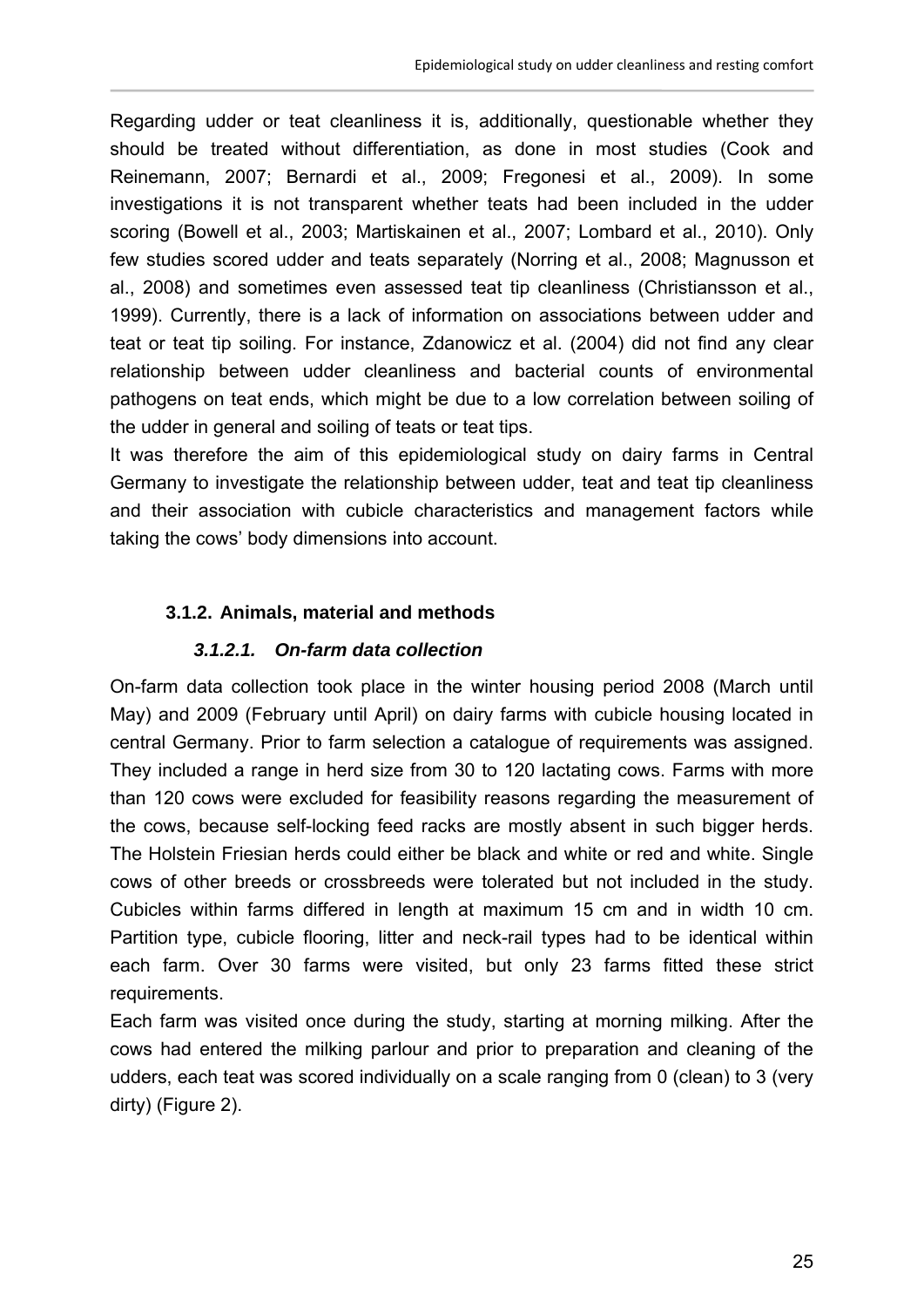

## **Figure 2: Teat cleanliness scoring scheme**

Additionally it was assessed whether each teat tip was completely clean or dirty. After the attachment of the milking machine the cow´s abdomen and upper rear limb of the side facing the assessor, as well as the udder (lateral, rear and base) and the tail head (excluding the udder region) were scored regarding their cleanliness according to the scheme of Reneau et al. (2005), but scoring from 0 (clean) to 4 (very dirty) instead of from 1 (clean) to 5 (very dirty). Throughout the study all cows were examined by the same person, wearing a headlight, to avoid an impact of lighting conditions on the assessment. Cows in their colostrum period that were recently moved to the cubicle house (e.g. from a deep litter barn), heifers and other nonlactating cattle present in the main herd were excluded from cleanliness scoring.

A second person recorded the cubicle dimensions (Figure 3), further cubicle and housing characteristics (like cubicle and partition type, cubicle flooring, presence of a brisket board and litter type). For each cubicle condition, e.g. head-to-head or single row cubicles, five to six cubicles were measured per farm.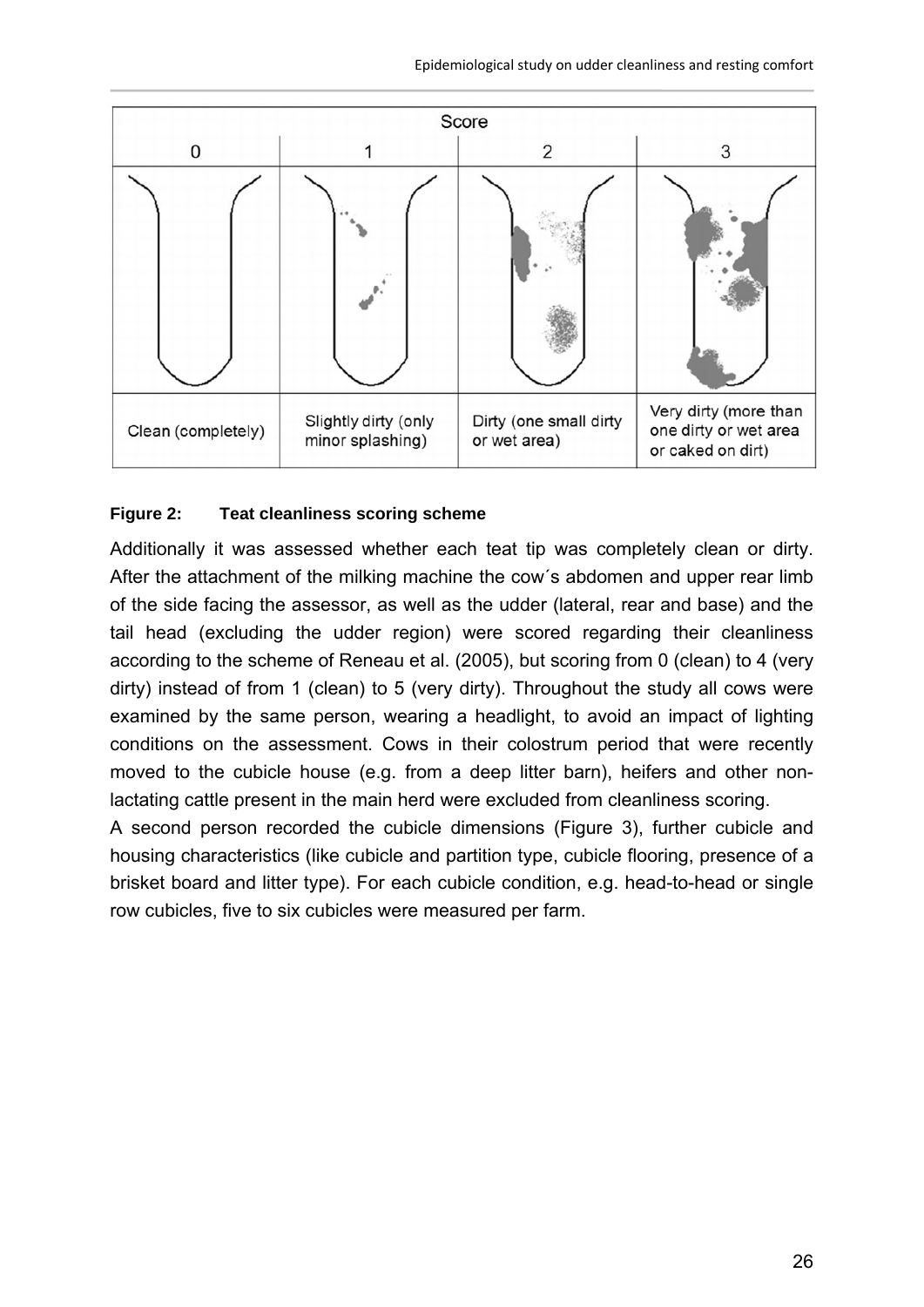

## **Figure 3: Schematic view of cubicle dimensions that were assessed during the farm visit with description of cubicle measures.**

Cubicle hardness was scored using the knee drop test (categories: soft like wellmanaged deep bedded cubicle, medium and hard like concrete). Cubicle cleanliness was assessed in three categories with focus on the rear part of the cubicle: clean = dry and no or very few faeces present; medium = some urine and fresh or caked faeces present; dirty = wet/or a lot of dry or caked faeces present.

In each herd, depending on herd size, 100 % (30 cows) to 79 % (115 cows) of cows were randomly selected for measuring body dimensions, but always including the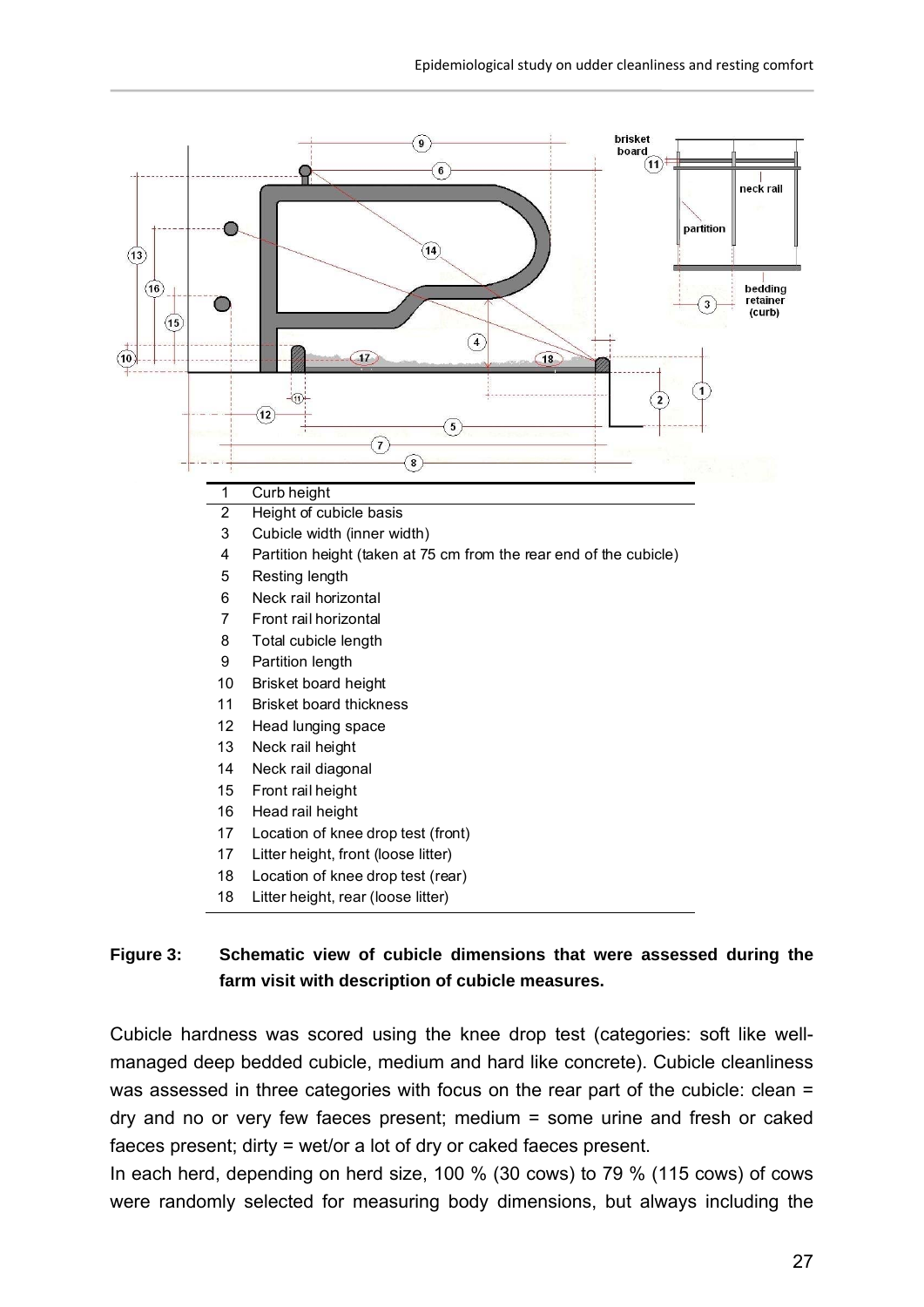largest and the smallest cows (visually assessed). After morning milking the cows were locked in the feeding barrier and height at withers, diagonal body length and shoulder width were measured using a water-level controlled measuring stick. Each cow was released immediately after the end of the procedure.

Feeding alley and passageways were scored every five meters (starting with two meters distance from walls) using a 100 x 100 cm  $(1 \text{ m}^2)$  frame which was divided in nine segments. Each section of the frame was classified as dirty if more than 50 % of the surface was covered with faeces or slurry. Dirty segments were counted and summed up (score from  $0 =$  all clean to  $9 =$  completely dirty). The same was done for scoring of wetness of the passageways.

Furthermore, at the end of the farm visit, details on milking routine, cubicle maintenance and other operations were enquired by a questionnaire guided interview with the farmer. This included estimates of the daily, weekly and monthly time spent for cubicle maintenance which were summed up and converted to the maintenance time per cubicle and day in minutes.

# *3.1.2.2. Calculations on fulfilment of requirements regarding cubicle measures*

Relationships between cow and cubicle dimensions were calculated by applying the recommendations of Bartussek *et al.* (2008). Following their instructions, the mean of the 25 % largest animals of each herd in terms of the height at withers (HW) and the diagonal body length (DBL) were taken. On this basis farm individual target values were calculated for cubicle width, resting length, head space, total length, neck-rail horizontal, as well as for neck-rail height and neck-rail diagonal (by Pythagoras' theorem) (Table 8).

**Table 8: Recommendations for cubicle dimension according to Bartussek** *et al.* **(2008) considering body dimensions, namely height at withers (HW) and diagonal body length (DBL).** 

| <b>Cubicle dimensions</b>   | Recommendations for cubicle dimensions (cm) |
|-----------------------------|---------------------------------------------|
| Width                       | $0.86 \times HW$                            |
| <b>Resting length</b>       | $(0.92 \times DBL) + 21$                    |
| Total length (face-to-face) | $(0.92 \times DBL) + 21 + (0.32 \times HW)$ |
| Total length (single row)   | $(0.92 \times DBL) + 21 + (0.56 \times HW)$ |
| Neck rail height            | $0.85 \times HW$                            |
| Neck rail horizontal        | $(0.95 \times DBL) + 10$                    |
| Neck rail diagonal          | $(0.92 \times DBL)^2$ + $(0.75 \times HW)$  |
| Head space (face-to-face)   | $0.32 \times HW$                            |
| Head space (single row)     | $0.56 \times HW$                            |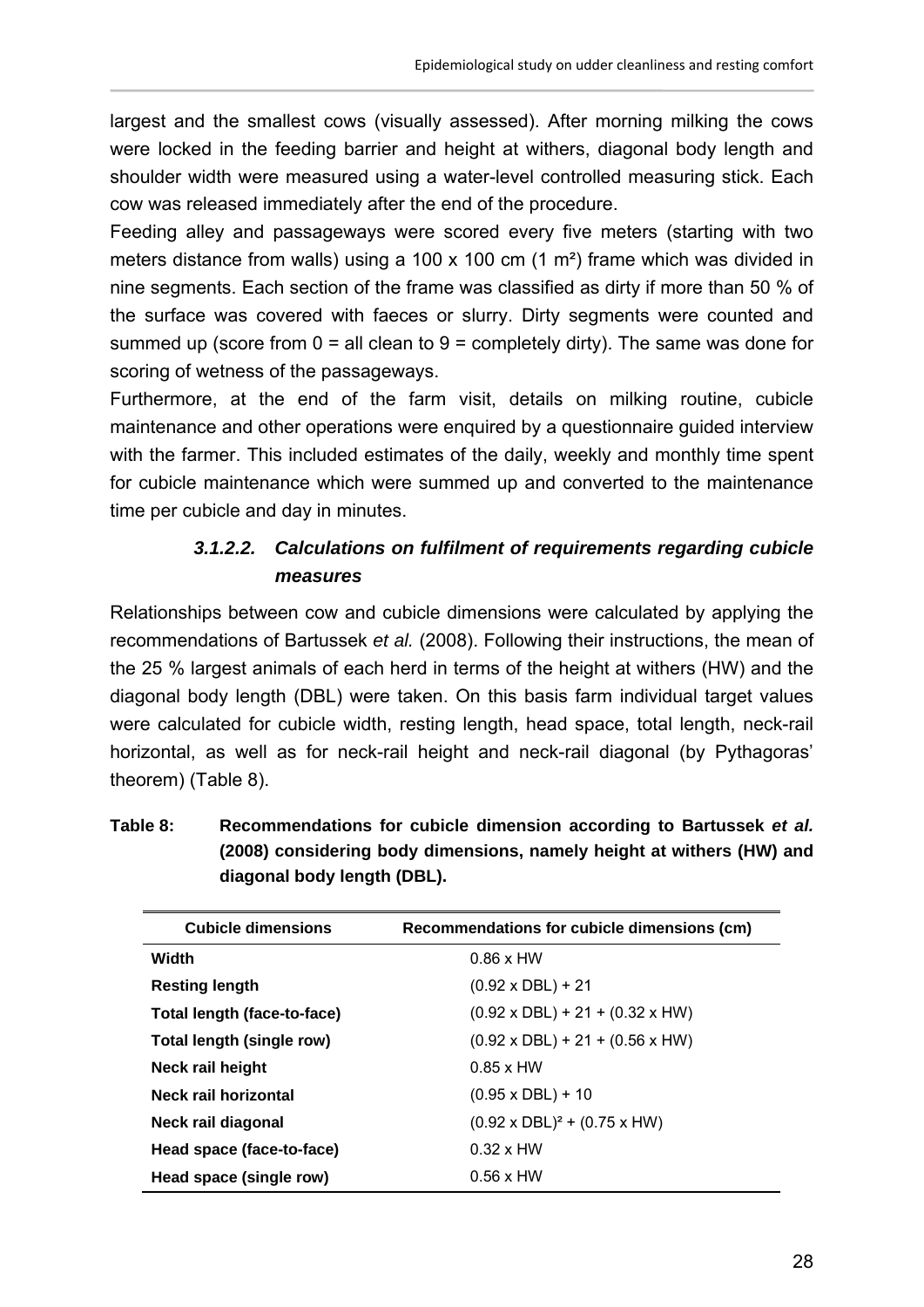The degree of compliance with the recommendations was calculated for head-tohead and single row cubicles separately. In order to reach one value per farm, a weighted mean according to the proportion of the two cubicle types was used. If target and current value were equal, compliance was 100 %. Smaller cubicle dimensions yielded values below 100 % and broader cubicles values above 100 %.

## *3.1.2.3. Statistical analysis*

Possible relationships between cleanliness of udders, teats and teat tips were investigated using Spearman's rank correlation analysis.

Linear regression analyses were conducted using the PROC REG procedure with stepwise selection (SAS Version 9.2, SAS Institute) in order to identify risk factors for teat and teat tip dirtiness. The outcome variables were the percentages of teats per herd with score 2 and 3 and of dirty teat tips per herd.

Pre-selection of independent variables for the multivariable regression modelling was carried out by univariable analyses: 'Spearman's rank correlation coefficient rs' for non-normally distributed and 'Pearson's correlation coefficient  $r_0$ ', for continuous, normally distributed measures as well as point biserial correlation coefficient 'r<sub>pb</sub>' for dichotomous in combination with metric variables and Fisher-test respectively for dichotomous variables. All predictors yielding values of p<0.3, and additionally some potentially important factors according to the literature were presented to the regression modelling procedure. However, predictors that strongly correlated with each other (r>0.70) were not included in the same model to avoid multicollinearity. In those cases the variable with the closer association to the dependent variable was chosen.

The limit for model entry was set at p=0.3 and at p=0.15 for variables to stay in the model. Assumptions concerning normality (normal distribution) and homoscedasticity were met. Influence statistics were checked by looking at the studentized residuals and Cook's D. Collinearity within the data was checked using VIF (variance inflation factor) and eigenvalues.

# **3.1.3. Results**

# *3.1.3.1. Descriptive statistics of the study herds*

Average herd size was 59.5 cows (30 to 115 cows). Out of the 1369 cows and heifers present on the farms, in total data of 1171 and 1178 lactating Holstein cows (85.5 %; 86.0 %) were included in cleanliness scoring and measuring of body dimensions, respectively.

Ten farms had deep bedded cubicles and 13 farms raised cubicles including 3 farms with bedding retainers (curbs). Average cow-cubicle-ratio was 1:1 (1:0.8-1.3). Compliance regarding cubicle width, neck rail horizontal, neck rail diagonal and head space was below 100 % on all farms while for the other measures it varied between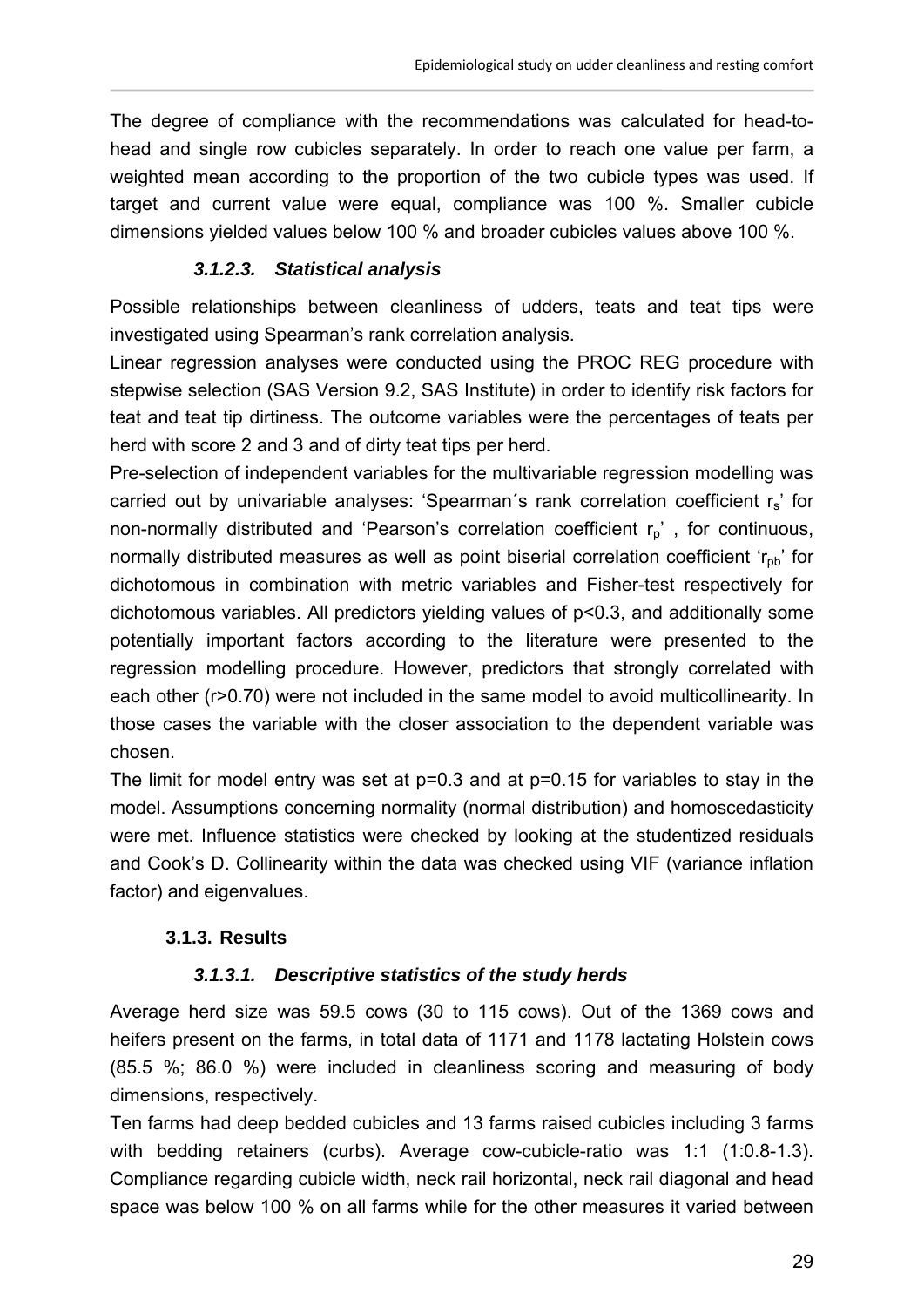76.8 % and 121.7 % (Table 9). Hard cubicle flooring was present on seven (rear part) and eight (front of cubicle) farms, respectively. Post-milking teat dipping was performed on 14 farms. In 13 cases the cubicles were considered to be clean cubicles. The bedding on 15 farms included some type of straw. A brisket board was present on 15 farms.

| <b>Compliance</b><br><b>of</b><br>cubicle measure | Mean (cm) | Mean $(\%)$ | Min $(%)$ | Max (%) |  |  |
|---------------------------------------------------|-----------|-------------|-----------|---------|--|--|
| Cubicle width                                     | 111.7     | 88.37       | 81.70     | 95.55   |  |  |
| Resting length                                    | 188.9     | 103.67      | 92.25     | 121.71  |  |  |
| <b>Total length</b>                               | 240.8     | 98.36       | 83.77     | 114.59  |  |  |
| Neck rail height                                  | 111.4     | 89.24       | 76.82     | 106.41  |  |  |
| Neck rail diagonal                                | 194.2     | 89.70       | 79.64     | 99.91   |  |  |
| Neck rail horizontal                              | 155.0     | 87.93       | 77.87     | 98.06   |  |  |
| Head space                                        | 51.9      | 83.05       | 25.67     | 99.91   |  |  |

| Table 9: | Compliance of cubicle measures with recommendations for the 25 % |
|----------|------------------------------------------------------------------|
|          | tallest cows in the herd ( $n=23$ ).                             |

Average height at withers of all measured Holstein Friesian cows (n=1178) was 142.3 cm with a standard deviation of 4.1 cm (Figure 4).



**Figure 4: Box plots of height at withers for all study farms with whiskers with maximum 1.5 IQR and outliers (points)**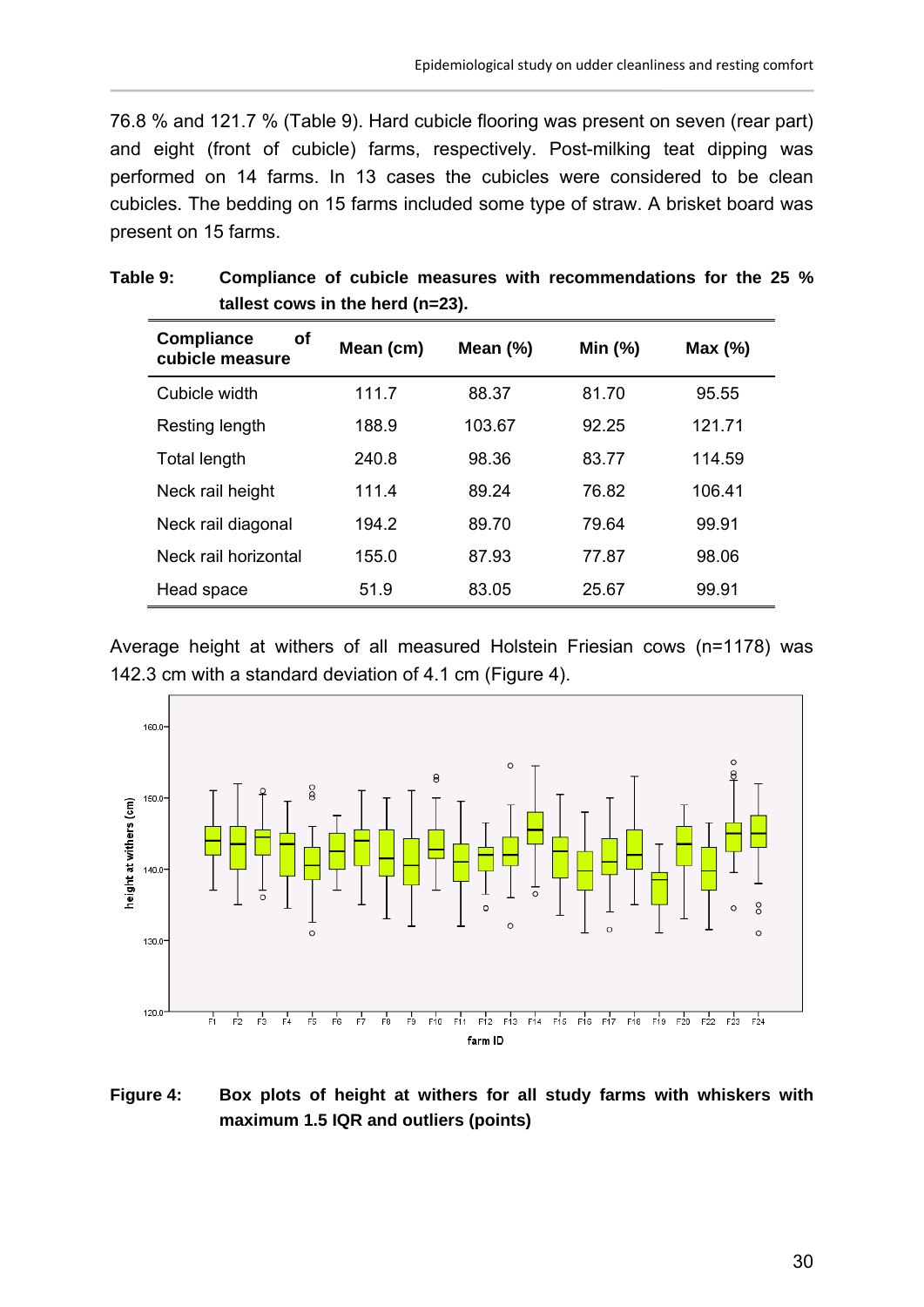A higher variation was observed in diagonal body length with a mean of  $166.2 \pm 7.5$ cm (Figure 5). Shoulder width was on average  $47.6 \pm 4.3$  cm (not used for further calculations).



## **Figure 5: Box plots of diagonal body length for all study farms with whiskers with maximum 1.5 IQR and outliers (points)**

The average height at withers of the 25 % largest animals in the herds was 146.9  $\pm$ 3.8 cm and  $174.7 \pm 4.1$  cm for diagonal body length.

On average 18.8% of the cows' tail heads, 29.9% of the hindquarters, 16.5% of the bellies and 11.1% of the udders were scored dirty or very dirty (score 3 and 4). Including score 2 (moderately dirty) mean percentage of dirty udders was 52.2%. Mean udder hygiene score was  $1.53 \pm 0.35$  (scale from 0 to 4). The percentage of dirty udders (scored 3 or 4) on average yielded  $11.3 \pm 9.4$  %. On a scale from 0 to 3 the average teat cleanliness score was a  $1.45 \pm 0.23$ . The amount of dirty and very dirty teats (score 2 and 3) was  $56.0 \pm 10.3$  % and of dirty teat tips  $41.2 \pm 11.4$  %.

## *3.1.3.2. Correlations between cleanliness measures*

On the individual level (n=1171 cows) measures of udder, teat and teat tip cleanliness were significantly correlated with each other (Table 10). On herd level (n=23), there was no significant correlation between the percentage of udders scored 2, 3 or 4 and the percentage of dirty teats (score 2 and 3;  $r_s$  = 0.231, p= 0.288) or the percentage of dirty teat tips ( $r_s$ = 0.117, p= 0.595). Furthermore, the percentage of dirty teat tips was not significantly correlated with the percentage of dirty teats ( $r_s$ =  $0.223$ ,  $p= 0.306$ ).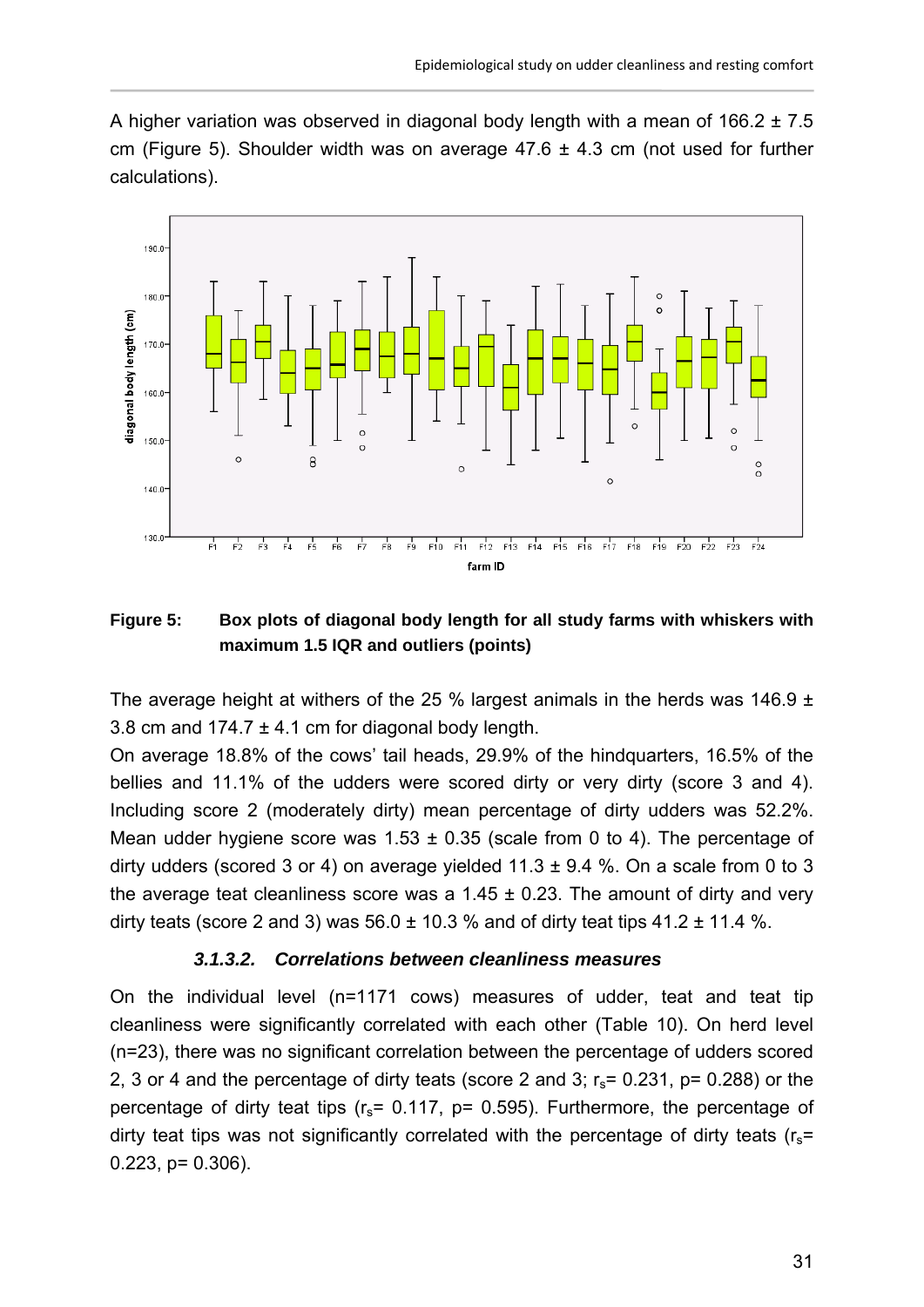**Table 10: Correlations between different hygiene scores with regard to specific udder areas on cow level (n=1171). Spearman's rank correlation coefficient (rs) for udder score, mean teat score, proportion of dirty teats (teats scored 2 or 3 per all assessed teats) and the proportion of dirty teat tips (dirty teat tips per all scored teats).** 

|                                  | <b>Udder score</b> | Mean teat score | <b>Proportion of</b><br>dirty teats |
|----------------------------------|--------------------|-----------------|-------------------------------------|
| <b>Udder score</b>               | $\blacksquare$     |                 |                                     |
|                                  | $0.410***$         | 1               |                                     |
| Mean teat score                  | 0.000              | ٠               |                                     |
| <b>Proportion of dirty teats</b> | $0.370***$         | $0.936***$      | 1                                   |
|                                  | 0.000              | 0.000           | ٠                                   |
|                                  | $0.303***$         | $0.703***$      | $0.625***$                          |
| Proportion of dirty teat tips    | 0.000              | 0.000           | 0.000                               |

#### *3.1.3.3. Multivariable analyses of impacts on teat cleanliness*

Six dichotomous and eleven metric variables, representing certain farm characteristics, were used for stepwise regression regarding possible effects on the percentage of dirty teats. Correlations of dirty teats and respectively teat tips with potential predictors are presented in Table 11. Variables with figures in bold were included in the multivariable analyses..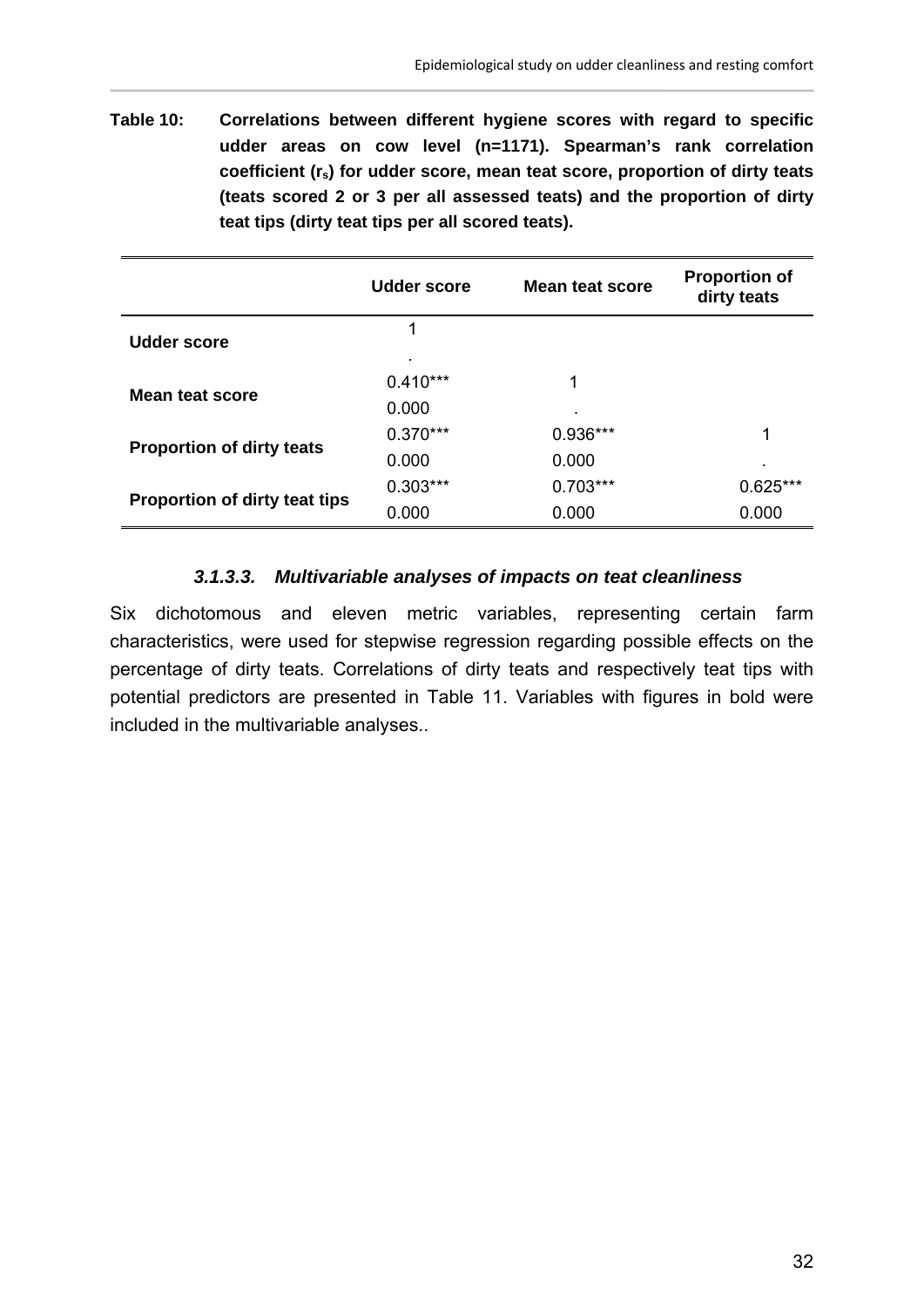| Table 11: | Correlation between cleanliness measures and cubicle characteristics         |
|-----------|------------------------------------------------------------------------------|
|           | using Pearson Correlation Coefficient $(r_P)$ and point biserial correlation |
|           | coefficient $(r_{\rm ob})$ .                                                 |

|                                                                                   |                                                            |              | Model |                     |       |
|-----------------------------------------------------------------------------------|------------------------------------------------------------|--------------|-------|---------------------|-------|
| Variable                                                                          | Class and unit                                             | Teat soiling |       | Teat tip<br>soiling |       |
|                                                                                   |                                                            | r            | р     | r                   | р     |
| Compliance of cubicle width                                                       | %                                                          | $-0.080$     | 0.716 | $-0.353$            | 0.099 |
| Compliance of total cubicle length                                                | %                                                          | 0.276        | 0.203 | $-0.062$            | 0.777 |
| Compliance of resting length                                                      | %                                                          | $-0.022$     | 0.919 | 0.276               | 0.202 |
| Compliance of neck rail height                                                    | %                                                          | 0.417        | 0.048 | $-0.071$            | 0.747 |
| Compliance of neck rail horizontal                                                | %                                                          | $-0.040$     | 0.858 | 0.238               | 0.275 |
| Partition length (from neck rail)                                                 | cm                                                         | $-0.379$     | 0.075 | $-0.148$            | 0.501 |
| Bedding material included straw                                                   | No, yes                                                    | $-0.313$     | 0.146 | 0.145               | 0.510 |
| Curb height (from alley)                                                          | cm                                                         | 0.022        | 0.919 | 0.237               | 0.276 |
| Height of litter curb (inside cubicle)                                            | cm                                                         | $-0.366$     | 0.086 | $-0.238$            | 0.274 |
| Space between bedding retainer or<br>rear end of cubicle and cubicle<br>partition | cm                                                         | 0.255        | 0.241 | 0.356               | 0.095 |
| Presence of bedding retainer                                                      | No, yes                                                    | $-0.369$     | 0.084 | $-0.145$            | 0.510 |
| Cubicle type                                                                      | Deep bedding vs.<br>others                                 | $-0.295$     | 0.171 | $-0.450$            | 0.031 |
| Cubicle base (flooring)                                                           | Deep bedding or<br>comfort mattress vs.<br>mat or concrete | $-0.040$     | 0.857 | $-0.365$            | 0.087 |
| Soft flooring at rear part of cubicle                                             | No, yes                                                    | $-0.238$     | 0.239 | $-0.468$            | 0.024 |
| Clean cubicle                                                                     | No, yes                                                    | 0.159        | 0.469 | 0.150               | 0.496 |
| Litter height (rear part of cubicle)                                              | cm                                                         | $-0.256$     | 0.239 | $-0.468$ 0.024      |       |
| Daily maintenance time per cubicle                                                | Minutes                                                    | $-0.275$     | 0.204 | $-0.085$            | 0.698 |
| Post milking teat disinfection                                                    | No, yes                                                    | $-0.480$     | 0.020 | 0.039               | 0.861 |
| Dirty/wet areas on alley                                                          | $\%$                                                       | 0.155        | 0.480 | $-0.408$            | 0.053 |
| Solid floor (alley)                                                               | $\%$                                                       | $-0.057$     | 0.797 | $-0.399$            | 0.059 |
| Standard<br>deviation<br>height<br>of<br>at<br>withers                            | cm                                                         | 0.267        | 0.217 | 0.175               | 0.423 |
| Standard deviation of diagonal body<br>length                                     | cm                                                         | 0.224        | 0.304 | $-0.085$            | 0.700 |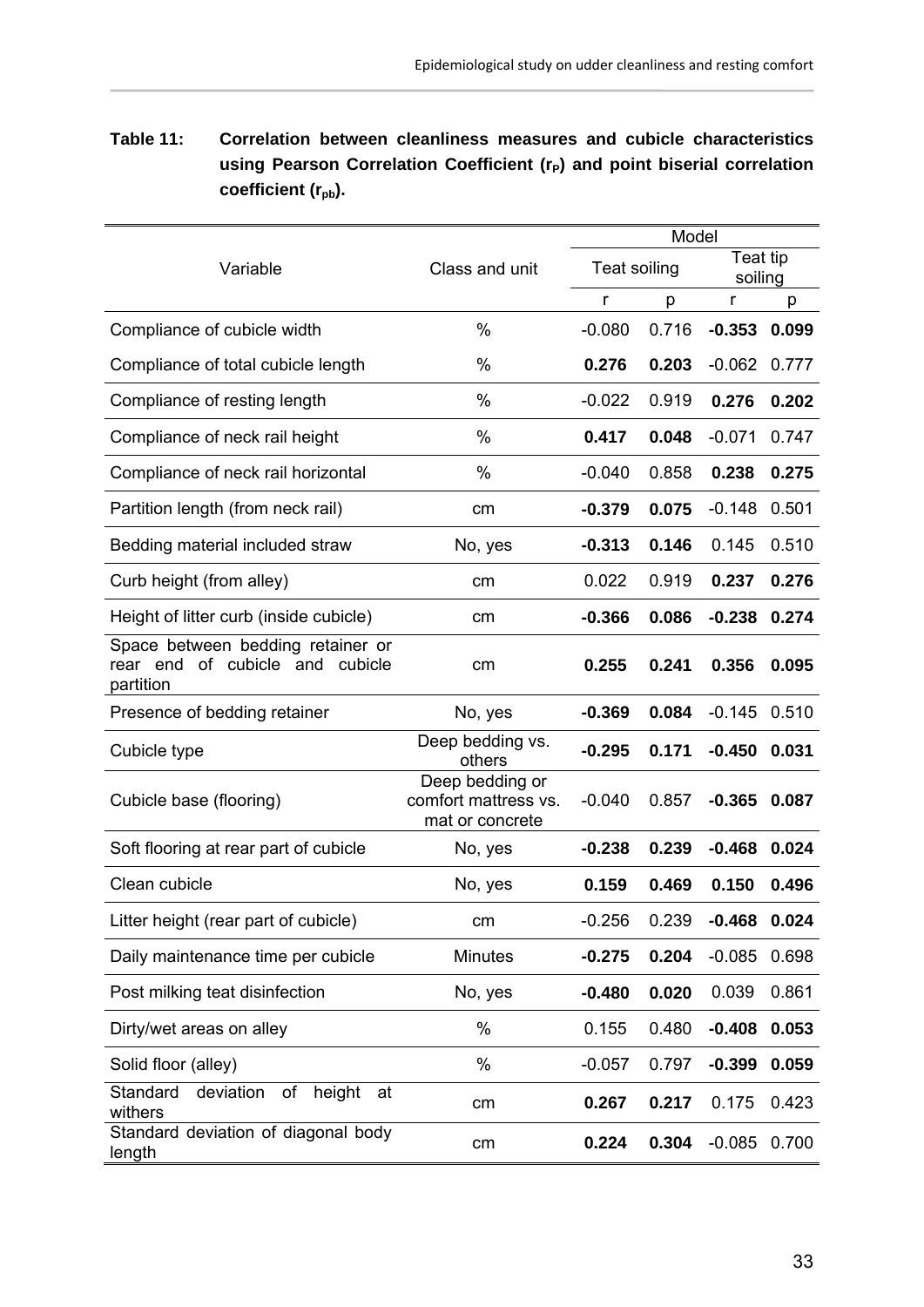The final model for soiled teats contained four factors and explained 58.5 % of the total variance (F=6.34, p=0.0023, Table 12). Significantly fewer dirty teats were predicted if compliance with recommendations for total cubicle length was lower, when teat dipping was conducted after milking and when a higher amount of time was spent for cubicle maintenance. The factor cubicle type also contributed to the model, although not significantly (p>0.05), with fewer dirty teats if deep bedded cubicles were present. No influencing cases or problems with collinearity were found.

| <b>Predictor variables</b>             | t-value | p - value | <b>Parameter</b><br>estimate | <b>Partial</b><br>$R^2$ |
|----------------------------------------|---------|-----------|------------------------------|-------------------------|
| <b>Teat dipping</b>                    | $-3.21$ | 0.0048    | $-10.575$                    | 0.2268                  |
| Cubicle maintenance time (min/day)     | $-2.58$ | 0.0187    | $-21.704$                    | 0.1632                  |
| Compliance of total cubicle length (%) | 0.0317  | 2.33      | 0.568                        | 0.1251                  |
| <b>Cubicle type</b>                    | 0.0265  | $-2.42$   | $-8.106$                     | 0.0696                  |

**Table 12: Final model of stepwise regression (PROC REG stepwise, SAS 9.2) with the dependent variable 'percentage of dirty and very dirty teats' including 17 independent variables (n=23).** 

Regarding the percentage of soiled teat tips the final model explained 46.0 % of the variance and included three variables (F=5.39, p=0.0075, Table 13). A significantly lower percentage of dirty teat tips was found with increasing litter height at the rear part of the cubicle and with lower fulfilment of recommendations regarding resting lengths of cubicles. Also the factor dirtiness of the alleys contributed to the model, though not significantly (p>0.05). Contrary to expectations, higher alley dirtiness tended to be associated with a lower percentage of dirty teats. No problem with collinearity was detected, but one influential case was found (student residual= 2.969, Cook's D= 0.461).

**Table 13: Final model of stepwise regression (PROC REG stepwise, SAS 9.2) with the dependent variable 'percentage of dirty teat tips' including 14 independent variables (n=23).** 

| <b>Predictor variables</b>               | t-value | p - value | <b>Parameter</b><br>estimate | <b>Partial R<sup>2</sup></b> |
|------------------------------------------|---------|-----------|------------------------------|------------------------------|
| Litter height, rear part of cubicle (cm) | $-2.89$ | 0.0094    | $-2.756$                     | 0.2094                       |
| Compliance of resting length (%)         | 2 1 2   | 0.0470    | 0.457                        | 0.1522                       |
| Alley soiling (%)                        | $-1.86$ | 0.0790    | $-0.176$                     | 0.0980                       |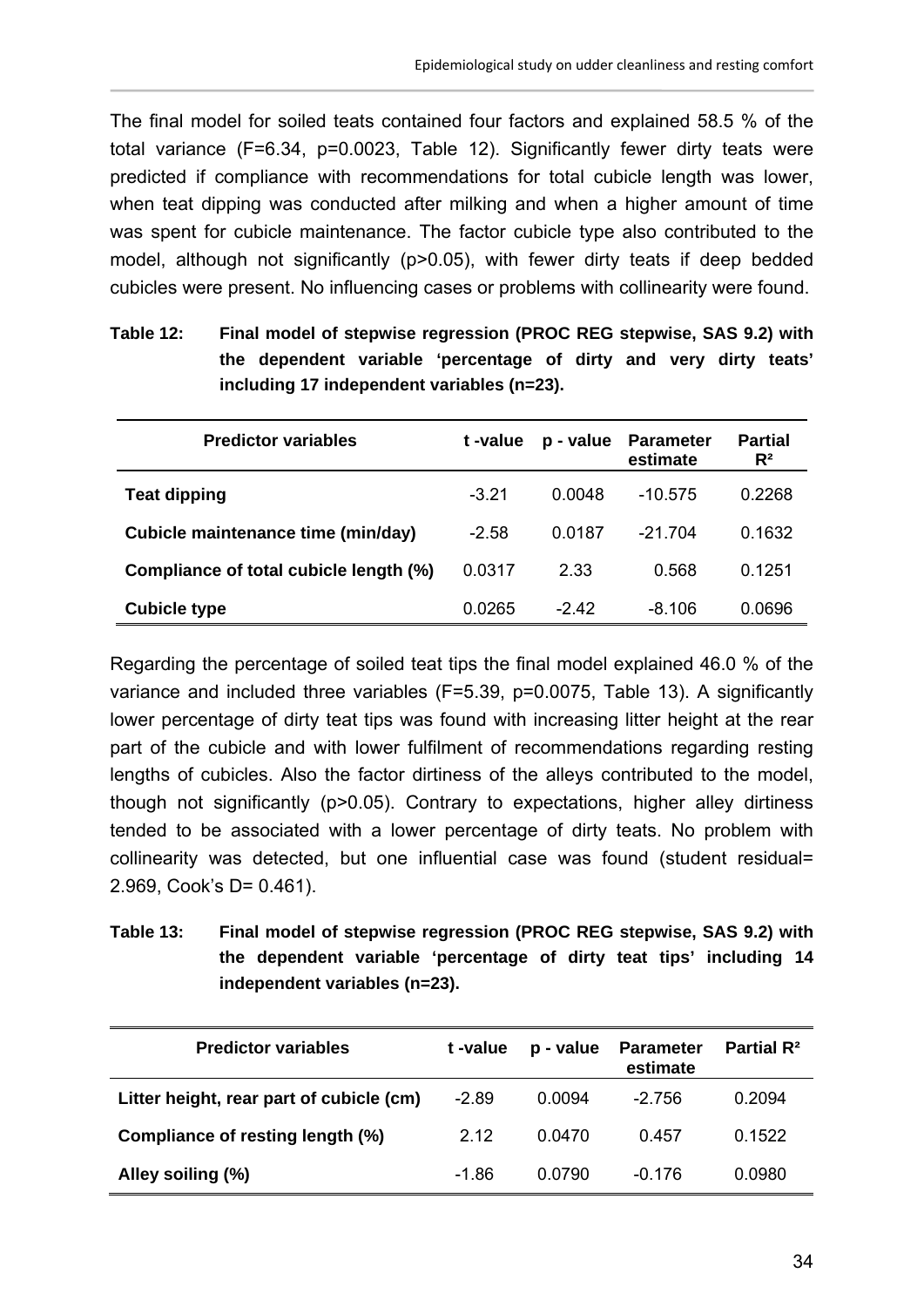#### **3.1.4. Discussion**

Cow cleanliness was assessed in a number of epidemiological studies, but all of them only analysed the impact of housing and management related factors on overall cow cleanliness or soiling of specific body parts (e.g. Veissier et al., 2004; Martiskainen et al., 2007; Ruud et al., 2010). In line with results from Schreiner and Ruegg (2003), who reported 14.2 % udders mostly covered with dirt and 7.4 % completely dirty udders, a high percentage of cows in the present study had soiled udders, whereas Ruud et al (2010) found much lower values (4.7 % dirty and very dirty udders) from relatively small farms (38,6 cows/herd), which was attributed to improved individual cleaning and general care due to small herd sizes. Reneau et al. (2005), on the other hand, found even dirtier udders and larger variation in terms of the mean udder score. Compared to other parts of the body, a lower percentage of udders was found to be dirty, which was also found in other studies (Schreiner and Ruegg, 2003; Veissier et al., 2004; Ruud et al., 2010).

On individual cow level, correlations between udder cleanliness score and percentage of dirty teats and teat tips were only low  $(r_s=0.370$  and 0.303), but significant due to the high N. On herd level correlations between percentages of dirty udders (score 3 and 4) and teats or teat tips were even lower and not significant. According to these results it appears necessary to differentiate between udder, teat and teat tip cleanliness or soiling. Also results from Christiansson et al. (1999) indirectly suggest that cleanliness between different udder regions varies. They found that udder, teat and teat tip soiling were significantly associated with spore concentration of foremilk, but dirty teats were the only measure significantly correlated with average daily spore content of milk. Those areas should be selected for hygiene scoring that are adequate for the specific problem investigated. In terms of work load for udder cleaning prior to milking, in particular teats and teat tips are of concern. In addition, soiled teat tips may constitute a special risk for invasion of environmental pathogens trough the streak canal and thus for mastitis. Therefore, we focused our analysis on teat and teat tip cleanliness expressed as percentages of dirty teats or teat tips.

The farms investigated in this study were typical Central German farms regarding breed (predominantly Holstein Friesian), size and husbandry conditions although no attempt had been made to select a representative sample of this region. Instead, the main focus of farm selection was on Holstein breed and uniformity of cubicles within farms to allow a stringent analysis of possible associations between cubicle characteristics, cow dimensions and cleanliness. It was unexpectedly difficult to find farms with sufficiently uniform cubicles, leading to a relatively small dataset. However, the assessment of about 86 % of cows provided relatively exact data for each herd.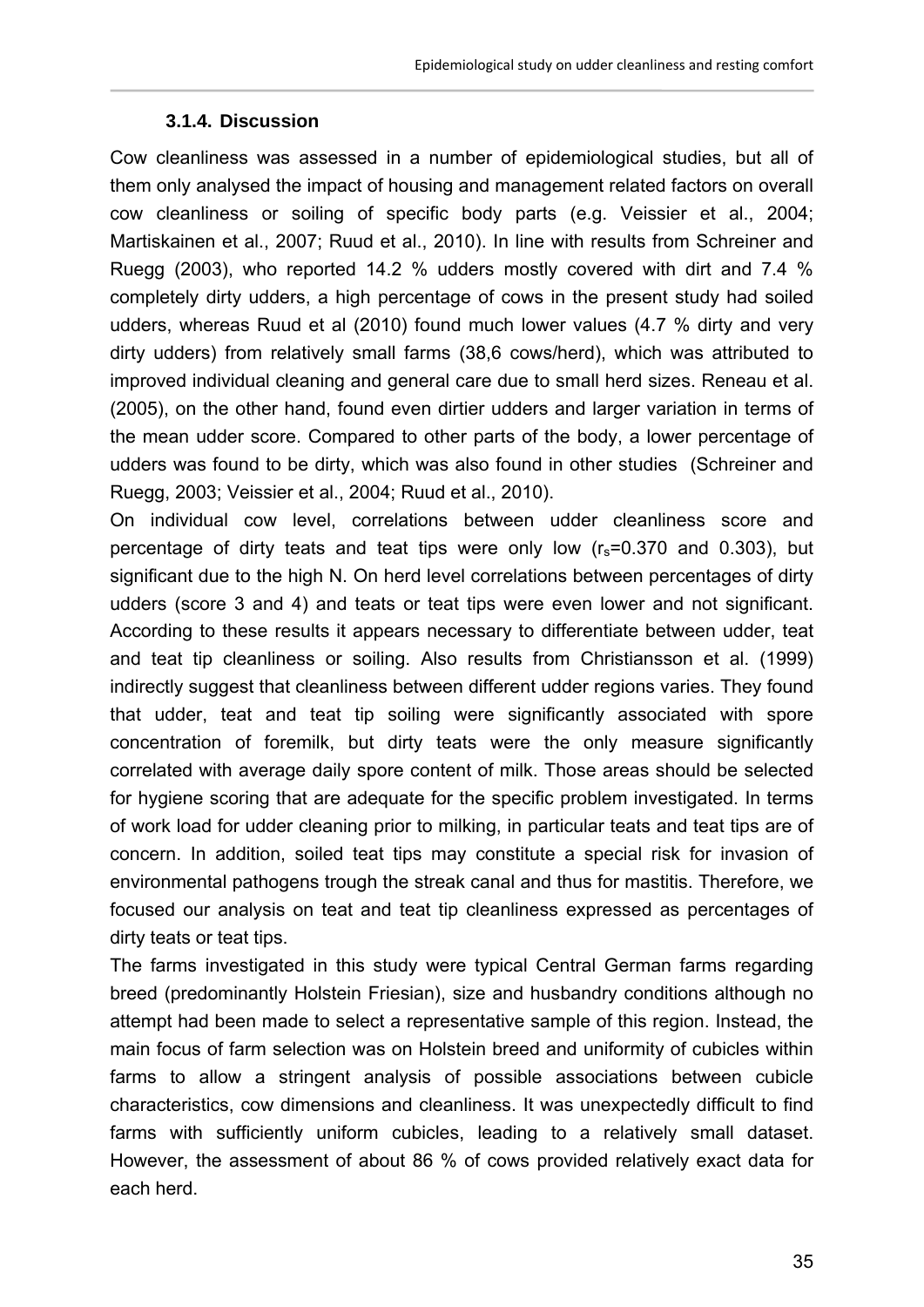Cubicle dimensions on the investigated farms did largely not comply with common recommendations such as those from Bartussek et al. (2008). This applied, for instance, for 52 % of the farms regarding the total resting length. This finding is in line with statements e.g. from Phillips (2002) that common cubicles are too small due to the increasing sizes of the modern dairy cow. Also Veissier et al. (2004) reported from their investigation on 70 farms in France that only few cubicles corresponded (± 10 %) with the recommendations of CIGR (1994), which are largely comparable to Bartussek et al. (2008). Neck rail height for example complied in 20 %, total length in 26 % and resting length in 23 % of the farms (Veissier et al., 2004). If we apply the criteria of Veissier et al. (2004), considering 90-110 % compliance as adequate, comparable 30 % of farms provided sufficient neck rail height, anyhow, 78 % adequate total length and 73 % sufficient resting length, but only 39 % an adequate neck rail horizontal, 26 % sufficient cubicle width and only 9 % of farms sufficient head space. Thus, compared to the results of Veissier et al. (2004), compliance concerning neck rail positioning was similarly low, but concerning total length as well as resting length considerably higher, even though up to a third of farms did not comply with the recommendations.

Contrary to expectations, larger variation in body sizes was not associated with higher teat or teat tip soiling. However, it should be borne in mind that cubicle dimensioning was rather restrictive in this study (as measured by the 25 % largest cows per herd), which might account for the absence of a distinct relationship between soiling and body size variation. The generally restrictive cubicle dimensions in relation to body dimensions have to be borne in mind when interpreting the results of our regression analyses.

Nevertheless, the final regression model concerning dirty teats contained total cubicle length as a predictive variable, with about 0.6 % predicted increase in dirty teats with each percentage of increase in compliance. This generally conforms to the findings from experimental studies (Tucker et al., 2004; Bernardi et al., 2009; Fregonesi et al., 2009) that cubicles considered to be restrictive, lead to better cleanliness, but is in contrast to the findings of Martiskainen et al (2007); and Bowell et al. (2003) in their epidemiological studies. As both have not taken into account body dimensions of the cows, this may serve as one tentative explanation for the discrepancy to the present results. Another aspect is the assumption of Bowell et al. (2003) that, depending on the level of restrictiveness, insufficiently dimensioned cubicles in fact may contribute to increased dirtiness if hind quarters or tails are hanging over the edge of the cubicles and drop onto the passageway, thereby getting soiled. In fact, cubicles in our study were on average about 45 cm longer than reported by Bowell et al. (2003), and it is worth mentioning, that also in the present study three out of four farms, that yielded less than 90 % compliance, showed teat soiling rates above the overall farm average. This points at a possible non-linear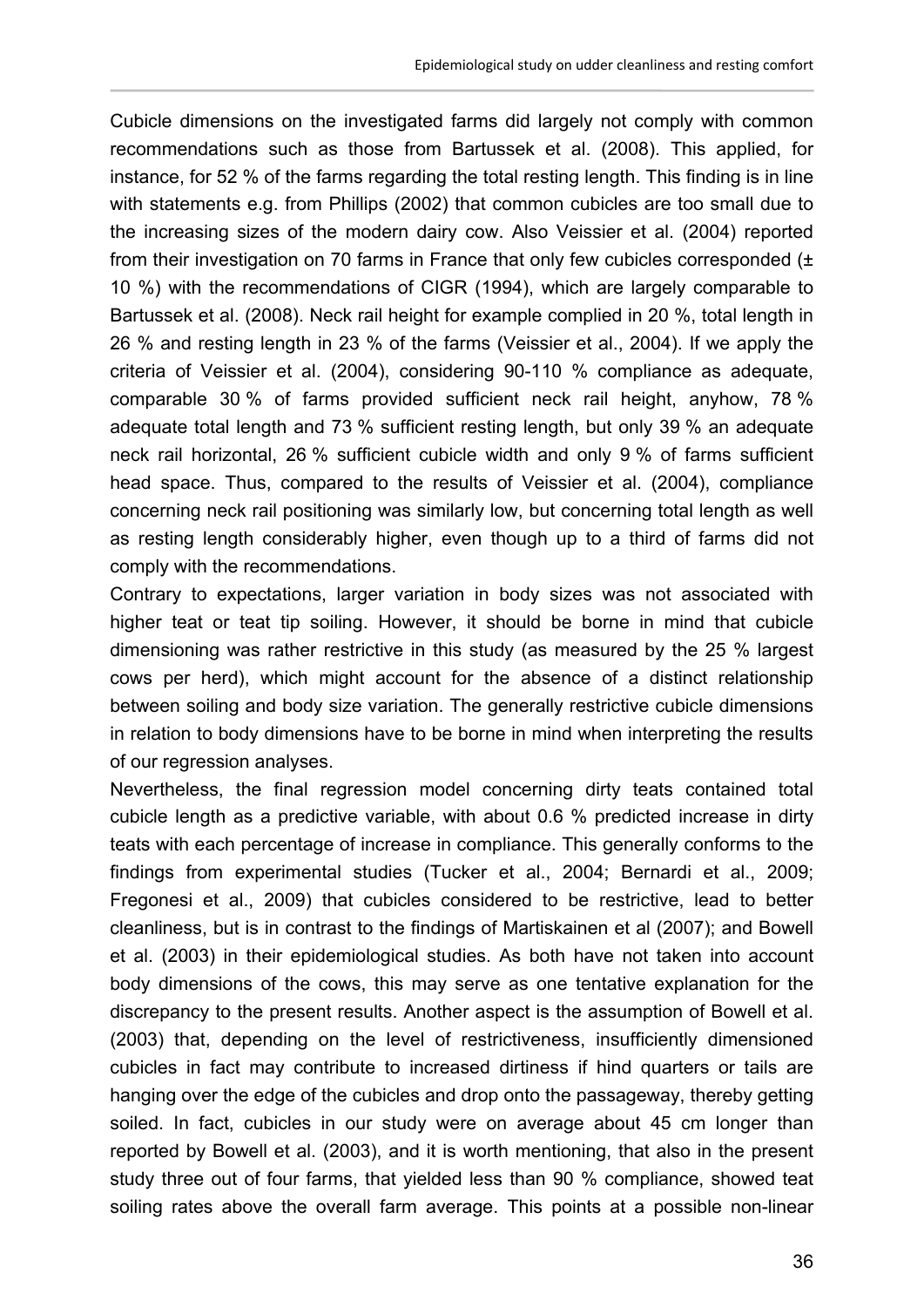relationship, for which linear statistical analysis might not be an adequate approach. This should be observed in future studies.

Even though within the range of cubicle lengths investigated in this study, shorter cubicles turned out to be beneficial for teat cleanliness, three further factors contributed to the final regression model and partly explained more of the variation between farms. This was true for cubicle maintenance time and whether teat dipping was performed or not.

Each extra minute spent for cubicle maintenance according to the model hypothetically decreases the percentage of dirty teats by about 21.7 %. This is in agreement with results from other studies that the frequency of bedding replacement and service, such as removal of faeces, positively influences cow cleanliness (Veissier et al., 2004; Fulwider et al., 2007; Martiskainen et al., 2007). Unfortunately, for economic reasons such as cost of labour and bedding materials farmers often do not fully implement this well-known measure (Weary et al., 2008).

Teat dipping was predicted to result in about 10.6% less dirty teats. It is unlikely that teat dipping has a direct effect on teat soiling as teat scoring had been carried out before cleaning and milking. Instead, this effect may be attributable to the general management style of the farms. Barkema et al. (1999) found that post-milking teat dipping was performed on farms with a 'clean and accurate' management style for several years longer than on farms with a 'quick and dirty' style. Thus, teat dipping may be an indicator for an overall precise working attitude.

The last predictive variable in the model was cubicle type, accounting for about 8.1 % less dirty teats on farms with deep bedded cubicles. Interestingly, the estimated average time spent for daily cubicle service and cleaning was almost the same for farms with deep bedded cubicles (0.37 minutes/cubicle/day)and raised cubicles (0.43 minutes/cubicle/day). As mentioned before, hardly any information is available on teat hygiene in dependence from housing factors. Norring et al. (2008) found dirtier udders in straw stalls compared to sand bedding. However, no sand stalls were present in our study, so no comparison was possible in this regard.

Concerning dirty teat tips, a clear benefit of increased litter height in the rear part of the cubicle became apparent. With each additional cm of litter height a decrease of about 2.8 % soiled teat tips was predicted. This is in line with the finding of Magnusson et al. (2008) that an increasing amount of bedding improves cleanliness of teat and teat tips.

Resting length was the second influential variable, though explaining less variation between farms than litter height. Per each percentage of increase in compliance about 0.5 % increase in soiled teat tips were predicted.

The last, though not significant predictive variable was the percentage of soiled passageways. The predicted decrease in soiled teat tips of about 0.2 % with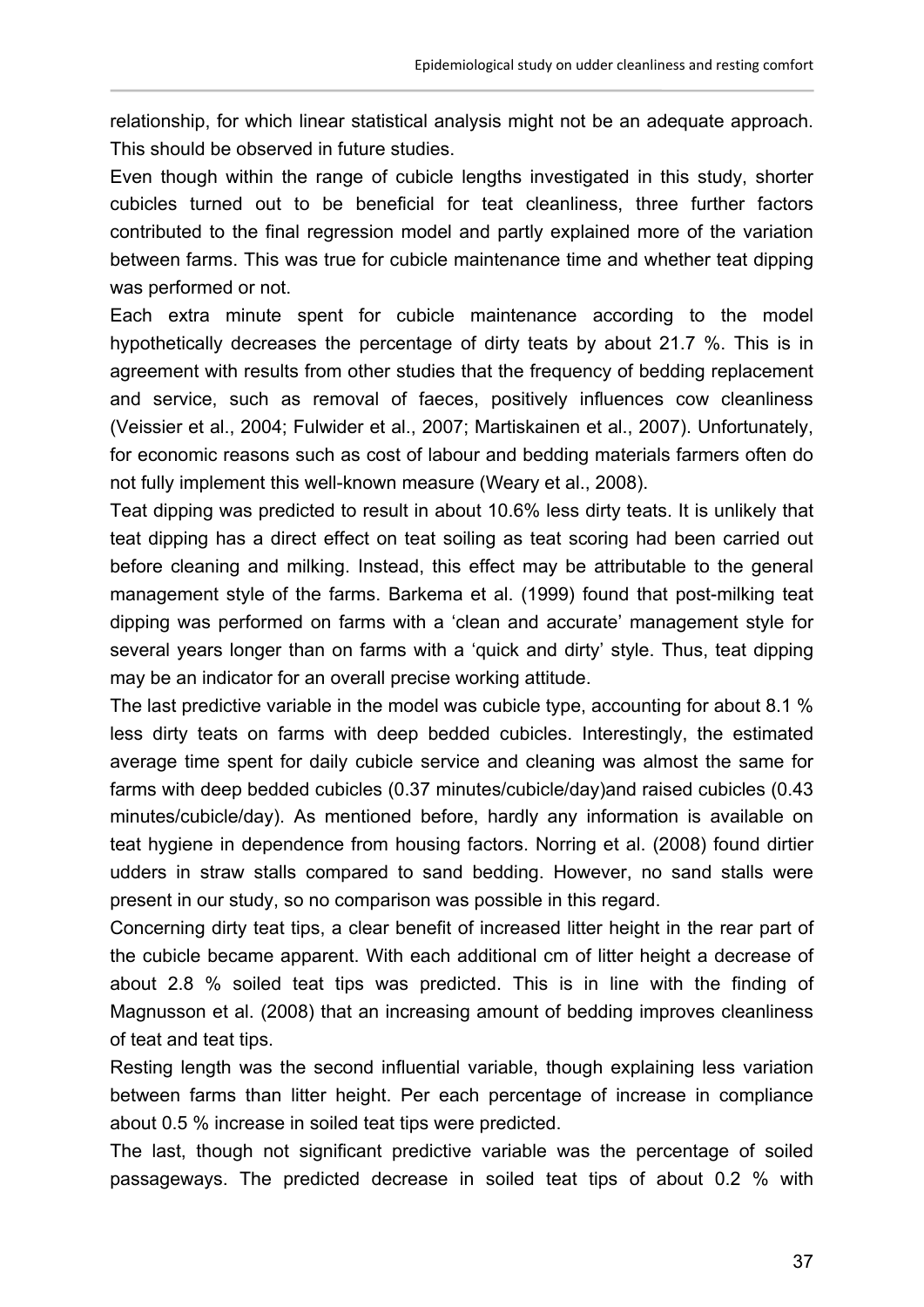increased soiling of the alleys is difficult to explain and in opposition to results from Christiansson et al. (1999) and Magnusson et al. (2008). .

Both final models contained a measure of cubicle length. The difference between total cubicle length and resting length lies in the head lunging space. As compliance concerning total cubicle length and head lunging space were significantly correlated, it was decided to present total cubicle length to the models due to the higher correlation with the outcome variable. In general, effects of cubicle length cannot be considered independently from the neck rail position. In contrast to other studies (Tucker et al., 2005; Bernardi et al., 2009; Fregonesi et al., 2009), the neck rail position did not appear as predictive factor, even though in the univariable preselection of factors the neck rail height was significantly correlated with the percentage of dirty teats ( $r<sub>p</sub>=0.417$ , p=0.048). However, the height of the neck rail complied with recommendations on only three farms, horizontal and diagonal position on no farm at all. Perhaps results would have differed with sufficient neck rail positions. As described by Tucker et al. (2005) and Bernardi et al. (2009), restrictive neck rail placement possibly prevents cows from standing in the cubicle, but still allows the cows to lie in a fore position in the cubicle, while limiting the cow's movements during lying down or rising (Veissier et al., 2004). Even though total length was sufficient on about half of the farms, the cows perhaps avoided to rise due to restrictive neck rail placement and defecated whilst lying in the cubicle, as reported by Whistance et al. (2007) or Fregonesi et al. (2009). In combination with a longer cubicle where the cow´s rear is lying further from the curb, the faeces may be deposited where perhaps another cow's udder is placed afterwards.

In the course of this it is a general question whether the recommendation to adapt cubicle dimensions to the 20 to 25 % largest cows in the herd is appropriate. This will to a certain degree relate to the individual replacement rates within the dairy herds. At the high replacement rates that are presently common, it can hardly be avoided that at least one quarter of the herd consists of heifers and therefore mostly small cows. This considerably increases the number of cows that experience relatively more generous cubicle dimensions. However, at least under the relatively restrictive cubicle conditions investigated here, no evidence for effects of larger body size variations on cleanliness could be found.

## **3.1.5. Conclusion**

Even under relatively restrictive cubicle conditions, a certain increase in teat and teat tip soiling can be expected with increasing cubicle length. However, at the same time, there are further feasible and effective measures available to limit teat and teat tip soiling. They are related to good management and specifically litter management in the cubicles. Also deep bedded cubicles yield advantages in this regard. Both regression models for teat and teat tip cleanliness contained similar, but not identical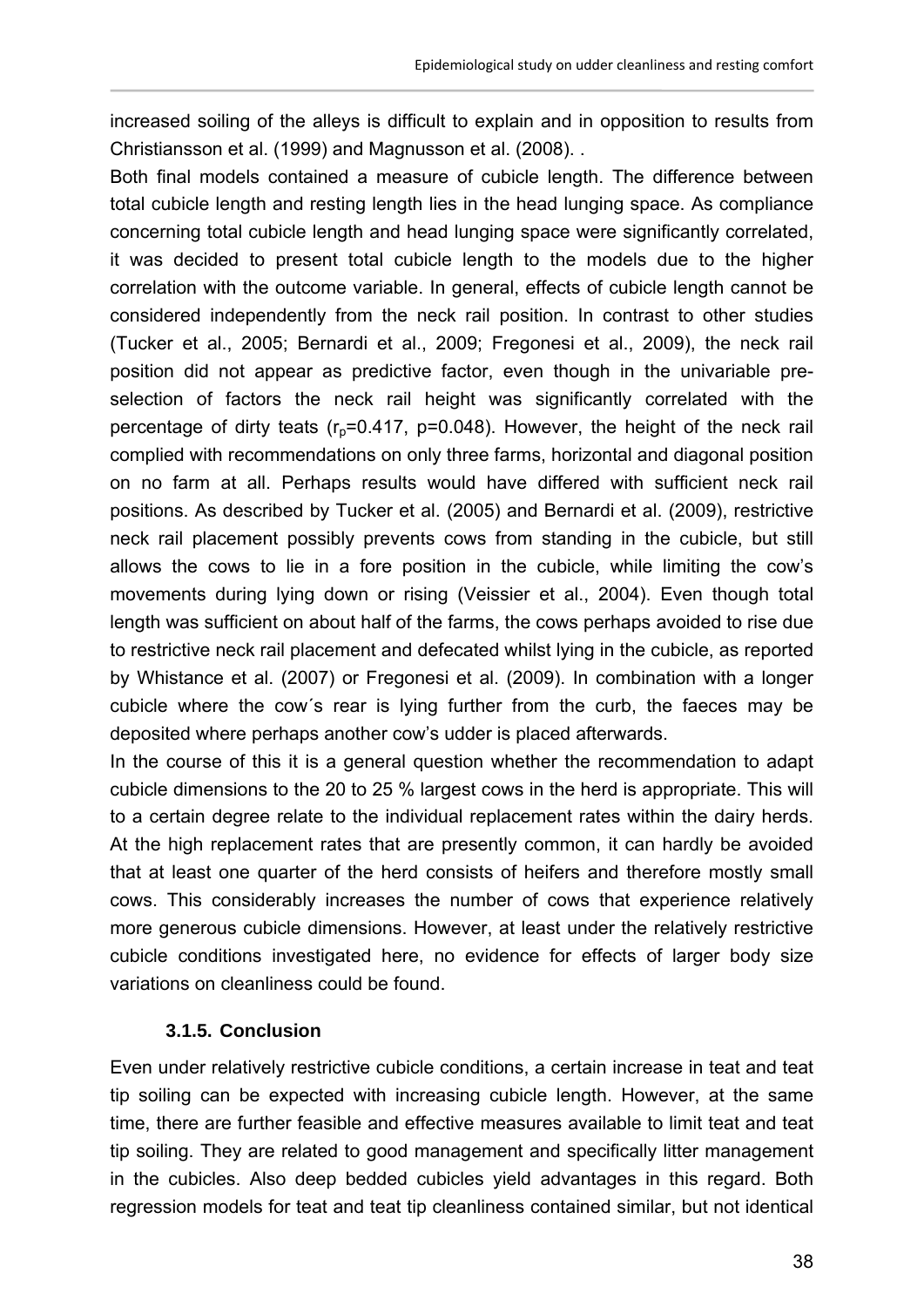predictive variables. This indicates that dirtiness of each particular area may originate from slightly different though related causes. The low correlations between udder, teat and teat tip cleanliness should be considered in future studies.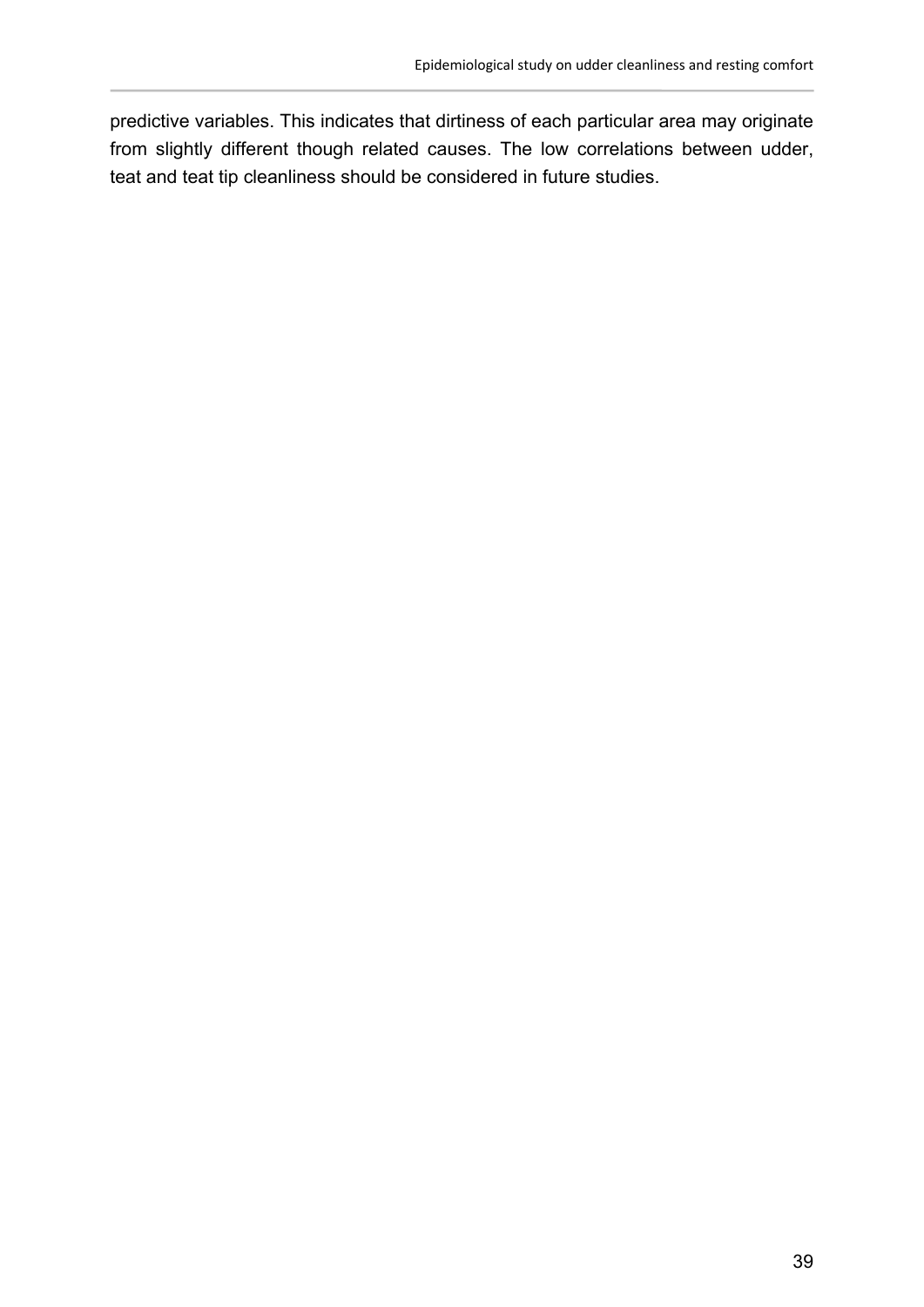# **3.2. Effects of cubicle characteristics in relation to cow body size on lying down behaviour in German Holstein dairy cows**

## **3.2.1. Introduction**

The freedom to express normal behaviour without the experience of discomfort, pain or injuries is an important component of good animal welfare (FAWC, 2001; Welfare Quality® Consortium, 2009) of which resting behaviour is a significant subcomponent (Welfare Quality® Consortium, 2009). Again, one aspect of resting behaviour is the lying down which is normally displayed as one quick and fluent movement, if it is not constrained by environmental factors (Krohn and Munksgaard, 1993). Constraints can arise through insufficient cubicle dimensions in terms of e.g. width (Keil et al., 2003; Tucker et al., 2004), length (Hörning, 2003a), neck rail position (Martiskainen et al., 2007; Bernardi et al., 2009) or through inadequate partitions (O'Connell et al., 1992), cubicle bases (Herlin, 1997; Tucker et al., 2003; Wagner-Storch et al., 2003; Norring et al., 2008), bedding quality (Hörning, 2003a; Drissler et al., 2005; Fregonesi et al., 2007b; Reich et al., 2010) or brisket boards (Tucker et al., 2006). Impaired lying down behaviour may result in a decreased resting quality in general and can increase the risk for health problems such as lesions (Wechsler et al., 2000; Norring et al., 2008) or lameness (Faull et al., 1996; Bowell et al., 2003; Bernardi et al., 2009).

However, at the same time generous cubicle dimensions were found to have a negative impact on cow and cubicle cleanliness (Tucker et al., 2004). In order to avoid soiling, in practice often rather restrictive cubicle dimensions are therefore recommended or implemented. The conflicting mechanisms apparently pose a dilemma from an animal welfare point of view between recommendations with regard to cleanliness on the one hand and good resting comfort on the other.

One further complication of investigations on lying down behaviour is the need to relate cubicles dimensions to the cows' body sizes (CIGR, 1994). However, all but one experimental and epidemiological studies carried out until now used absolute reference figures and often applied the term 'restrictive cubicle dimensions' without clearly defining it. The results of these investigations, therefore, may need to be treated with caution.

For the welfare assessment concerning lying down we identified the mean duration of lying down as well as the proportion of lying down events in which collisions with the equipment occurred as feasible and reliable measures for the use in on-farm studies (see chapter 2). It was the aim of this exploratory study to determine which cubicle characteristics may affect these measures when taking cow body dimensions into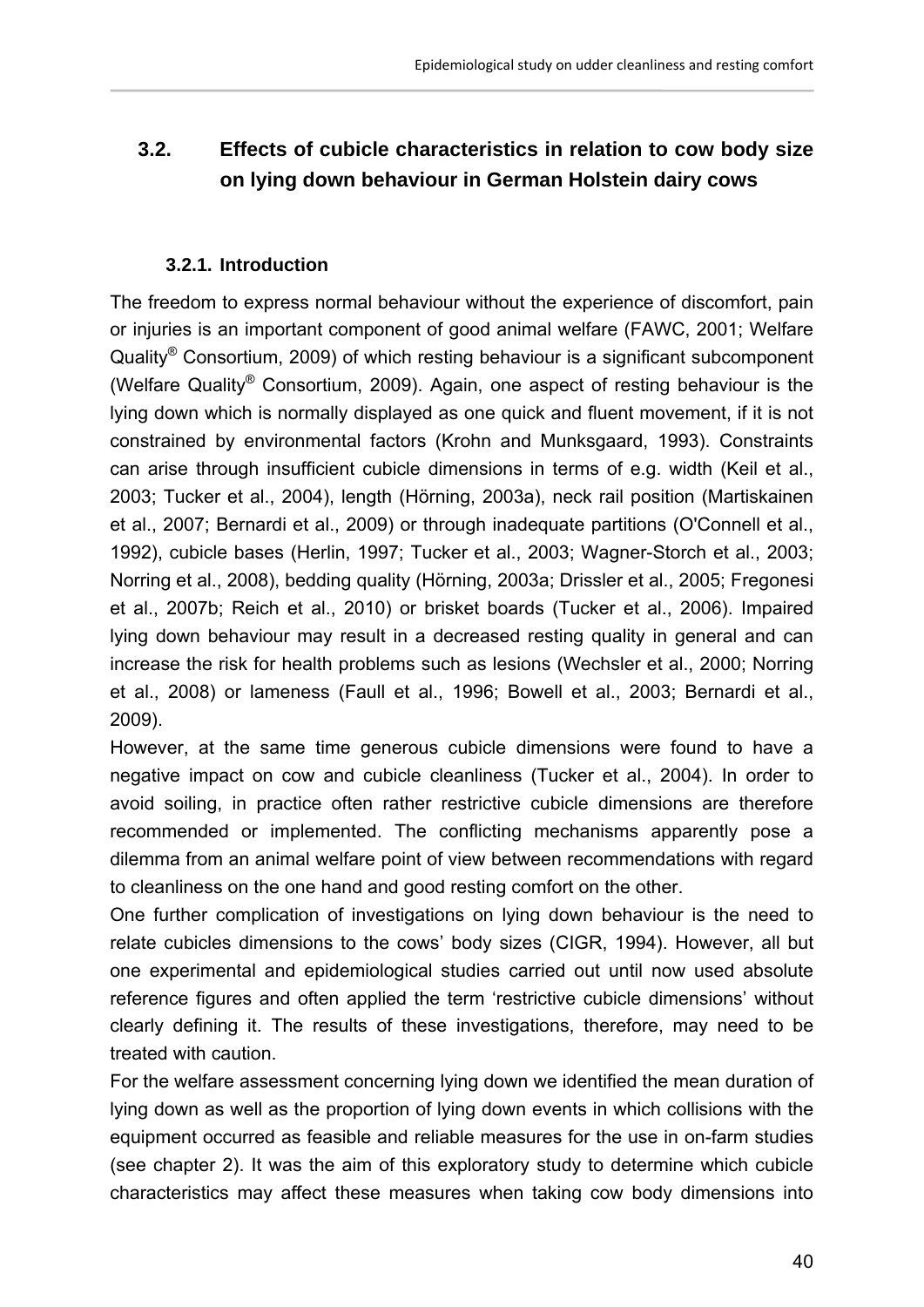account. In addition, descriptive information shall be given about further measures of resting comfort on the study farms relating to further disturbances of lying down behaviour and resting positions.

# **3.2.2. Animals, material and methods**

## *3.2.2.1. On-farm data collection*

On-farm data collection is described in chapter 3.1.2.1. However, the following analyses include 24 instead of 23 farms. The duration of lying down (in seconds) and collisions during lying down were recorded according to the description in chapter 2.1.2.1.

Three persons were involved in the observation of lying down behaviour. Prior to the farms visits they underwent a training using video clips and they achieved very high intra and inter-observer reliability (r=0.904\*\*- 0.956\*\*).

Behavioural observation on herd level started half an hour after body dimensions of the cows were measured (see chapter 3.1.2.1.). If possible 30 successful lying down events per farm were observed. However, on two farms only 29 instead of 30 successful lying down events had been recorded. Collisions with cubicle partitions, i.e. forceful hits that were obviously seen or heard, were counted on a one-zero basis per lying down event. The definition of interrupted lying down events (Table 1) was extended to lying down events that lasted more than 20 seconds which were not observed completely. However, these events were only included in the descriptive statistics.

Additionally, for descriptive purposes, instantaneous scan sampling was performed in 30 minute intervals for at least three times. The numbers of animals feeding (including drinking), standing, standing in cubicles and lying as well as the specific lying positions were recorded. Distinction was made between 'hind quarter on edge', 'hind quarter outside lying area', 'lying completely outside lying area', 'dog-sitting' and 'lying backward'.

# *3.2.2.2. Calculations prior to analyses*

Relationships between cow and cubicle dimensions were calculated as described in chapter 3.1.2.2.

# *3.2.2.3. Statistical analysis*

Stepwise regression (SAS, proc reg stepwise) for 'mean duration of lying down' included 19 independent variables (10 metric and 9 dichotomous). The following predictors were used: cubicle type, the presence/absence of a bedding retainer, the absence/presence of a brisket board, cubicle surface (deep bedded or comfort mattress vs. rubber mat or concrete), presence/absence of bedding material, partition type (cantilever or not), curb height, compliance of cubicle width, partition height,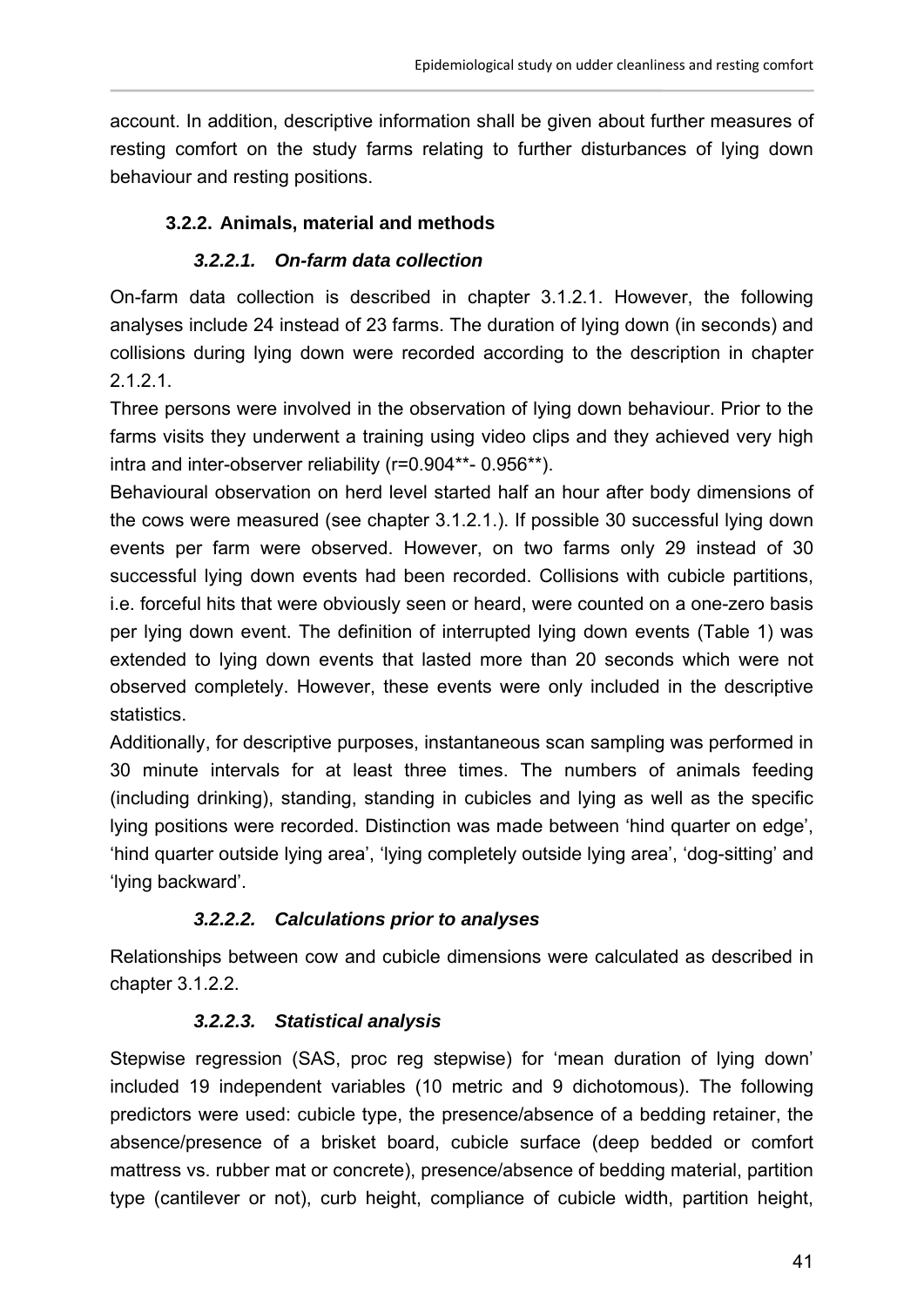partition length, compliance of resting length, compliance of neck rail height, compliance of neck rail diagonal, restriction of head lunging space (no obstacle within 300 cm from rear end of cubicle), cubicle hardness front, cubicle hardness rear, litter height front and litter height in the rear part of the cubicle. Due to the exploratory character of this analysis, the limit for model entry was set at  $F_{in}=0.5$ , and  $F_{out}=0.2$  for removal.

#### **3.2.3. Results**

Lying down took on average 5.8 seconds (Figure 6). During on average 45.8  $\pm$ 18.2 % of all lying down events at least one collision occurred, whereas  $5.4 \pm 5.6$  % lying down attempts were interrupted (Figure 7). The percentage of cows lying partly or completely outside lying area was on average  $38.8 \pm 15.8$  %. 'Dog-sitting' only occurred once on one farm and 'lying backward' was recorded twice on another farm.



**Figure 6: Box plot for durations of lying down per farm (n=24) with whiskers with maximum 1.5 IQR and outliers (points) and extreme outliers (asterisks)** 

On some of the farms that yielded low lying down durations, collisions and interruptions occurred to a high extent (Figure 7).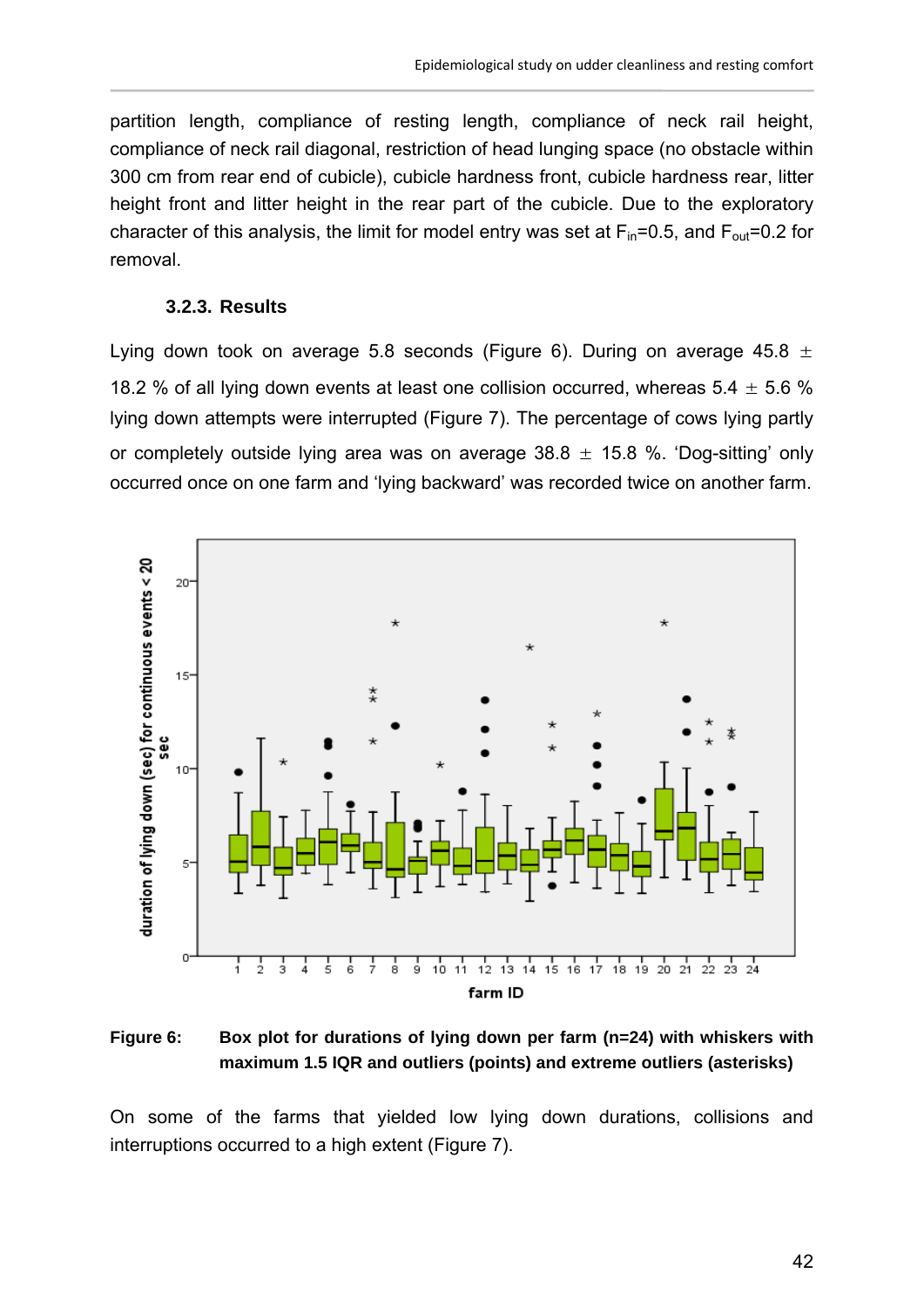

## **Figure 7: Mean duration of lying down, percentage of events with at least one collision during lying down and percentage of interrupted events per farm (n=24)**

The average height at withers over the 24 farms was 142.1 cm (range: 26 cm) and the diagonal body length was 165.7 cm (range: 46.5 cm). The final model explained 54.8 % of the total variance (F=5.76, p=0.0033). Lying down duration was significantly shorter in deep bedded cubicles (F=11.48, p=0.0026). This variable predicted for a reduction of -1.1 seconds whilst explaining 34.3 % of the total variance. Further non-significant explanatory factors in the model were the compliance of neck-rail height (F=2.75, p=0.1121), deep bedding or comfort mattresses versus concrete floor or rubber mats (F=2.07, p=0.1658) and clearance height of side partitions (F=3.13, p=0.0930). Increasing partition height and neck rail height compliance predicted for shorter lying down durations, whereas concrete and rubber mats predicted for longer lying down durations. On average recommendations on neck rail height were fulfilled in 89 % of farms (range 77-106 %) and average partition height (measured in 75 cm distance from rear curb) was 54 cm (range 44-94 cm).

No valid model resulted from the analysis concerning 'percentage of collisions during lying down'.

## **3.2.4. Discussion**

Shorter lying down durations were predicted in deep bedded cubicles. This is in line with results of Hörning (2003a), who found a significant influence of the amount of straw bedding on lying down duration. One possible reason for this may be the softness or elasticity of the lying area, the other the non-abrasive quality of straw.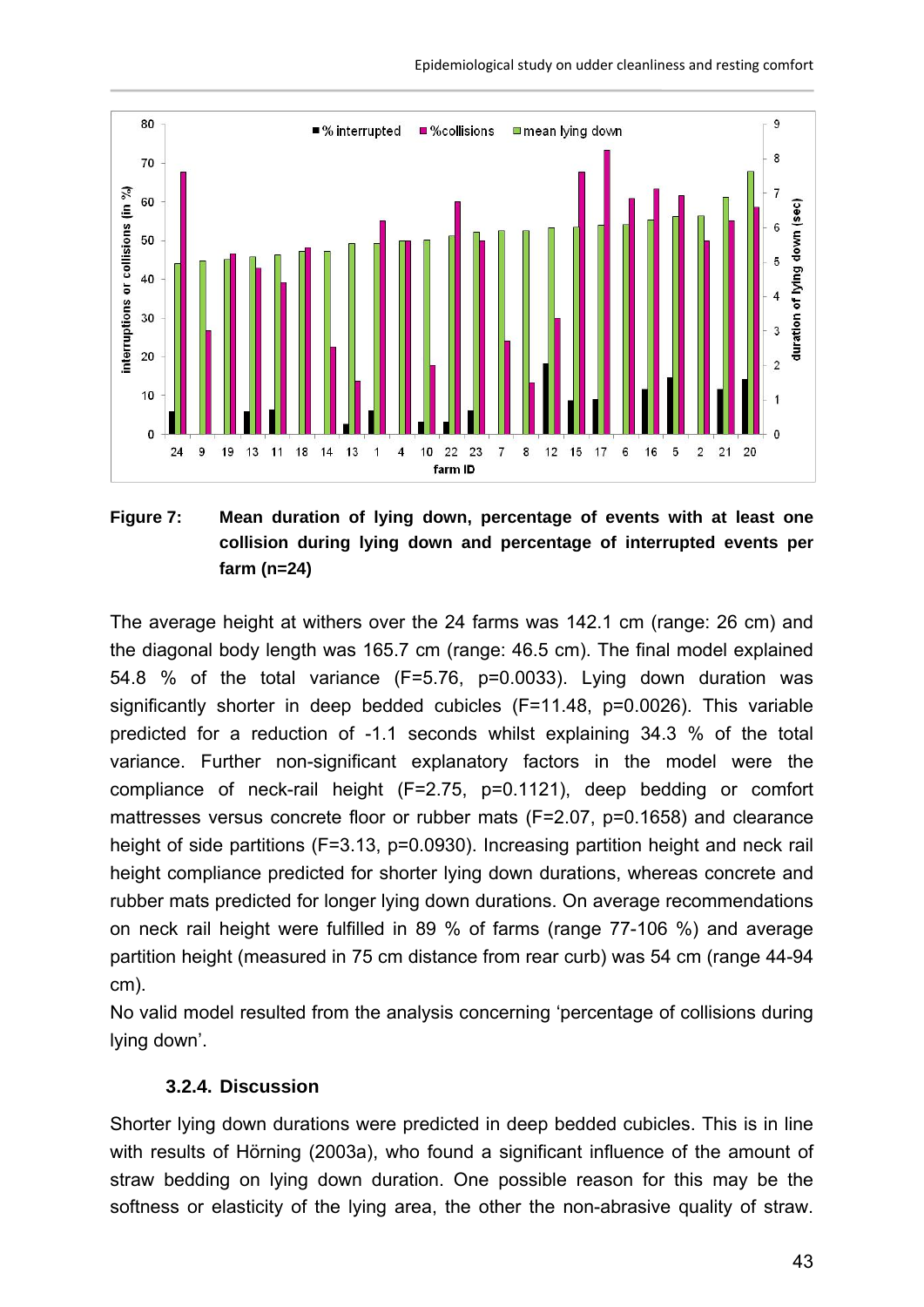The latter effect is also supported by findings that the presence of straw reduces lesions and swellings at the legs (Wechsler et al., 2000; Potterton et al., 2011). The development of such lesions is likely associated with aversive experiences during lying down. The fact that the presence of 'deep bedding or comfort mattresses' compared to 'concrete floor or rubber mat' was a further contributing, though not significant factor supports that both mechanisms (abrasiveness and softness) probably play a role. In accordance with the findings of Martiskainen et al. (2007), an increasing compliance of neck rail height, even though not significantly, predicted for shorter lying down durations, but in contrast to their results, neck rail horizontal did not predict for duration of lying down, although neck rail positions were comparable between studies. On all farms of the present study neck rail horizontal was insufficient for the 25 % largest animals according to the recommendations of Bartussek et al. (2008). Probably, the low positioning of the neck rail (on 22 out of 23 farms the neck rail height was too low even for the 25 % smallest cows in herd) might have rather impaired rising instead of lying down.

The results on cubicle surface correspond with previous studies (Krohn and Munksgaard, 1993; Herlin, 1997). The effect of partition height, which was nonsignificant, might probably be related to the partition type, which has been reported to be significantly correlated with duration of lying down (Hörning, 2003a). The descriptive results show that only three farms had average durations of lying down above 6.3 seconds, which was classified by the Welfare Quality<sup>®</sup> consortium (2009) as an indication of serious problems. However, there were also a number of farms with mean durations below 6.3 seconds on which a high proportion of lying down events with collisions or interrupted lying down events occurred. In total on 18 farms more than 30 % collisions occurred per all observed events, which marks the limit indicating serious problems according to the Welfare Quality® consortium (2009). Also the average proportions of cows lying partly or completely outside the lying area reflect problems during recumbency on many farms. The Welfare Quality® consortium (2009) proposes 5 % of such lying positions as a threshold marking a serious problem. All farms exceeded this threshold to a high extent. However, preliminary analyses revealed that also concerning this factor no valid regression model could be achieved.

One of the 24 farms showed rather conspicuous results in that cows still suffered from problems resulting from being tethered until one year prior to farm visit, even though cubicles were generous and comfortable. It was, therefore, decided to remove data from this farm from all other analyses.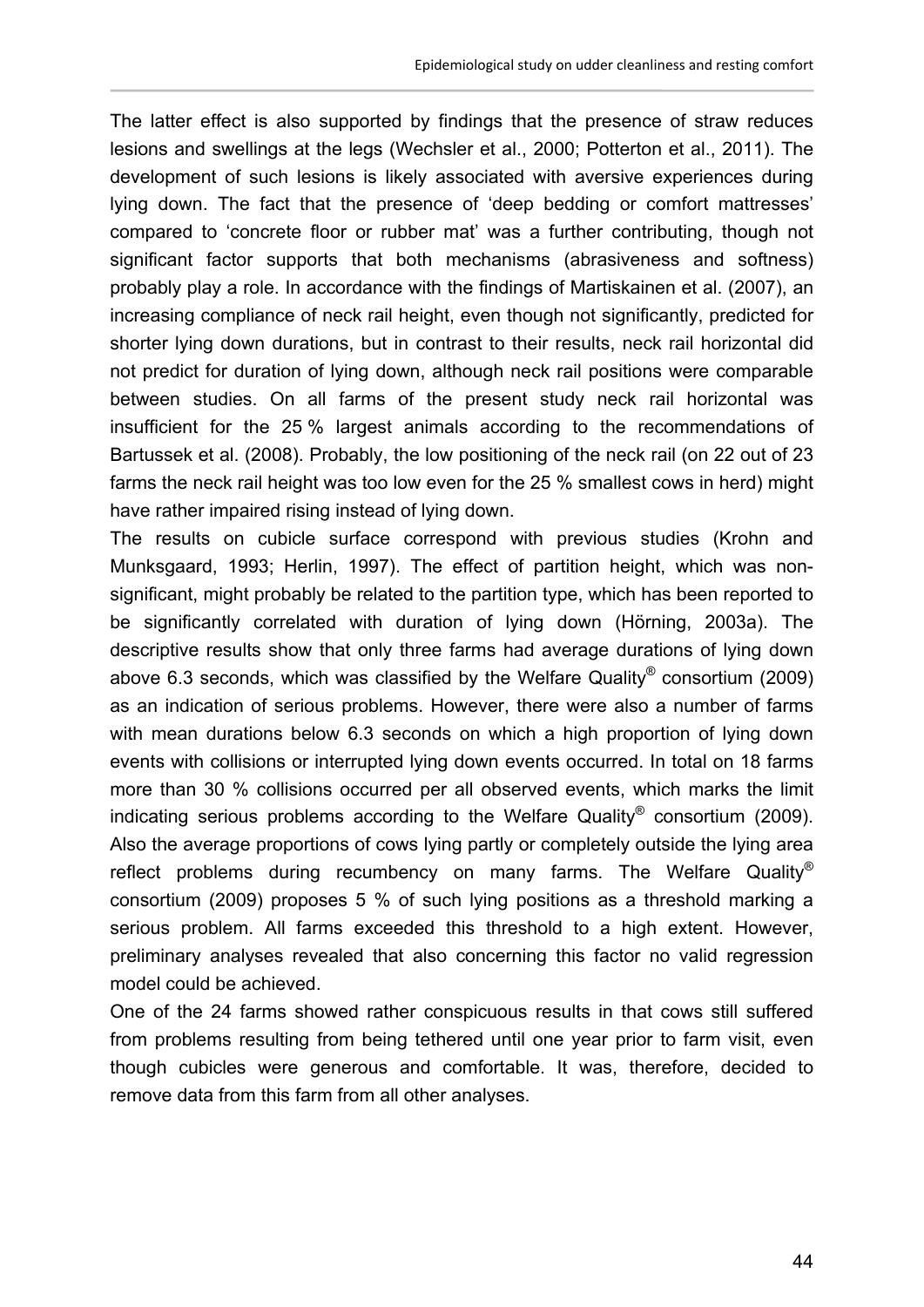## **3.2.5. Conclusions**

Under the conditions investigated, cubicle type was highlighted as the most important factor affecting lying down duration as a measure of resting comfort. However, a considerable proportion of variance remains unexplained. Moreover, other measures of resting comfort such as collisions during lying down appear to bear further important information, but did not allow a meaningful analysis with the current data set and statistical approach.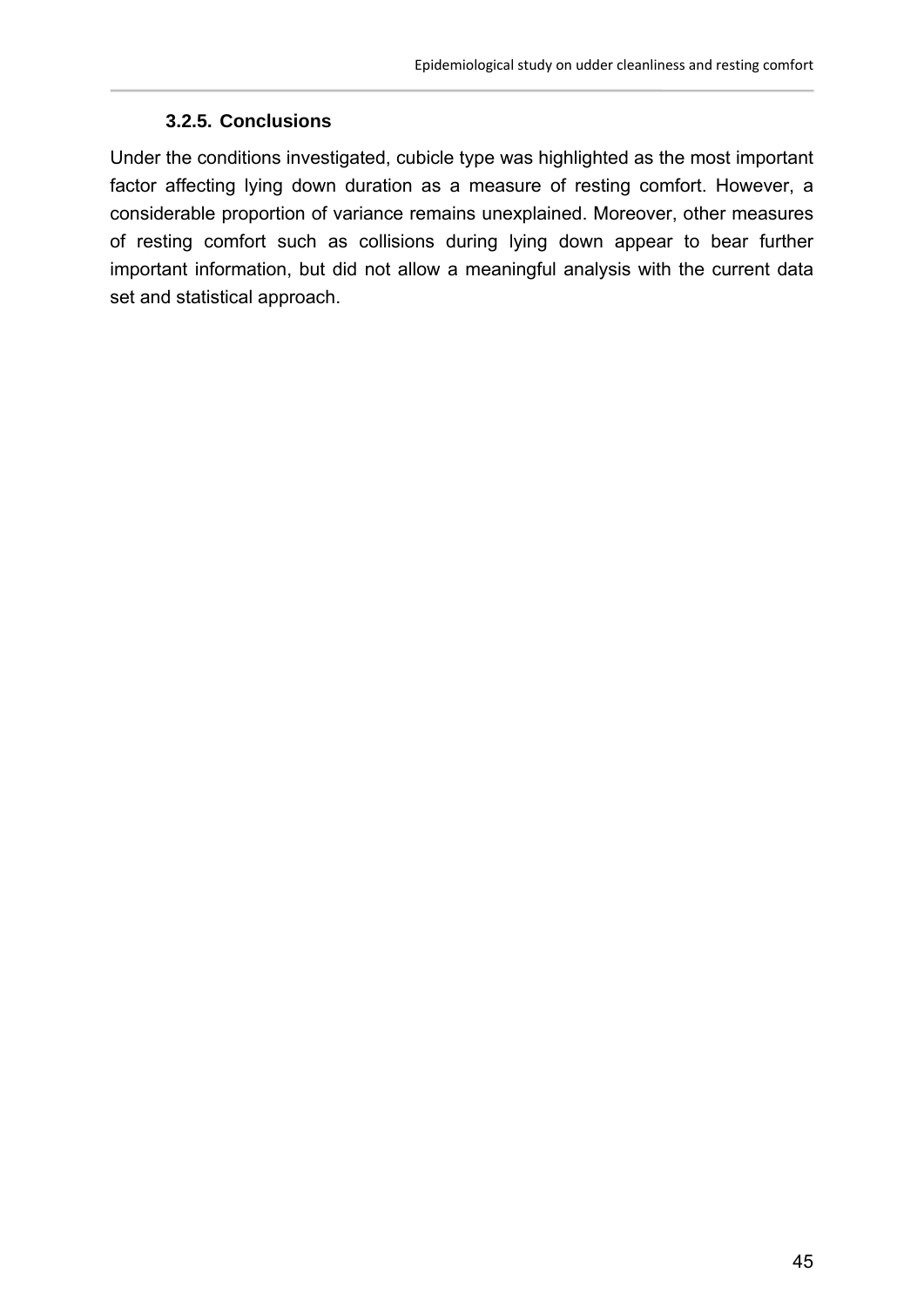# **3.3. Relationship between lying down behaviour, cubicle characteristics and udder hygiene**

## **3.3.1. Introduction**

Apart from cubicle properties, management practices can influence both behaviour and cleanliness. The farmer's management style, which is associated with its attitude, can influence cow cleanliness (Barkema et al., 1999), whereas specific practices e.g. cubicle maintenance (Veissier et al., 2004; Fulwider et al., 2007; Martiskainen et al., 2007) or stocking density (Fregonesi et al., 2007a) can influence behaviour as well.

The present epidemiological study aimed to investigate the impact of cubicle characteristics and management factors on lying down behaviour and udder cleanliness while considering body dimensions of the cows. With regard to udder cleanliness a particular focus was set on teats and teat tips because decreasing hygiene of teats may come along with higher work load for cleaning prior to milking and soiling of teat tips probably facilitates the invasion of environmental pathogens via the streak canal.

## **3.3.2. Animals, materials and methods**

## *3.3.2.1. On-farm data collection*

On-farm data collection is described in chapter 3.1.2.1. and 3.2.2.1. For this analysis only 23 farms were considered. With regard to lying down behaviour the duration, number of interrupted lying down movements and of events that included collisions with cubicle partitions were used for the present analysis.

## *3.3.2.2. Calculations prior to analyses*

Relationships between cow and cubicle dimensions were calculated as described in chapter 3.1.2.2.

A measure 'impaired lying down' was calculated that included the number of lying down events that were either interrupted or took longer than 6.3 seconds as well as lying down events below 6.3 seconds during which at least one collision occurred per all observed lying down occurrences (including interrupted or prolonged events) per farm.

## *3.3.2.3. Statistics*

'Spearman's rank correlation coefficient r<sub>s</sub>' for ordinal, non-normal distributed and 'Pearson's correlation coefficient  $r_p$ ' for continuous and dichotomous, normal distributed measures were used to select independent measures prior to regression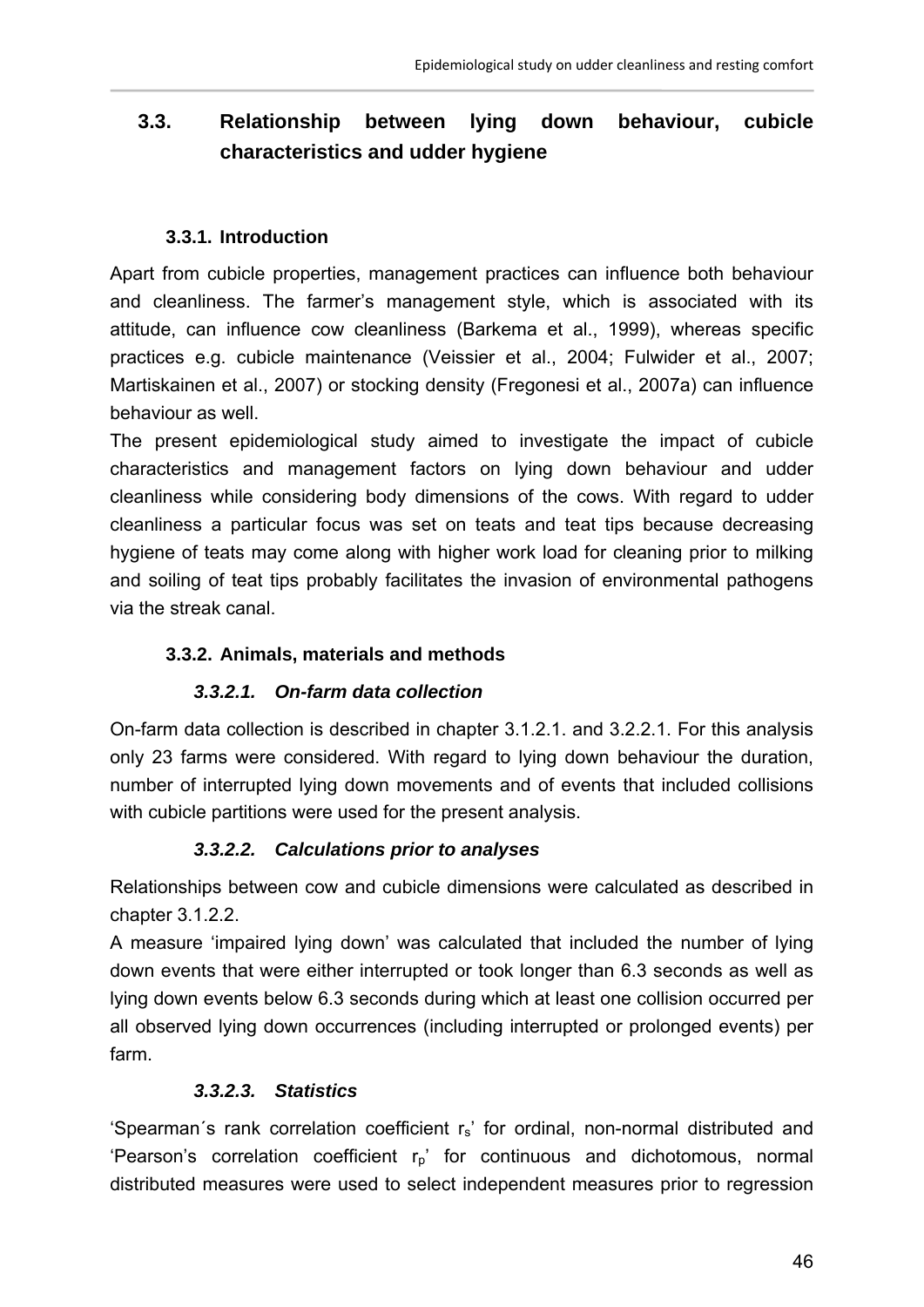analyses. For inclusion only measures yielding p<0.3 were chosen. In total 13 independent predictors out of 21 were selected in relation to the outcome variable 'impaired lying down' (Table 14). No factor relating to management aspects except cow/cubicle ratio passed the pre-selection. Regression analyses were conducted in SAS Version 9.2 (SAS Institute) using PROC REG procedure with stepwise selection. The limit for model entry was set at p=0.3 and at p=0.15 for variables to stay in the model. Studentized residuals and Cook's D were checked for outliers or cases that might influence the model. Collinearity was tested by the use of VIF (variance inflation factor).

| Table 14: | Predictors for inclusion in regression model 'impaired lying down'           |
|-----------|------------------------------------------------------------------------------|
|           | using Pearson Correlation Coefficient $(r_P)$ and point biserial correlation |
|           | coefficient $(r_{\rm ob})$ .                                                 |

| <b>Predictor</b>                                           | entity                 | r        | p     |
|------------------------------------------------------------|------------------------|----------|-------|
| Cubicle type                                               | Deep bedded vs. others | $-0.438$ | 0.036 |
| Presence of bedding retainer                               | no / yes               | $-0.304$ | 0.158 |
| Presence of a brisket board                                | no / yes               | $-0.418$ | 0.041 |
| Height of loose litter in the front part of<br>the cubicle | <sub>cm</sub>          | $-0.282$ | 0.193 |
| Hard cubicle flooring (front part of the<br>cubicle)       | no / yes               | 0.394    | 0.063 |
| Bedding material includes straw                            | no / yes               | $-0.440$ | 0.036 |
| Compliance of cubicle width                                | $\%$                   | $-0.255$ | 0.239 |
| Compliance of neck rail diagonal                           | $\%$                   | $-0.251$ | 0.248 |
| Compliance of head space                                   | $\%$                   | $-0.377$ | 0.076 |
| Partition length                                           | cm                     | $-0.451$ | 0.031 |
| Partition height                                           | cm                     | $-0.295$ | 0.172 |
| Space between bedding retainer and<br>cubicle partition    | cm                     | $-0.428$ | 0.041 |
| Cow-cubicle-ratio                                          | Cows per cubicle       | 0.268    | 0.217 |

#### **3.3.3. Results**

j.

#### *3.3.3.1. Cubicle characteristics and management factors*

For results on cubicle and management factors see chapter 3.1.3.1. Another interpretation of fulfilment of recommendations, according to Veissier et al.

(2004) considering 90- 110 % compliance as adequate, shows that cubicle width, resting length, neck rail horizontal, neck rail height, total length and head space can be contemplated as sufficient on 26, 73, 39, 30, 78 and 9 % respectively. The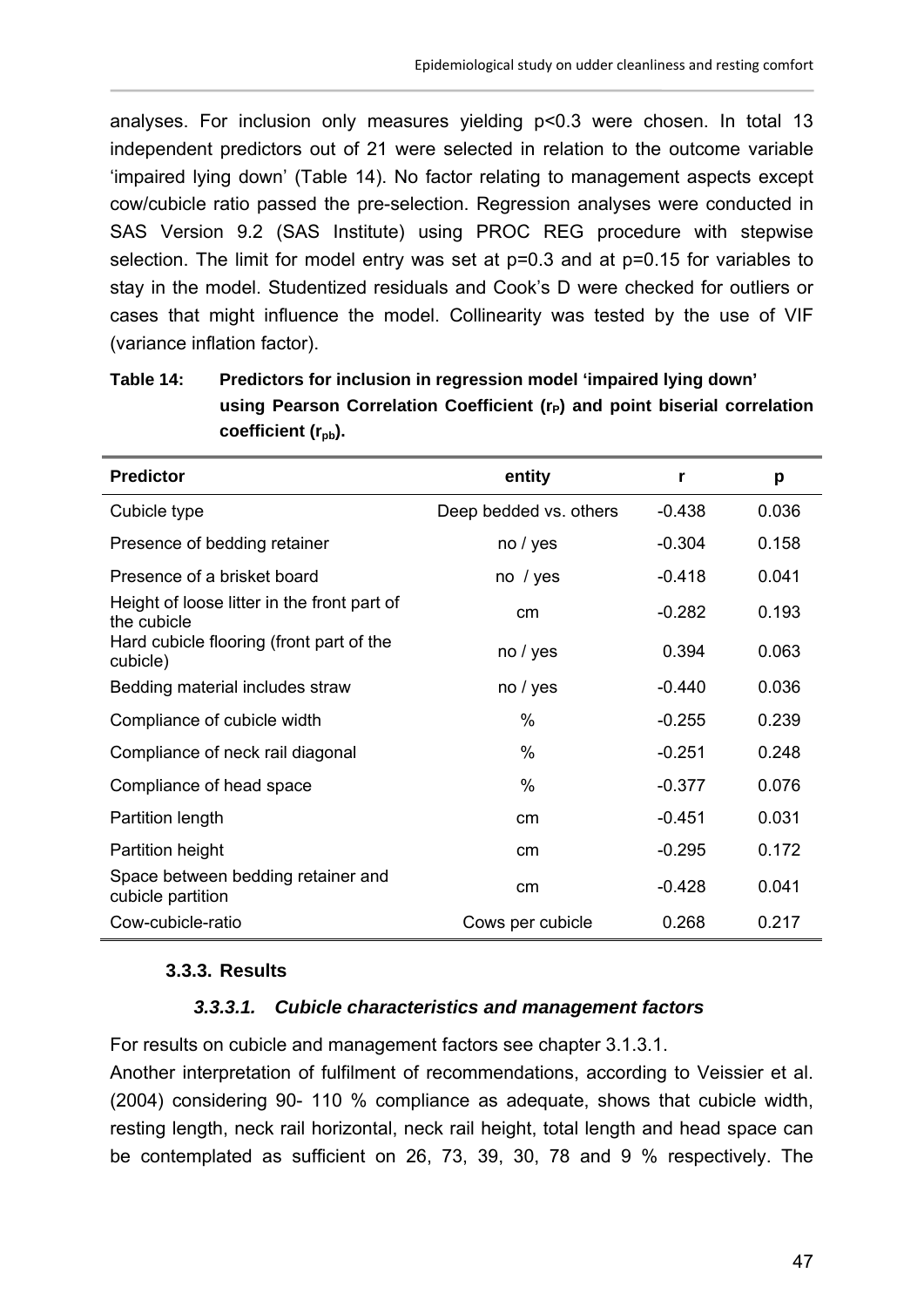farmers stated that they spent on average 0.406 minutes per cubicle and day for cubicle maintenance.

## *3.3.3.2. Behavioural measures*

Mean duration of lying down on the 23 investigated farms was  $5.8 \pm 0.6$  seconds (range of farm means: 5.0 – 7.6 seconds). Four farms had an average lying down duration below 5.2 seconds (limit of normal duration of lying down according to Welfare Quality® Consortium (2009)), four farms had an average duration above 6.3 seconds. Collisions during lying down occurred on average in  $45.8 \pm 18.5$  % of the observed lying down events (range of farm means: 13.3 % - 73.3 %). Interrupted events occurred in  $5.1 \pm 5.6$  % of all observed cases. On nine farms no interruptions and on eleven farms more than 5.0 % of interruptions were registered (at maximum 18.4 %). 'Impaired lying down' was shown in 57.0 ± 18.5 % of all observed cases.

## *3.3.3.3. Multivariable analyses of impacts on lying down behaviour*

The model for 'impaired lying down' had an explanatory value of 41.3 % (F=4.45, p=0.0157). Three out of 13 predictors were included in the model. The model (Table 15) predicted that each cm increase in partition length (t=-2.31, p=0.0322) came along with 0.8 % less impaired lying down events. Even though not significant, the factors compliance regarding cubicle width (t=-1.76, p=0.0937) and presence of bedding that included any type of straw (t=-1.69, p=0.1076) contributed to the model. The use of straw predicted a decrease of about 11.9 % impaired events. Each extra percent of compliance regarding cubicle width was associated with 2.0 % less impaired lying down events.

One possibly influencing case was found, but only slightly exceeded the limit (Cook's  $D = 1.167$ ) and, therefore, remained in the model. Collinearity was sufficiently low (VIF = 1.05- 1.12).

| Table 15: | Final model of stepwise regression (PROC REG stepwise, SAS 9.2) with    |
|-----------|-------------------------------------------------------------------------|
|           | the dependent variable 'percentage of impaired lying down' including 13 |
|           | predicting variables (n=23).                                            |

| predictor variables             | t-value | p - value | parameter<br>estimate | partial<br>R <sup>2</sup> |
|---------------------------------|---------|-----------|-----------------------|---------------------------|
| partition length                | $-2.31$ | 0.0322    | $-0.8072$             | 0.2044                    |
| compliance of cubicle width     | $-1.76$ | 0.0937    | -1.9760               | 0.1203                    |
| bedding material includes straw | $-1.69$ | 0 1076    | -11 8668              | 0.0882                    |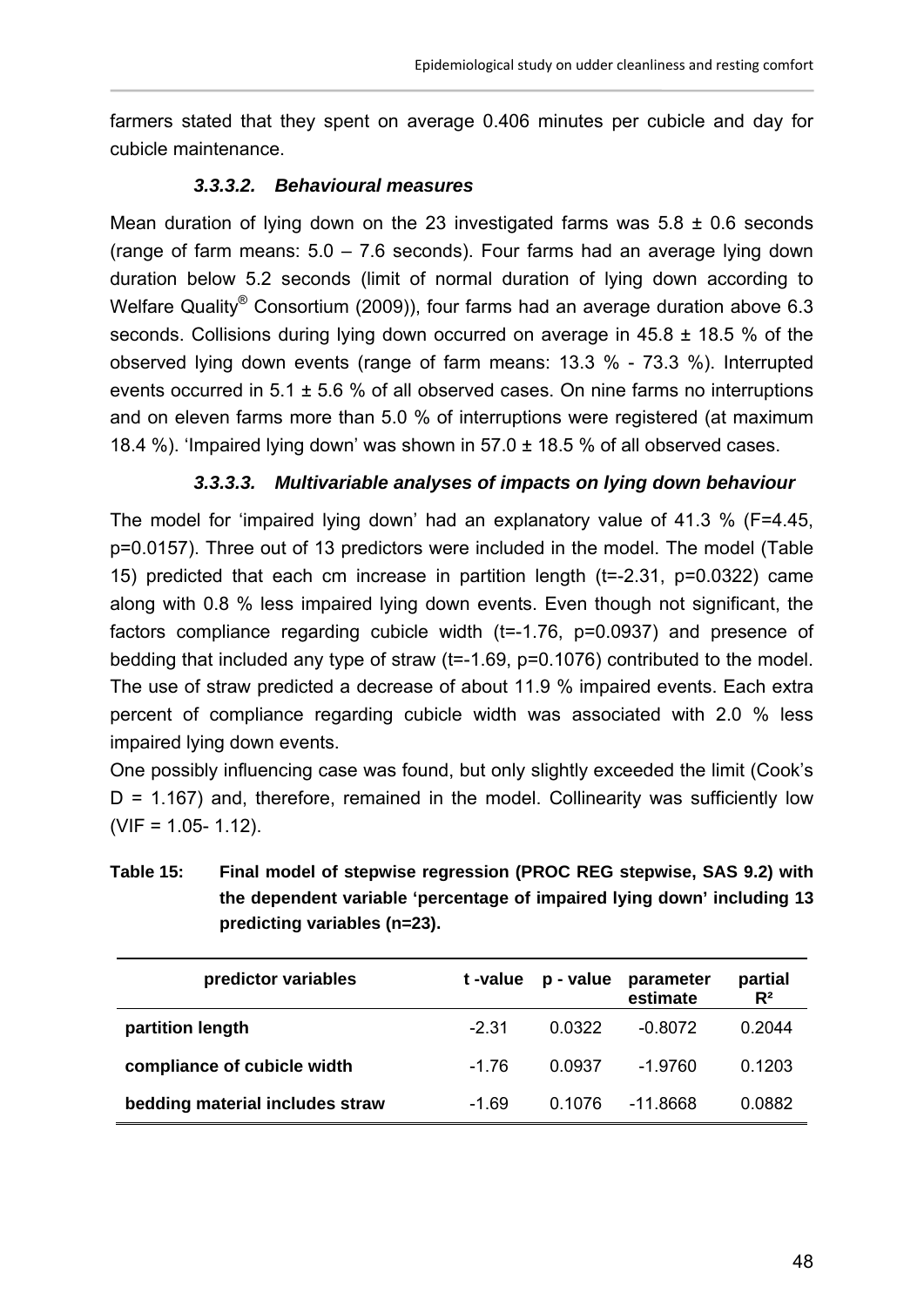#### *3.3.3.4. Correlations between behavioural measures and cleanliness*

No significant correlations were found between the percentages of impaired lying down events and the mean udder score  $(r_0 = -0.296, p = 0.170)$ , the percentages of dirty teats ( $r_p$ =0.073, p=0.739) or dirty teat tips ( $r_p$ =0.141, p=0.522). However, farms with higher rates of 'impaired lying down' had less animals with dirty to very dirty udders  $(r_s=-0.447, p=0.033)$ .

#### **3.3.4. Discussion**

Cubicle adjustment and other cubicle characteristics are of prime importance for cow welfare (Veissier et al., 2004). In the past, experimental studies repeatedly investigated the influence of single cubicle measures on lying down behaviour and udder cleanliness. This is the only epidemiological study that quantitatively investigated lying down behaviour in combination with udder cleanliness while taking into account body dimensions of the cows. The main motivation of this study was to achieve more insight into the potential dilemma between measures that serve to increase cow welfare in terms of resting comfort on the one hand and teat cleanliness on the other.

For the assessment of cow welfare with regard to resting behaviour we followed the proposal of Winckler et al. (2003) to take into account prolonged lying down durations, interrupted lying down movements and forceful hits against cubicles. Even though rising behaviour and specific lying positions would have provided additional information about lying comfort we refrained from including these measures due to feasibility and reliability reasons. Veissier et al. (2004) reported from their study of 70 French farms an average proportion of 12.5 % interrupted lying down movements which was considerably higher than in the present study (more than twice as much). This may correspond to the lower proportion of French farms fulfilling common recommendations, especially regarding cubicle length (see chapter 3.1.4.), but other reasons such as different observation methods and observers can not be ruled out. The average lying down duration in our investigation was comparable to the values obtained in other investigations using the same definition (Bockisch, 1991; Wechsler et al., 2000; Hörning, 2003a; Martiskainen et al., 2007). Applying the limit for a normal lying down duration of 5.2 seconds that was proposed by the Welfare Quality<sup>®</sup> Consortium (2009), 15 of the investigated 23 herds were judged to have moderate to serious problems with lying down duration. Additionally, the Welfare Quality<sup>®</sup> Consortium (2009) considers a maximum of 20 % collisions during lying down on herd level as acceptable and judges farms with more than 30 % collisions to have serious problems. Only three farms were below the acceptable limit of 20 %.

In accordance with these results and with Veissier et al. (2004) as well as Faull et al. (1996) we found that many farms did not meet the recommendations for cubicle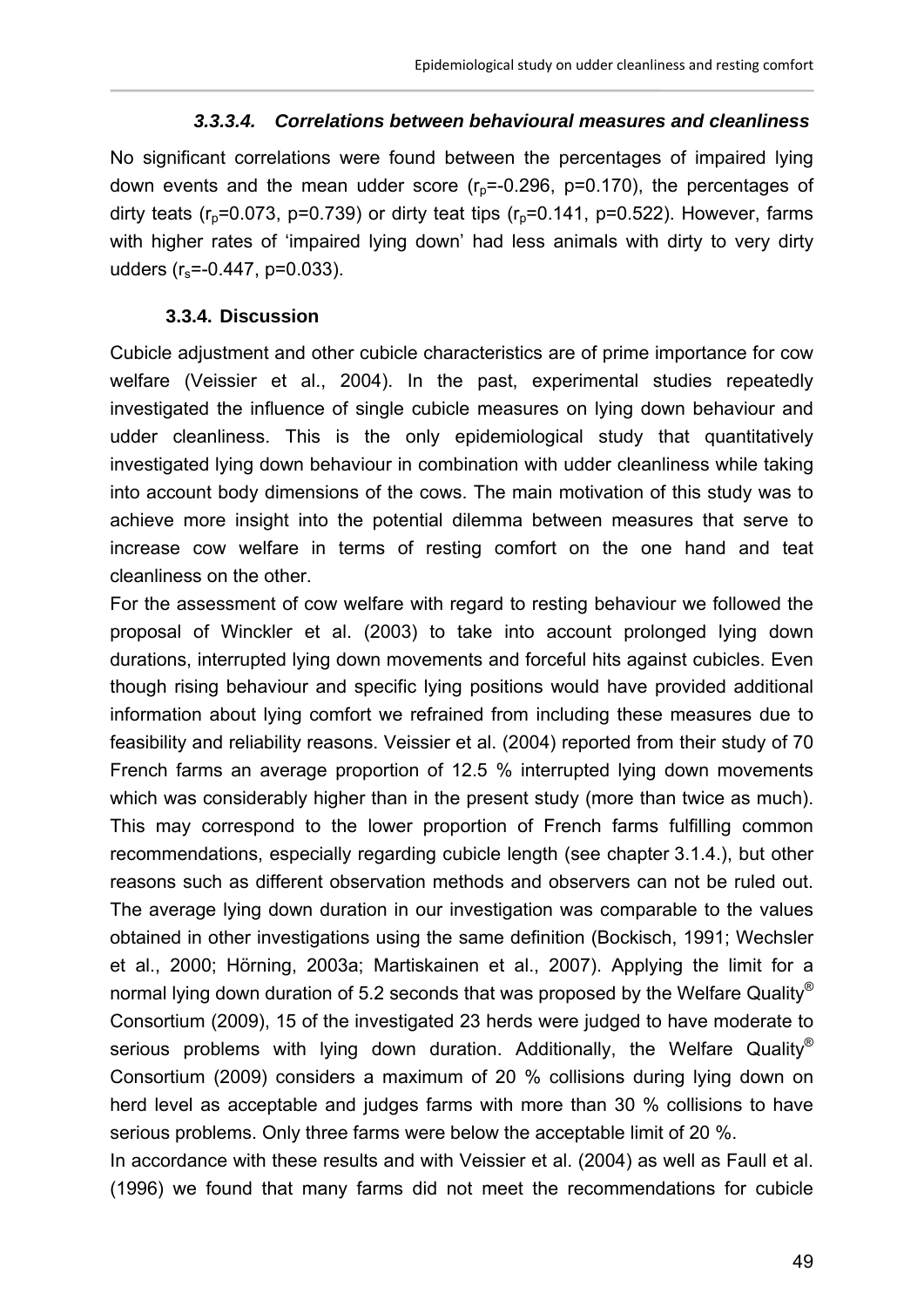dimensions in relation to the cow's sizes. While Veissier et al. (2004) had used the CIGR standards (CIGR, 1994) as a reference, we had decided for the recommendations of Bartussek et al. (2008), mainly based on practical considerations, because they provide recommendations also for the neck rail positioning which are not given by CIGR (1994). The recommendations do, however, only differ regarding the additional manoeuvring space, requiring 21 cm (Bartussek et al., 2008) instead of 15 cm (CIGR, 1994).

The general bias towards restrictive cubicle conditions and impaired lying down behaviour over all investigated farms needs to be kept in mind when interpreting our results regarding potentially influencing factors on lying down comfort. With respect to the percentages of impaired lying down behaviour the final regression model had an explanatory value of less than 50 % which means that a large proportion of the variation between farms remains unexplained.

One factor, amongst others, that possibly contributed to the unexplained variation is lameness, which is associated with inadequate lying areas (Faull et al., 1996). Futher health problems possibly might have influenced lying down movement and have led to interruptions or prolonged lying down events due to the expectation of discomfort or pain. Furthermore, the only significant influencing factor identified is difficult to explain. Experimental work concerning partition length, i.e. clear space between the rear of the partition and the end of the cubicle, suggests that lack of clear space impairs lying down, especially with regard to collisions (Hörning, 2003a). The reason for this is the sideward movement of the cow´s rear during lying down (Ceballos et al., 2004). Blom et al. (1984) underline that during the last sequence of the lying down movement when the cow's body falls down, hits against partitions can produce pressures of up to 50 kg and even 190 kg at maximum. In the present study, however, increasing partition length was associated with less impaired lying down behaviour. Possibly partition shapes have developed further in the last years. Indeed, partition length and height were positively correlated on our study farms  $(r_0=0.683)$ , p=0.000), leading to a bigger zone of clear space for pelvis freedom. Presumably the shape of the partition and its positioning within the stall is more important than its length per se. However, although the partition type was recorded, no reasonable classification could be created that more truly reflected pelvis freedom during lying down.

The two further factors contributing to the model tended only to affect lying down behaviour, though in expected directions. Increasing cubicle width can be expected to provide more space for the sideward movement during lying down mentioned above (Ceballos et al., 2004).

Also positive effects of straw bedding have been reported previously (Hörning, 2003a). Even though straw was partly mixed with other components like wood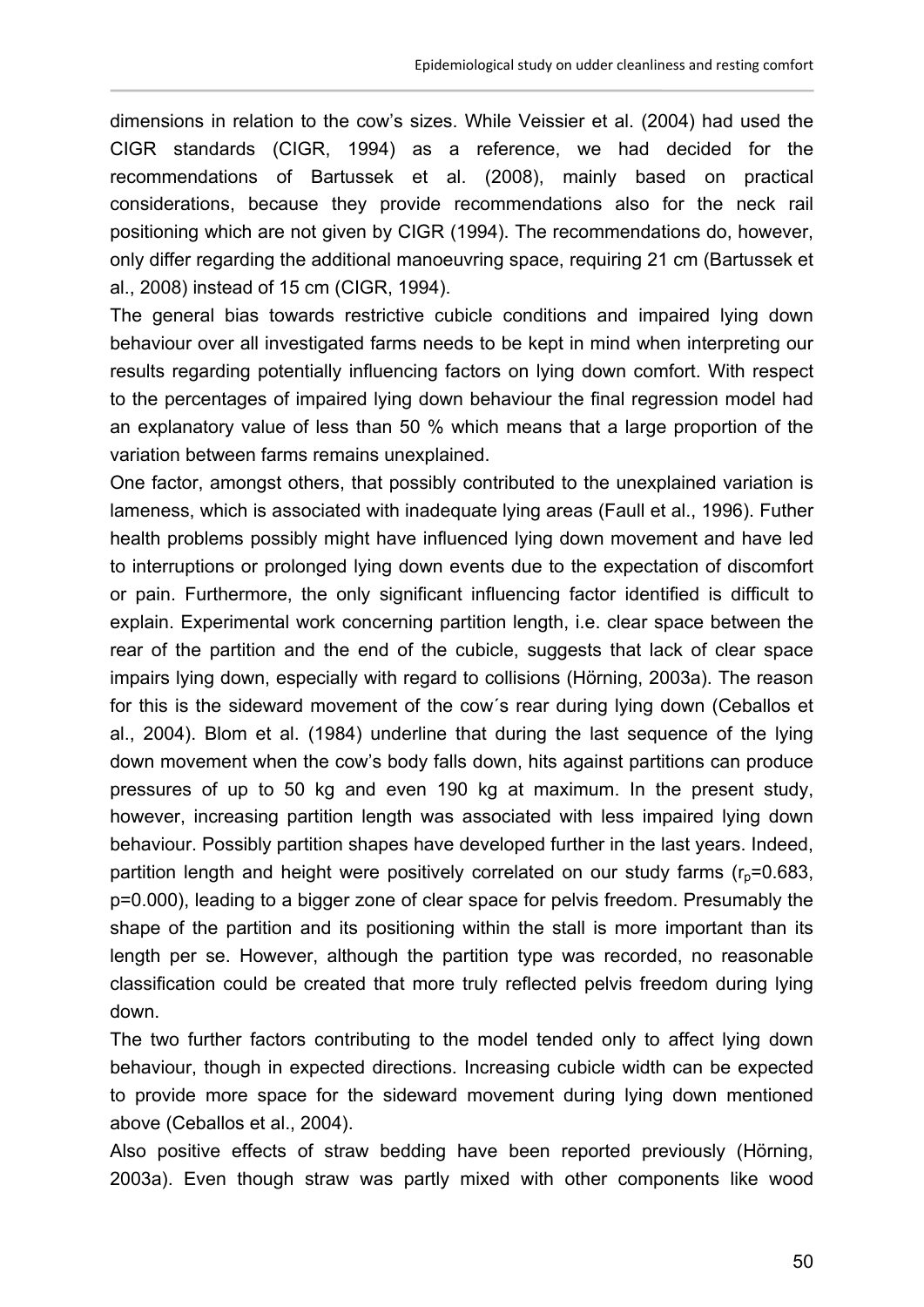shavings or lime its presence may provide a cushioning effect, especially for the carpal joints, and reduce slipperiness of the cubicle surface.

One reason for the restrictive cubicle dimensions in practice may the ongoing increase of body dimensions due to breeding, as Troxler (1987) already stated in 1987. Compared to a study on Holstein cows (unfortunately including cross breeds) that was conducted about 20 years ago (Bockisch, 1991), the average diagonal body length increased about 7.8 % since that time in relation to our results.

Another reason may be a deliberate choice of restrictive cubicle dimensions in order to decrease the risk of soiling (Tucker et al., 2004). In fact, the significant correlation between lying down comfort and percentages of dirty udders conform to this expectation. However, when looking at teat and teat tip cleanliness no such relationship could be found. It appears reasonable that with regard to mastitis risks and needed cleaning time prior to milking teat and teat tip cleanliness is of higher importance than of general udder cleanliness. However, this question needs further investigation in the future.

#### **3.3.5. Conclusion**

The relationship between cubicle characteristics and lying down behaviour apparently is very complex, so that it is difficult to identify single influential factors that are valid for all farm situations. Cubicle dimensions in practice are often inadequate with regard to the body dimensions of the cows, leading to impaired lying down behaviour, whereas teat cleanliness is still unsatisfactory. However, only weak indications for a dependence between lying down difficulties and udder soiling can be found. For teat or teat tip soiling which appear to be more relevant in terms of disease risks and labour demands there is even no evidence for an association.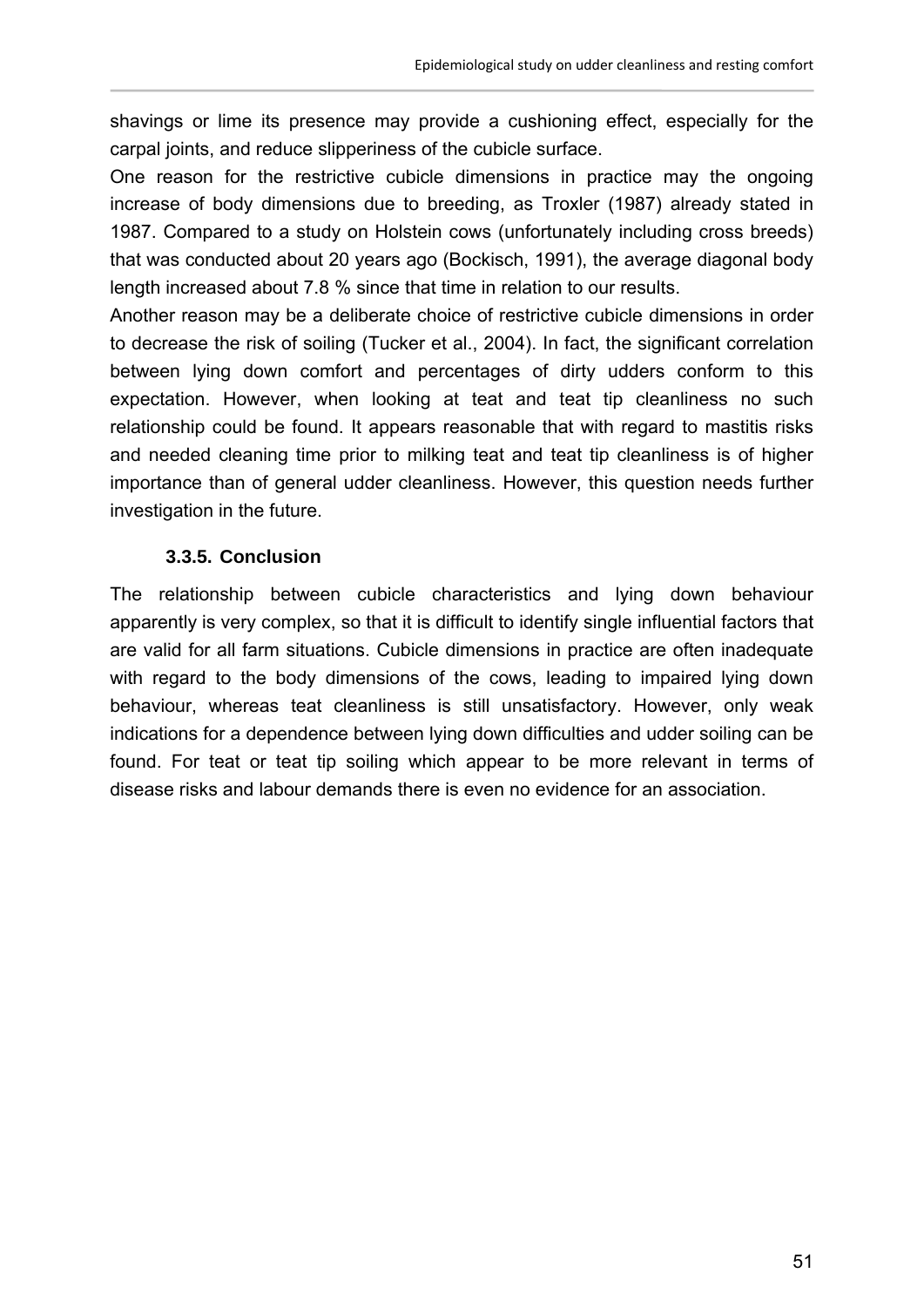### **4. General discussion**

Although feasible and reliable resting parameters for an on-farm welfare assessment could be identified, the choice of measures is not completely satisfactory and further research in this area is certainly needed. For instance it proved not to be feasible to record promising parameters such as rising (Lidfors, 1989; Chaplin and Munksgaard, 2001) within a limited time during a farm visit. The space consuming rising movement was expected to provide information on the sufficiency of head lunging space. Furthermore restrictive neck rail positioning was often reported to impair getting up movement (Martiskainen et al., 2007; Bernardi et al., 2009). Taking into account the predominant situation on the farms of the epidemiological study that especially neck rail positioning largely deviated from recommendations, this measure probably would have provided important information. This is also true for the duration of the preparatory phase of lying down which was found to be another good indicator for lying down difficulties (Krohn and Munksgaard, 1993; Herlin, 1997; Wechsler et al., 2000; Hörning, 2003b), but was problematic regarding feasibility. The parameter 'collisions during lying down' particularly showed that precise definitions as well as easily assessable measures are needed to achieve good inter-observer-reliability.

Even though 'lying partly or completely outside the lying area' was found to be a feasible and reliable measure that reflects certain aspects of the adequacy of the lying area, regression analysis in the epidemiological study unfortunately did not provide a valid model. This might have been due to the relatively small sample size or the influence of other factors that were assessed but not included in the analysis (e.g. partition type), because it was found difficult to classify them in a meaningful way. This highlights that the conditions found in practice are so many and diverse that it is sometimes difficult to identify a limited number of factors that are influential in any actual combination of factors on most farms. Both exacerbating and compensating interactions between different factors are conceivable. A compensating interaction would for example be a cubicle short in length, but of sufficient width, so that cows can compensate the one deficiency by adopting a diagonal lying position (Veissier et el., 2004), possibly leading to less cows lying partly outside the lying area. Overall the consideration of only single aspects of the cubicle probably oversimplifies the matter.

The timing of resting observations (half an hour after finishing of cow measurements) furthermore might have disturbed the daily routine. While it was certainly a good time to record a sufficient number of lying down events, it possibly did not allow to catch a representative proportion of the lying positions outside the lying area that might have been usual for the individual farm.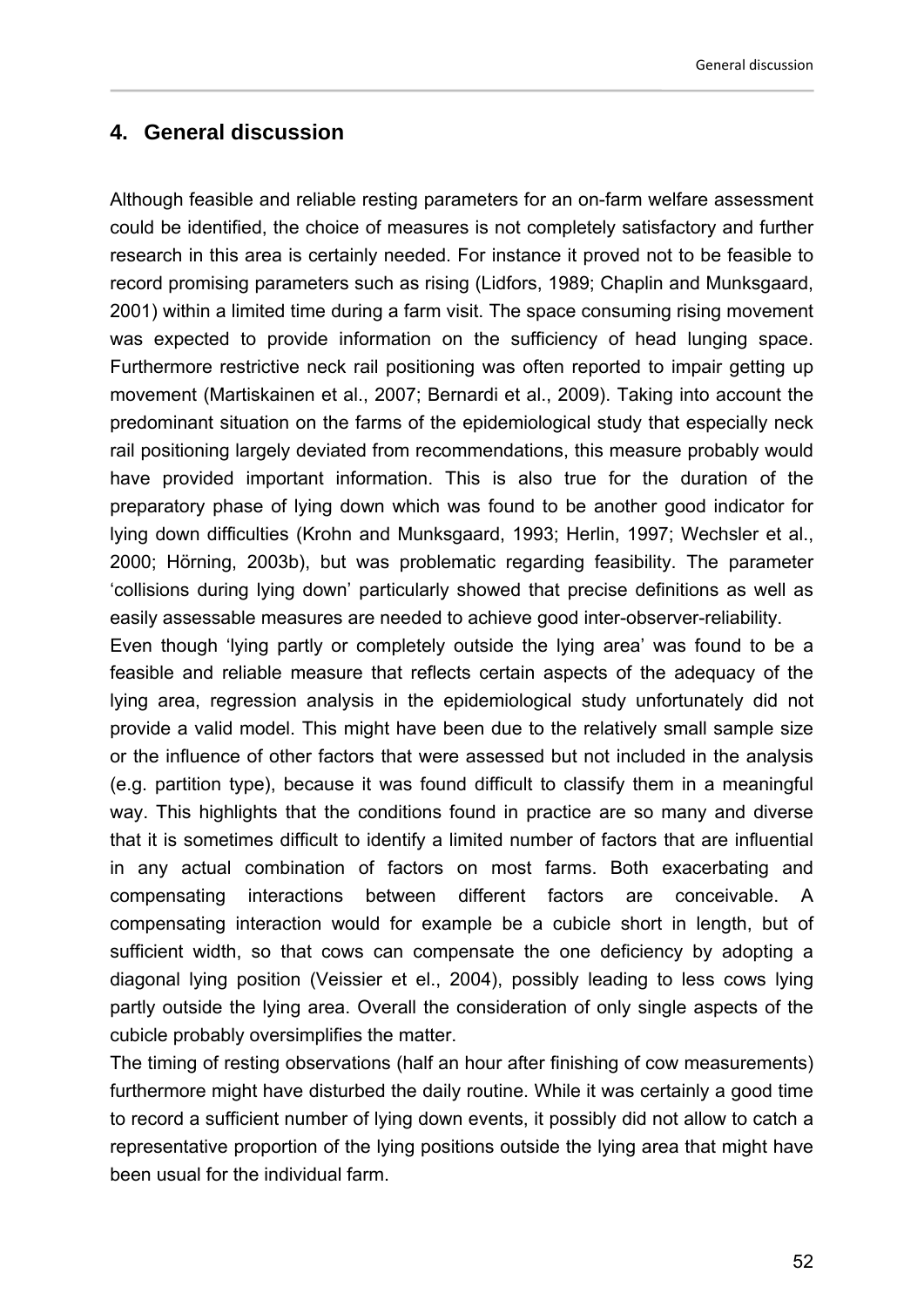Concerning udder, teat or teat tip cleanliness it was found that on herd level udder cleanliness on the one hand is not associated with teat or teat tip cleanliness on the other hand. This is of importance for future studies on this matter. It can be expected that in terms of health risks and labour demands the cleanliness of teats or teat tips is more important than the cleanliness of the rest of the udder.

Following the methodological considerations discussed above the second part of the thesis focused on the influence of cubicle characteristics and management factors on particularly lying down behaviour as a measure of resting comfort, and additionally teat and teat tip cleanliness. Specific emphasis was laid on the inclusion of the body dimensions of the cows when evaluating cubicle dimensions.

Although experimental studies repeatedly found associations between cleanliness or lying behaviour on the one hand and cubicle characteristics on the other, epidemiological studies often could not confirm these relationships. Complex interactions not only between the different resource measures as mentioned above, but also between resource measures and the condition of the animals (e.g. health, rank, age, stage of lactation/gestation) likely will have affected the results. For instance, a higher proportion of lame animals in the herd caused by nutritional or infectious problems might distort farm values regarding lying down due to their health-related difficulties, while this value is expected to reflect lying comfort related to the adequacy of resources. However, under usual conditions it can be expected that impaired lying down behaviour to a large degree reflects inadequate resources which simultaneously pose an increased risk for lameness (Dippel et al., 2009a; Dippel et al., 2009b). Nevertheless, the case of the present study of a relatively newly built cubicle house with generous cubicle dimensions with cows that were transferred from tied stalls is another example of the animal based measure 'lying down duration' not reflecting the actual, but here the historical housing conditions, even though the transfer was already more than one year ago. For the search of risk factors for impaired lying comfort this farm was clearly not suitable and it was therefore discarded from all other analyses.

Another possible reason for clearer results in experimental compared to epidemiological studies are the often more extreme conditions investigated experimentally. For example, Bernardi et al. (2009) who reported that less restrictive neck rail positions led to dirtier cubicles and udders, compared positions of 130 cm and 190 cm away from the rear curb (at a height of 118 cm, and without reference to body dimensions). Both are extreme positions compared to our results (155  $\pm$  9.3 cm). Thus, variation between farms in our study was probably too low to reveal differences. At the same time this difference between experimental and on-farm conditions sheds some doubt on the applicability of experimental findings for the practice.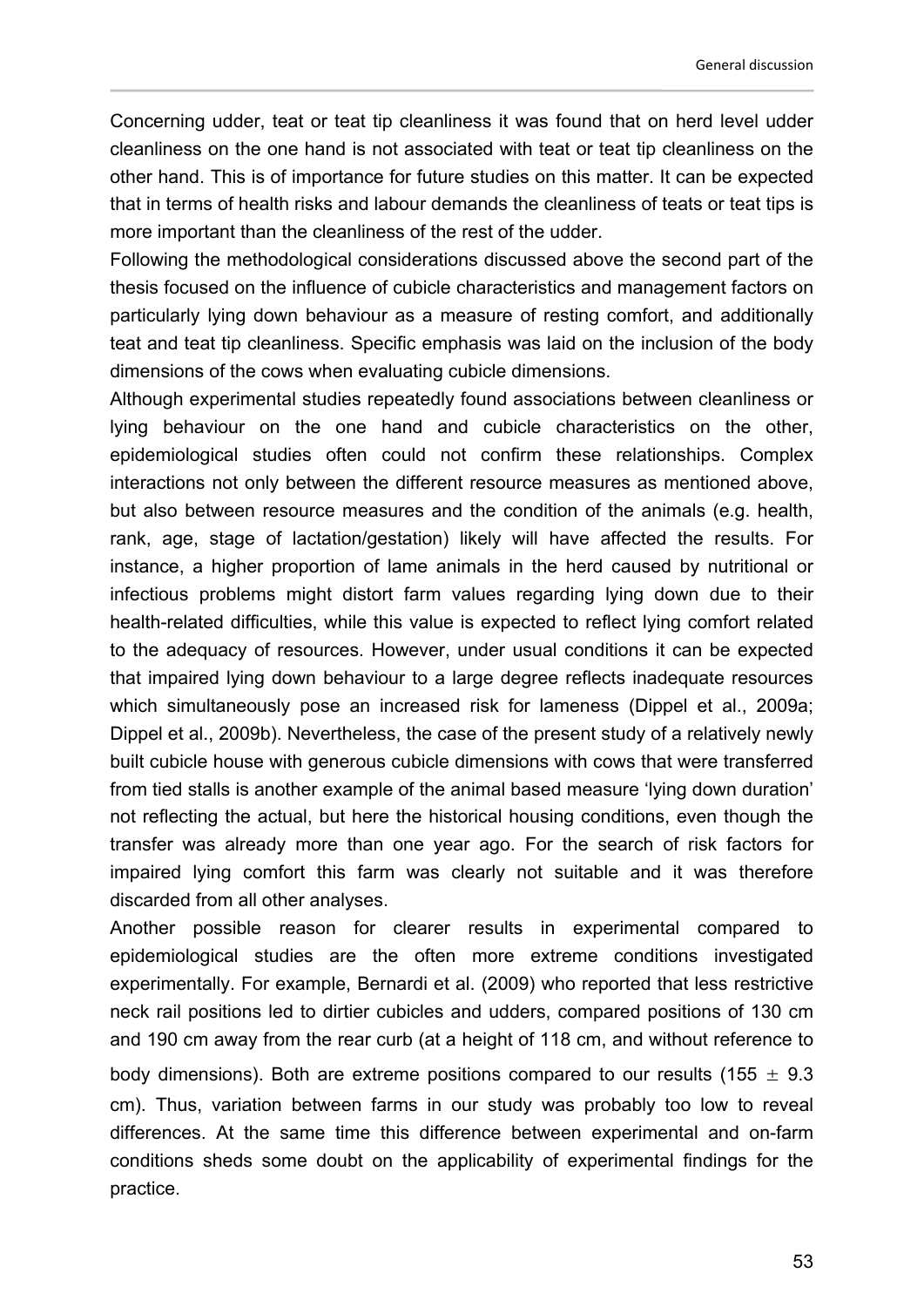However, considering the general problems discussed above, it was especially unfortunate that due to the thorough selection for low within-farm variation regarding cubicle characteristics, the resulting sample size was rather small.

This was clearly a problem for the finding of influencing factors on resting comfort. Apart from the fact that the final regression models explained slightly less variation concerning lying down behaviour between farms than concerning cleanliness, they each included only one significant factor and some of the contributing factors were difficult to explain. On the first sight, the final regression model regarding 'mean lying down duration' appears even to have a higher explanatory value (54.8 %) compared to the model concerning 'impaired lying down (41.3 %). However, it must be taken into account that the first analysis was quite exploratory with a lower limit for model entry ( $p=0.5$ ) and removal ( $p=0.2$ ) compared the usual setting of  $p=0.3$  for model entry and at p=0.15 for variables to stay in the model that was used in the other multivariable regression analyses. Still, results concerning influencing factors on lying down behaviour together point into the direction that deep bedded cubicles help to improve resting comfort and that apparently both, the aspect of softness and of reduced abrasiveness may play a role in that. Additionally, increased freedom of movement appears to have some beneficial effects, although it is not possible to clearly identify single factors of cubicle dimensions that are most relevant, probably due to the complex interaction effects already discussed.

Regarding teat and teat tip cleanliness the final regression models clearly showed that both management and housing conditions are influential. While expectations were confirmed that a certain increase in teat and teat tip soiling can be expected with increasing cubicle length, concurrently influencing factors were identified that can be expected to favour both, cleanliness and resting comfort. They are the use of deep bedded cubicles as well as good cubicle maintenance and achievement of good quantities of litter in the rear of the cubicle.

Looking at the welfare state regarding resting comfort or the welfare risk regarding udder disease on the investigated farms, it appears that both were not at a satisfactory level. Lying down took on average 5.8 seconds. During on average 45.8

 $\pm$  18.2 % of all lying down events at least one collision occurred, whereas 5.4  $\pm$ 5.6 % lying down attempts were interrupted. Thus, on average 57.0 ± 18.5 % of all observed lying down events were impaired, i.e. they either took longer than 6.3. sec, were interrupted or associated with collisions. The percentage of cows lying partly or

completely outside the lying area was on average  $38.8 \pm 15.8$  %. The amount of dirty and very dirty teats (score 2 and 3) was  $56.0 \pm 10.3$  % and of dirty teat tips 41.2  $\pm$ 11.4 %.

Hence, the fact that recommendations for cubicle dimensions with regard to body sizes of the cows were frequently not met, whereas teat and teat tip cleanliness was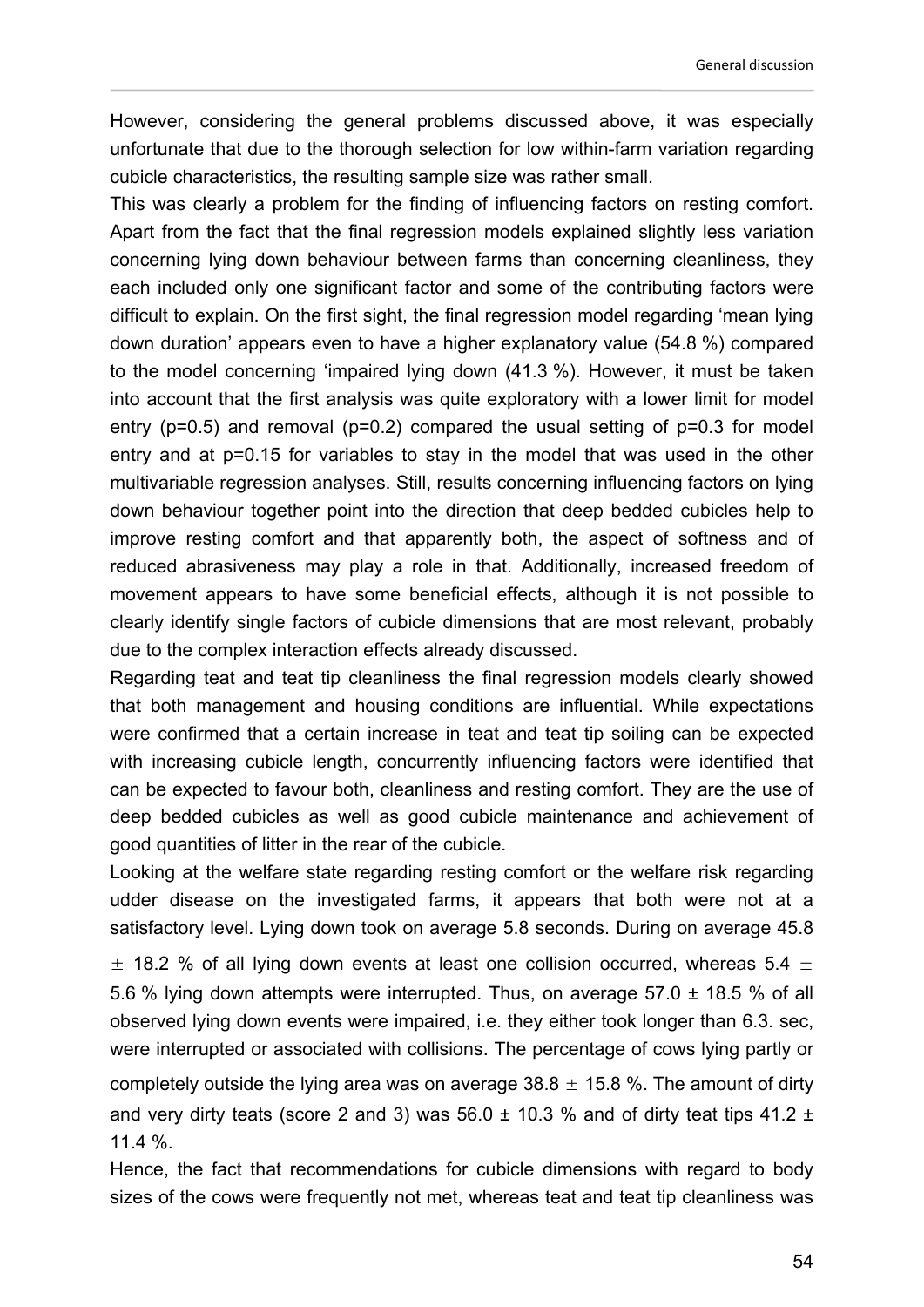still unsatisfactory raises the question if lowering cubicle lengths would be an adequate method to improve udder hygiene on these farms. Instead, improved management and the use of deep bedded cubicles appears to be a more efficient approach to reach cleaner teats and teat tips and better resting comfort simultaneously.

However, a great number of open questions remain. Future tasks range from methodological issues such as identification of more comprehensive measures of resting comfort, of more appropriate approaches to take into account the complex interactions between cubicle characteristics (such as 3-D kinematic evaluation as used by Ceballos et al. 2004) to further investigations into the actual risk of teat or teat tip soiling for mastitis. In two studies evidence was found for a positive association between udder and respectively cubicle soiling and mastitis rate (Schukken et al., 1990; Schreiner and Ruegg, 2003). Most other studies investigating the effect of environmental soiling stop at the teat skin (e.g. Hogan and Smith, 1997; Zdanowicz et al., 2004). However, it is likely that further environmental factors additionally influence immunity or pathogen exposition and thereby affect the resulting overall mastitis risk (Schreiner and Ruegg, 2003; Reneau et al., 2005).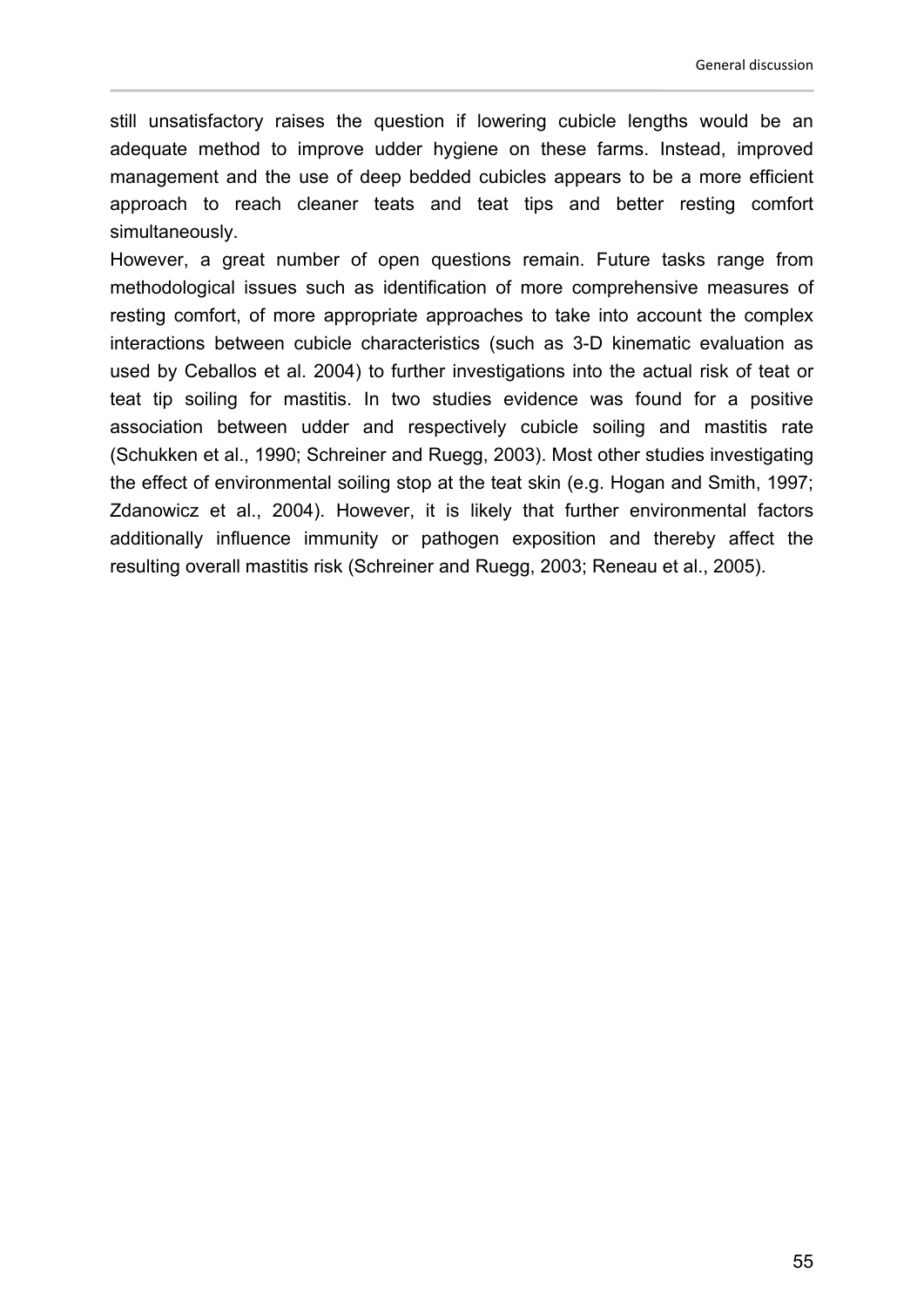# **5. Conclusion**

The measures 'duration of lying down', 'collisions during lying down' and 'lying partly or completely outside lying area' were found to be feasible and reliable animal based welfare measures regarding resting behaviour for the use in on-farm data collection. For the assessment of health risks regarding udder infections it is recommended to record teat and teat tip cleanliness as it was found that these measures are unrelated to the cleanliness of the rest of the udder on herd level.

Assessment of these measures in 23 Holstein Friesian dairy herds with cubicle housing in Central Germany revealed unsatisfactory results regarding lying comfort and teat cleanliness. At the same time recommendations regarding cubicle dimensions were often not met. Even under these restrictive conditions, cubicle length was found to be positively related to soiling levels. However further feasible and effective measures identified related to good management and specifically litter management in the cubicles. Also deep bedded cubicles yielded advantages in this regard. Influencing factors regarding lying down behaviour could not as clearly be identified as for cleanliness. While certain cubicle characteristics relating to cubicle floor quality and freedom of movement potentially affect lying down duration in expected directions, a considerable proportion of variance remains unexplained. The relationship between cubicle characteristics and lying down behaviour apparently is very complex, so that it is difficult to identify single influential factors that are valid for all farm situations. Further research is necessary in this regard. No evidence was found for associations between lying down difficulties and teat or teat tip soiling on herd level.

Altogether, in agreement with earlier studies it was found that cubicle dimensions in practice are often inadequate with regard to the body dimensions of the cows, leading to impaired lying down behaviour, whereas teat cleanliness is still unsatisfactory. Based on the results of the present study the use of deep bedded cubicles can be recommended as well as improved management with special regard to cubicle and litter maintenance.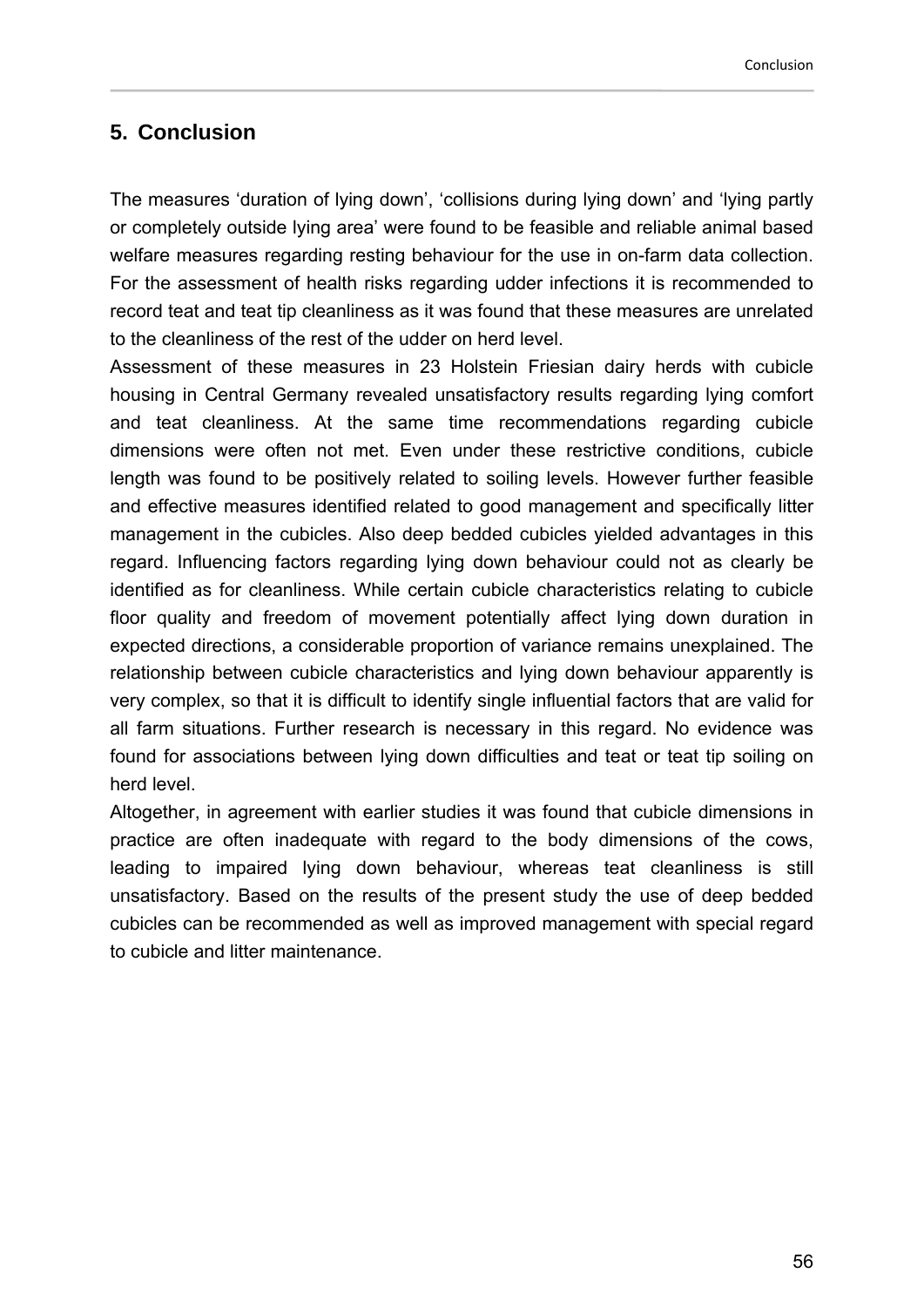## **6. Summary**

Resting behaviour is important for the regeneration, well-being and performance of dairy cows. Cubicle housing is the most frequent system for keeping high yielding dairy cows. However, inadequate cubicles can restrict resting comfort, coming along with discomfort, stress, pain and even injuries or lameness. This thesis aimed to identify reliable and feasible resting measures and investigated the potential discrepancy between udder or teat cleanliness and good resting comfort.

Altogether 15 resting measures were investigated in terms of feasibility, interobserver reliability (IOR) and consistency of results per farm over time. They were recorded during three farms visits (approximately 60 and a further 120 days apart) on 35 farms in Austria and Germany with cubicle, deep litter and tie stall systems. Seven measures occurred too infrequently (<1/hour and 1 % respectively) to allow reliable recording within a limited observation time. IOR was generally acceptable to excellent (Spearman's r=0.7-1.0), except for 'collision during lying down' with a PABAK of 0.2 (n=15, observed on farm). However, after improvement of the definition IOR was good (0.78, n=65, observed from videos). Only three measures were acceptably repeatable over time, 'duration of lying down' (Kendall's W=0.78 for a minimum of 6 recorded occurrences), 'percentage of collisions during lying down' (W=0.95) and 'percentage of cows lying partly or completely outside lying area' (W=0.87). These measures are evaluated as suitable animal based welfare measures regarding resting behaviour in the framework of an on-farm welfare assessment protocol. Although further correlation analyses revealed that the measures 'rising', 'duration of lying down' and 'abnormal incidences' apparently provide different information on different aspects of resting comfort, within the limitations of an on-farm assessment only lying down measures are recommended for feasibility and reliability reasons. The different lying down measures 'herd mean of lying down', the 'proportion of normal lying down events' (< 5.2 seconds) and the 'proportion of prolonged lying down' (> 6.3 seconds) were found to be highly correlated and, thus exchangeable.

The second part of the thesis comprises a cross-sectional study on resting comfort and cow cleanliness carried out in 23 Holstein Friesian dairy herds (in one analysis 24 herds) with very low within-farm variation in cubicle measures. The aim was to identify potentially influencing housing and management factors concerning teat and teat tip soiling and resting comfort. Information was collected through direct recording and farmers' interviews. Height at withers, shoulder width and diagonal body length were measured in 79-100 % of the cows in each herd. Based on the 25 % largest animals, compliance with recommendations for cubicle measures was calculated, which was generally rather low. No significant correlation was found between udder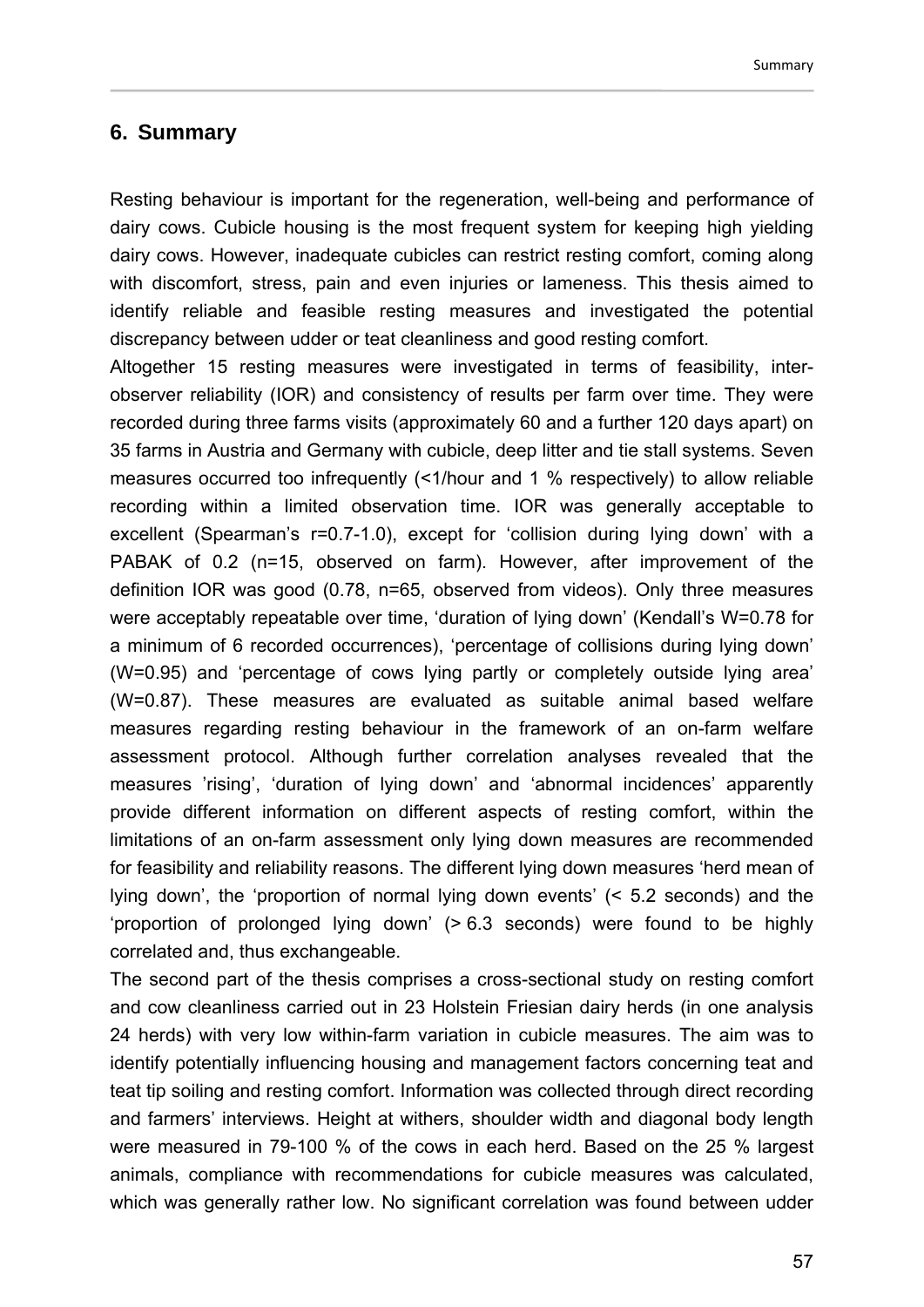soiling and teat or teat tip soiling on herd level. Stepwise regression was used to find predictors for the percentage of dirty teats and of dirty teat tips. The final model on dirty teats explained 58.5 % of the variance and contained four factors (F=6.34, p=0.0023). Teat dipping after milking (t=-3.21, p=0.0048) which might be associated with an overall clean and accurate management style, deep bedded cubicles (t=-2.42, p=0.0265), increasing cubicle maintenance times (t=-2.58, p=0.0187) and decreasing compliance concerning total cubicle length (t=2.33, p=0.0317) predicted lower teat soiling. The final model concerning teat tips explained 46.0 % of the variance and contained three factors (F=5.39, p=0.0075). Increasing litter height in the rear part of the cubicle  $(t=-2.89, p=0.0094)$  and increased alley soiling  $(t=-1.89, p=0.0094)$ p=0.0790) which is difficult to explain, predicted for less soiled teat tips, whereas increasing compliance concerning resting length (t=2.12, p=0.0470) was associated with higher percentage of dirty teat tips.

The dependent variable 'duration of lying down' was analysed using again stepwise regression. The final model explained 54.8 % of the total variance (F=5.76, p=0.0033). Lying down duration was significantly shorter in deep bedded cubicles (F=11.48, p=0.0026). Further explanatory, though not significant factors in the model were neck-rail height (F=2.75, p=0.1121), deep bedding or comfort mattresses versus concrete floor or rubber mats (F=2.07, p=0.1658) and clearance height of side partitions (F=3.13, p=0.0930). In the attempt to create a more comprehensive lying down measure, another analysis was carried out with percentage of 'impaired lying down' (i.e. events exceeding 6.3 seconds, with collisions or being interrupted) as dependent variable. The explanatory value of this final model was 41.3 % (F=4.45, p=0.0157). An increase in partition length (t=-2.31, p=0.0322), in compliance concerning cubicle width (t=-1.76, p=0937) and the presence of straw within bedding (t=-1.96, p=0.1076) predicted a lower proportion of impaired lying down. The meaning of the factor partition length is difficult to interpret, but partition length and height were positively correlated on the study farms, possibly leading to a bigger zone of clear space for pelvis freedom. No associations could be found between impaired lying down and teat and teat tip soiling.

Altogether, in agreement with earlier studies it was found that cubicle dimensions in practice are often inadequate with regard to the body dimensions of the cows, leading to high proportions of impaired lying down behaviour, whereas teat cleanliness is still unsatisfactory. Connections between cleanliness and cow comfort are far from simplistic. Especially the relationship between cubicle characteristics and lying down behaviour apparently is very complex, so that it is difficult to identify single influential factors that are valid for all farm situations. However, based on the results of the present study the use of deep bedded cubicles can be recommended as well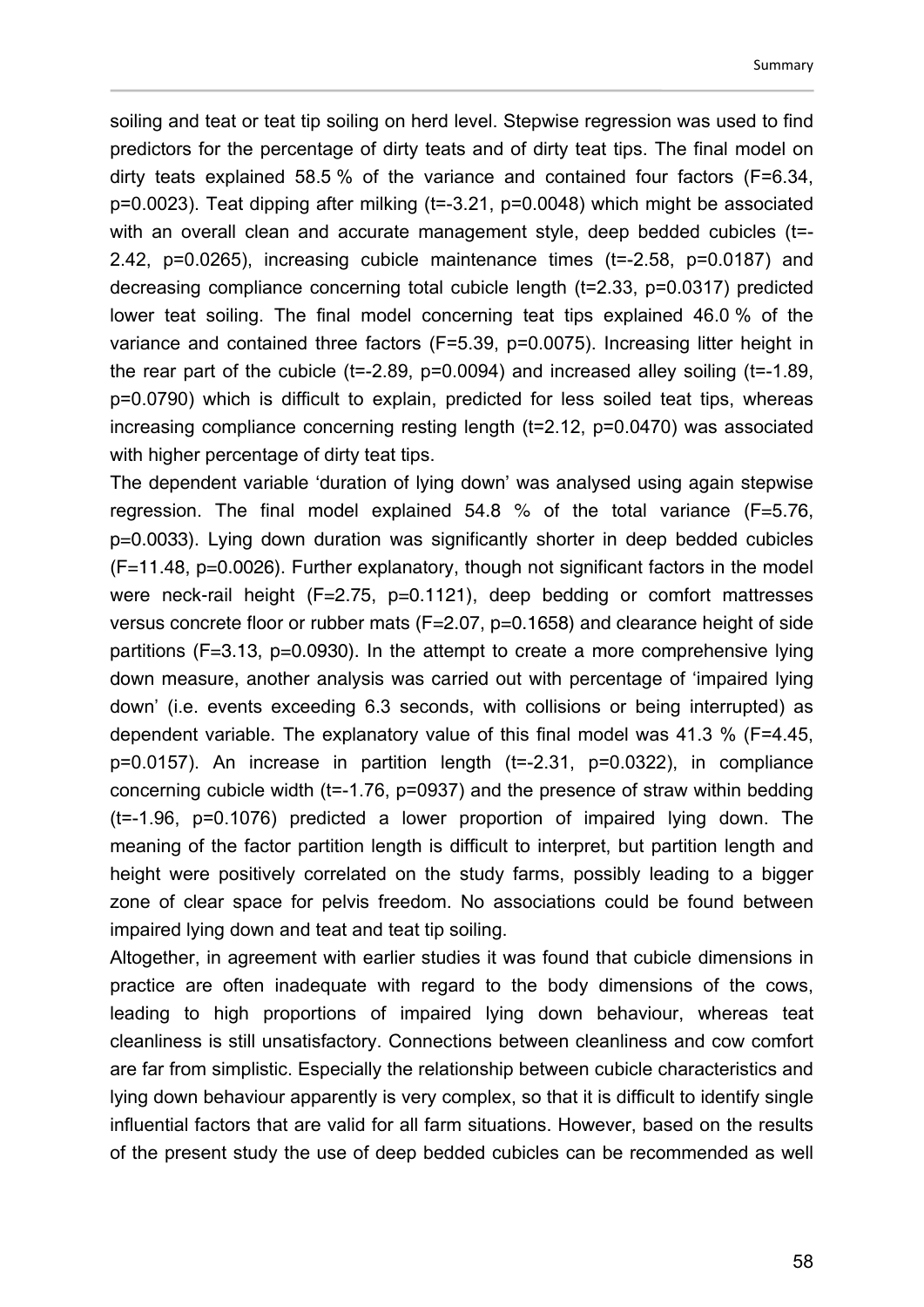as improved management with special regard to cubicle and litter maintenance in order to achieve both better resting comfort and teat cleanliness.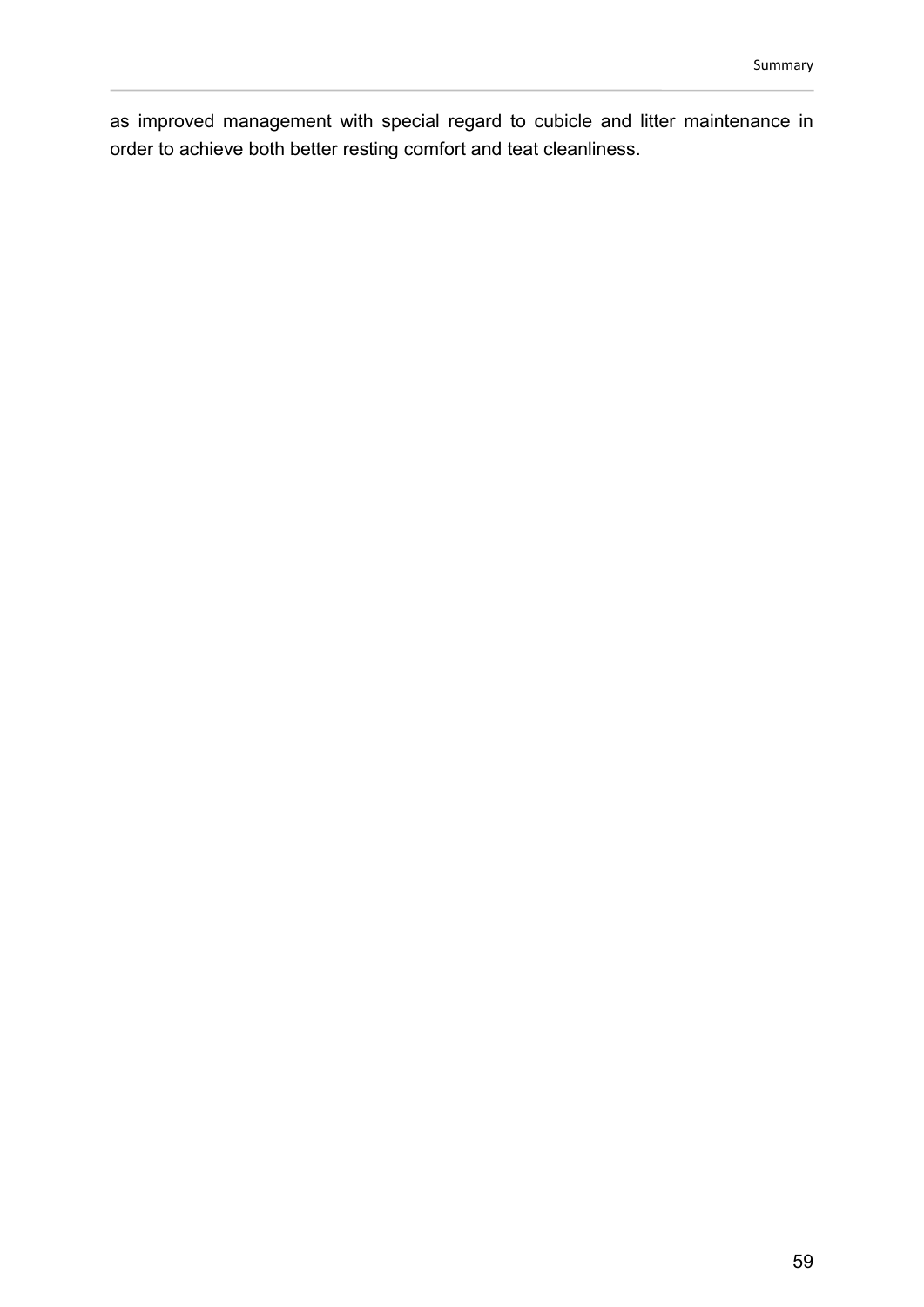# **7. Ausführliche Zusammenfassung**

#### **Guter Liegekomfort und akzeptable Verschmutzung – ein unlösbares Problem?**

Einfluss von Liegeboxengestaltung, Managementfaktoren und Tiergrößen auf den Liegekomfort und die Euterverschmutzung bei Milchkühen der Rasse Deutsche Holstein

Guter Liegekomfort aufgrund großzügig bemessener Liegeboxen steht im Verdacht mit inakzeptabler Euterverschmutzung einherzugehen. Experimentelle Untersuchungen belegen dieses in der Praxis diskutierte Problem; epidemiologische Ansätze bleiben diesen Nachweis schuldig. Ziel der vorliegenden Arbeit war es, Zusammenhänge zwischen Liegekomfort und Euterverschmutzung in Abhängigkeit von Liegeboxenmerkmalen und dem Management unter Berücksichtigung der Tiergrößen aufzuzeigen.

Im ersten Teil dieser Arbeit wurden zu diesem Zweck zuverlässige Beurteilungsgrößen für die Tiergerechtheit auf Praxisbetrieben im Hinblick auf das Ruheverhaltens eruiert. Praktikabilität, eine gute Beobachterübereinstimmung und Wiederholbarkeit über die Zeit waren die drei entscheidenden Selektionskriterien.

Im zweiten Teil kamen die ermittelten Messgrößen zum Einsatz. Mit dem Zweck, potentielle Einflussfaktoren bezüglich des Liegekomforts und der Euterverschmutzung zu ermitteln, wurden auf Praxisbetrieben Daten zum Liegeverhalten, der Verschmutzung, der Aufstallung und zu Managementfaktoren erhoben. Hierbei spielte auch die Erfassung der Tiergrößen eine wichtige Rolle, da adäquate, an die Tiergrößen angepasste Boxen ausreichenden Liegeplatz bei geringer Verschmutzung bieten sollen.

Zur Beurteilung der Reliabilität von unterschiedlichen Liegeverhaltensparametern wurden Messgrößen herangezogen, welche innerhalb eines einmaligen Betriebsbesuches unter geringem Zeitaufwand erhoben werden konnten. Sie wurden auf 35 Milchviehbetrieben, 18 aus Deutschland und 17 aus Österreich, angewandt. Es wurde zwischen Liegeboxenlaufställen (16 Betriebe), freien Liegeflächen (7 Betriebe) und Anbindehaltung unterschieden. Im Zeitraum zwischen August 2005 und April 2006 wurde jeder Betrieb nach dem Erstbesuch nach 60 und abermals nach 180 Tage ( $\pm$  10 Tage) ein weiteres Mal aufgesucht. Zeitliche Einschränkungen machten es erforderlich, dass die Untersuchungen in den Anbindeställen schon am 120. statt dem 180. Tag nach dem Erstbesuch wiederholt wurden. Insgesamt 15 Messgrößen wurden ausgewählt: 1.) Aufstehdauer, 2.) Abliegedauer, 3.) Anschlagen, 4.) Ausrutschen, 5.) Unterbrechungen eines Abliege- bzw. Aufstehvorganges, 6.) pferdeartiges Aufstehen, 7.) Aufstehvorgang mit der Hinterhand zuerst, 8.) ganz oder teilweise außerhalb des Liegebereiches liegen, 9.) Liegen mit Kopf abgelegt, 10.) Liegen mit Hinterbein gestreckt, 11.) Seitenlage, 12.)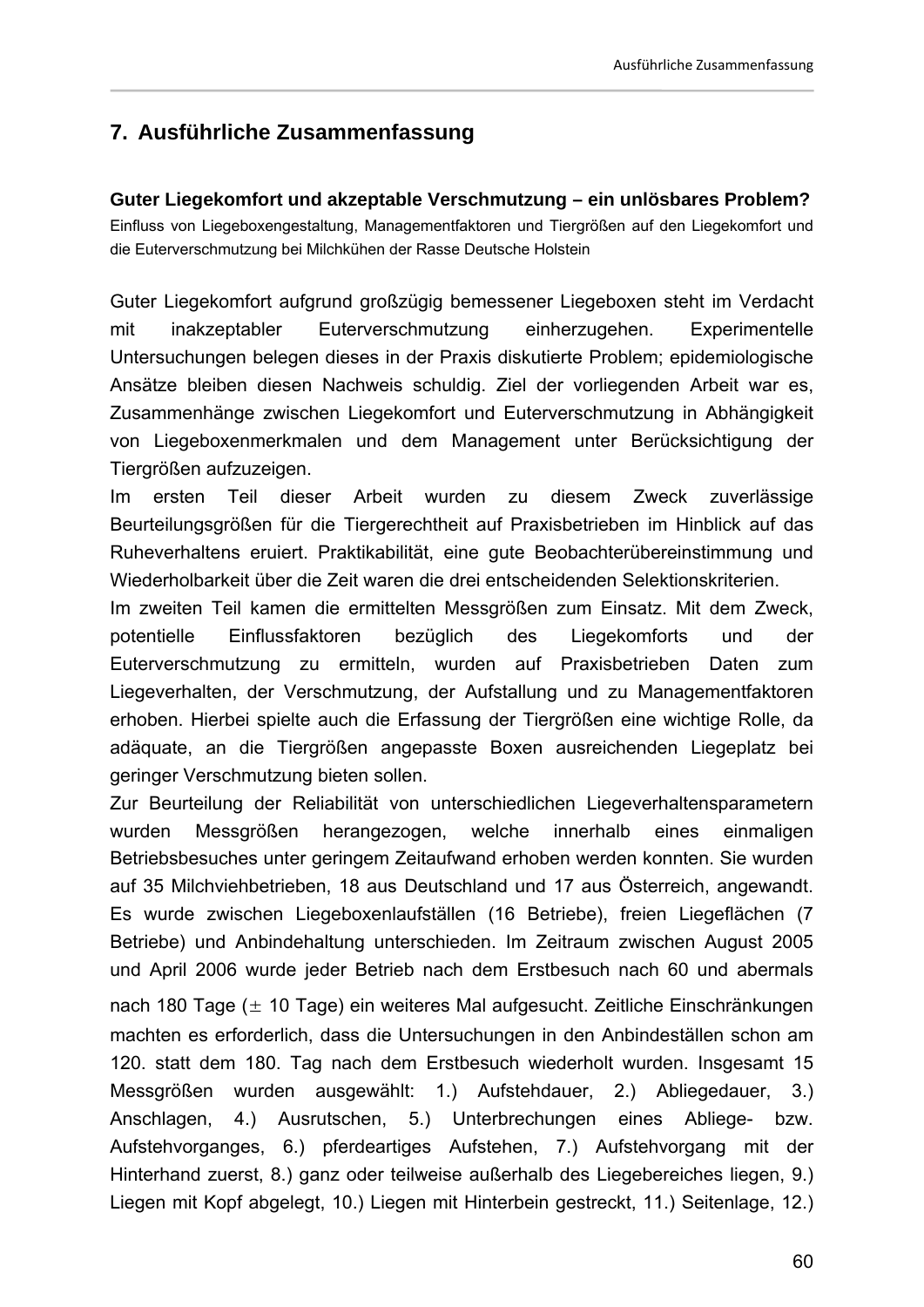Sitzen, 13.) umgekehrt in der Box liegend, 14.) Synchronität des Liegens, 15.) Stehen im Liegebereich.

Die Verhaltensbeobachtungen wurden begonnen, wenn mindestens 75 % der Herde vom Morgenmelken in den Stall zurückgekehrt waren. Die Abliege-/Aufstehdauer wurde mit einer Stoppuhr erfasst, wobei die Beobachtung von jeweils 20 Vorgänge geplant war. Es wurde über den Zeitraum von ca. vier Stunden beobachtet, wobei im Intervall von 14-30 Minuten (in Abhängigkeit von der Herdengröße) eine Punkt-Übersichtsbeobachtung durchgeführt wurde.

Sieben Messgrößen wurden aufgrund des seltenen Auftretens (<1/h bzw. 1 %) ausgeschlossen. Der Beobachterabgleich zwischen zwei Personen, der mittels Video- und Fotoaufnahmen durchgeführt wurde, lieferte akzeptable bis sehr hohe Übereinstimmungen (Spearman`s Rho = 0,7- 1,0) mit Ausnahme des Anschlagens während des Aufsteh- bzw. Abliegevorgangs. Hier lag der PABAK (Prevalence Adjusted Bias Adjusted Kappa) nur bei 0.2 (N = 15; Direktbeobachtung). Nachdem die Definition für diese Messgröße präzisiert worden war, konnte eine gute Übereinstimmung gefunden werden (PABAK = 0,78; Videobeobachtung). Die Wiederholbarkeit der Ergebnisse zu unterschiedlichen Zeitpunkten reduzierte die Anzahl der verbleibenden Messgrößen. Die "Abliegedauer", "Prozent Kühe, die während des Abliegevorgangs anschlagen' und der Parameter "Prozent Kühe, die ganz oder teilweise außerhalb des Liegebereichs liegen' zeigten eine hohe Korrelation (Kendall's W = 0,78; 0,95; 0,87). Diese drei Messgrößen können innerhalb kurzer Zeit erlernt werden, zeigen eine gute Beobachterübereinstimmung und eine zufriedenstellende Wiederholbarkeit zu unterschiedlichen Zeitpunkten.

Im zweiten Abschnitt dieser Arbeit wurden die Verbindungen zwischen dem Liegekomfort und der Euterverschmutzung in Abhängigkeit von den Tiergrößen untersucht. In den Winterstallhaltungsperioden von März 2008 bis April 2009 wurden Daten auf Betrieben in Hessen, Niedersachen und NRW erhoben. Insgesamt konnten nur 24 bzw. 23 Betriebe in die Endauswertung aufgenommen werden, da nur diese die folgenden Auswahlkriterien erfüllt haben. Um eine aussagefähige Auswertung durchführen zu können, wurden ausschließlich Betriebe mit einheitlichem Boxentyp, allenfalls gering abweichenden Boxenlängen und –breiten (15 bzw. 10 cm) sowie mit einheitlichem Liegeuntergrund einbezogen. Die Untersuchung wurde auf Holsteinkühe beschränkt, da gut die Hälfte der Tiere, die unter Milchleistungsprüfung stehen, der Rasse Holstein (Deutscher Holstein Verband e.V. 2007) angehören und rassebedingte Größenschwankungen vermieden werden sollten. In Abhängigkeit von der Herdengröße wurden bei mindestens 79 % aller Tiere die schräge Rumpflänge (schrR), die Widerristhöhe (WH) und die Schulterbreite (SB) gemessen. Die augenscheinlich größten Tiere wurden in jedem Fall in die Messungen einbezogen, da für die Berechnung der zu empfehlenden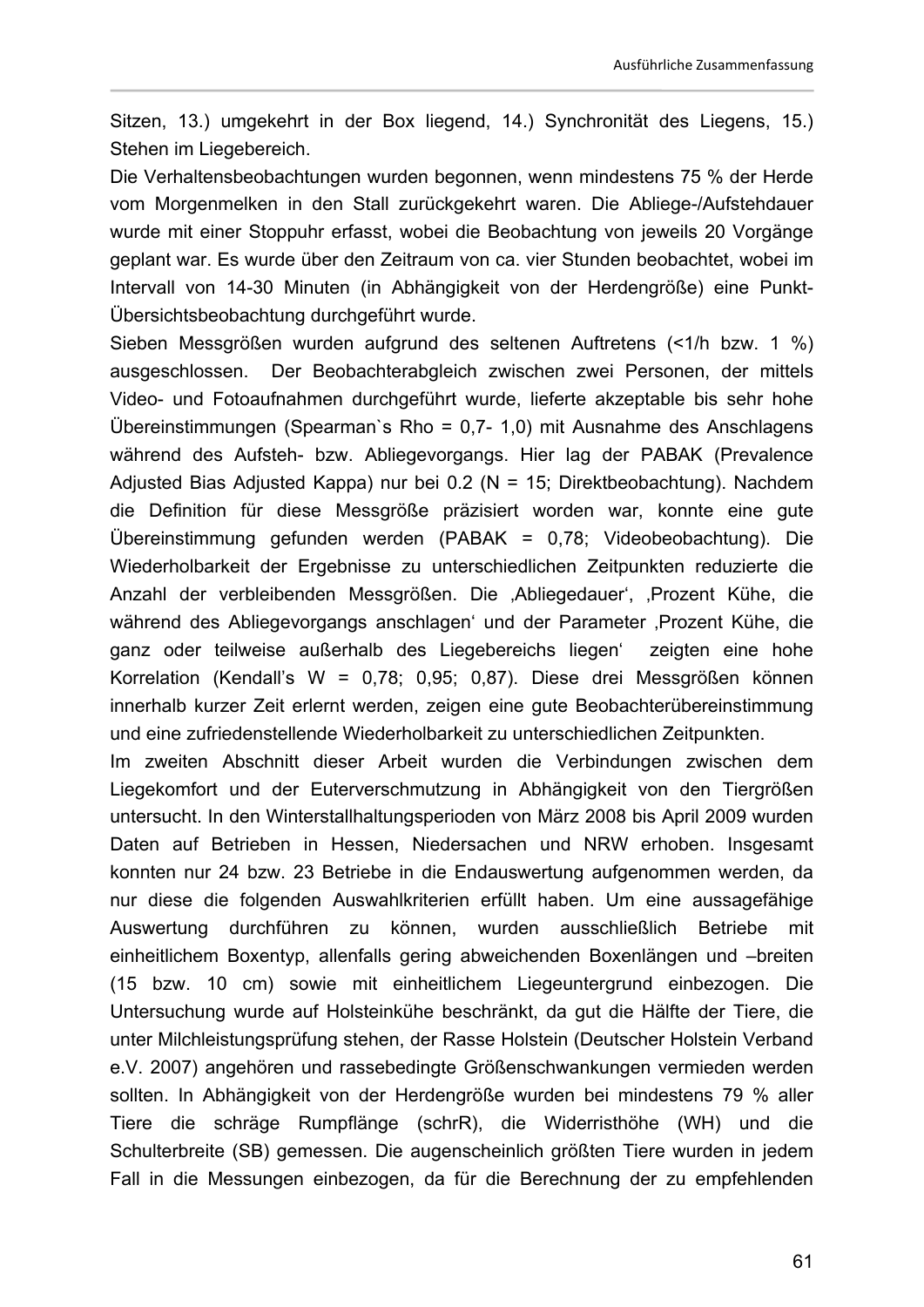Boxenmaße (Boxenlänge, -breite und Nackenriegellage) vor allem die 20 - 25 % größten Tiere von Interesse sind (CIGR, 1994; Bartussek et al., 2008).

Vor dem Morgenmelken wurden alle Tiere der Herde auf Sauberkeit (Hinteransicht, Hinterbein, Bauch, Euter, Zitzen) überprüft. Für das Euter kam ein fünfstufiges Schema zur Anwendung (0 = sauber - 4 = stark verschmutzt), für die Zitzen ein vierstufiges (0 = sauber - 3 =stark verschmutzt) sowie für die Zitzenkuppen ein zweistufiges (0 = sauber, 1 = verschmutzt). In der Zwischenzeit war eine zweite Person damit beschäftigt, die Liegeboxenparameter zu erheben. Alle Steuerungseinrichtungen und weitere Kriterien wie Liegeboxenverschmutzung und -härte wurden untersucht. Die Verschmutzung der Gänge im Boxenlaufstall wurde mittels eines 100 x 100 cm großen Wurfrahmens ermittelt, der in neun gleich große Quadrate aufgeteilt war. Alle neun Teilabschnitte wurden einzeln betrachtet. Wenn sich mehr als 50 % des Segmentes von Kot oder Gülle bedeckt zeigten, wurde der Abschnitt als schmutzig klassifiziert. Die Anzahl der verschmutzten Segmente wurde anschließend summiert (0 = alles sauber bis 9 = alle Segmente verschmutzt). Das gleiche Verfahren wurde auch für Nässe vollzogen.

Mit den Verhaltensbeobachtungen wurden nach dem Ende der Vermessung der Tiere begonnen. Frühestens eine halbe Stunde nachdem die letzte Kuh aus der Fixierung entlassen wurde, wurden halbstündlich Punkt-Übersichts-Beobachtungen durchgeführt, um unter anderem den Anteil der fressenden, liegenden und stehenden Tiere bestimmen zu können. Im Zuge dieser Scans wurden unterschiedliche Liegepositionen erhoben. Mittels Stoppuhr wurde die Dauer der Abliegevorgänge erfasst und zusätzlich wurde Anschlagen an der Boxeneinrichtung erhoben.

Am Ende jedes Betriebsbesuches wurden mit Hilfe eines Standardfragebogens allgemeine Betriebsdaten sowie Managementfaktoren ermittelt. Unter anderem wurde die tägliche Melkroutine, der Zeitaufwand für die Boxenreinigung und -pflege sowie die Einstreuhäufigkeit, -art und -menge erfragt.

Um die Relation von Tier- zu Boxengrößen zu bestimmen, wurde die Sollwerterfüllung bezüglich der Boxendimensionierung errechnet. Dazu wurde der vorhandene Ist-Zustand auf dem Betrieb mit den nach Bartussek et al. (2008) empfohlenen Liegeboxenabmessungen, welche auf die Tiergrößen Bezug nehmen, ins Verhältnis gesetzt. Mit Hilfe einer schrittweisen Regression (SAS 9.2) wurden Wirkungsvariablen ermittelt, welche die Zitzen- und Zitzenkuppenverschmutzung auf 23 Betrieben beeinflusst haben. Der Erklärungswert des Modells, in das 17 bzw. 14 unabhängige Variablen für den 'Anteil verschmutzter bis stark verschmutzter Zitzen' (Note 2 und 3) bzw. 'Anteil verschmutzter Zitzenkuppen' einflossen, lag bei 58,5 % (F=6,34; p=0,0023) bzw. 46,0 % (F=5,39; p=0,0075). Das Dippen (inkl. besprühen) der Zitzen nach dem Melken (t=-3,21; p=0,0048) war mit einem geringeren Anteil dreckiger Zitzen verbunden. Ein höherer Zeitaufwand für das Einstreuen, die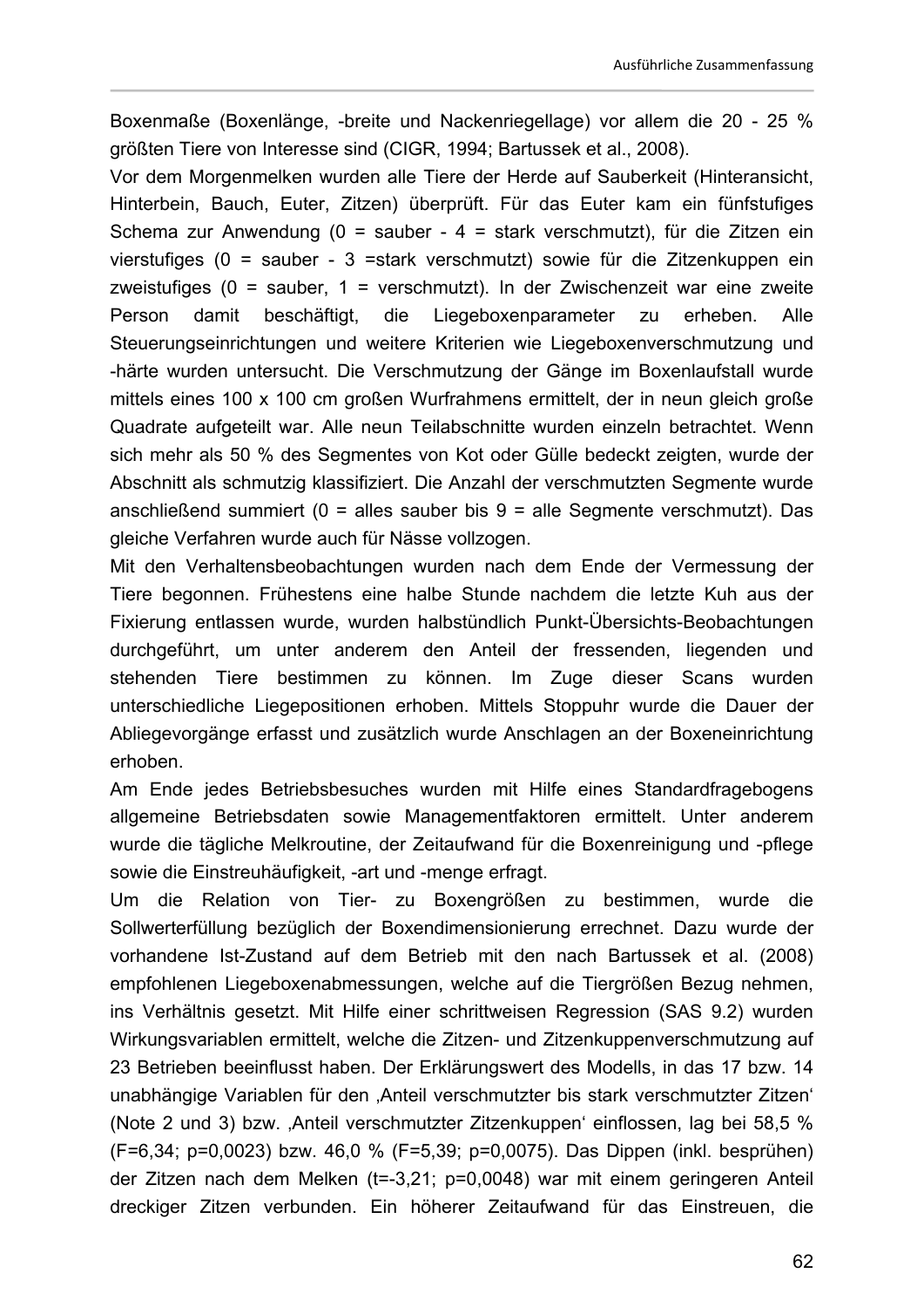Reinigung und Pflege der Boxen (t=-2,58; p=0,0187) sowie das Vorhandensein von Tiefboxen (t=-2,42; p=0,265) sagten ebenfalls einen geringeren Anteil verschmutzter Zitzen vorher. Im Gegensatz dazu führten höhere Sollwerterfüllungen für die Gesamtboxenlänge (t=2,33; p=0,0317) zu einem größeren Anteil verunreinigter Zitzen.

Eine verminderte Zitzenkuppenverschmutzung wurde bei höherer Einstreu im hinteren Liegeboxenbereich (t=-2,89;p=0,0094), wo das Euter während des Ruhens platziert ist, prognostiziert. Eine höhere Sollwerterfüllung für die effektive Liegelänge (t=2,12; p=0,0457) sagte einen erhöhten Anteil verschmutzter Zitzenkuppen voraus. Ein nicht signifikanter, Einfluss, der aber zum Erklärungswert des Modelles beitrug, allerdings kaum zu erklären ist, war eine geringere Zitzenkuppenverschmutzung bei erhöhter Laufgangverschmutzung (t=-1,86; p=0,0790).

Es zeigte sich, dass die Verschmutzung der Zitzen- und Zitzenkuppen selbst unter relativ restriktiven Bedingungen (in Relation zur Körpergröße der Kühe) noch unbefriedigend ist. Eine Verbesserung der Sauberkeit, ohne dabei das Verhalten der Tiere negativ zu beeinträchtigen, konnte durch gutes Management erzielt werden. Die Tatsache, dass Tiefboxen mit geringerer Verschmutzung der Zitzen einhergingen verdient Beachtung. Beide Regressionsmodelle zur Verschmutzung lieferten ähnliche, wenn auch nicht identische Prädiktoren, daher ist anzunehmen, dass die Verschmutzung der einzelnen Euterregionen unterschiedliche Ursachen hat. Die geringen Korrelationen zwischen Euter-, Zitzen- und Zitzenkuppenverschmutzung sind ein wichtiger Hinweis für zukünftige Untersuchungen, der Wahl der richtigen Euterregion in Abhängigkeit von der Fragestellung mehr Aufmerksamkeit zu schenken.

Der letzte Teil dieser Arbeit beschäftigt sich mit dem Abliegeverhalten. Zwei unterschiedliche Analysen wurden durchgeführt. Als erstes wurden mögliche Einflussfaktoren auf die mittlere Abliegedauer pro Betrieb für 24 Betriebe untersucht. Der Mittelwert für das Abliegen betrug 5,81 Sekunden (4,96- 7.64 Sekunden). Der Grenzwert für den Eingang/Verbleib im Modell wurde, aufgrund des explorativen Charakters dieser Analyse auf  $F_{in}=0.5$  bzw.  $F_{out}=0.2$  gesetzt. Das Modell der Regressionsanalyse (SAS, proc reg stepwise), in das 19 unabhängige Variablen eingeflossen sind, konnte 54,8 % der Gesamtvarianz erklären (F=5.67; p=0.0033). Kürzere Abliegezeiten wurden für Tiefboxen (F=11,48; p=0,0026) vorausgesagt. Weitere erklärende Faktoren waren die Sollwerterfüllung der Nackenriegelhöhe (F=2,75; p=0,1121), der Liegeuntergrund (F=2,07; p=0,1658) sowie die Höhe der Seitenabtrennung (F=3,13; p=0,0930). Ein erheblicher Teil der Varianz konnte durch das Modell nicht erklärt werden, auch wenn gezeigt wurde, dass Liegeboxencharakteristika wie z.B. ein Liegeuntergrund aus Tiefstreu bzw. Komfortmatratzen (im Gegensatz zu Beton oder Gummimatten) oder eine höhere Sollwerterfüllung für die Nackenriegelhöhe bzw. ein höher angesetzter Seitenbügel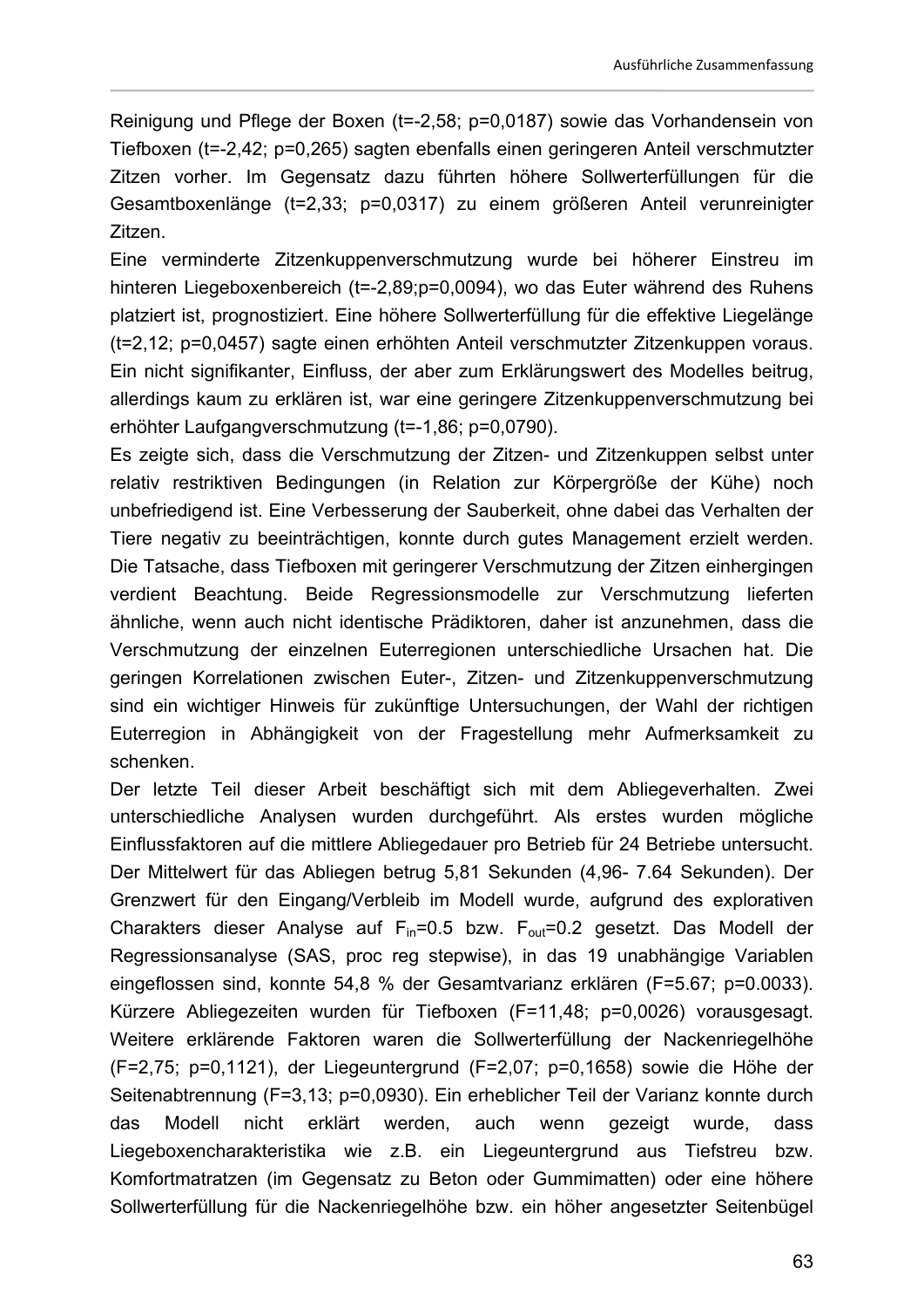die Abliegedauern verkürzen. Im Zuge dieser Analyse fiel auf, dass kurze Abliegedauern teilweise mit einem hohen Anteil an 'Anschlagen während des Abliegens' bzw. Abbrüchen der Abliegevorgänge einhergingen. Des Weiteren wurde ein Betrieb der einen Ausreißer darstellte, von der nachfolgenden Analyse ausgeschlossen.

Die letzte Analyse umfasst beeinträchtigtes Abliegeverhalten. Hierzu wurden der Anteil der Abliegevorgänge die mehr als 6,3 Sekunden dauerten, mit dem Anteil der abgebrochenen Abliegevorgänge und dem Anteil der Tiere, die zwar kürzer als 6,3 Sekunden für den Abliegevorgang gebraucht aber angeschlagen haben, addiert und durch alle beobachteten Abliegevorgänge dividiert. Das Modell für die 'Prozent beeinträchtigter Abliegevorgänge', in das 13 Prädiktoren eingeflossen sind, hatte einen Erklärungswert von 41,3 % (F=4,45; p=0,0157). Danach steht ein längerer Seitenbügel (t=-2,31; p=0,0322) mit einem geringeren Anteil an beeinträchtigen Abliegevorgängen in Verbindung. Wenn auch nicht signifikant, so wurden mit jedem zusätzlichen Prozent Sollwerterfüllung der Boxenbreite (t=-1,76; p=0,0937) 2 % weniger beeinträchtige Abliegevorgänge vorausgesagt. Sinkende Werte wurden auch mit dem Vorhandensein von Stroh oder Strohanteilen in der Einstreu (t=-1,96; p=0.1076) in Verbindung gebracht. Zwischen beeinträchtigtem Abliegeverhalten und der Zitzen-  $(r_p=0.073, p=0.739)$  bzw. Zitzenkuppenverschmutzung  $(r_p=0.141, p=0.141)$ p=0.522) konnte kein Zusammenhang beobachtet werden. Auch unter Berücksichtigung der Tiergrößen blieben große Teile der Varianz im Abliegeverhalten unerklärt. Möglicherweise sind es die komplexen Interaktionen innerhalb der Liegeboxencharakteristika im Zusammenspiel mit tierbezogenen Faktoren (Gesundheitszustand, Laktationsstadium, usw.), die klare Zusammenhänge vermissen lassen.

In dieser Studie wurden die Tiergrößen im Gegensatz zu vielen anderen Untersuchungen mit einbezogen, konnten aber nicht den entscheidenden Durchbruch bezüglich neuer Erkenntnisse zum Einfluss der Boxendimensionierung liefern. In Einklang mit anderen Studien kann abschließend festgehalten werden, dass Liegeboxenabmessungen auf Praxisbetrieben, im Hinblick auf die Tiergrößen, oftmals unzureichend sind. Damit einhergehend finden sich hohe Anteile an beeinträchtigtem Abliegeverhalten bei unbefriedigender Zitzenverschmutzung. Die Zusammenhänge zwischen Liegekomfort und Euterverschmutzung sind offenbar wesentlich komplexer als angenommen. Einzelfaktoren in diesem Geflecht zu identifizieren, die allgemein gültig und auf alle Betriebssituationen übertragbar sind, gestaltet sich äußerst schwierig.

Die Frage ob guter Liegekomfort und geringe Euterverschmutzung unvereinbar sind, kann insofern verneint werden, als Einflussfaktoren ermittelt wurden, die sich sowohl positiv auf die Zitzensauberkeit als auch auf den Liegekomfort auswirken. Dennoch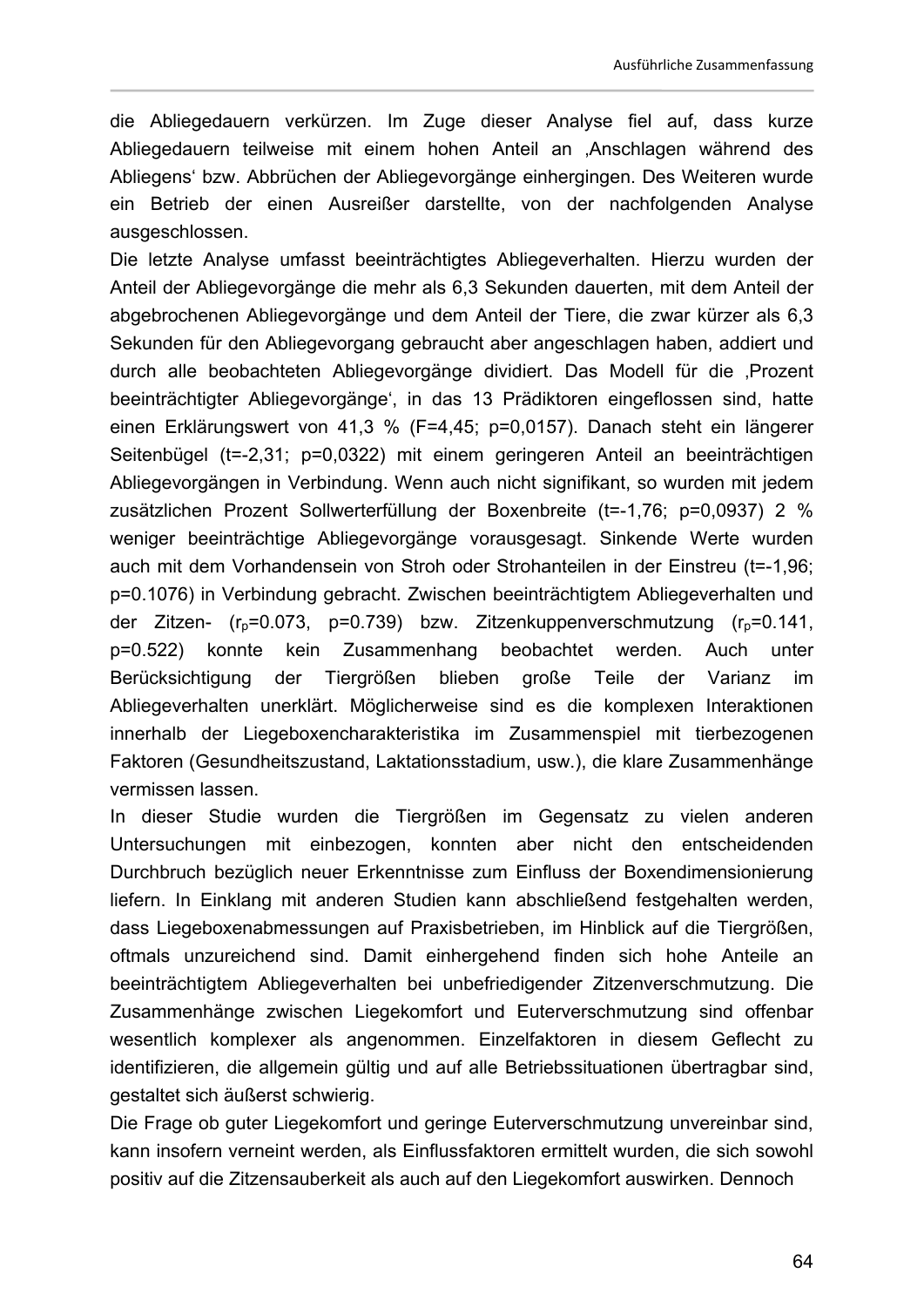die bleiben die hohen Erwartungen die an Liegeboxen bezüglich der Prävention vor Verschmutzung gestellt werden weitgehend unerfüllt. Basierend auf den Ergebnissen dieser Studie können Tiefboxen und ein verbessertes Management bezüglich der Boxeneinstreu und –pflege empfohlen werden, um einen guten Liegekomfort bei akzeptabler Zitzenverschmutzung zu erreichen.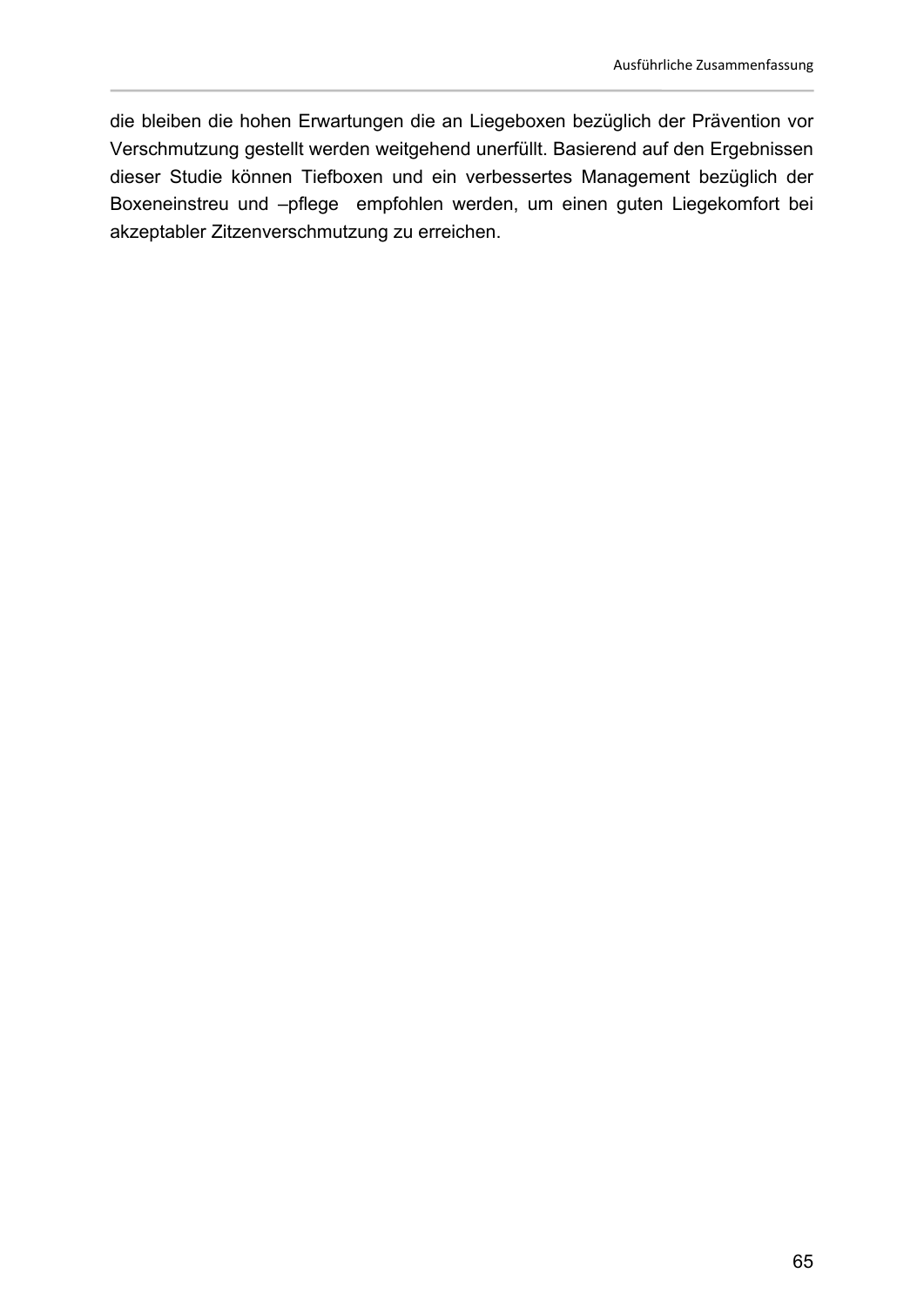## **8. References**

- Abramson, J.H., 2003. PAIRSetc. v. 1.17, Computer programs for epidemiologists. WINPEPI. Epidemiologic Perspectives and Innovations, www.epiperspectives.com/content/1/1/6. Accessed 08.07.2010
- Aland, A., Lidfors, L., Ekesbo, I., 2002. Diurnal distribution of dairy cow defecation and urination. Appl. Anim. Behav. Sci., 43-54
- Arave, C.W., Walters, J.L., 1980. Factors affecting lying behavior and stall utilization of dairy cattle. Appl. Anim. Eth., 369-376.
- Barkema, H.W., van der Ploeg, J.D., Schukken, Y.H., Lam, T.J.G.M., Benedictus, G., Brands, A., 1999. Management style and its association with bulk milk somatic cell count and incidence rate of clinical mastitis. Journal of Dairy Science 82, 1655-1663.
- Bartussek, H., Lenz, V., Würzel, H., Zucca, D., 2008. Rinderstallbau. Leopold Stocker Verlag, Graz.
- Bergmann, J., Heuwieser, W., 2000. Kuhkomfort.Optimale Leistungen nur durch otimale Bedingungen. 2.Teil: Liegeboxengestaltung. Milchpraxis 38, 68-71.
- Bergmann, J., Kluth, J., Heuwieser, W., 2000. Kuhkomfort. Optimale Leistungen nur durch optimale Bedingungen. Teil 1: Verhaltensbiologie und Stallgestaltung. Milchpraxis 38, 14-17.
- Bernardi, F., Fregonesi, J.A., Winckler, C., Veira, D.M., von Keyserlingk, M.A.G., Weary, D.M., 2009. The stall-design paradox: Neck rails increase lameness but improve udder and stall hygiene. J. Dairy Sci. 92, 3074-3080.
- Blom, J.Y., Konggaard, S.P., Larsson, J.G., Nielsen, K., Northeved, A., Solfjeld, P., 1984. Electronic Recording of Pressure Exerted by Cows Against Structures in Free-Stall Housing. Appl. Anim. Behav. Sci. 13, 41-46.
- BMELV, 2009. Anteil der Verkaufserlöse der Landwirtschaft an den Verbraucherausgaben für Nahrungsmittel inländischer Herkunft in Deutschland. http://www.bmelv-statistik.de/de/statistischer-monatsbericht/alandwirtschaft/, Accessed 14.03.2011
- Bock, C., 1990. Zur Beurteilung tiergerechter Laufställe für Milchvieh. KTBL, Darmstadt
- Bockisch, F.-J., 1991. Quantifizierung von Interaktionen zwischen Milchkühen und deren Haltungsumwelt als Grundlage zur Verbesserung von Stallsystemen und ihrer ökonomischen Bewertung. Ferber`sche Universitätsbuchhandlung, Gießen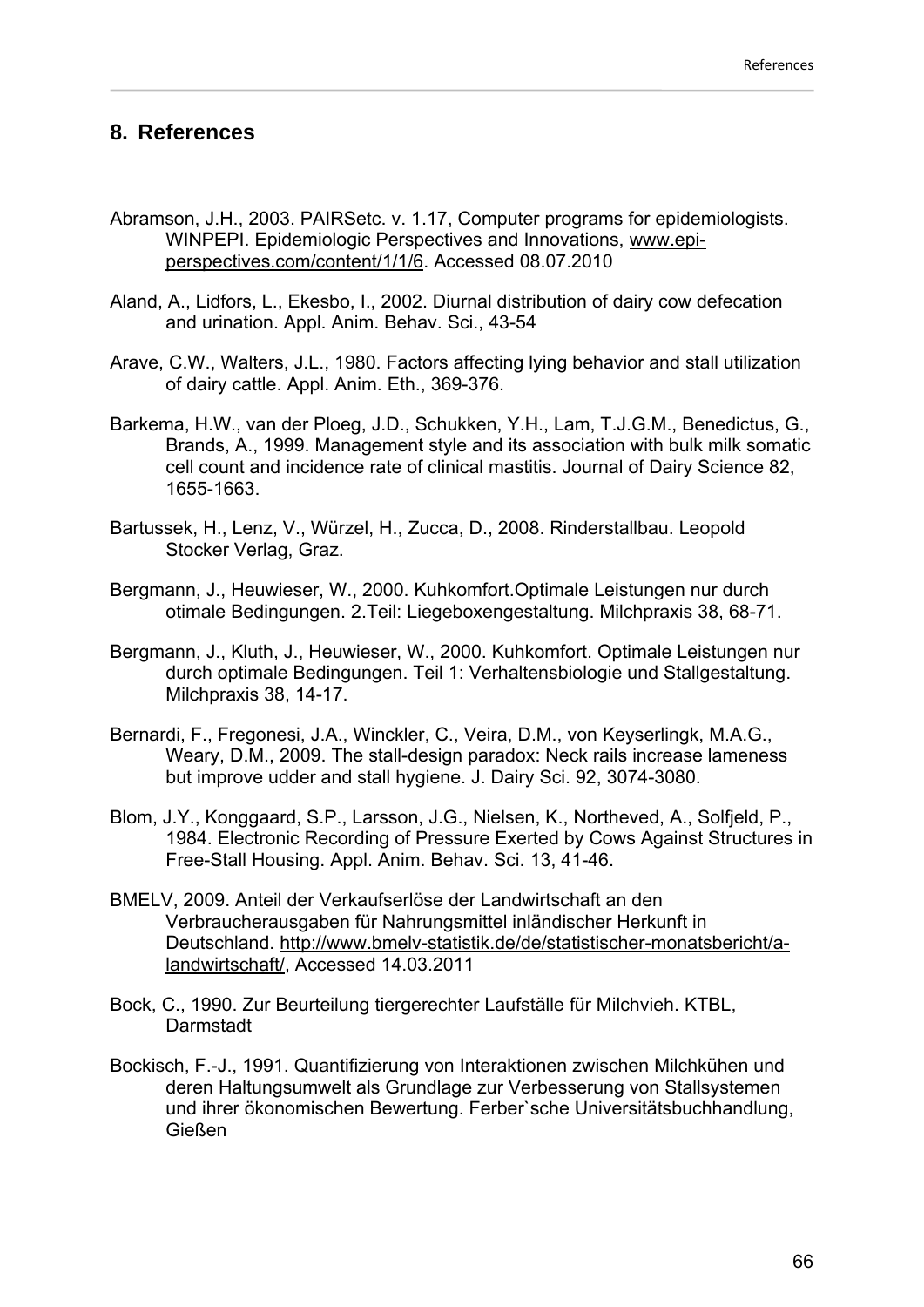- Bowell, V.A., Rennie, L.J., Tierney, G., Lawrence, A.B., Haskell, M.J., 2003. Relationships between building design, management system and dairy cow welfare. Anim. Welfare 12, 547-552.
- Brade, W., 2005. Longevity and reasons for culling of milk yield controlled Holstein cows: Consequences for breeding? Praktische Tierarzt 86, 658-667
- Brandes, C., 2000. Warum so viele Liegeboxen versagen. top agrar , Münster, R12- R16.
- Byrt, T., Bishop, J., Carlin, J.B., 1993. Bias, prevalence and kappa. J Clin. Epidemiol. 46, 423-429.
- Calamari, L., Calegari, F., Stefanini, L., 2009. Effect of different free stall surfaces on behavioural, productive and metabolic parameters in dairy cows. Appl. Anim. Behav. Sci. 120, 9-17.
- Capdeville, J., Veissier, I., 2001. A method of assessing welfare in loose housed dairy cows at farm level, focusing on animal observations. Acta Agric. Scand. Sect. A-Anim. Sci., 62-68.
- Ceballos, A., Sanderson, D., Rushen, J., Weary, D.M., 2004. Improving stall design: Use of 3-D kinematics to measure space use by dairy cows when lying down. J Dairy Sci. 87, 2050.
- Cermak, J., 1988. Cow comfort and lameness Design of cubicles. The Bovine Practitioner 23, 79-83.
- Chaplin, S.J., Munksgaard, L., 2001. Evaluation of a simple method for assessment of rising behaviour in tethered dairy cows. Anim. Sci. 72, 191-197.
- Chaplin, S.J., Tierney, G., Stockwell, C., Logue, D.N., Kelly, M., 2000. An evaluation of mattresses and mats in two dairy units. Appl. Anim. Behav. Sci. 66, 263- 272.
- Christiansson, A., Bertilsson, J., Svensson, B., 1999. Bacillus cereus spores in raw milk: Factors affecting the contamination of milk during the grazing period. J. Dairy Sci. 82, 305-314.
- CIGR, 1994. The Design of Dairy Cow Housing. In: Section II Working Group No.14 Cattle Housing (Ed.), ADAS Bridgets Dairy Research Centre, Farm Buildings Research Team, 3-19.
- Cook, N.B., Bennett, T.B., Nordlund, K.V., 2005. Monitoring indices of cow comfort in free-stall-housed dairy herds. J. Dairy. Sci. 88, 3876-3885.
- Cook, N.B., Reinemann, D., 2007. A Tool Box for Assessing Cow, Udder and Teat Hygiene. Annual NMC Meeting (46th), San Antonio, TX, January 21-24, Proceedings, 31-43
- Cooper, M.D., Arney, D.R., Phillips, C.J.C., 2008. The effect of temporary deprivation of lying and feeding on the behaviour and production of lactating dairy cows. Animal 2, 275-283.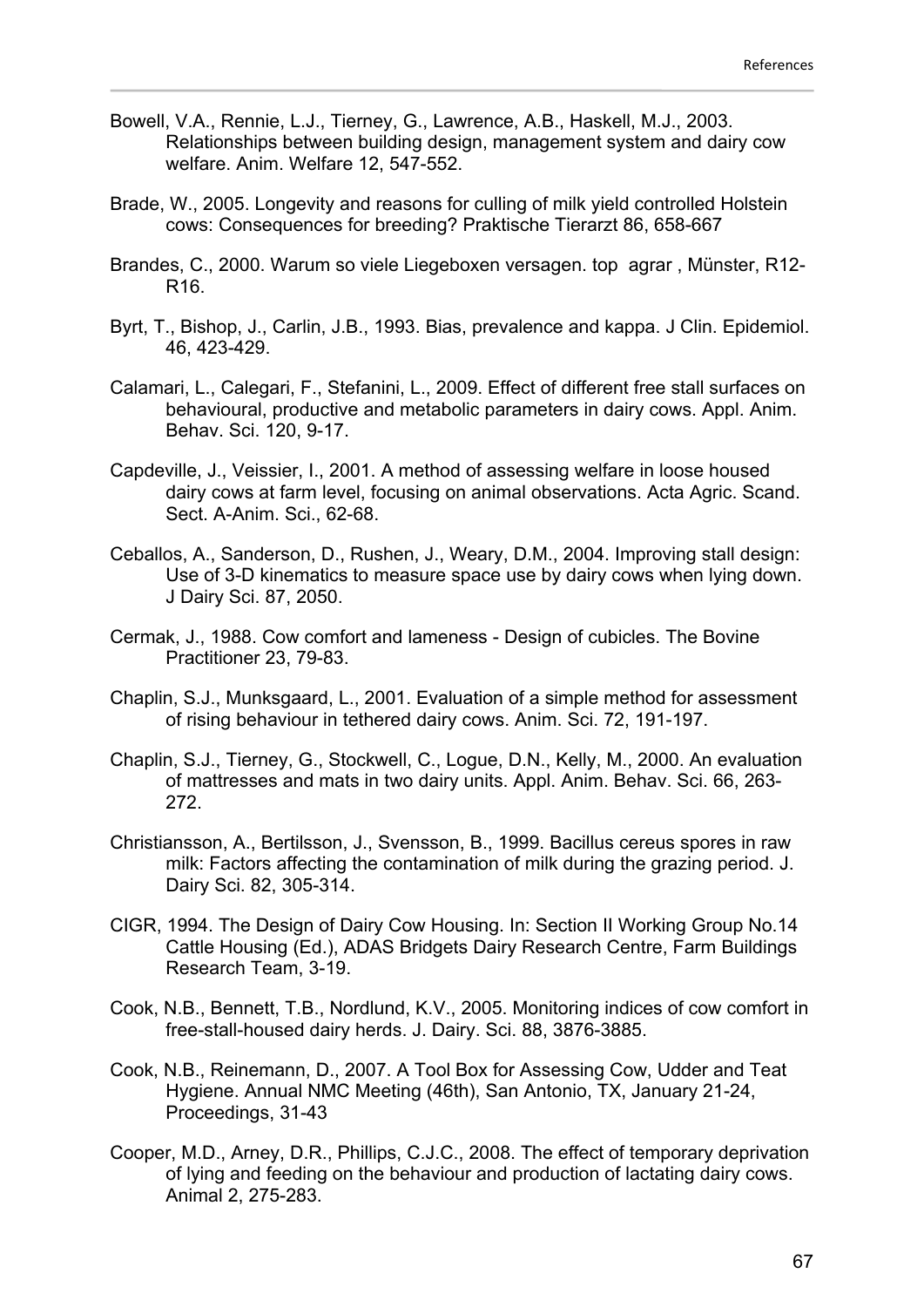- Dawkins, M.S., 2004. Using behaviour to assess animal welfare. Anim. Welfare 13, 3-7.
- Deutscher Holstein Verband e.V., 2007. Zahlen und Fakten 2009. http://www.holstein-dhv.de/zahlen\_und\_fakten.html, Accessed 22.01.2011
- Dippel, S., Dolezal, M., Brenninkmeyer, C., Brinkmann, J., March, S., Knierim, U., Winckler, C., 2009a. Risk factors for lameness in cubicle housed Austrian Simmental dairy cows. Prev. Vet. Med. 90, 102-112.
- Dippel, S., Dolezal, M., Brenninkmeyer, C., Brinkmann, J., March, S., Knierim, U., Winckler, C., 2009b. Risk factors for lameness in freestall-housed dairy cows across two breeds, farming systems, and countries. J. Dairy Sci. 92, 5476- 5486.
- Drissler, M., Gaworski, M., Tucker, C.B., Weary, D.M., 2005. Freestall maintenance: Effects on lying behavior of dairy cattle. J. Dairy Sci. 88, 2381-2387.
- EFSA, 2009. Effects of farming systems on dairy cow welfare and disease. Report of the Panel on Animal Health and Welfare . The EFSA Journal 1143, 1-284.
- Eurobarometer, 2007. Attitudes of EU citizens towards Animal Welfare. European Commission, Brussels.
- Faull, W.B., Hughes, J.W., Clarkson, M.J., Downham, D.Y., Manson, F.J., Merritt, J.B., Murray, R.D., Russell, W.B., Sutherst, J.E., Ward, W.R., 1996. Epidemiology of lameness in dairy cattle: The influence of cubicles and indoor and outdoor walking surfaces. Vet. Rec. 139, 130-136.
- FAWC, 2001. Interim report on the animal welfare implications of farm assurance schemes. Farm Animal Welfare Council, London.
- Fetrow, J., Mann, D., Butcher, K., Mcdaniel, B., 1991. Production Losses from Mastitis - Carry-Over from the Previous Lactation. J. Dairy Sci. 74, 833-839.
- Fleiss, J.L., Levin, B., Paik, M.C., 2003. The measurment of interrater agreement. In: Statistical Methods for Rates and Proportions, John Wiles and Sons, Hoboken, New Jersey, 598-626.
- Fournier, A., 2003. Are your cows obtaining enough vitamin 'R' [rest]? Producteur de Lait Quebecois, 18-19.
- Fraser, A.F., Broom, D.M., 1990. Farm animal behaviour and welfare. Baillière Tindall, London.
- Fregonesi, J.A., Leaver, J.D., 2001. Behaviour, performance and health indicators of welfare for dairy cows housed in strawyard or cubicle systems. Livestock Prod. Sci, 68, 205-216.
- Fregonesi, J.A., Tucker, C.B., Weary, D.M., 2007a. Overstocking reduces lying time in dairy cows. J. Dairy Sci. 90, 3349-3354.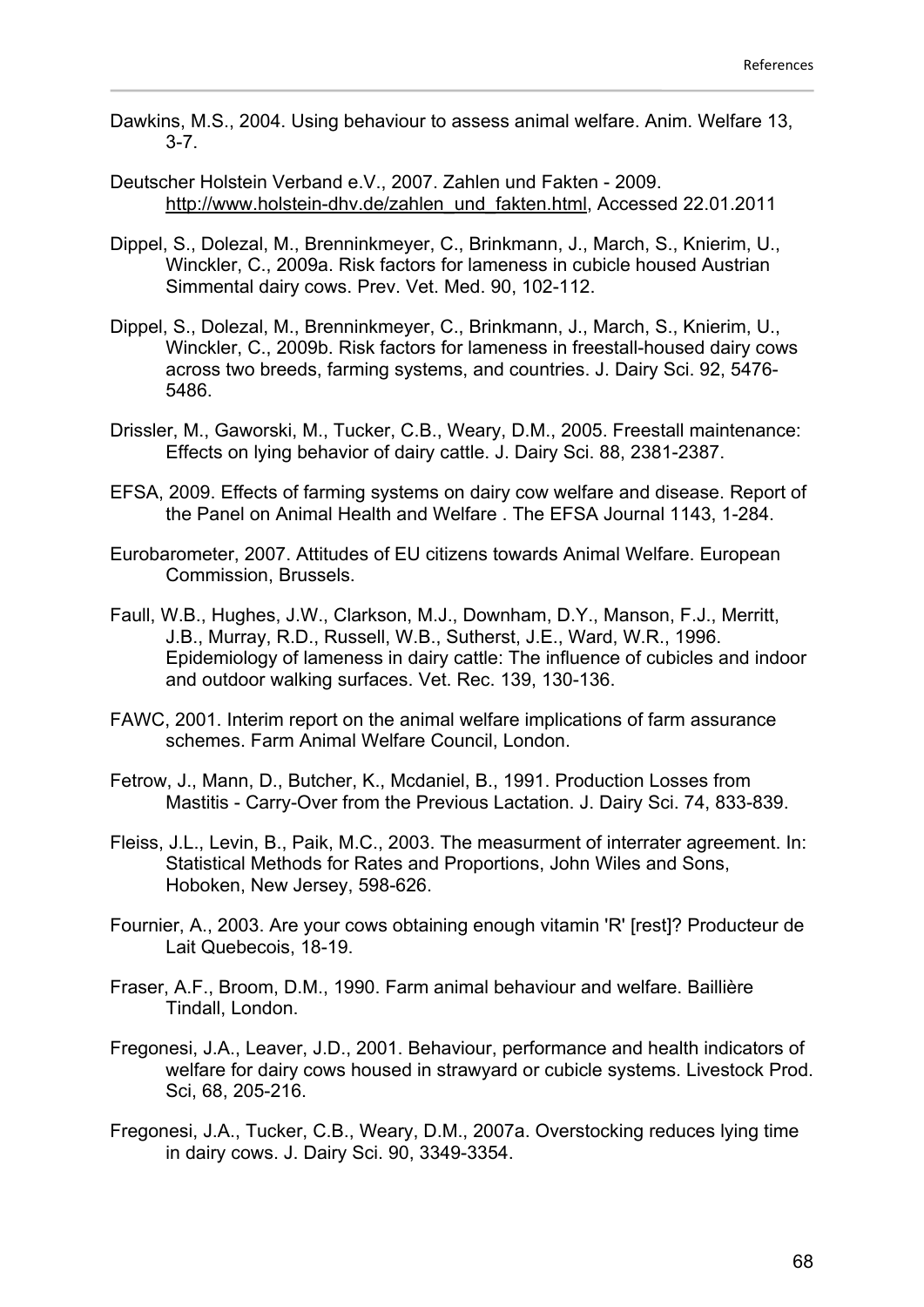- Fregonesi, J.A., Veira, D.M., von Keyserlingk, M.A.G., Weary, D.M., 2007b. Effects of bedding quality on lying behaviour of dairy cows. J. Dairy Sci. 90 (12), 5468- 5472.
- Fregonesi, J.A., von Keyserlingk, M.A.G., Tucker, C.B., Veira, D.M., Weary, D.M., 2009. Neck-rail position in the free stall affects standing behavior and udder and stall cleanliness. J. Dairy Sci. 92, 1979-1985.
- Fulwider, W.K., Grandin, T., Garrick, D.J., Engle, T.E., Lamm, W.D., Dalsted, N.L., Rollin, B.E., 2007. Influence of free-stall base on tarsal joint lesions and hygiene in dairy cows. J. Dairy Sci. 90, 3559-3566.
- Haley, D.B., de Passillé, A.M., Rushen, J., 2001. Assessing cow comfort: effects of two floor types and two tie stall designs on the behaviour of lactating dairy cows. Appl. Anim. Behav. Sci. 71, 105-117.
- Haley, D.B., Rushen, J., de Passillé, A.M., 2000. Behavioural indicators of cow comfort: activity and resting behaviour of dairy cows in two types of housing. Can. J. Anim. Sci. 80, 257-263.
- Harrison, R., 1964. Animal Machines The New Factory Industry. Vincent Stuart Ltd., London.
- Herlin, A.H., 1997. Comparison of lying area surfaces for dairy cows by preference, hygiene and lying down behaviour. Swed. J. Agr. Res. 27, 189-196.
- Hogan, J.S., Smith, K.L., 1997. Bacteria counts in sawdust bedding. J. Dairy Sci. 80, 1600-1605.
- Hörning, B., 2003a. Attempts to integrate different parameters into an overall picture of animal welfare using investigations in dairy loose houses as an example. Anim. Welfare 12, 557-563.
- Hörning, B., 2003b. Nutztierethologische Untersuchungen zur Liegeplatzqualität in Milchviehlaufstallsystemen unter besonderer Berücksichtigung eines epidemologischen Ansatzes. Thesis, Kassel, Germany
- Hörning, B., Simantke, C., Aubel, E., Andersson, R., 2004. Ökologische Milch- und Rindfleischproduktion: Struktur, Entwicklung, Probleme, politischer Handlungsbedarf. In: Geschäftsstelle Bundesprogramm Ökologischer Landbau in der Bundesanstalt für Landwirtschaft und Ernährung (BLE), Bonn, 1-226.
- Kämmer, P., 1981. Untersuchungen zur Tiergerechtheit und ihrer Bestimmung bei Boxenlaufstallhaltung von Milchkühen in der Schweiz. PhD Thesis. Bern, **Switzerland**
- Kämmer, P., Schnitzer, U., 1975. Die Stallbeurteilung am Beispiel des Ausruhverhaltens von Milchkühen. KTBL, Darmstadt
- Keil, N.M., Gisiger, E., Stauffacher, M., 2003. Evaluation von Liegeboxenabmessungen für Rindvieh aufgrund des Liegeverhaltens unterschiedlich großer Milchkühe. KTBL, Darmstadt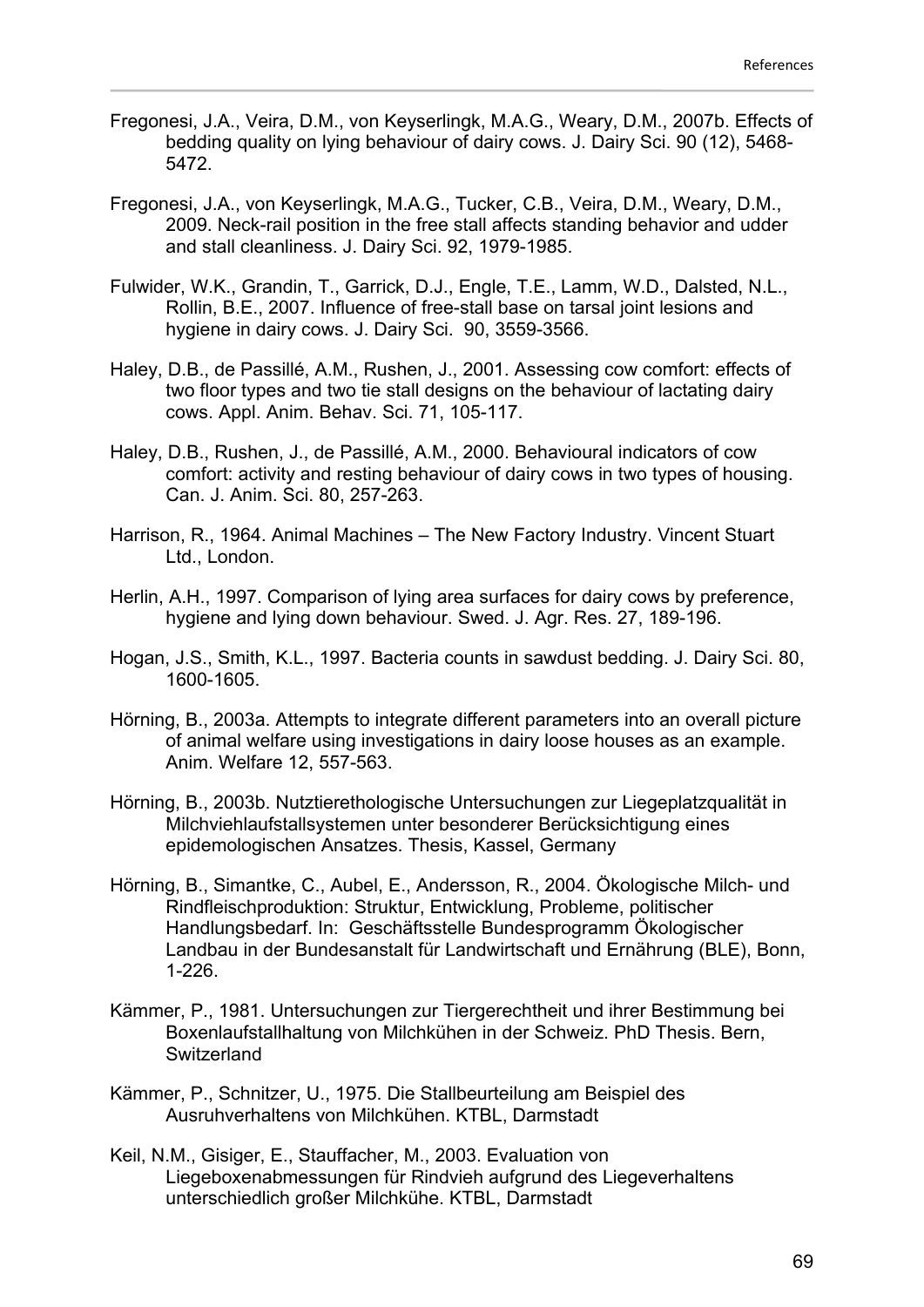- Kjoestad, H.P., Myren, H.J., 2001. Cubicle refusal in Norwegian dairy herds. Acta Vet. Scand. 42, 181-187.
- Knierim, U., Winckler, C., 2009. On-farm welfare assessment in cattle: validity, reliability and feasibility issues and future perspectives with special regard to the Welfare Quality® approach. Anim. Welfare 18, 451-458.
- Krohn, C.C., Munksgaard, L., 1993. Behaviour of dairy cows kept in extensive (loose housing/pasture) or intensive (tie stall) environments II. Lying and lying-down behaviour. Appl. Anim. Behav. Sci. 37, 1-16.
- Krohn, C.C., Munksgaard, L., Jonasen, B., 1992. Behaviour of dairy cows kept in extensive (loose housing/pasture) or intensive (tie stall) environments.I.Experimental procedure, facilities, time budgets- diurnal and seasonal conditions. Appl. Anim. Behav. Sci. 34, 37-47.
- Lidfors, L., 1989. The use of getting up and lying down movements in the evaluation of cattle environments. Veterinary Research Communications 13, 307-324.
- Lombard, J.E., Tucker, C.B., von Keyserlingk, M.A.G., Kopral, C.A., Weary, D.M., 2010. Association between cow hygiene, hock injuries, and free stall usage on US dairy farms. J. Dairy Sci. 93, 4668-4676.
- Magnusson, M., Herlin, A.H., Ventorp, M., 2008. Short communication: Effect of alley floor cleanliness on free-stall and udder hygiene. J. Dairy Sci. 91, 3927-3930.
- Martin, P., Bateson, P., 2007. Measuring behaviour. Cambridge University Press, Cambridge.
- Martiskainen, P., Koistinen, T., Mononen, J., 2007. Cubicle dimensions affect restingrelated behaviour, injuries and dirtiness of loose-housed dairy cows. Animal health, animal welfare and biosecurity. Proceedings of 13th International Congress in Animal Hygiene. Volume 1, 175-180.
- Miller, K., Woodgush, D.G.M., 1991. Some Effects of Housing on the Social-Behavior of Dairy-Cows. Anim. Prod. 53, 271-278.
- Munksgaard, L., Jensen, M.B., Pedersen, L.J., Hansen, S.W., Matthews, L., 2005. Quantifying behavioural priorities - effects of time constraints on behaviour of dairy cows, *Bos taurus*. Appl. Anim. Behav. Sci. 92, 3-14.
- Munksgaard, L., Simonsen, H.B., 1996. Behavioral and pituitary adrenal-axis response of dairy cows to social isolation and deprivation of lying down. J Anim. Sci. 74, 769-778.
- Nelson, A.J., 1996. On-farm nutrition diagnostics. Proceedings of the 29<sup>th</sup> Convention AABP, 76-85.
- Nishida, T., Hosoda, K., Matsuyama, H., Ishida, M., 2004. Effect of lying behavior on uterine blood flow in cows during the third trimester of gestation. J. Dairy Sci. 87, 2388-2392.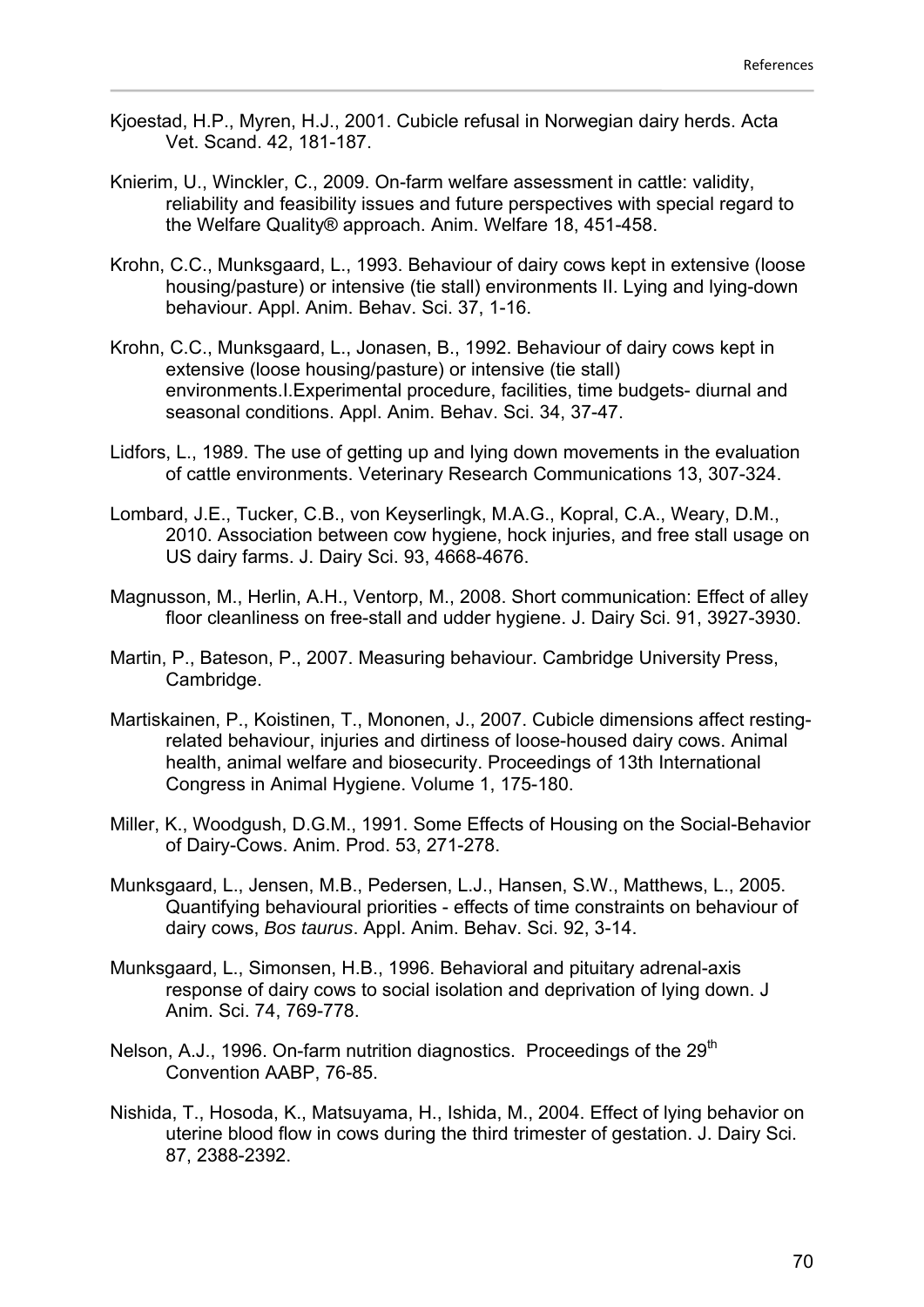- Norring, M., Manninen, E., de Passillé, A.M., Rushen, J., Munksgaard, L., Saloniemi, H., 2008. Effects of sand and straw bedding on the lying behavior, cleanliness, and hoof and hock injuries of dairy cows. J. Dairy Sci. 91, 570-576.
- O'Connell, J.M., Giller, P.S., Meaney, W.J., 1992. Factors affecting cubicle utilisation by dairy cattle using stall frame and bedding manipulation experiments. Appl. Anim. Behav. Sci. 35, 11-21.
- O'Driscoll, K., Boyle, L., Hanlon, A., 2009. The effect of breed and housing system in dairy cow feeding and lying behaviour. Appl. Anim. Behav. Sci. 116, 156-162.
- Osteras, O., Lund, A., 1988. Epidemiological Analyses of the Associations between Bovine Udder Health and Housing. Prev. Vet. Med. 6, 79-90.
- Overton, M.W., Sischo, W.M., Temple, G.D., Moore, D.A., 2002. Using time-lapse video photography to assess dairy cattle lying behavior in free-stall barn. J. Dairy. Sci. 85, 2407-2413.
- Phillips, C., 2002. Cattle behaviour and welfare. Blackwell Science, Oxford.
- Phillips, C.J.C., Schofield, S.A., 1994. The effect of cubicle and straw yard housing on the behaviour, production and hoof health of dairy cows. Anim. Welfare 3, 37-44.
- Potterton, S.L., Green, M.J., Harris, J., Millar, K.M., Whay, H.R., Huxley, J.N., 2011. Risk factors associated with hair loss, ulceration, and swelling at the hock in freestall-housed UK dairy herds. J. Dairy Sci. 94, 2952-2963.
- Reich, L.J., Weary, D.M., Veira, D.M., von Keyserlingk, M.A.G., 2010. Effects of sawdust bedding dry matter on lying behavior of dairy cows: A dosedependent response. J. Dairy Sci. 93, 1561-1565.
- Reneau, J.K., Seykora, A.J., Heins, B.J., Endres, M.I., Farnsworth, R.J., Bey, F., 2005. Association between hygiene scores and somatic cell scores in dairy cattle. J. Am. Vet. Med. Ass. 227, 1297-1301.
- Rousing, T., Bonde, M., Sørensen, J.T., 2001. Aggregating welfare indicators into an operational welfare assesssment system: A bottom-up approach. Acta Agric. Scand. Sect. A Anim. Sci. 30, 57.
- Ruckebusch, Y., 1972. The relevance of drowsiness in the circadian cylce of farm animals. Anim. Behav. 20, 637-643.
- Rulquin, H., Caudal, J.P., 1992. Effects of lying or standing on mammary blood-flow and heart-rate of dairy-cows. Annales de Zootechnie 41, 101.
- Ruud, L.E., Boe, K.E., Osteras, O., 2010. Risk factors for dirty dairy cows in Norwegian freestall systems. J. Dairy Sci. 93, 5216-5224.
- Schreiner, D.A., Ruegg, P.L., 2003. Relationship between udder and leg hygiene scores and subclinical mastitis. J. Dairy Sci. 86, 3460-3465.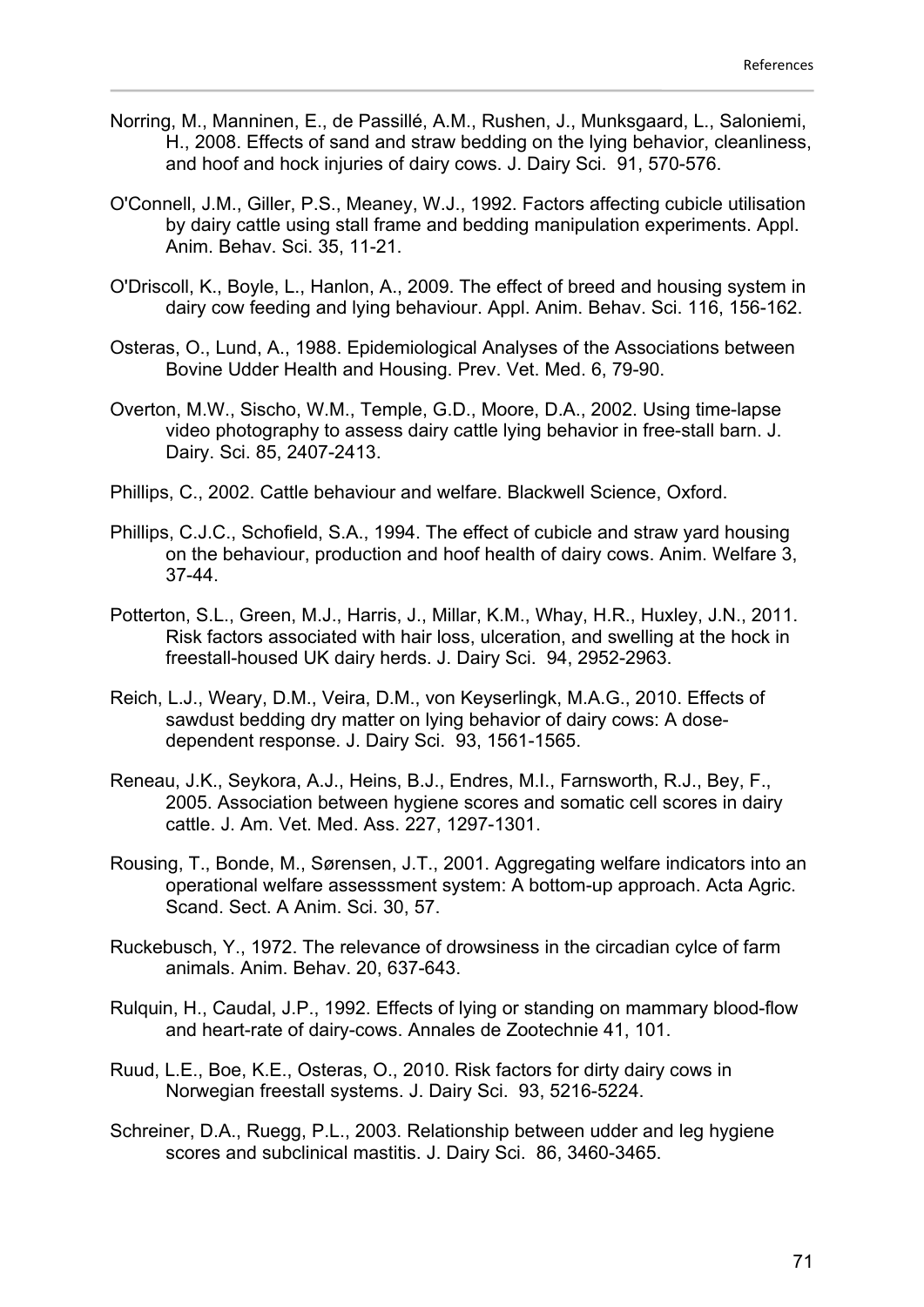- Schukken, Y.H., Grommers, F.J., van de Geer, D., Erb, H.N., Brand, A., 1990. Risk factors for clinical mastitis in herds with a low bulk milk somatic cell count. 1. Data and risk factors for all cases. J. Dairy Sci. 73, 3463-3471.
- Shim, E.H., Shanks, R.D., Morin, D.E., 2004. Milk loss and treatment costs associated with two treatment protocols for clinical mastitis in dairy cows. J. Dairy Sci. 87, 2702-2708.
- Shuji, Y., Ito, M., 1999. Individual characteristics of rumination in dairy cows. In: Bulletin of the Faculty of Agriculture, Niigata University, 139-146.
- Singh, S.S., Ward, W.R., Hughes, J.W., Lautenbach, K., Murray, R.D., 1994. Behaviour of dairy cows in a straw yard in relation to lameness. Vet. Rec. 135, 251-253.
- Spoolder, H.A.M., De Rosa, G., Hörning, B., Waiblinger, S., Wemelsfelder, F., 2003. Integrating parameters to assess on-farm welfare. Anim. Welfare 12, 529-534.
- Statistisches Bundesamt, 2011. Wer produziert unsere Nahrungsmittel? Akutelle Ergebnisse der Landwirtschaftszählung 2010. www.destatis.de. Accessed 12.04.2011
- Sunderland, E., 2002. A study of the association between cattle cubicle design and cow cleanliness. Cattle Practice 10 (2), 147-155.
- Troxler, J., 1987. Tiergerechte Milchviehhaltung Normen der Aufstallung. Swiss Vet, 19-23.
- Tucker, C.B., Weary, D.M., 2004. Bedding on geotextile mattresses: How much is needed to improve cow comfort? J. Dairy Sci. 87, 2889-2895.
- Tucker, C.B., Weary, D.M., Fraser, D., 2003. Effects of three types of free-stall surfaces on preferences and stall usage by dairy cows. J. Dairy Sci. 86, 521- 529.
- Tucker, C.B., Weary, D.M., Fraser, D., 2004. Free-stall dimensions: Effects on preference and stall usage. J. Dairy Sci. 87, 1208-1216.
- Tucker, C.B., Weary, D.M., Fraser, D., 2005. Influence of neck-rail placement on free-stall preference, use, and cleanliness. J. Dairy Sci. 88, 2730-2737.
- Tucker, C.B., Zdanowicz, G., Weary, D.M., 2006. Brisket boards reduce freestall use. J. Dairy Sci. 89, 2603-2607.
- Veissier, I., Capdeville, J., Delval, E., 2004. Cubicle housing systems for cattle: Comfort of dairy cows depends on cubicle adjustment. J Anim. Sci. 82, 3321- 3337.
- Wagner-Storch, A.M., Palmer, R.W., Kammel, D.W., 2003. Factors affecting stall use for different freestall bases. J. Dairy Sci. 86, 2253-2266.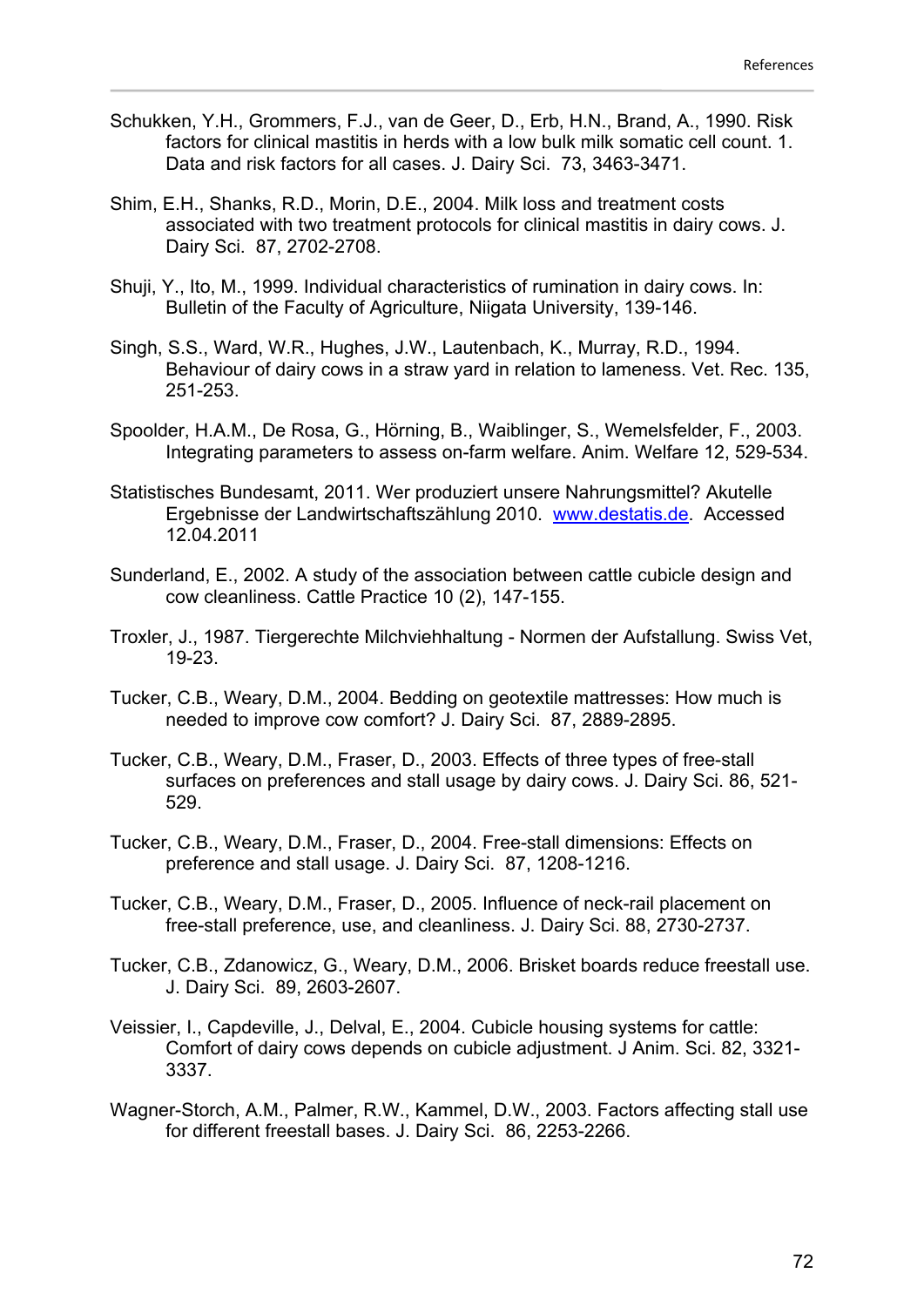- Weary, D.M., von Keyserlingk, M.A.G., Edmond, A.P., 2008. What is affecting housing design and other mangagement practices - economics or animal welfare? Tri-State Dairy Nutrition Conference, 23-28.
- Wechsler, B., Schaub, J., Friedli, K., Hauser, R., 2000. Behaviour and leg injuries in dairy cows kept in cubicle systems with straw bedding or soft lying mats. Appl. Anim. Behav. Sci. 69, 189-197.
- Welfare Quality ® Consortium, 2009. Welfare Quality ® assessment protocol for cattle. Welfare Quality ® Consortium, Lelystad, Netherlands.
- Whay, H.R., Main, D.C.J., Green, L.E., Webster, A.J.F., 2003. Assessment of the welfare of dairy cattle using animal-based measurements: direct observations and investigation of farm records. Vet. Rec. 153, 197-202.
- Whistance, L.K., Arney, D.R., Sinclair, L.A., Phillips, C.J.C., 2007. Defaecation behaviour of dairy cows housed in straw yards or cubicle systems. Appl. Anim. Behav. Sci. 105, 14-25.
- Wierenga, H.K., Hopster, H., 1982. Die Reaktion von Milchvieh auf die Einschränkung von Liegeplätzen im Laufstall. KTBL, Darmstadt, 46-60.
- Wierenga, H.K., Hopster, H., 1990a. The Significance of Cubicles for the Behaviour of Dairy Cows. Appl. Anim. Behav. Sci. 26, 309-337.
- Wierenga, H.K., Hopster, H., 1990b. The significance of cubicles for the behaviour of dairy cows. Appl. Anim. Behav. Sci. 26, 309-337.
- Winckler, C., Buehnemann, A., Seidel, K., 2002. Social behaviour of commercial dairy herds as a parameter for on-farm welfare assessment. Proceedings of the 36rd International Congress of the International Society for Applied Ethology. 6.- 10. August 2002, Wageningen, The Netherlands, 86.
- Winckler, C., Capdeville, J., Gebresenbet, G., Horning, B., Roiha, U., Tosi, M., Waiblinger, S., 2003. Selection of parameters for on-farm welfare-assessment protocols in cattle and buffalo. Anim. Welfare 12, 619-624.
- Zdanowicz, M., Shelford, J.A., Tucker, C.B., Weary, D.M., von Keyserlingk, M.A.G., 2004. Bacterial populations on teat ends of dairy cows housed in free stalls and bedded with either sand or sawdust. Journal of Dairy Science 87, 1694- 1701.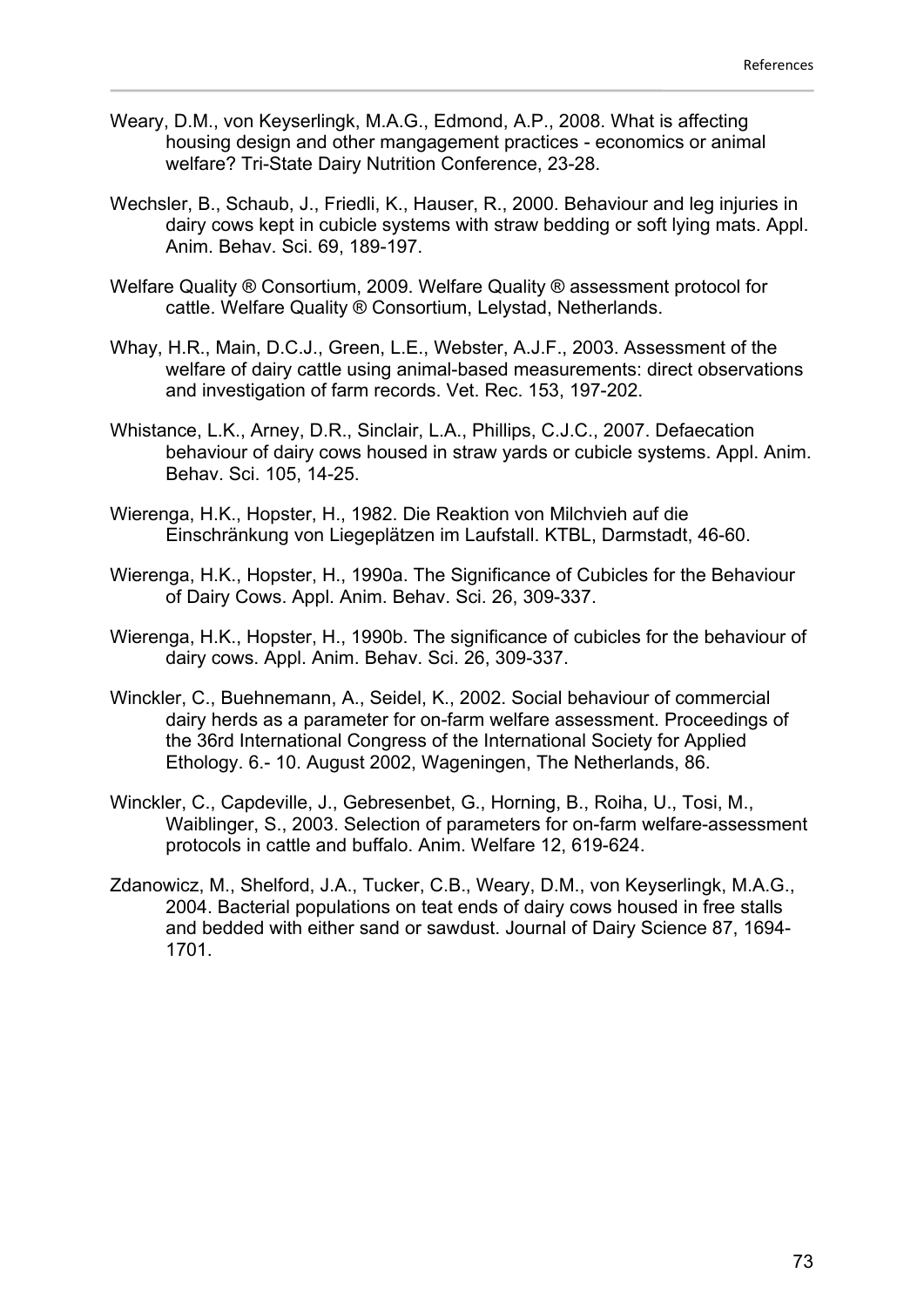## **Parts of this thesis have previously been published:**

- Plesch, G., Broerkens, N., Laister, S., Knierim, U., Winckler, C., 2009. Evaluation of different measures of rising and lying down difficulties for the on-farm welfare assessment of dairy cows. In: Abstracts of the Joint East Central and West Central Europe ISAE regional meeting. 25.-26.09., Vienna, Austria, p. 10.
- Plesch, G., Broerkens, N., Laister, S., Winckler, C., Knierim, U., 2010. Reliability and feasibility of selected measures concerning resting behaviour for the on-farm welfare assessment in dairy cows. Appl. Anim. Behav. Sci. 126, 19-26.
- Plesch, G., Knierim, U., 2010. Lying down duration in German Holstein dairy cows housed in cubicles in relation to body size and cubicle characteristics. In: Wageningen Academic Publishers, Swedish University of Agricultural Sciences, Uppsala, Sweden, p. 70.
- Plesch, G., 2009. Guter Liegekomfort und akzeptable Euterverschmutzung ein unlösbares Problem? 2. Düsser Milchviehforum - Neues aus Beratung, Industrie und Wissenschaft. Landwirtschaftzentrum Haus Düsse, 16.-17.02. Bad Sassendorf, Germany.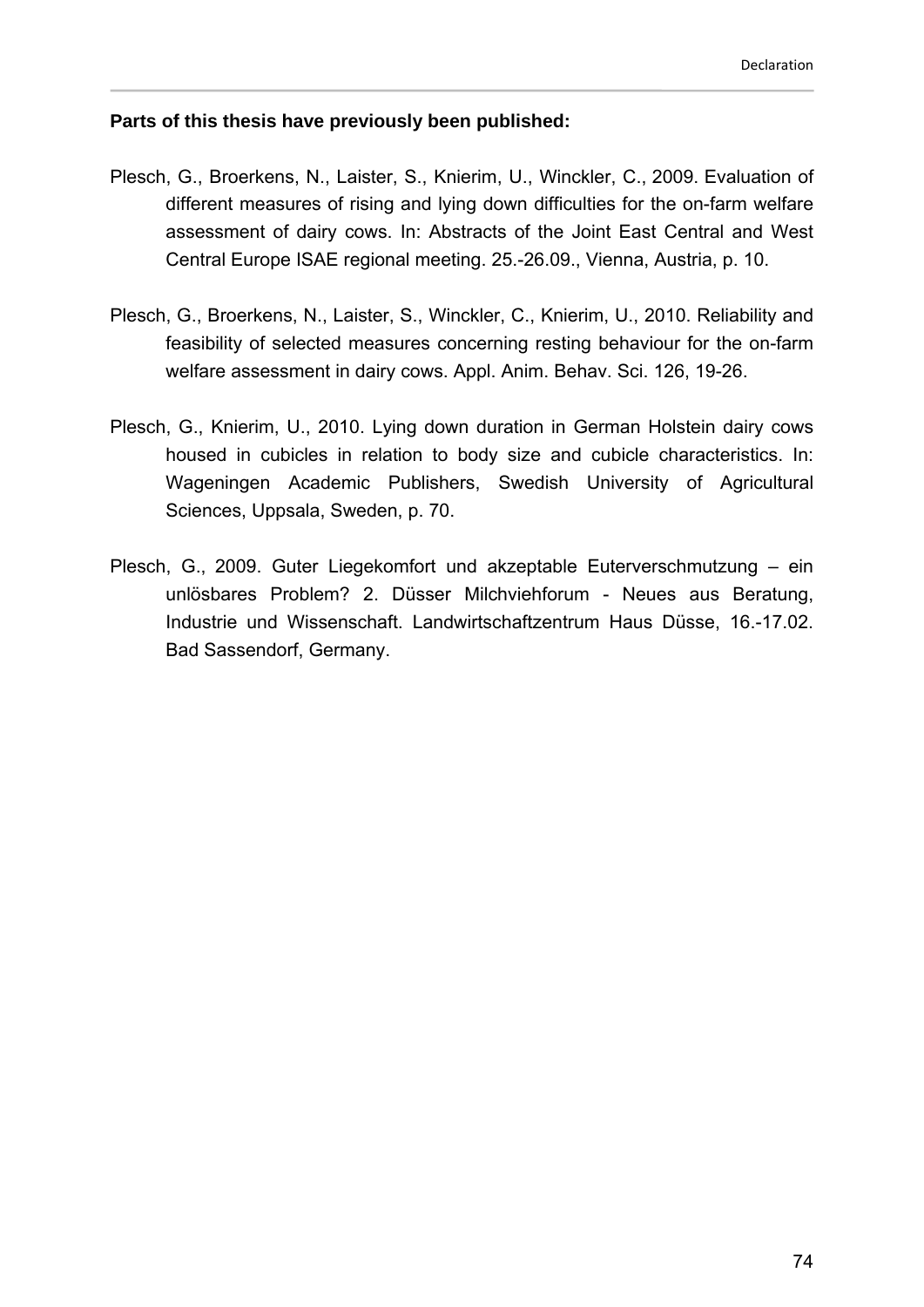## **Acknowledgements**

I am grateful to Prof. Dr. Ute Knierim, for giving me the opportunity to work on the animals that I adore, for her helpful suggestions, all the efforts she made and all the time she spent for discussions.

I would like to thank Dr. Sabine Dippel for spontaneously agreeing to officiate as examiner.

Within the Welfare Quality<sup>®</sup> project I owe my gratitude to Nina Brörkens, who accurately prepared the changeover before she left and Karin Weigel who assisted with data collection in Austria. Thanks to Bas Engels for statistical advice. Furthermore I´d like to thank my co-authors Christoph Winckler and Simone Laister for their kind co-operation.

I would like to thank all the people who helped me with farm recruitment. I am especially grateful to Andreas Pelzer and Katharina Dahlhoff (LWK NRW) and Prof. Dr. Wilfried Brade, Dr. Jörg Küster, Dr. Georg Teepker and Dr. Jakob Groenewold of the LWK Niedersachsen, for providing me with addresses of farmers.

Thanks to Anja Zimmermann, Maja Günther and especially Tobias Gorniak, who assisted with data collection and accompanied me through snow and iciness during farm visit periods.

I am indebted to the farmers who participated in this study for their attendance, interest and hospitality.

Thanks to all cows, for bringing joy to my life!

I would like to thank the colleagues and friends that supported me during my time in Witzenhausen.

Last but not least I am deeply indebted to my family and Tobias for emotional support, bearing up and accepting that I am obsesses with cows.  $\odot$